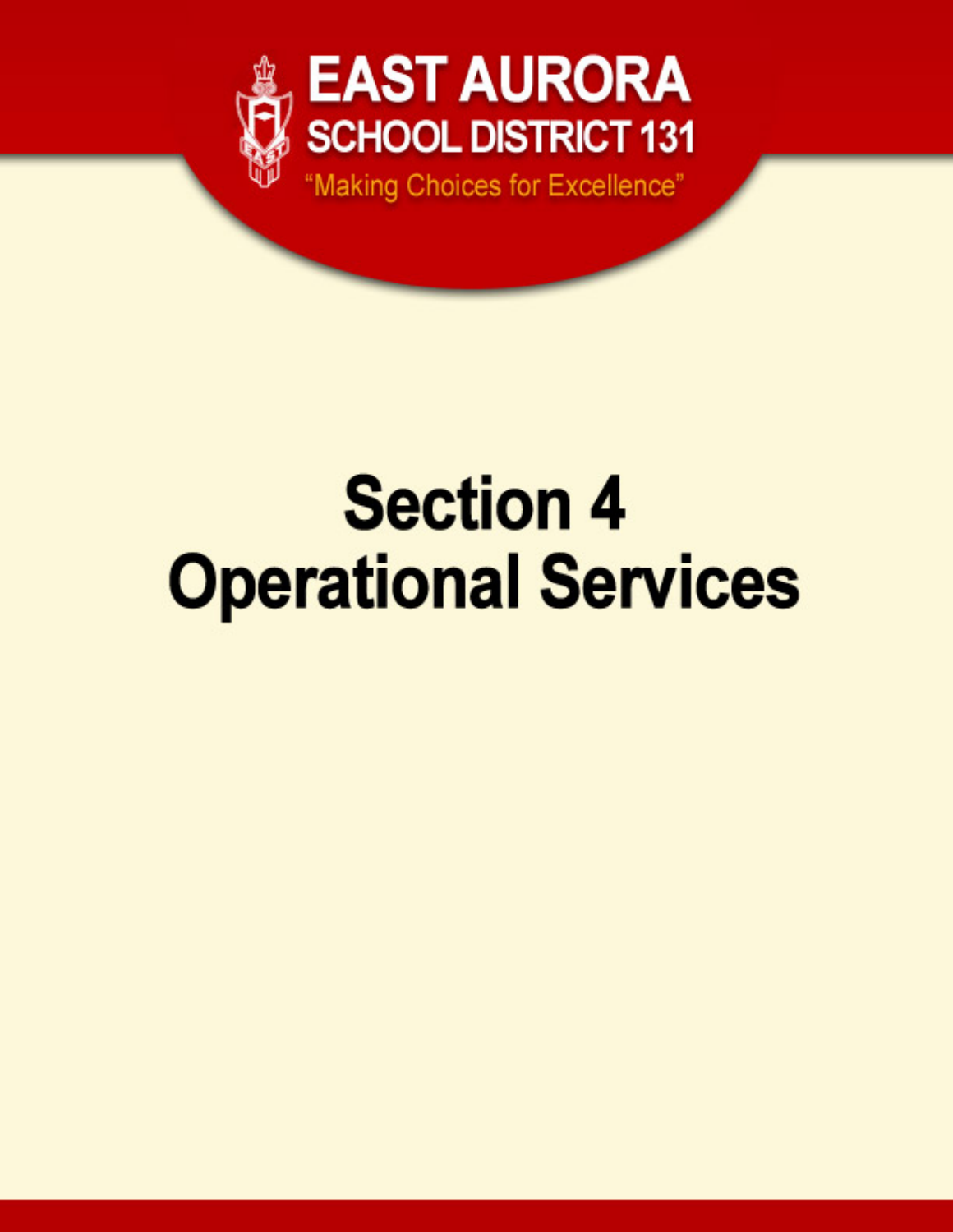# **Operational Services**

#### **Goals and Objectives**

The quantity and quality of learning programs are directly dependent on the funding provided and the effective, efficient management of those funds.

The Board recognizes that its primary purpose is to provide the best education possible within the limits of the established curriculum and the financial ability of the School District. The Board also recognizes its responsibility to the citizens of the District for the efficient use of public funds targeted for the education of their children.

It will be the responsibility of the Superintendent to see that the District's fiscal management procedures are up to date and modeled after the best, accepted business practices currently in use. The Superintendent is also responsible for establishing and implementing fiscal management goals that provide for a modern, continually-improving educational program for the children of the District.

In order to meet these goals and objectives, the Board will strive to:

- 1. Operate on a fiscally sound basis within a balanced budget whenever possible;
- 2. Require maximum efficiency in the expenditure of funds and in accounting and reporting;
- 3. Provide a clean, safe environment which facilitates the educational process;
- 4. Provide an adequate supply of material and equipment needed in the teaching program; and
- 5. Secure community understanding and support of the fiscal requirements of a good school program.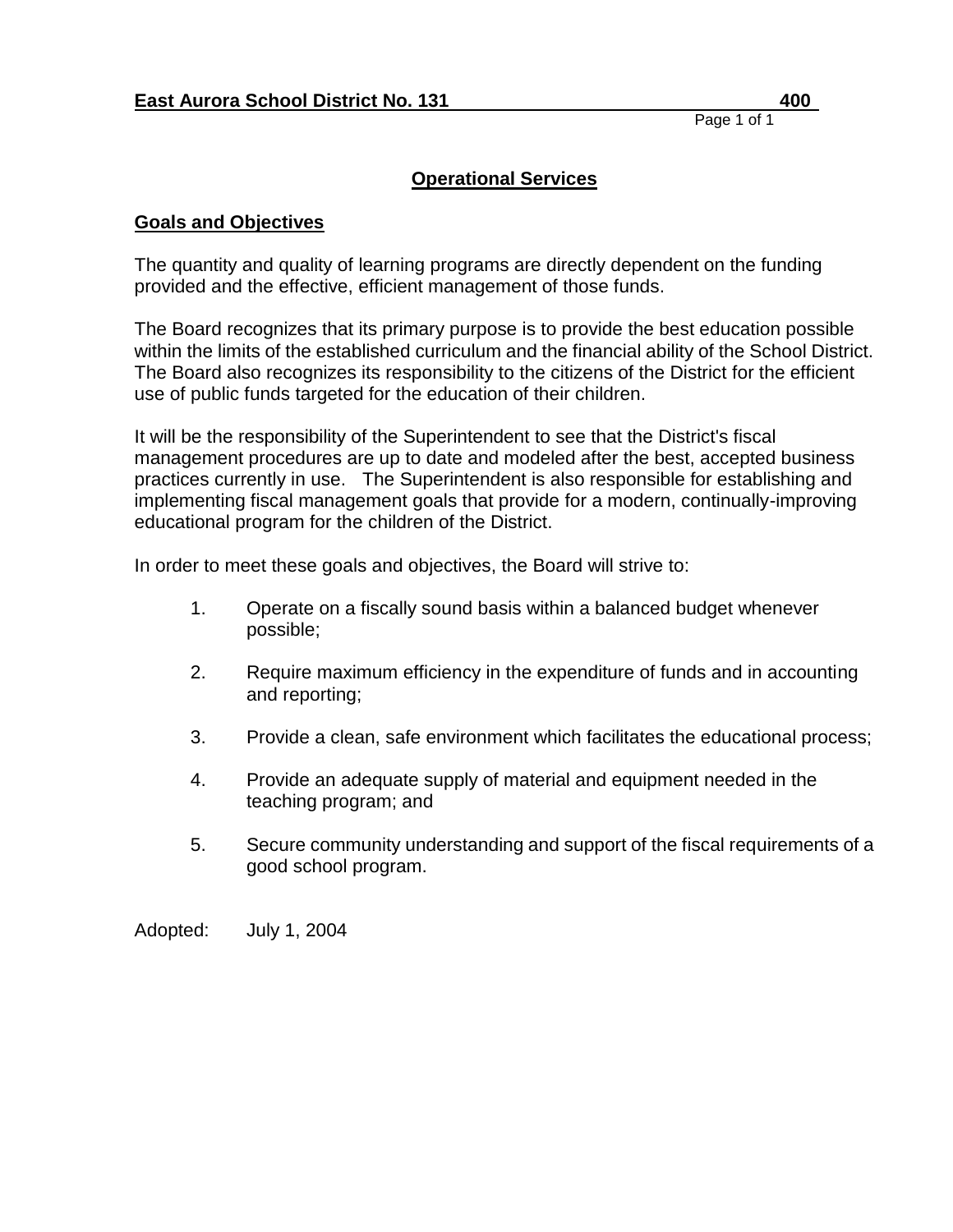# **Operational Services**

#### **Fiscal and Business Management**

The Superintendent will be responsible for the School District's fiscal and business management. This responsibility includes annually preparing the District's Statement of Affairs, presenting the Statement of Affairs to the School Board, making the Statement of Affairs available to the public before December 1 (as required by School Code Section 10-17), and publishing the Statement of Affairs before December 1 (as required by School Code Section 10-17).

LEGAL REF.: Illinois School Code, Sec. 10-17 (105 ILCS 5/10-17)

Adopted: December 4, 2006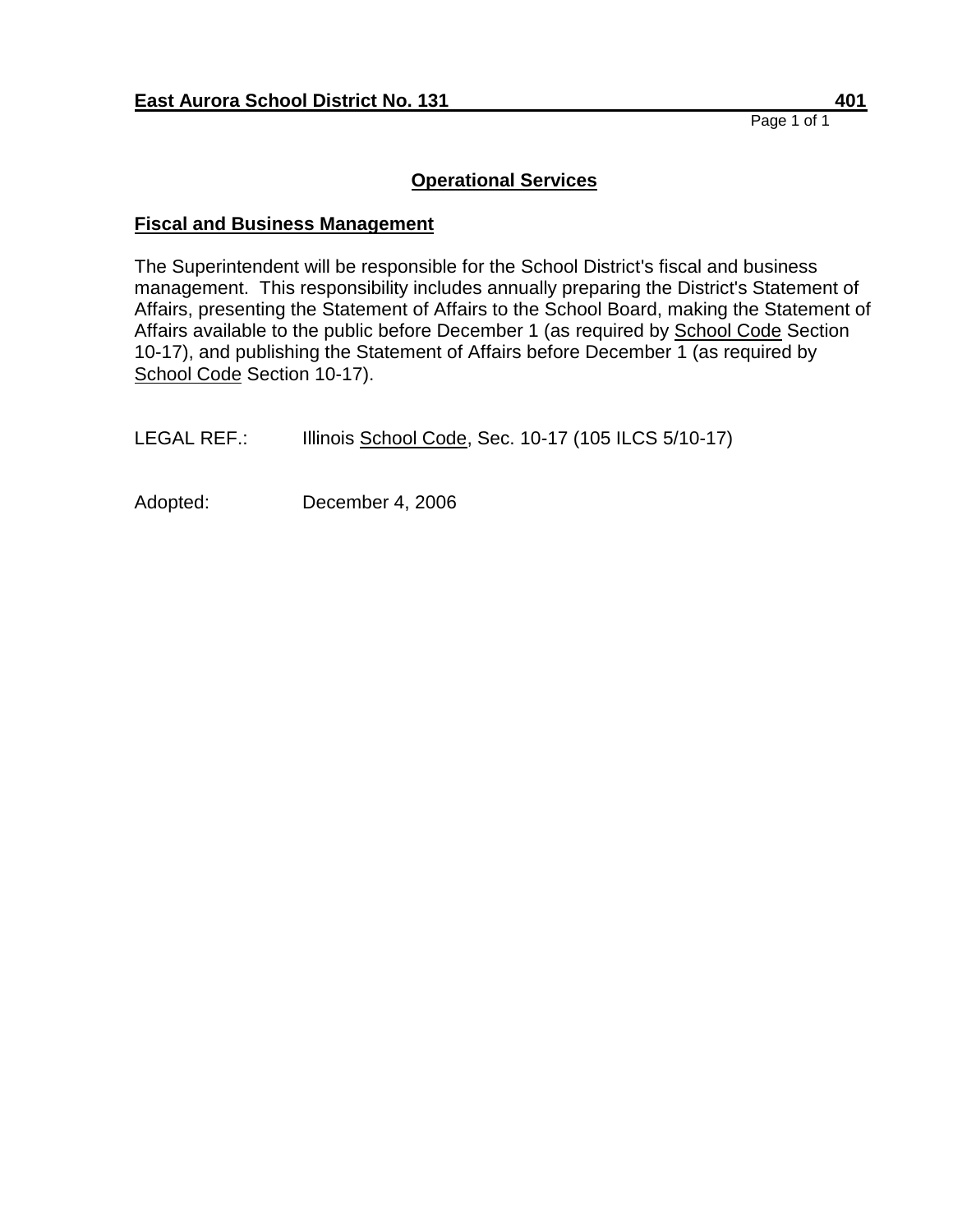# **Operational Services**

#### **Budget and Budget Planning**

#### **General**

One of the primary responsibilities of the Board of Education is to seek adequate funds to carry out a high-level program of education.

The annual school budget is the financial outline of the District's educational program and the legal basis for the establishment of tax rates. The annual school budgeting process is an important part of School District operations and should serve as a means to improve communications within the school organization and with residents of the District.

Public school budgeting is regulated and controlled by state statute and regulations. A budget is required for every fund that a school system uses in its yearly operation.

#### Budget Planning

In accordance with state law, the Board of Education will direct the Superintendent to prepare the annual school budget and present it to the Board for adoption. Preliminary planning and preparation shall be accomplished in accordance with the position descriptions for the Superintendent of Schools and the Assistant Superintendent for Business. The tentative form of this budget will be presented to the Board and placed on public display as soon as revenue and expenditures can be realistically projected. Final adoption of the budget must be in compliance with procedures outlined by state law.

An effort will be made to share the preparation and administration of the budget with appropriate personnel and particularly with those administrators who have been assigned the administration of one or more budget accounts by the Superintendent. Building principals shall, at a time designated each year, submit to the Superintendent's office for consideration, a budget requisition covering all areas of operation of the respective buildings. It will be the responsibility of each administrator to solicit suggestions, requests, and requisitions from appropriate personnel and to discuss with them the adopted budget and its administration. The Superintendent will also consider staff, Board, and community input in preparing the budget.

The budget of the school district shall be developed so as to ensure that textbooks, library resources, and other instructional materials and supplies provided for each school within the same organizational grade level structure shall be comparable in amounts to be expended from local resources for both Title I ESEA project schools and for non-project schools.

In order to achieve such equalized spending patterns, each school (both project and non-project) shall be assigned a total figure for budget preparation based on a per capita amount for the students enrolled on January 1 of each year, to be used for the purpose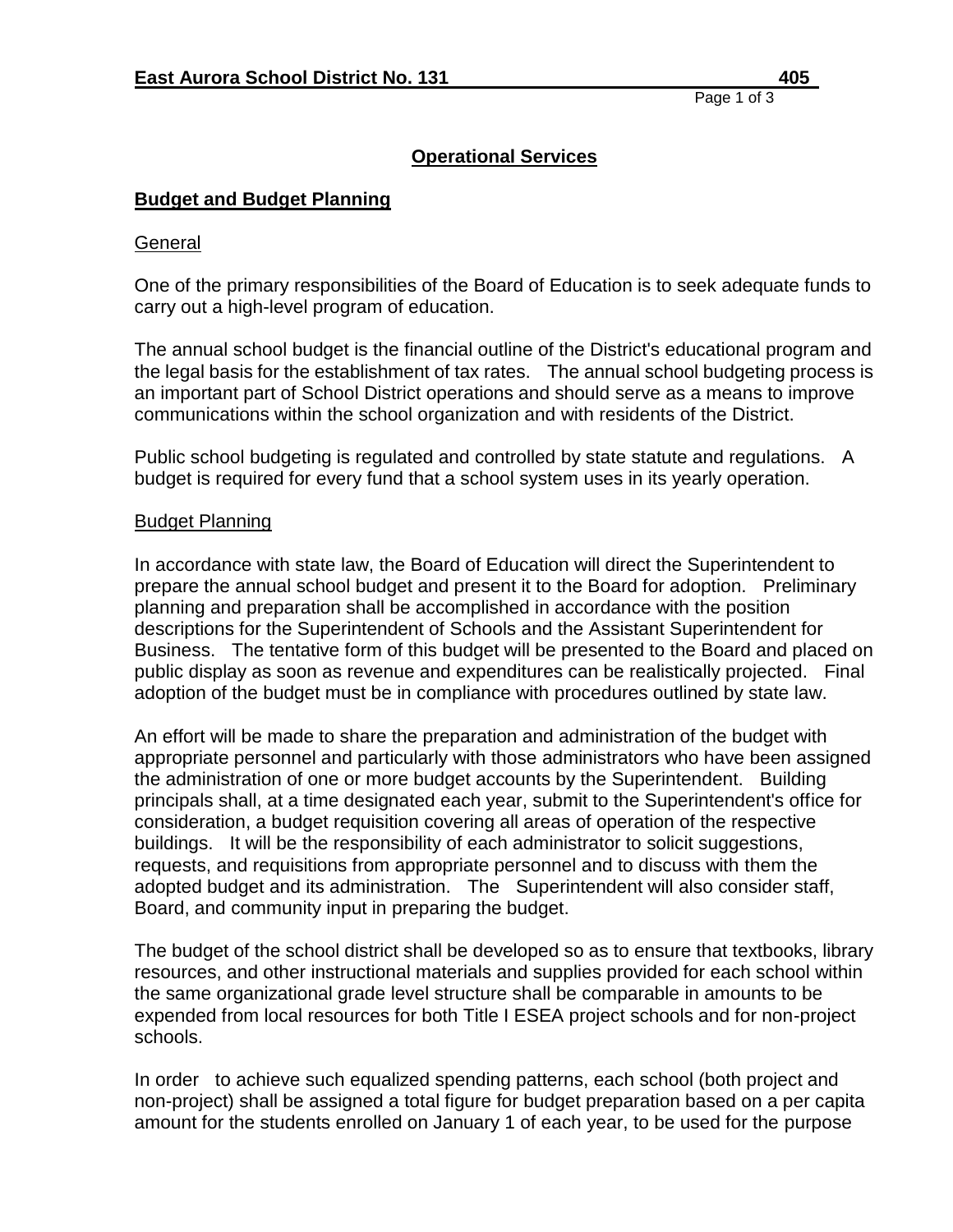of providing textbooks, library resources, and other instructional materials and supplies from local funds.

#### Preliminary Adoption Procedures

In accordance with the laws of the State of Illinois, the Board of Education must hold a public hearing prior to approving the annual budget. Illinois law further requires that the proposed budget be available for public inspection for a minimum of thirty (30) days prior to such hearing.

Accordingly, at a date, time and place determined by the Board of Education, a public hearing will be held for the purpose of providing the Board members and District residents with an explanation of the proposed annual budget. Questions and discussion of the budget items will also be encouraged at this hearing.

The announcement of the hearing will conform with the following legal requirements:

- 1. Notice of the hearing will be published in a newspaper of general circulation within the District at least thirty (30) days prior to the hearing.
- 2. The notice will include the time and place of the hearing and will state the place where a copy of the proposed budget is available for public inspection.

Copies of the proposed budget will be available in the Board of Education Office.

At the public hearing, the proposed budget will be reviewed and the public will be invited to comment on, question or advise about the budget.

#### Final Adoption Procedures

The School Board will adopt a Budget before the end of the first quarter of each fiscal year (September 30).

The adoption of the budget will be by roll call vote, and the resolution adopting the Budget and Appropriation Ordinance will be incorporated into the official minutes of the meeting. The names of the Board members voting yea and nay will be recorded in the minutes.

A certified copy of the Budget resolution and an Estimate of Revenues by source anticipated to be received in the following fiscal year (certified by the District's chief fiscal officer) will be filed with the appropriate county clerk within 30 days of the adoption of the Budget.

The Superintendent will make all preparations necessary in order for the Board to timely file its Certificate of Tax Levy and to comply with the Truth in Taxation Act. On or before the last Tuesday in December, a Certificate of Tax Levy will be filed with the County

#### **East Aurora School District No. 131 405**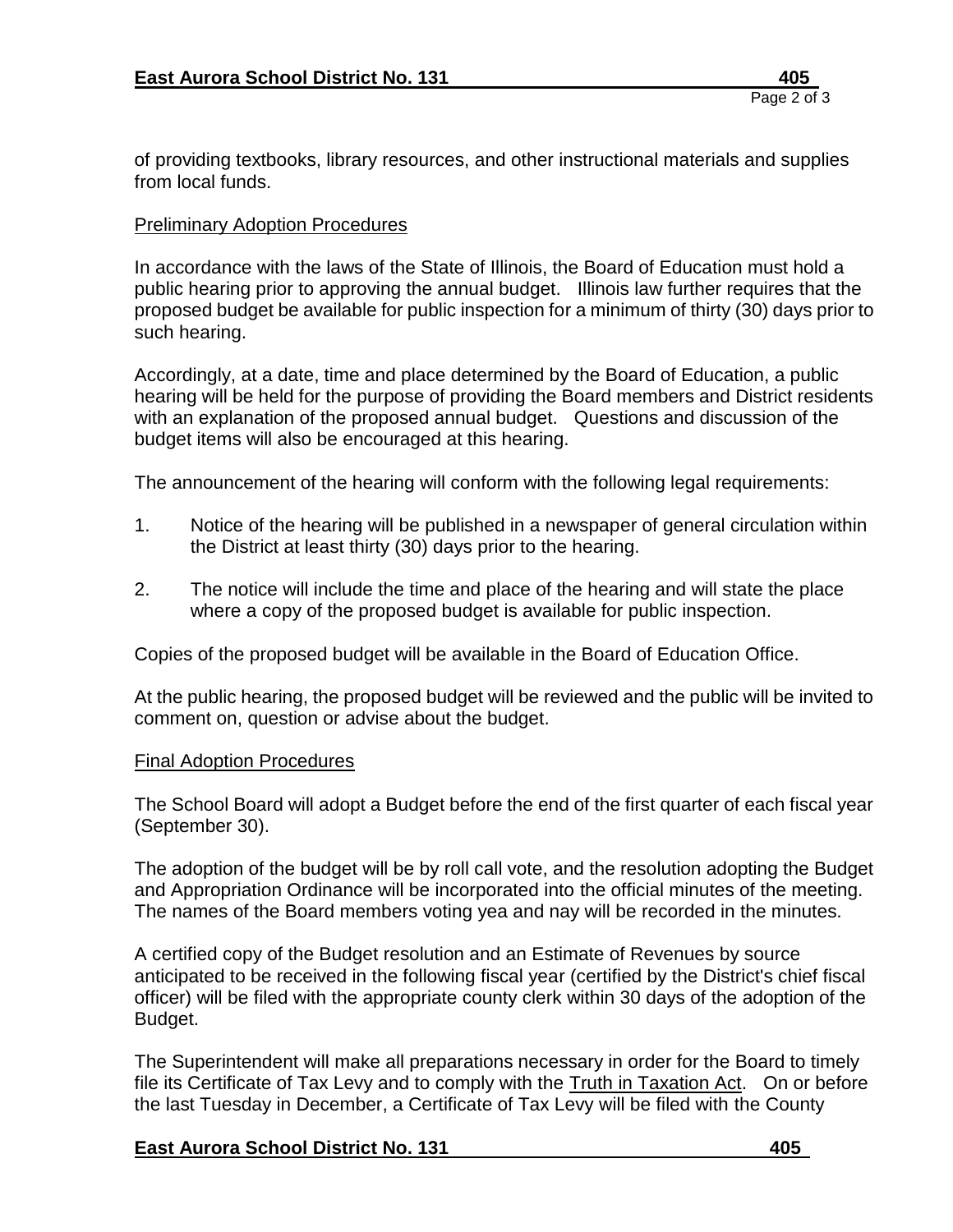Clerk. The Certificate will list the amount of property tax money to be provided for the various funds in the budget.

Any amendments to the Budget or Certificate of Tax Levy will be made as provided in the School Code and the Truth In Taxation Act.

#### Budget Amendments

The School Board may amend the budget by the same procedure as provided for in the original adoption.

#### Implementation

The Superintendent is responsible for implementing the District's Budget and will provide the School Board with a monthly financial report which includes all deficit fund balances.

The total amount budgeted as the expenditure in each fund is the maximum amount which may be expended for that category, except when a transfer of funds is authorized by the School Board.

The School Board will act on:

- all expenditures;
- all transfers from one fund to another:
- all transfers from one program to another;
- all expenditures which are to be charged to a contingency account, if such an account exists.

#### Fiscal Year

The Board of Education is responsible for establishing the fiscal year for District 131, which will run from July I of the current year through June 30 of the following year.

LEGAL REF.: Illinois School Code, Sec. 10-17, 17-1, and 17-11(105 ILCS 5/10-17, 5/17-1 and 5/17-11); Illinois Property Tax Code, Sec. 18-50 (35 ILCS 200/18-50); and Illinois Truth in Taxation Law, Sec. 18-50, et seq. (35 ILCS 200/18-55, et seq.); 23 Ill.Admin.Code §1.210.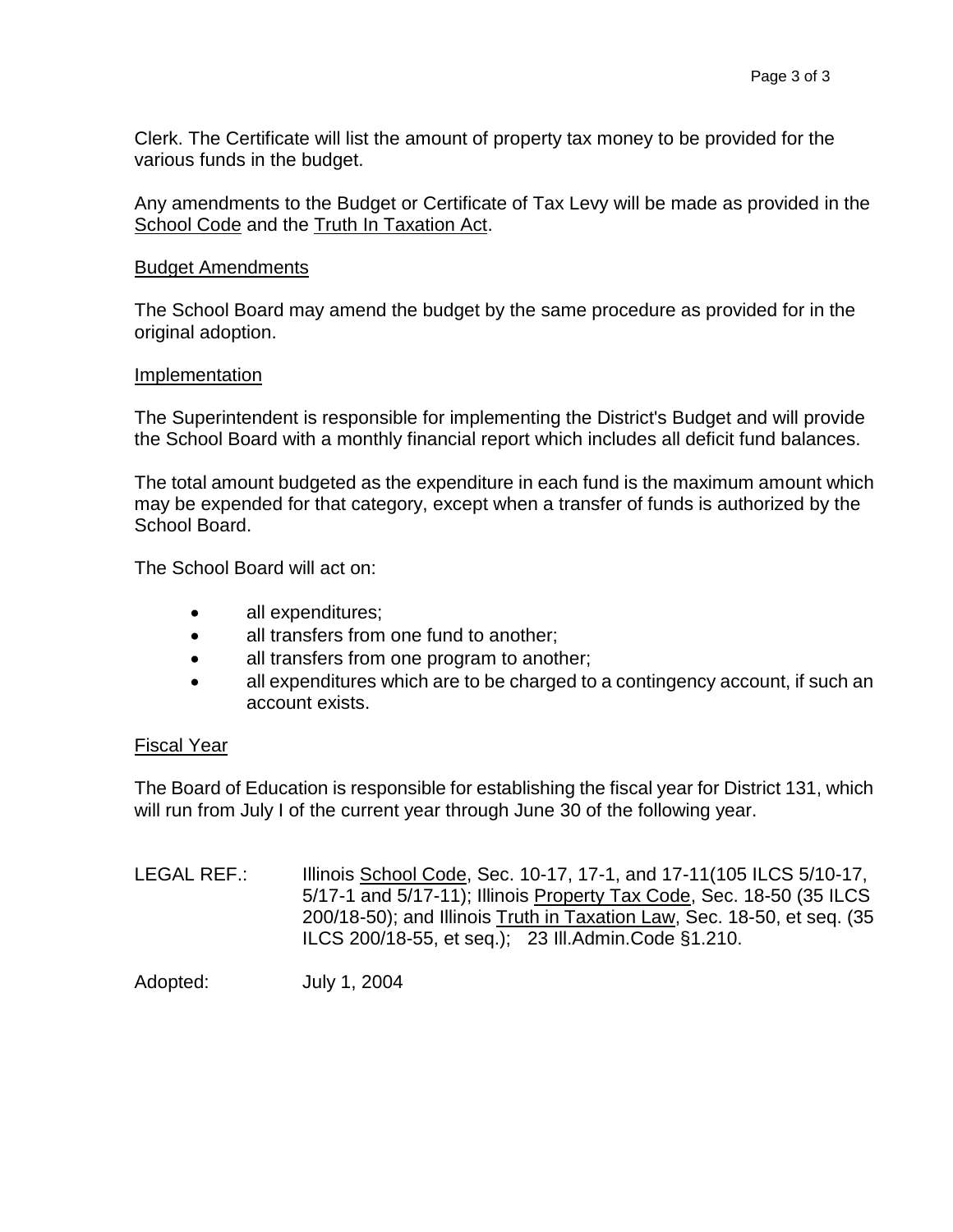# **Operational Services**

# **Tax Levy Procedures**

According to the Illinois School Code, the Board of Education is responsible for establishing tax levies and thereby ascertaining how much money must be raised by ad valorem tax for the following fiscal year. These tax levies will be certified and returned to the county clerk on or before the last Tuesday in December of each year. Also, the levies will depict the exact amount of tax monies allocated to each District fund.

The Board will adopt a resolution determining the estimated amounts of money necessary to be raised by taxation. If not adopted at the time of approval of the tentative budget, such resolution will, in any case, be adopted at least 20 days prior to adoption of the tax levy.

If the estimated amounts of money necessary to be raised by taxation, as determined by the Board, in the aggregate exceed 105% of the amount extended or estimated to be extended for the prior year, the Board will give notice of and hold a public hearing on the intended tax levy in accordance with Section 6 of the "Truth in Taxation Act".

The Board will determine the date for a public hearing on any aggregate tax levy in excess of 105% of the prior tax year extension or estimated extension. The Board will direct the publication of a notice of a public hearing on its intent to adopt an aggregate levy in an amount in excess of 105% of the prior tax year extension or estimated extension -- with such notice appearing no more than 14 nor less than 7 days prior to the date of the hearing.

This announcement will contain the following information:

- 1. The total (aggregate) property taxes extended in the year just ending.
- 2. The total amount of the new requested levy.
- 3. The actual percentage increase.
- 4. The public hearing time, place and date.

Not less than 20 days after its determination of the estimated amounts necessary to be raised by taxation and after any public hearing required, the Board will adopt a resolution levying taxes upon the property of the District.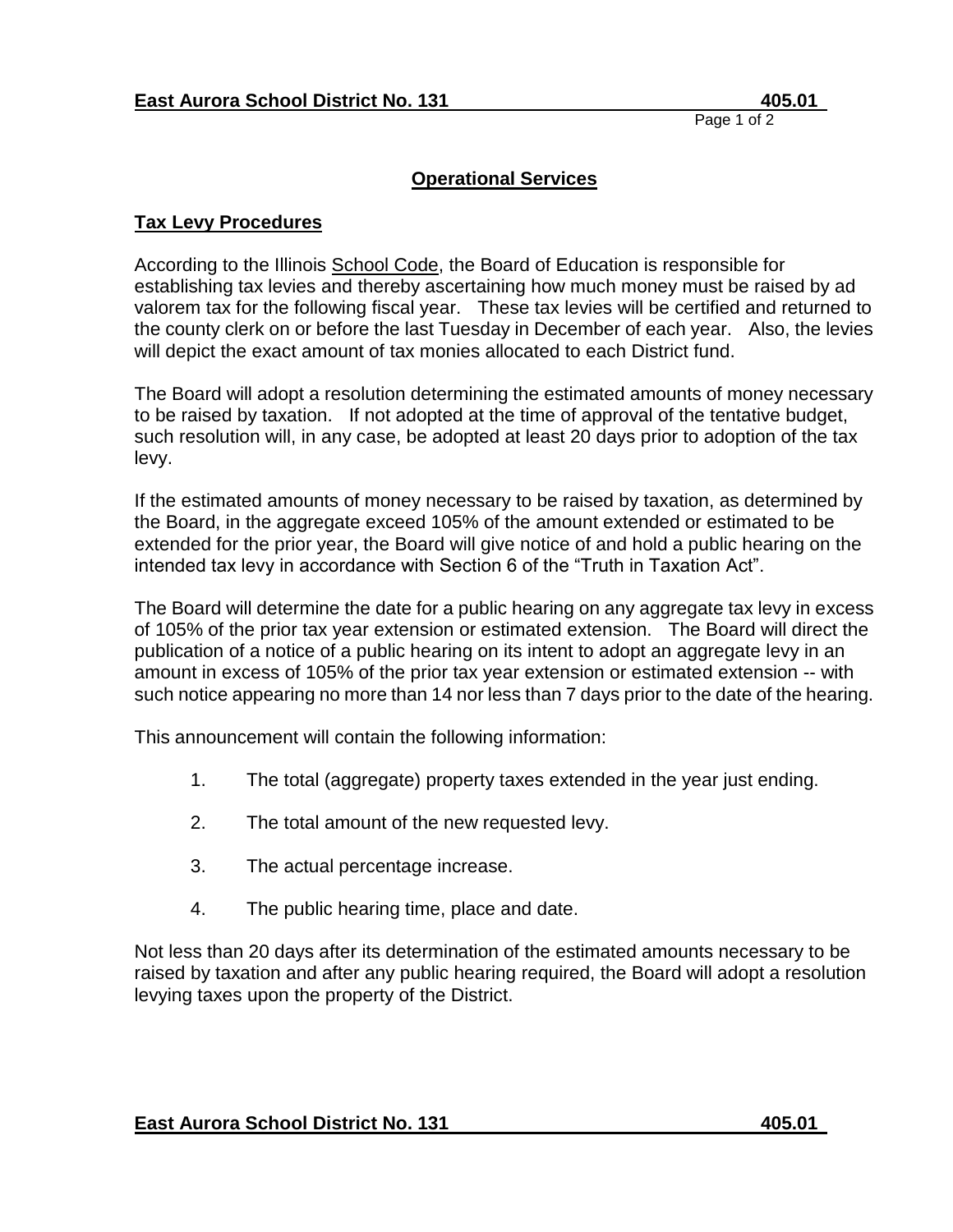A certificate of tax levy and certificate of compliance with the provisions of the Truth in Taxation Act will be filed with the County Clerk not later than the last Tuesday in December. A receipted copy of the certificate will be kept on file.

LEGAL REF.: Illinois School Code, Sec. 17-11 (105 ILCS 5/17-11); Illinois Property Tax Code, Sec. 18-70, 18-75, and 18-80 (35 ILCS 200/18-70, 200/18-75, and 200/18-80).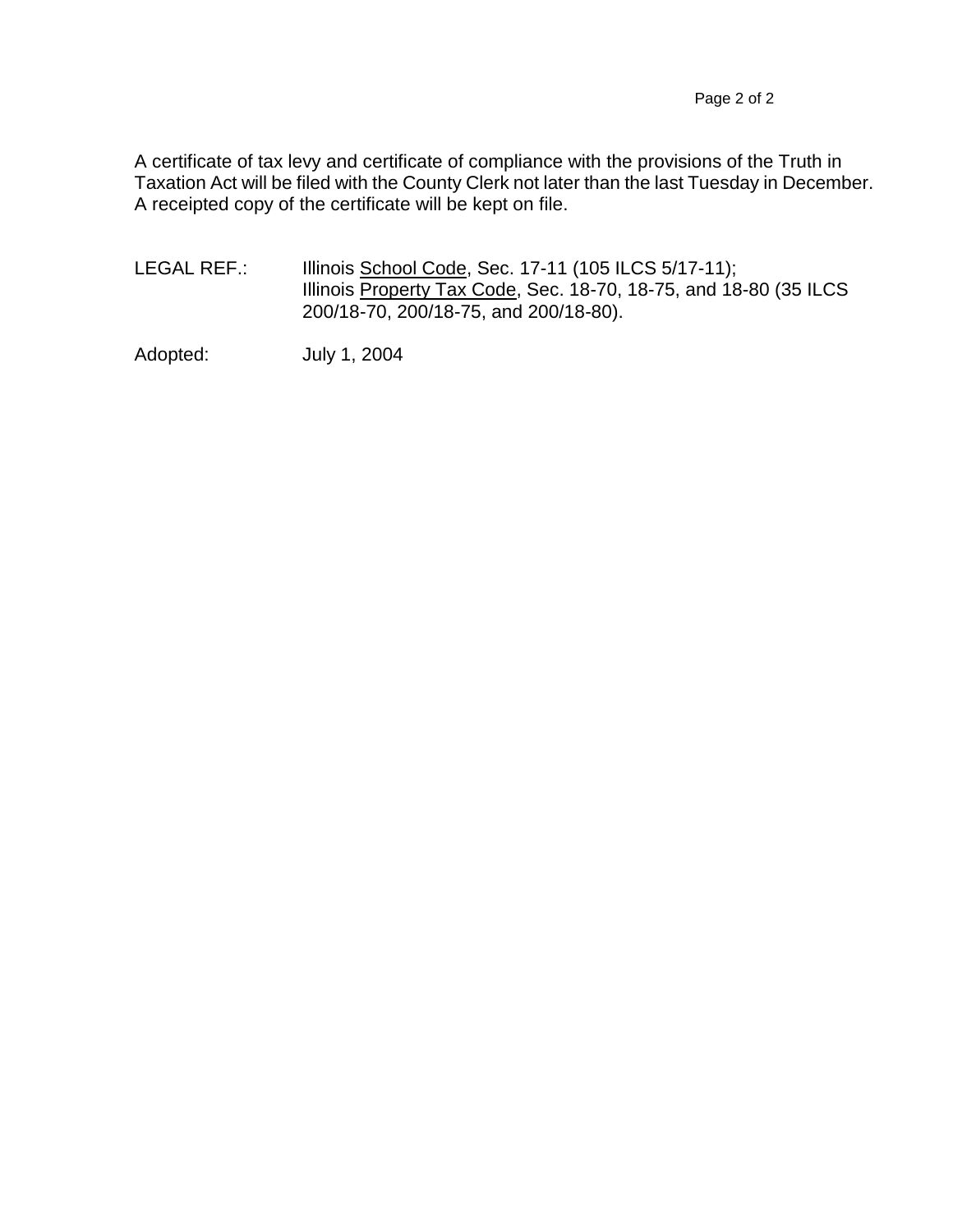# **Operational Services**

# **Transfer of Funds**

Board approval is necessary to transfer funds between line items. The Superintendent will be responsible for obtaining Board approval for such transfers.

The Board may from time to time, by resolution, make transfers between the various items in any fund not exceeding in the aggregate 10% of the total of such fund as set forth in the budget.

All transfers between major categories of the budget will be subject to the approval of the Board. Transfers between line items within any major budget category may be made by the Administration without prior Board approval as long as the total amount included in any such category is not changed. The Board will be provided with complete information regarding such changes.

The Board may also authorize the District Treasurer to make inter-fund loans between the following funds:

| <b>FROM</b>                                                                | TO                                                                                                        |
|----------------------------------------------------------------------------|-----------------------------------------------------------------------------------------------------------|
| Operations and Maintenance Fund                                            | <b>Educational Fund</b><br>or<br>Fire Prevention and Safety Fund                                          |
| <b>Educational Fund</b>                                                    | Operations and Maintenance Fund<br>or<br>Fire Prevention and Safety Fund                                  |
| Operations and<br><b>Maintenance Fund</b><br>or<br><b>Educational Fund</b> | <b>Transportation Fund</b>                                                                                |
| <b>Transportation Fund</b>                                                 | Operations and Maintenance Fund<br>or<br><b>Educational Fund</b><br>or<br>Fire Prevention and Safety Fund |

The Board will direct the District Treasurer to retransfer and repay the loan to the proper fund within three (3) years.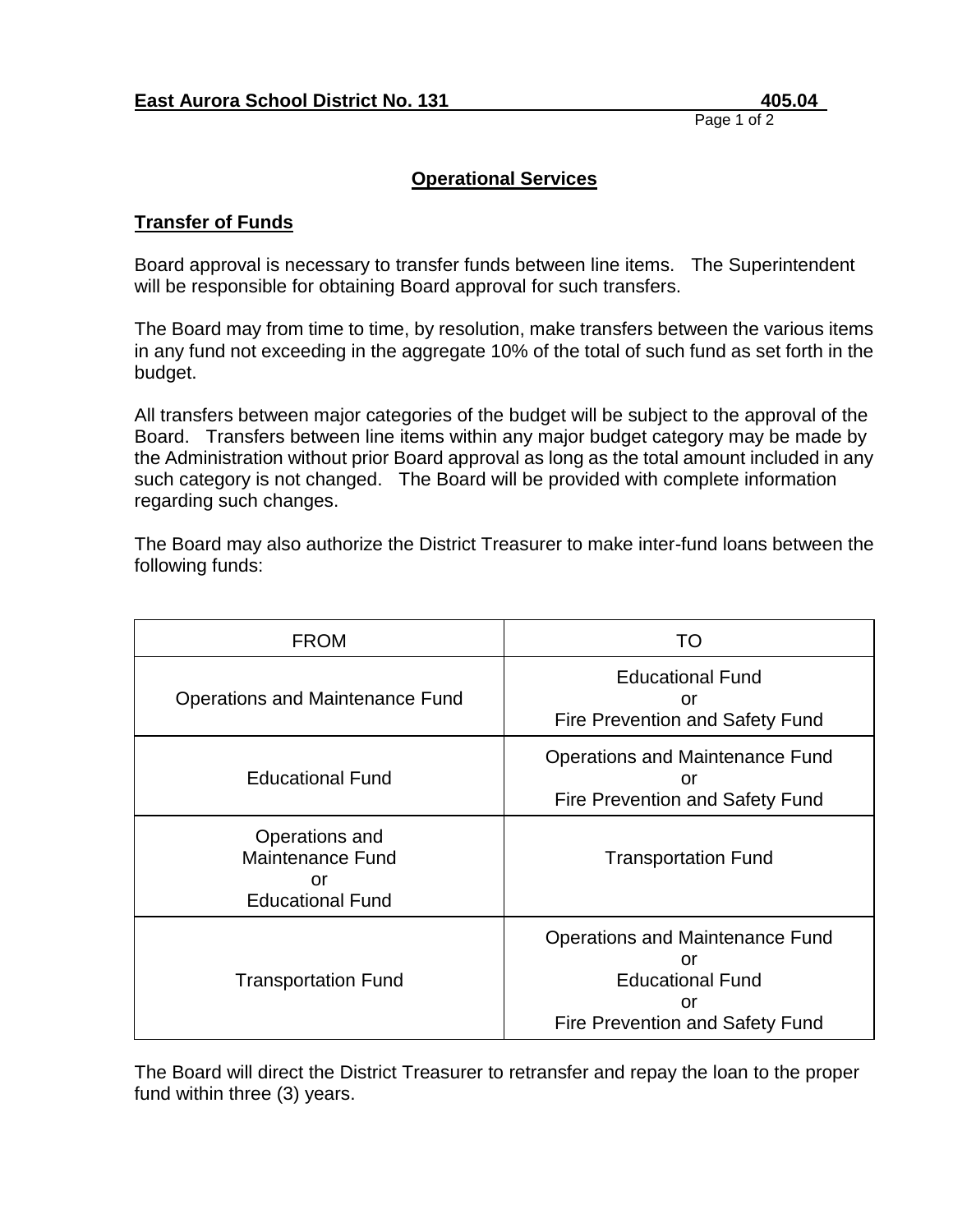In the event that the Board should fail to make such repayment within the three (3) year period, the Regional Superintendent may hold state equalizer funds authorized under Article 13 of the School Code until repayment is made.

In the case where an intra-fund transfer will be more than ten percent (10%) of the total budget of that fund, a budget amendment will be recommended to the Board.

The Board may also, by proper resolution following a public hearing, transfer from (1) the Educational Fund to the Operations and Maintenance Fund or the Transportation Fund, (2) the Operations and Maintenance Fund to the Educational Fund, or (3) the Transportation Fund to the Educational Fund or the Operations and Maintenance Fund of the District, an amount of money not to exceed 20% of the tax actually received in the Fund for the year previous to the transfer, provided such transfer is made solely for the purpose of meeting one-time, non-recurring expenses. The public hearing will be preceded by at least one published notice occurring at least 7 days prior to the hearing in a newspaper of general circulation within the District and setting forth the time, date, place and subject matter of the hearing.

#### Working Cash Fund

The Board may from time to time, by separate resolution, direct the school treasurer to transfer moneys from the working cash fund, including interest earned from investment of the working cash fund, to another fund of the District. Such resolution will comply with the requirements of Section 20-5 of the Illinois School Code.

LEGAL REF.: Illinois School Code, Sec. 10-22.33, 17-1, 17-2A, 20-4, 20-5, and 20-8 (105 ILCS 5/10-22.33, 5/17-1, 5/17-2A, 5/20-4, 5/20-5, and 5/20-8).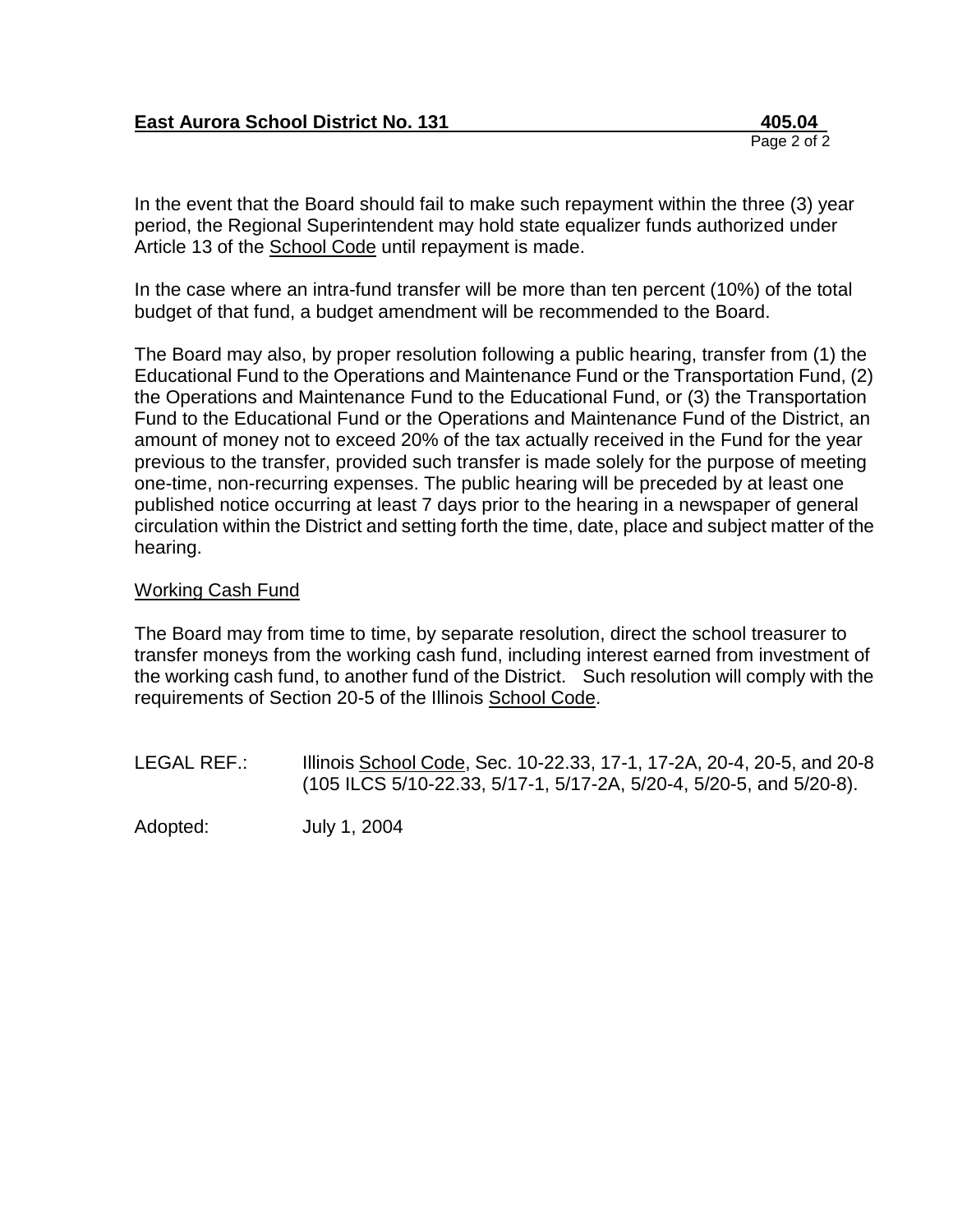# **Operational Services**

#### **Involvement of Personnel**

An effort will be made to share the preparation and administration of the budget with appropriate personnel and particularly with those administrators who have been assigned the administration of one or more budget accounts by the Superintendent. It will be the responsibility of each such administrator to solicit suggestions, requests, and requisitions from appropriate personnel and to discuss with them the adopted budget and its administration. The Superintendent will also consider staff, Board, and community input in preparing the budget.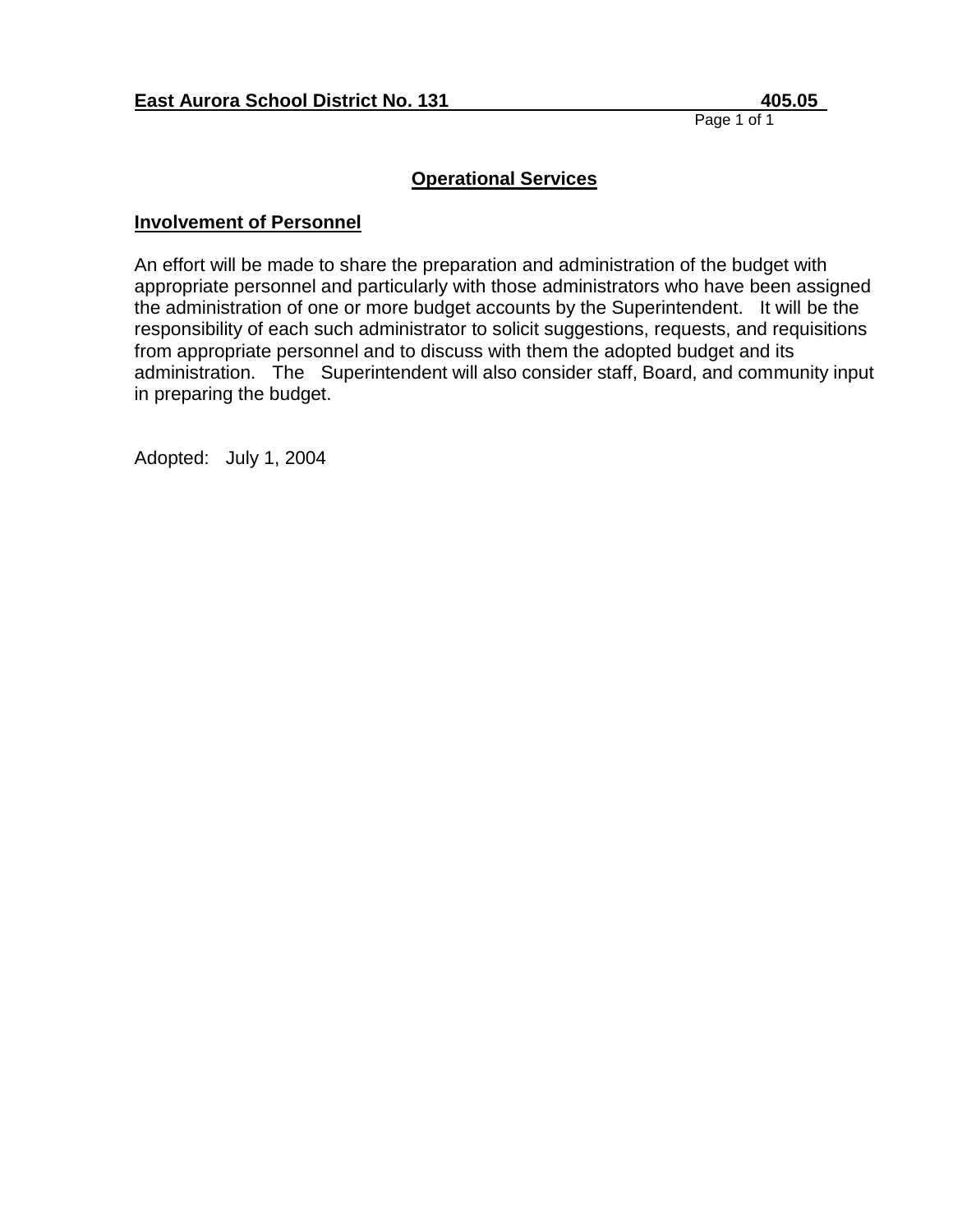# **Operational Services**

#### **Taxing and Borrowing Authority/Limitations**

The Board's taxing authority is established by state law.

Also, the Board of Education is permitted, by law, to borrow money in anticipation of collection of taxes for the purpose of funding school operations or paying previous loans. Issuance of all tax anticipation notes/warrants requires Board approval.

LEGAL REF.: Illinois School Code, Sec. 17-2.11, 17-2.11a, and 17-16 (105 ILCS 5/17-2.11, 5/17-2.11a, and 5/17-16).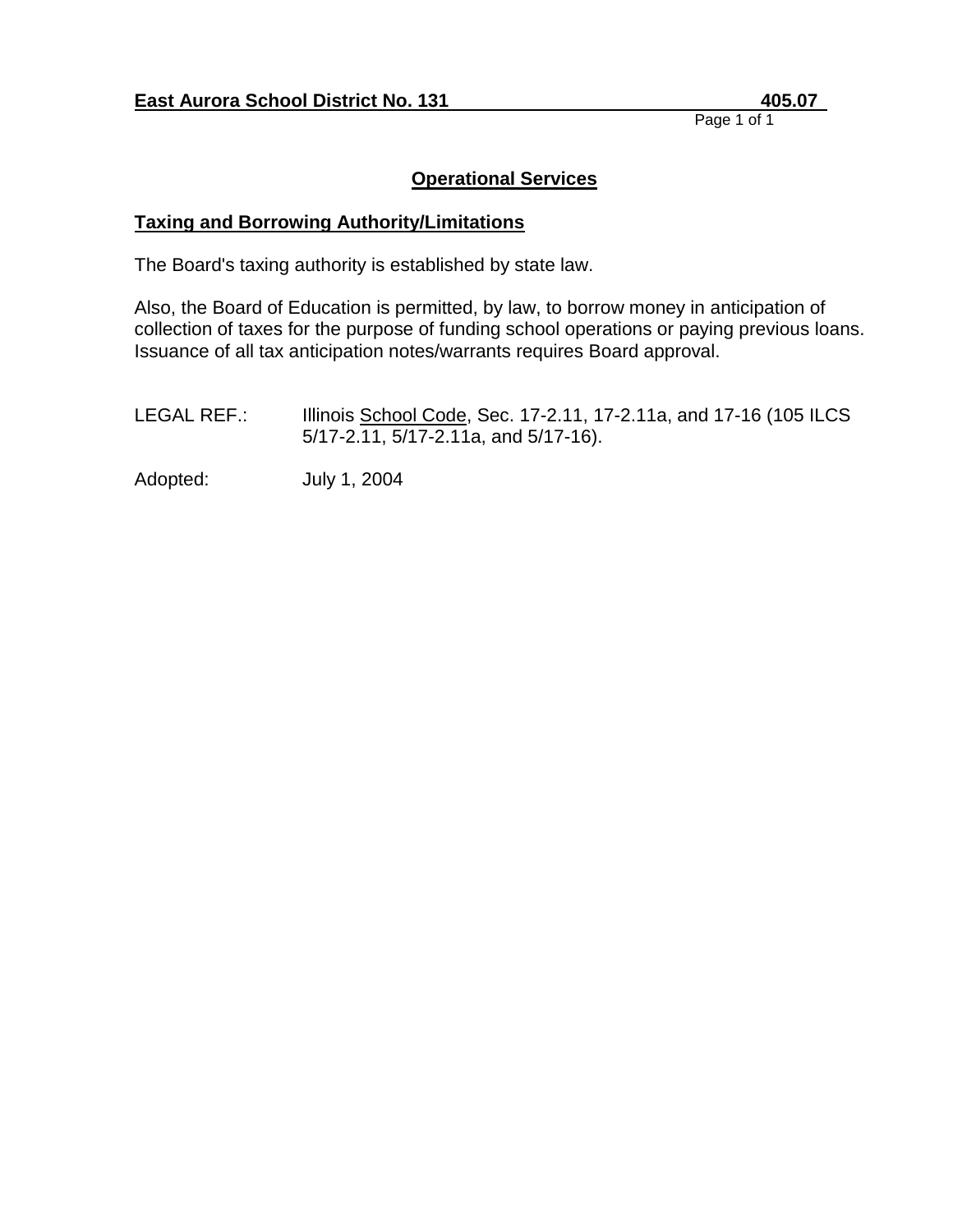# **Operational Services**

#### **Working Cash Fund Bonds**

Working cash fund bonds may be issued when deemed necessary by the Board. These bonds must not exceed an amount equal to more than eighty-five percent (85%) of local taxes levied for educational purposes that tax year plus eighty-five percent (85%) of the most recent personal property replacement tax revenue entitlement.

Proceeds from the working cash fund bonds may be allocated to District funds by Board resolution. However, an allocation must not exceed eighty-five percent (85%) of anticipated tax revenues.

LEGAL REF.: Illinois School Code, Sec. 20-2 and 20-5 (105 ILCS 5/20-2 and 5/20-5); Illinois Bond Authorization Act, Sec. 2 (30 ILCS 305/2).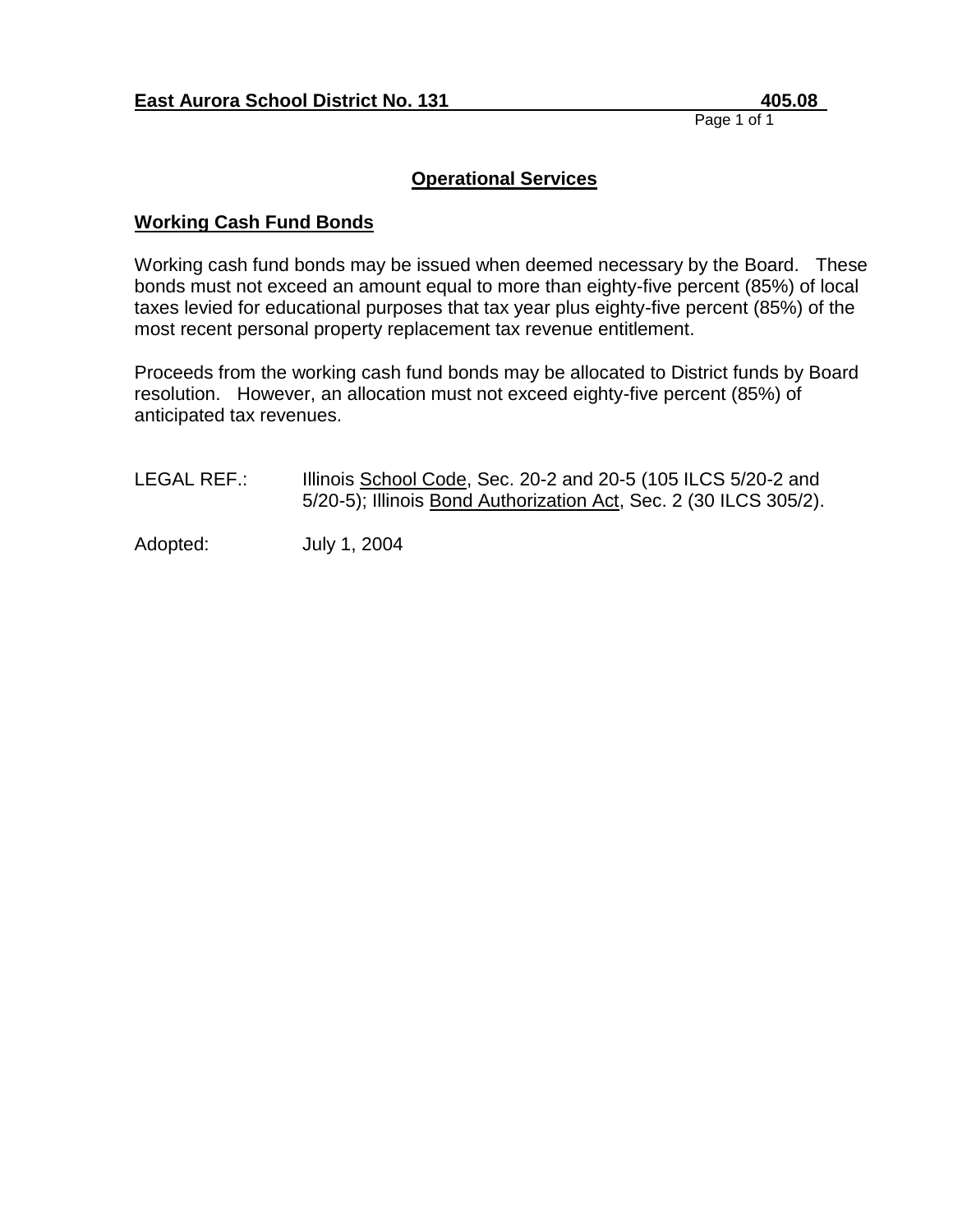# **Operational Services**

#### **Bond Issues**

Bonds of the school district for the building, equipping, altering, or repairing of school buildings, or for the purchasing or improving of school sites, or for other permissible purposes, may be issued if authorized by an affirmative referendum as provided in Section 19-3 of the School Code of the State of Illinois, at an interest rate not exceeding the maximum rate authorized by the Illinois Bond Authorization Act, and for a period not exceeding twenty (20) years from date of issuance.

| LEGAL REF.: | Illinois School Code, Sec. 19-3 (105 ILCS 5/19-3);       |
|-------------|----------------------------------------------------------|
|             | Illinois Bond Authorization Act, Sec. 2 (30 ILCS 305/2). |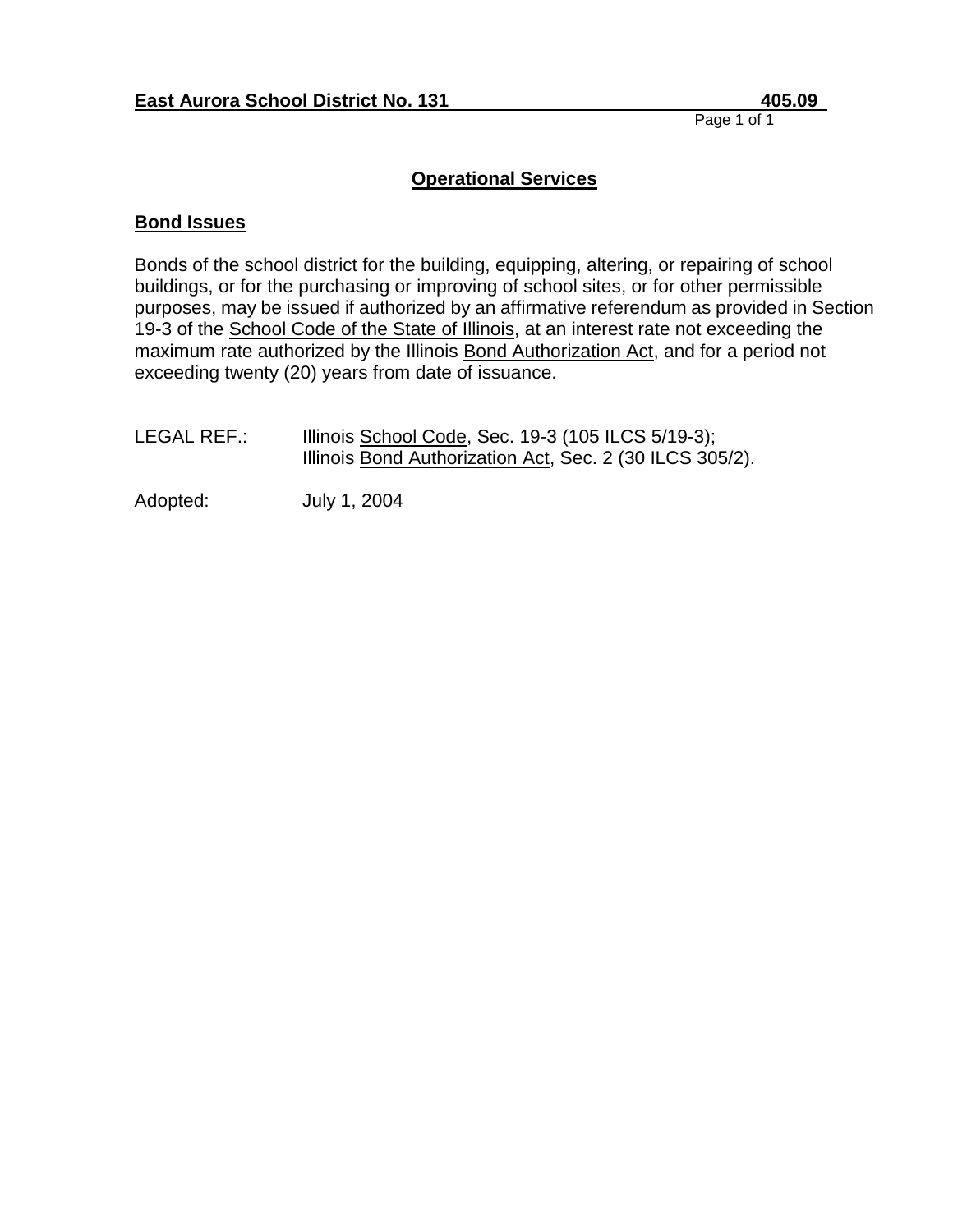# **Operational Services**

#### **Sources of Tax Revenue**

The Superintendent or a designee is responsible for making all claims for property tax revenue, State Aid, special state funds for specific programs, federal funds, and categorical grants when such grants may assist in improving the educational program.

Sources of tax revenue available to the District include the following:

#### Local Tax Sources

The Illinois School Code confers upon local School Districts the authority to levy taxes upon the taxable property in the District. Illinois law also describes the purposes for which taxes may be levied, the procedures for levying taxes, and the maximum permissible tax rate.

Through the budget-making process, the Board will determine how much money must be raised from local property taxes for each of the several Budget categories. These amounts will be certified to the County Clerk for collection and reimbursement to the school district. The County Clerk will levy an additional amount sufficient to pay the scheduled principal and interest payments for bonded debt.

#### State Tax Sources

The Illinois Constitution provides:

"The State will provide for an efficient system of high quality public educational institutions and services... The State has the primary responsibility for financing the system of public education."

In accordance with the laws of the State of Illinois and the regulations of the Illinois Office of Education, the District will file an annual claim for State Aid.

The District also will file claims for special state funds for applicable programs in which the Board elects to participate.

#### Federal Tax Sources

The District will file claims for federal funds for applicable programs in which the Board elects to participate. The Superintendent also will secure categorical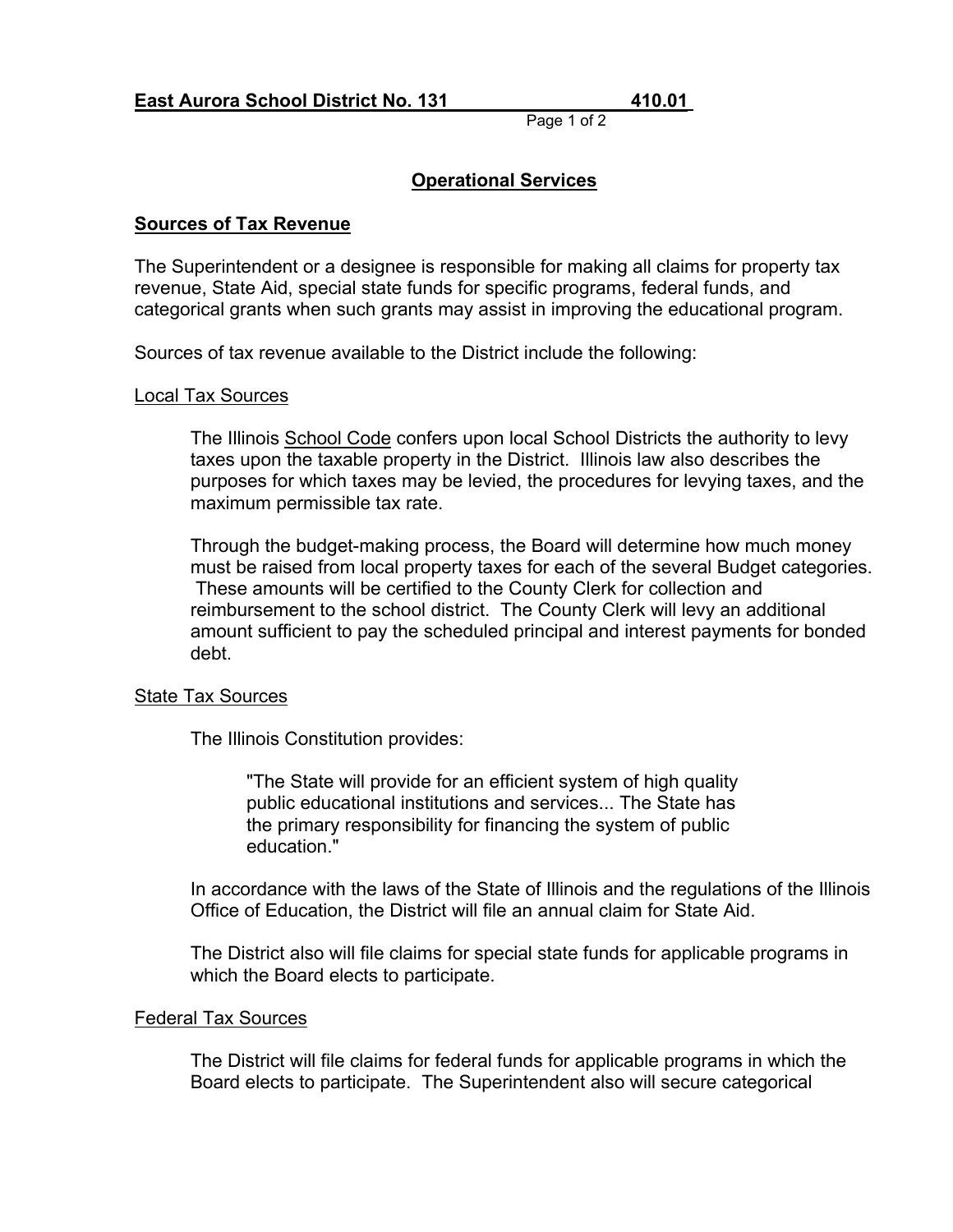grants when such grants may assist in improving the educational program in this District.

- LEGAL REF.: Illinois School Code, Sec. 17- 1 through 17-16 (105 ILCS 5/17-1 through 5/17-16).
- CROSS REF.: 410.04
- Adopted: July 1, 2004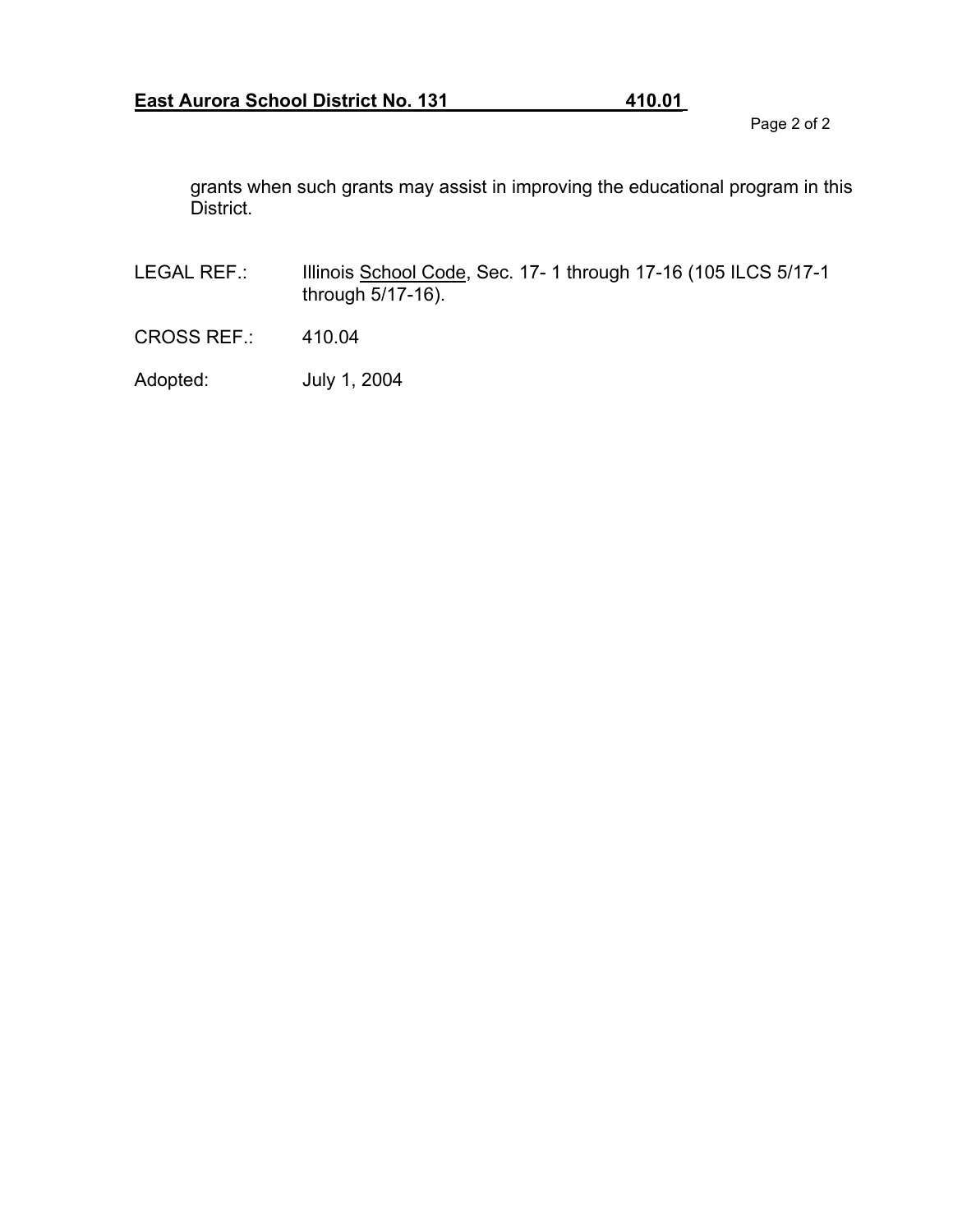# **Operational Services**

#### **Cash Management**

Each year the Assistant Superintendent for Business will prepare a report of projected cash flow and keep it up to date. In cooperation with the Finance Committee, he/she will advise the Board of Education how best to meet the cash needs of the District.

Deficit financing is to be avoided. However, when delays in receiving tax monies do make short-term borrowing necessary, the Assistant Superintendent for Business will so advise the Board as early as possible. All tax anticipation warrants (TAWs) or tax anticipation notes (TANs) necessary for the full tax year should be approved at one time, if possible, but may be sold as best fits the cash needs of the District. The Assistant Superintendent for Business is responsible for securing the most advantageous TAW/TAN terms (interest rates) possible.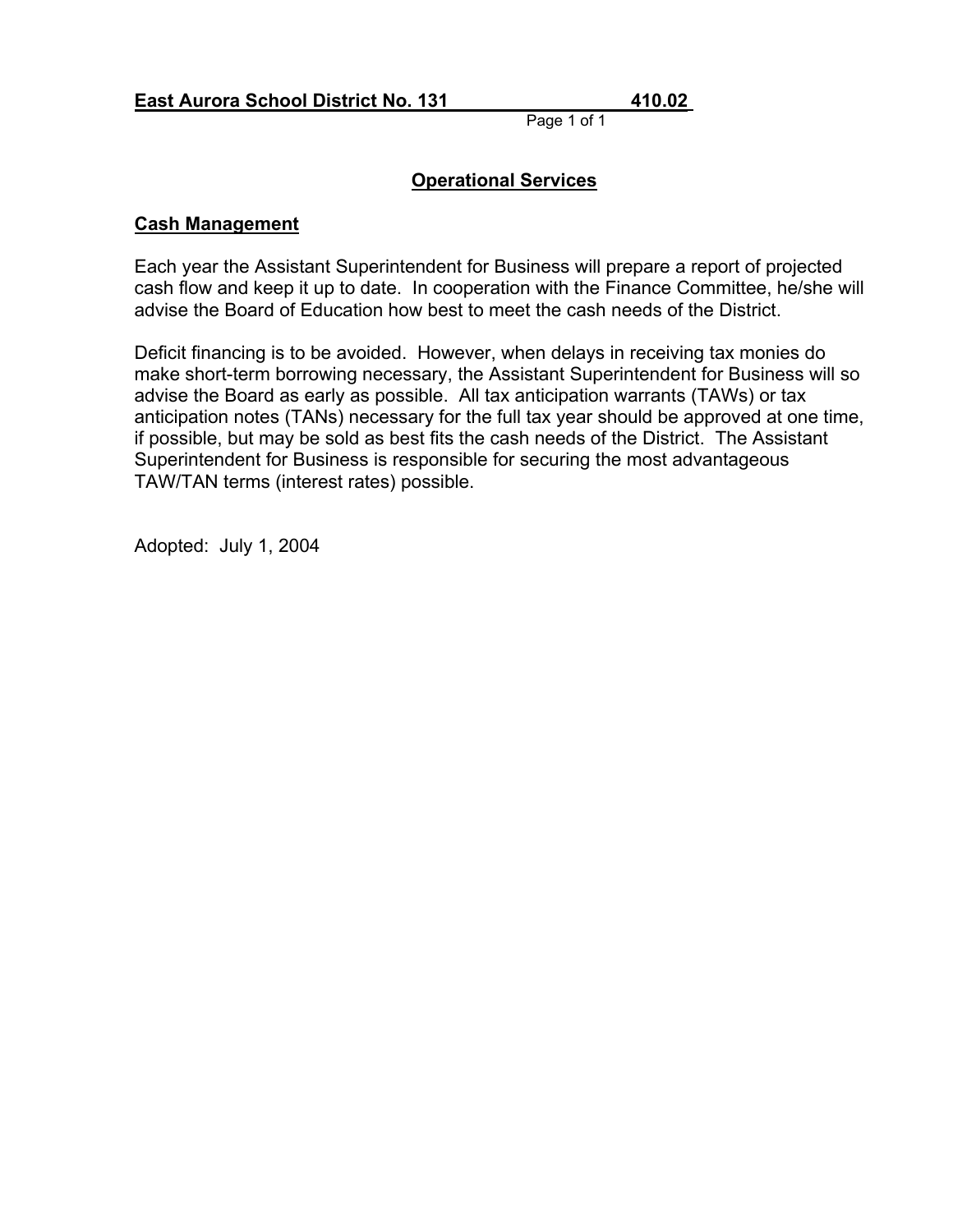# **Operational Services**

#### **Investments**

#### General

The Board of Education considers an investment program to be a critical ingredient of sound fiscal management.

The Board authorizes the District 131 Treasurer to manage all activities associated with the District's investment program in such a manner as to accomplish the objectives of this policy. The Treasurer is further authorized to execute any and all documents related to this program in a timely manner and to confer with reputable consultants regarding investment decisions, when appropriate.

#### Investment Objectives

Money that is not required for current operations will be invested. The philosophy of the Board is that all such funds be invested within two banking days of deposit. Investments will be made by the appropriate staff in the Treasurer's office, under the supervision of the Treasurer and the Superintendent. These staff members will use the degree of judgment and care that persons of prudence, discretion, and intelligence exercise in the management of their own affairs, not in regard to speculation, but in regard to the permanent disposition of their funds, considering the probable income and safety of their capital. All persons involved in the investment of public funds for the District will be held to the highest ethical and moral standards, and will avoid conflicts of interest at all times.

The District funds will be placed in the authorized investment vehicle that provides the greatest return for the amount of time the funds are available and the maximum safety of principal. The District's investment activities will be governed by the following specific objectives:

- 1. Safety of Principal Every District investment will be made with safety as the primary and over-riding concern. Each investment transaction will ensure that the loss of capital, whether from credit or market risk, is avoided.
- 2. Liquidity of Funds Maturity and marketability aspects of District investments will tie in directly with the anticipated cash flow needs of the District, and the investment portfolio will be structured in such manner as to provide sufficient liquidity to pay obligations as they come due.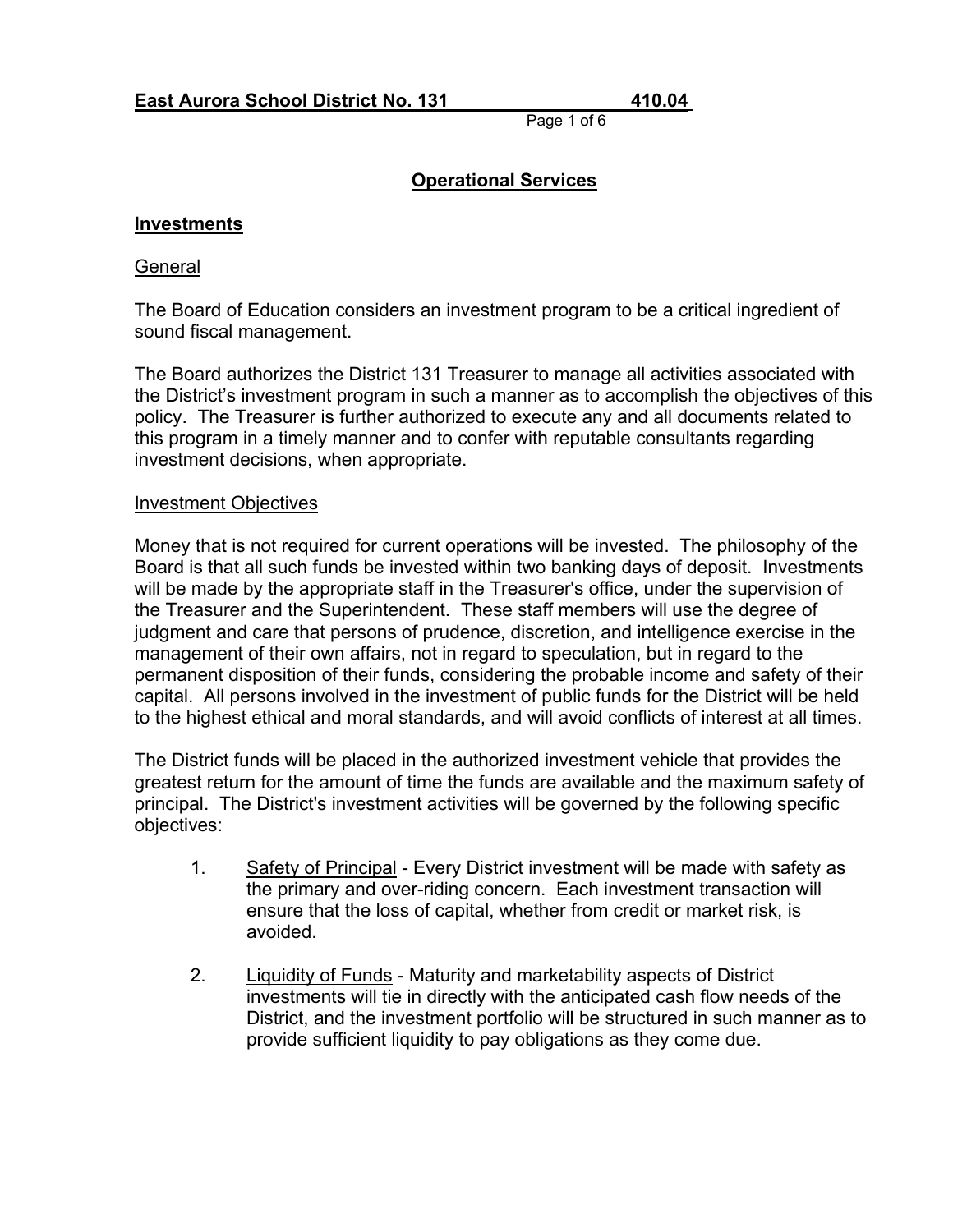Page 2 of 6

- 3. Return on Investment A secondary objective will be to seek the highest returns on District investments consistent with preservation of principal and prudent investment principles.
- 4. Public Trust The Board and District officials will avoid any investment transaction or practice that -- in appearance or fact -- might impair public confidence in the Board's stewardship of public funds.
- 5. Local Issues The Board will invest in local financial institutions when it is practical and advantageous to do so.

#### Authorized Investment Instruments

Various instruments, including the following, may be used by the District for investment purposes:

- 1. Bonds, notes, certificates of indebtedness, treasury bills or other securities now or hereafter issued, which are guaranteed by the full faith and credit of the United States of America as to principal and interest.
- 2. Bonds, notes, debentures or other similar obligations of the United States of America or its agencies. The term "agencies" includes:
	- A. Federal land banks, federal intermediate credit banks, banks for cooperatives, federal farm credit banks, or any other entity authorized to issue debt obligations under the Farm Credit Act of 1971 (12 U.S.C. 2001, *et seq*.) and acts amendatory thereto;
	- B. The federal home loan banks and the federal home loan mortgage corporation; and
	- C. Any other agency created by Act of Congress.
- 3. Interest-bearing savings accounts, interest-bearing certificates of deposit or interest-bearing time deposits or any other investments constituting direct obligations of any bank as defined by the Illinois Banking Act (205 ILCS 5/1 *et. seq.*).
- 4. Short-term obligations of corporations organized in the United States with assets exceeding \$500,000,000 provided that:
	- A. Such obligations are rated at the time of purchase at one of the three highest classifications established by at least two standard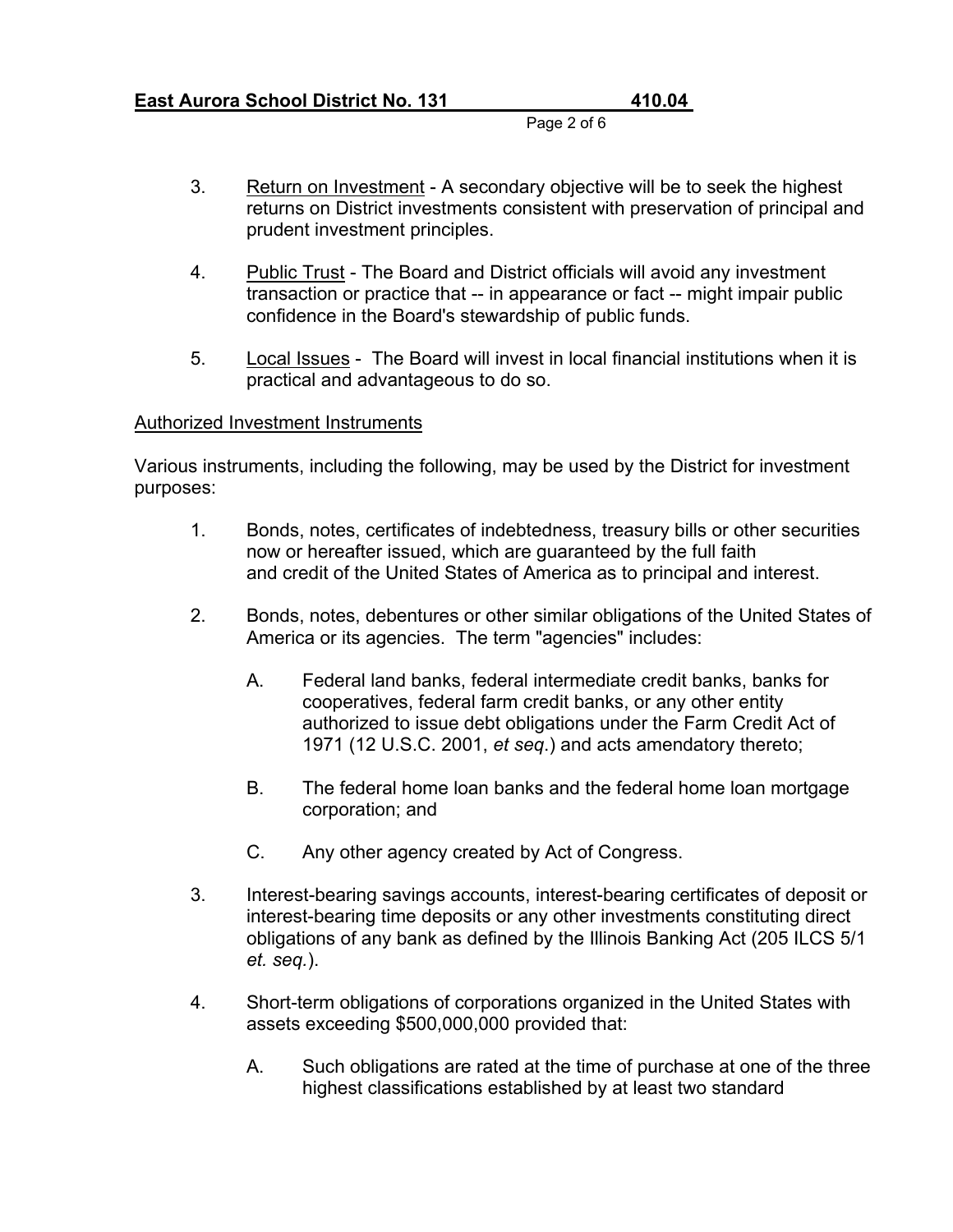Page 3 of 6

rating services and which mature no later than 180 days from the date of purchase;

- B. Such purchases do not exceed 10% of the corporation's outstanding obligations; and
- C. No more than one-third of the District's funds may be invested in short-term obligations of corporations.
- 5. Money market mutual funds registered under the Investment Company Act of 1940 (15 U.S.C.A. Sec. 80a-1 *et seq*.), provided that the portfolio of any such money market mutual fund is limited to obligations described in paragraph 1 or 2 above and to agreements to repurchase such obligations.
- 6. Short-term discount obligations of the Federal National Mortgage Association or shares or other forms of securities legally issuable by savings banks or savings and loan associations incorporated under the laws of the State of Illinois or any other state or under the laws of the United States, provided the shares or other investment certificates of such savings institutions are insured by the Federal Deposit Insurance Corporation (FDIC).
- 7. Dividend-bearing share accounts, share certificate accounts or class of share accounts of a credit union chartered under the laws of the State of Illinois or under the laws of the United States, provided, however, the principal office of any such credit union is located within the State of Illinois and the accounts of such credit union are insured by applicable law.
- 8. The Illinois Public Treasurer's Investment Pool.
- 9. A fund managed, operated and administered by a bank, subsidiary of a bank, or subsidiary of a bank holding company.
- 10. Repurchase agreements of government securities having the meaning set out in the Federal Government Securities Act of 1986 (15 U.S.C.A. Sec. 78a, *et seq*.), which includes securities that are direct obligations of, or obligations guaranteed to principal or interest by the United States of America; securities that are issued by or guaranteed by a corporation in which the United States has a direct or indirect interest and are designated by the Secretary of the Treasury for exemption; or securities issued by any corporation, that are designated by statute as exempt securities within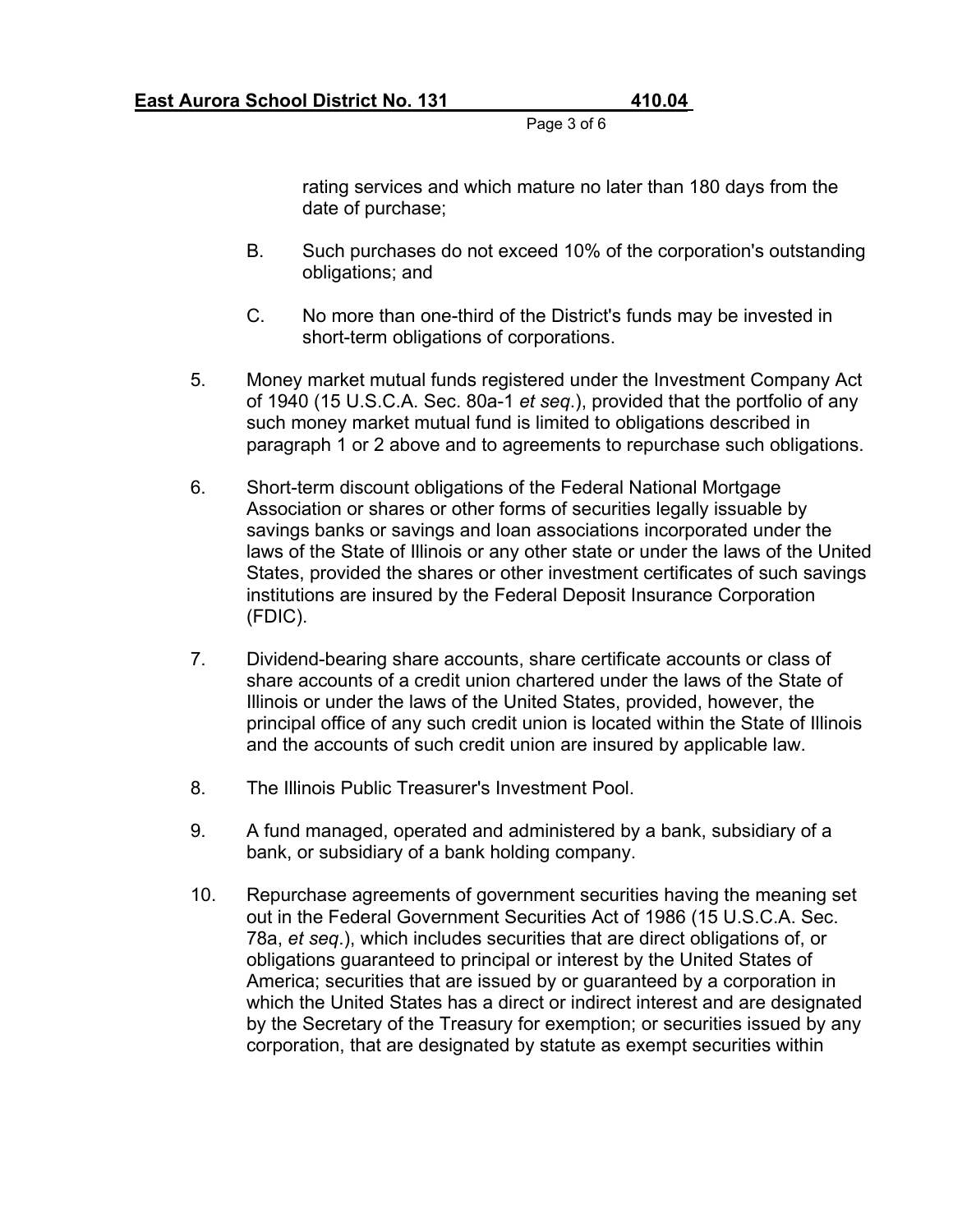Page 4 of 6

the meaning of the laws administered by the Securities and Exchange Commission. Such repurchase agreements will meet all legal requirements, including the following:

- A. Repurchase agreements will be for a period of three hundred thirty (330) days or less; and
- B. Parties will be limited to banks authorized to do business in the State of Illinois.
- 11. The Illinois School District Liquid Asset Fund Plus (ISDLAF+) money market.

One or more of the above investments may be included in, or removed from, the District's investment portfolio, from time to time, provided that the selection of investments, the diversification of the investment portfolio, and the acceptable performance of selected funds is appropriate to the nature of the funds, the purpose for the funds, and the amount of public funds within the investment portfolio.

Interest is to be placed in the fund from which the principal arose. Interest earned in money markets or interest bearing savings accounts with proceeds from more than one fund are to be distributed monthly based on the balance per fund on the last day of the month.

#### Selection of Investment Advisors, Money Managers and Financial Institutions

Investments made in banks and savings and loan associations must be insured by the FDIC. Investment advisors, money managers and financial institutions will be selected based upon reputation, past performance and the ability to meet the District's standards for safety of principal, liquidity of funds, and return on investment.

#### Qualifications

No bank or savings and loan will be designated a depository for or otherwise hold District funds unless it has furnished the Board with the above information and any documentation that may be required by State or federal law.

#### Collateral Requirements

All amounts deposited or invested with financial institutions in excess of any insurance limit will be collateralized by securities eligible for District investment or by any other high quality interest bearing security rated at least AA by one or more reputable agencies including Standard & Poors, Moody's, or Fitch. The market value of the pledged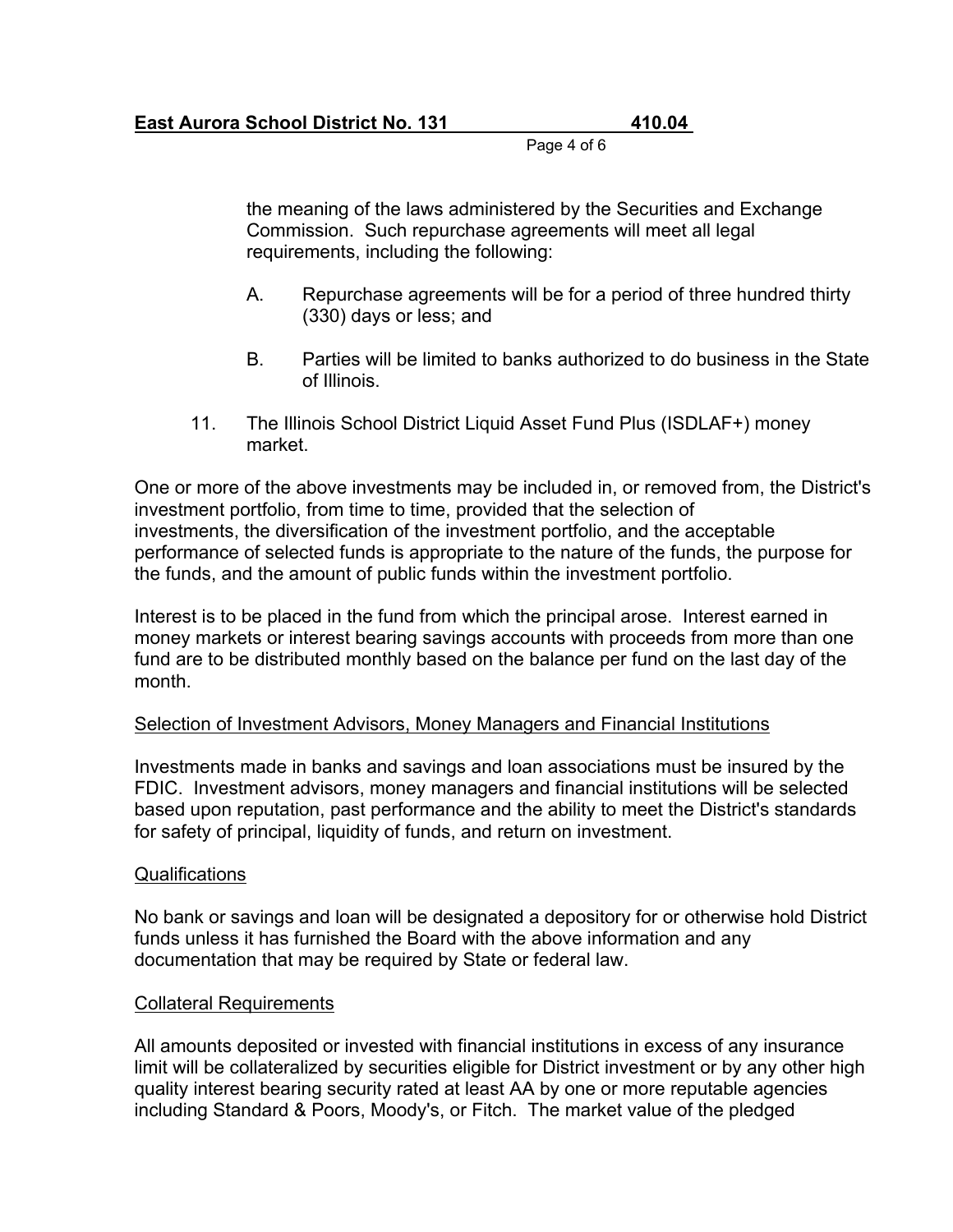securities will equal or exceed that portion of the deposit requiring collateralization. None

| <b>East Aurora School District No. 131</b> |             | 410.04 |
|--------------------------------------------|-------------|--------|
|                                            | Page 5 of 6 |        |

of the securities pledged will mature prior to the maturity of the corresponding deposit. Reductions in the principal of the collateral through periodic amortization is acceptable, provided that the remaining collateral equals or exceeds minimum acceptable levels.

Acceptable securities include U.S. Treasury and Agency bills, notes and bonds, mortgage-backed pass-throughs, and corporate and municipal bonds. Collateral will be held by a third party, such as the Federal Reserve Bank or a reputable bank other than the depository for the benefit of the District, pursuant to a fully executed custodial or escrow agreement -- provided that such agreement is in writing, approved by the Board of Directors of the depository institution or its loan committee, with the approval being recorded in the minutes of the Board or committee, and which has been, continuously, from the time of its execution, an official record of the depository. Verbal confirmation or written evidence of collateral on deposit with the third party will be provided prior to investment by the District. Release of collateral or its proceeds will be permitted only upon the verbal or written authorization of the District.

#### Investment Portfolio Reporting Requirements

A monthly progress report of investments will be made to the Board. This report will address portfolio performance and any problems complying with this policy, and it will describe investments by class or type, book value, income earned, and market value as of the report date. Specifically, the report will contain the following:

- 1. Fund name
- 2. Description of investment
- 3. Purchase date
- 4. Maturity date
- 5. Investment days
- 6. Bank year in days
- 7. Annual net interest rate
- 8. Investment principal amount
- 9. Anticipated interest amount at maturity
- 10. Fund totals
- 11. District totals

Additional detailed reports may be made more often to the Finance Committee.

The Board will periodically, but not less than one time each year, review the District's investment portfolio, its effectiveness in meeting the District's needs for safety, liquidity, rate of return, and diversification, and its general performance.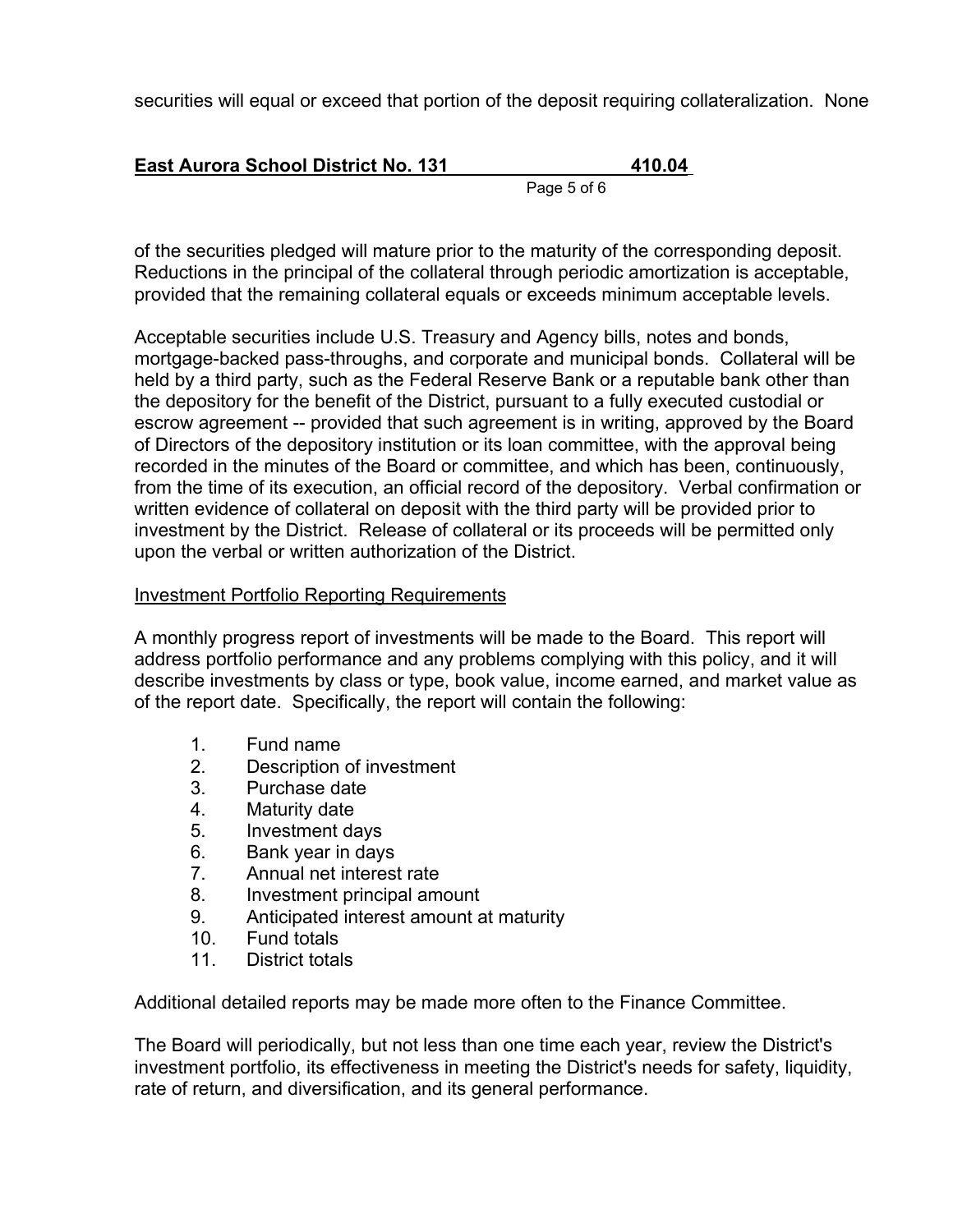# **East Aurora School District No. 131 410.04**

Page 6 of 6

# Investment Policy Review

Periodically, the District may undertake a review of this investment policy and related administrative procedures -- drawing on resources available in the District. This policy will be made available to the public at the District Education Center.

#### Internal Controls and Operational Procedures

The Superintendent, as chief investment officer for the District, will establish a system of internal controls and written procedures as necessary for the operation of the District's investment programs. Such internal controls and written operational procedures will be designed to prevent losses of funds that might arise from fraud, employee error, misrepresentation by third parties, or imprudent actions by employees of the District.

LEGAL REF.: Illinois Public Funds Investment Act, Sec. 2, 2.5 and 6 (30 ILCS 235/2, 235/2.5 and 235/6); Illinois Savings Bank Act, Sec. 1007.95 (205 ILCS 205/1007.95) and Illinois School Code, Sec. 8-7 and 10-22.44(105 ILCS 5/8-7 and 5/10-22.44).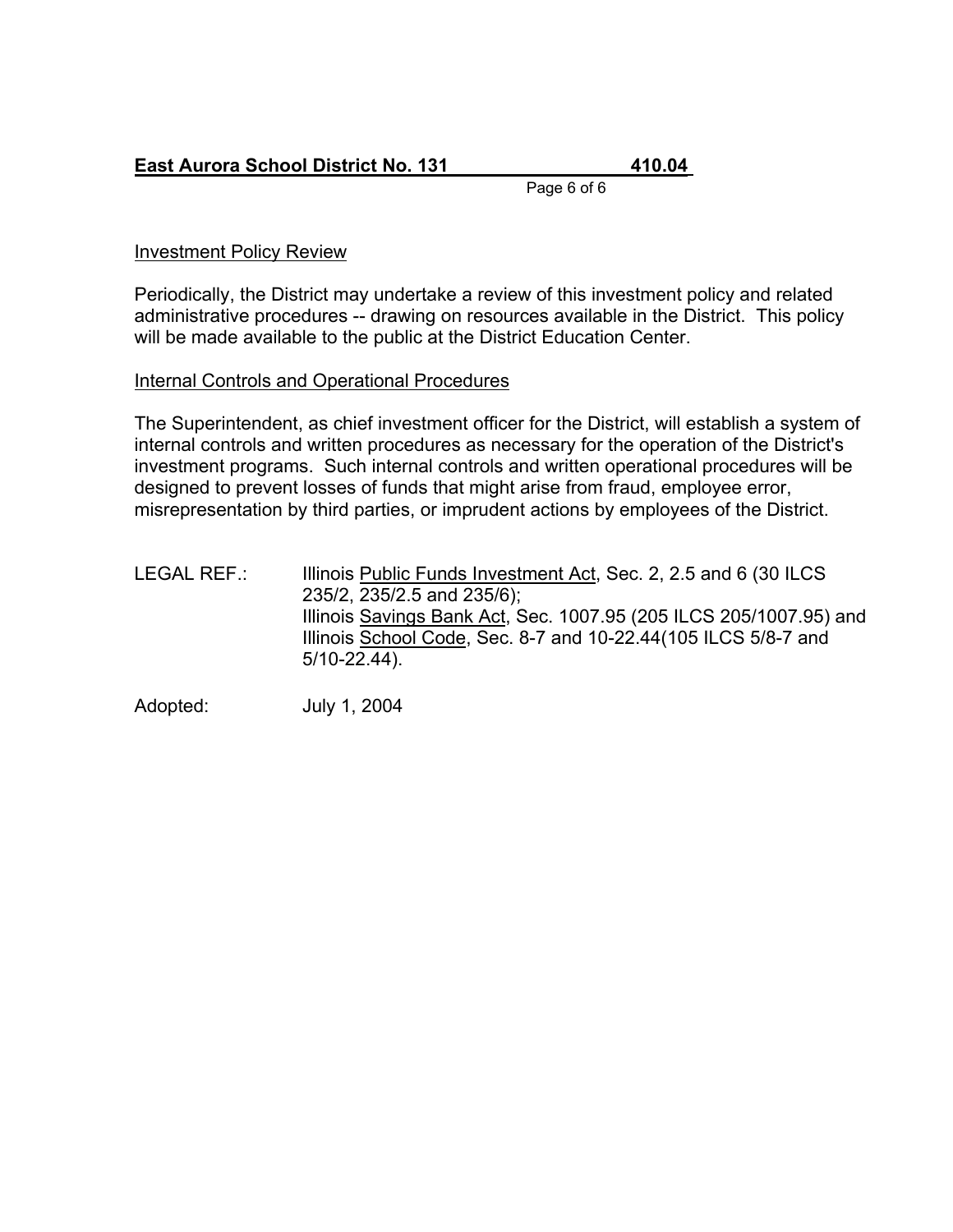# **Operational Services**

#### **Disposal of School Property**

The Board of Education may sell, at a public or private sale, any personal property belonging to the School District that is not needed for school purposes. When District-owned materials, supplies and equipment are worn out, obsolete or are declared to be surplus, they should be forwarded to the central warehouse for disposition. The Superintendent may authorize their inclusion in any sale of used and surplus materials, as long as that sale conforms with Illinois state law.

However, if reasonable attempts to dispose of such property fail to produce a monetary return to the District, the Superintendent will decide what is to be done with these items. If an item has a value of \$100 or more, Board approval is necessary. Property that has no discernable market value may be donated by the District or otherwise disposed of as appropriate.

The Board of Education may also act to sell or exchange school sites, buildings, or other real estate in accordance with procedures specified in the Illinois School Code.

| LEGAL REF.: | Illinois School Code, Sec. 5-22, 5-23, 5-24 and 10-22.8 (105 ILCS |
|-------------|-------------------------------------------------------------------|
|             | 5/5-22, 5/5-23, 5/5-24, and 5/10-22.8).                           |
|             |                                                                   |

CROSS REF.: 410.15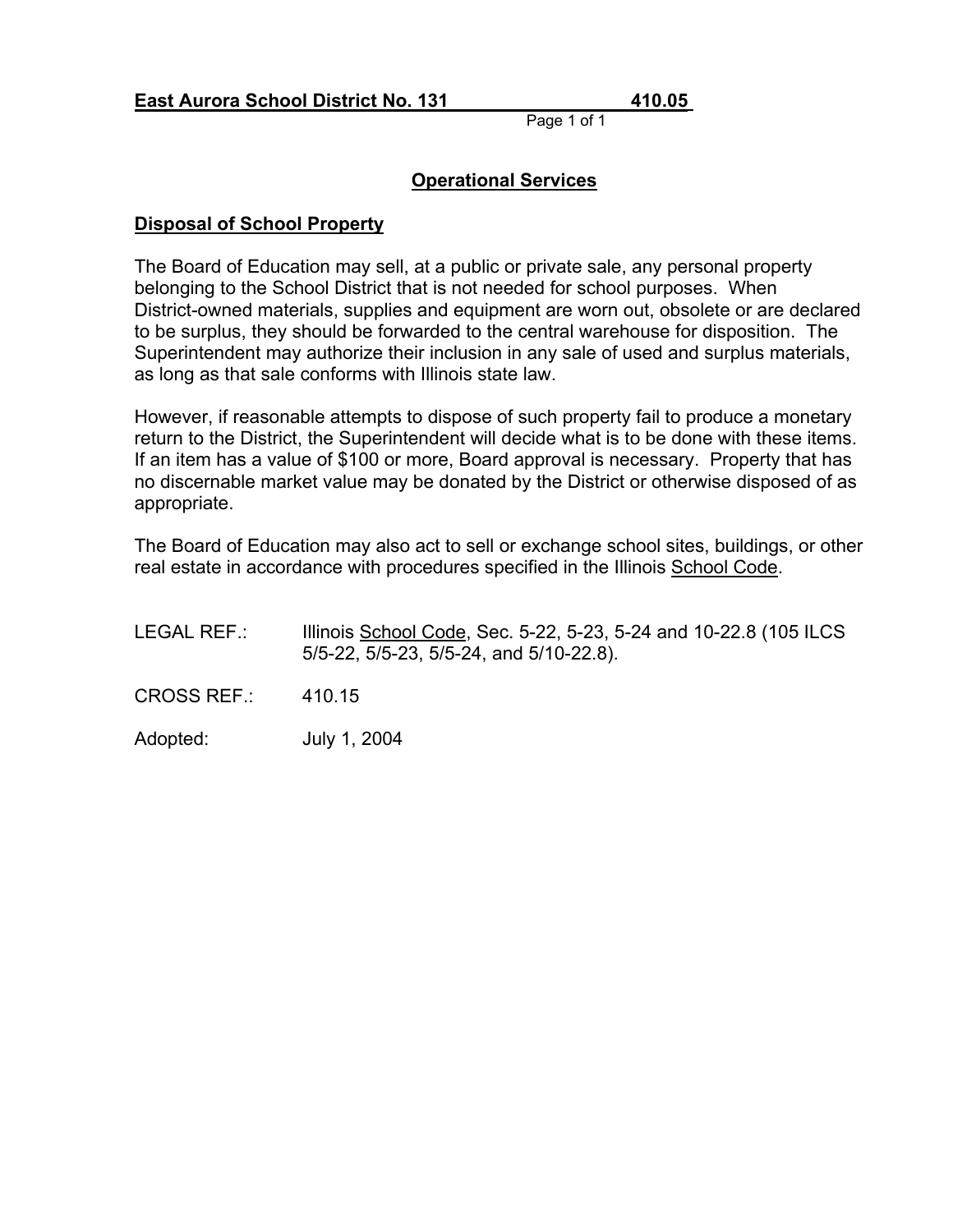# **Operational Services**

#### **Non-Resident Students, Tuition**

**Tuition** 

Non-resident students may be permitted to attend District schools. However, tuition will be paid by such students in accordance with Board policy.

Tuition will be paid in an amount not exceeding 110% of the per capita cost of maintaining the schools of the District for the preceding year, as determined with reference to the most recent audit that is available at the commencement of the current school year.

One-half of the annual tuition will be paid at the beginning of the first semester and the remaining balance will be paid at the beginning of the second semester.

Non-resident students attending District schools for less than the school term will have their tuition apportioned. However, resident students who become non-residents during a school term will not be charged tuition for the remainder of the school term in which they became non-resident students.

LEGAL REF.: Illinois School Code, Sec. 10-20.12a and 10-20.12b (105 ILCS 5/10-20.12a and 5/10-20.12b

CROSS REF.: 705.07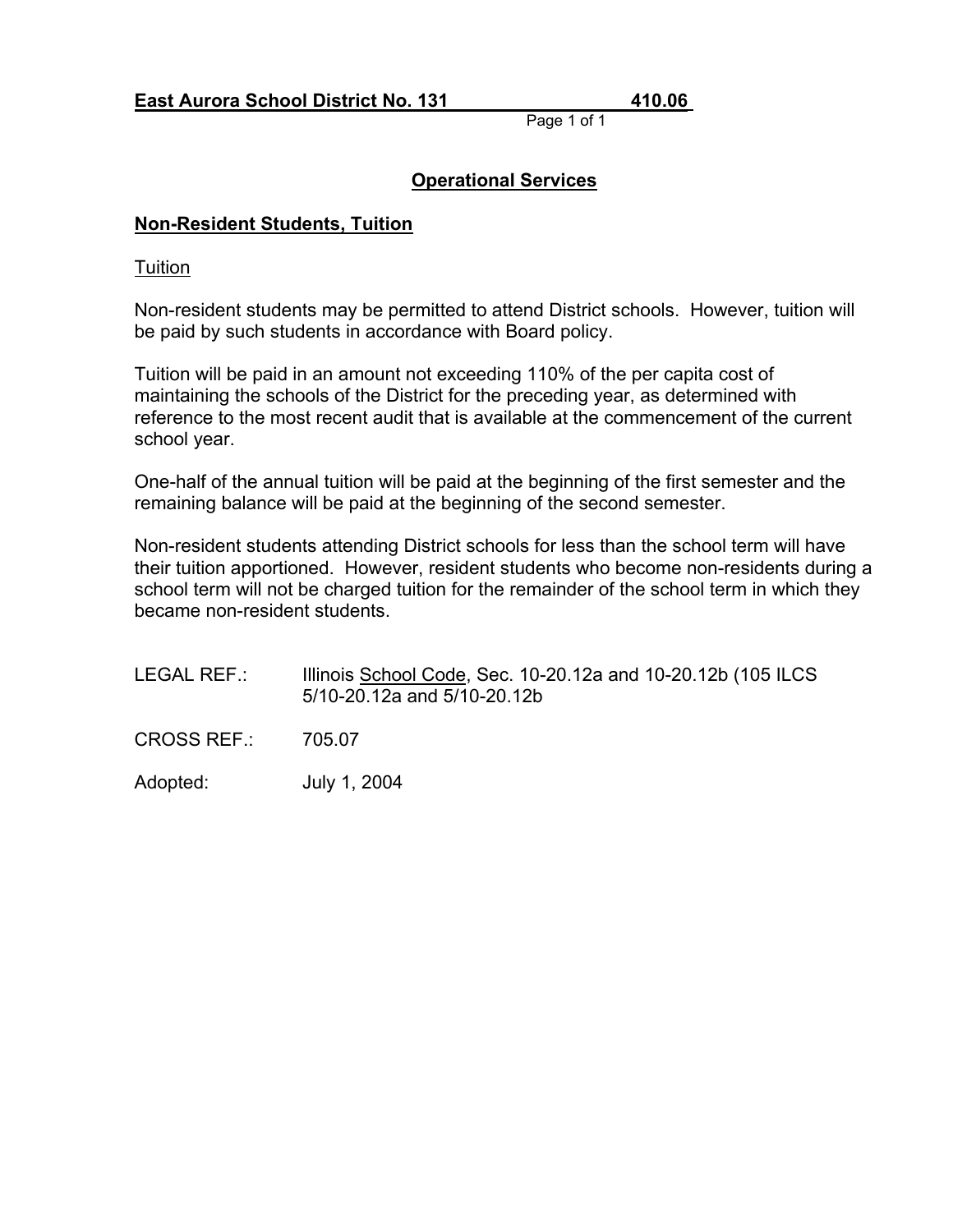# **Operational Services**

#### **Gifts, Grants and Donations to the District**

The Board of Education, or the Administration (on behalf of the Board), may accept gifts, grants, donations and legacies to the District. However, it is the policy of the Board that the giving of gifts to school personnel by pupils and patrons should be discouraged. Only those gifts that the Board deems consistent with the policies, programs, and the best interests of the District will be accepted.

Such gifts will be accepted in the name of the District and become the property of the District. Where installation is required, the gift will be installed by appropriate District personnel or by a contractor employed by the Board, unless other specific arrangements are approved by the Board. If an exterior site is necessary for the gift, the Board will prepare and maintain the site consistent with standards established by the Board and the Administration.

Whenever any grant, gift, donation or legacy of real or personal property declares that such property will be held, managed, improved, invested or otherwise disposed of for the use and benefit of the schools in the District or an individual attendance center, the title to such property will be vested in the Board for use in whatever manner the Board chooses. However, when the person making such a grant, gift, donation, or legacy requests that it be used for a certain purpose, the Board will attempt to fulfill that request until it determines -- at its discretion -- that it is no longer possible, practical or prudent to do so.

When the Board officially accepts gifts for the School District, the Superintendent will write a letter of appreciation to the donor.

| <b>LEGAL REF.:</b> | Illinois School Code, Sec. 16-1 (105 ILCS 5/16-1). |  |  |  |
|--------------------|----------------------------------------------------|--|--|--|
|--------------------|----------------------------------------------------|--|--|--|

CROSS REF.: 845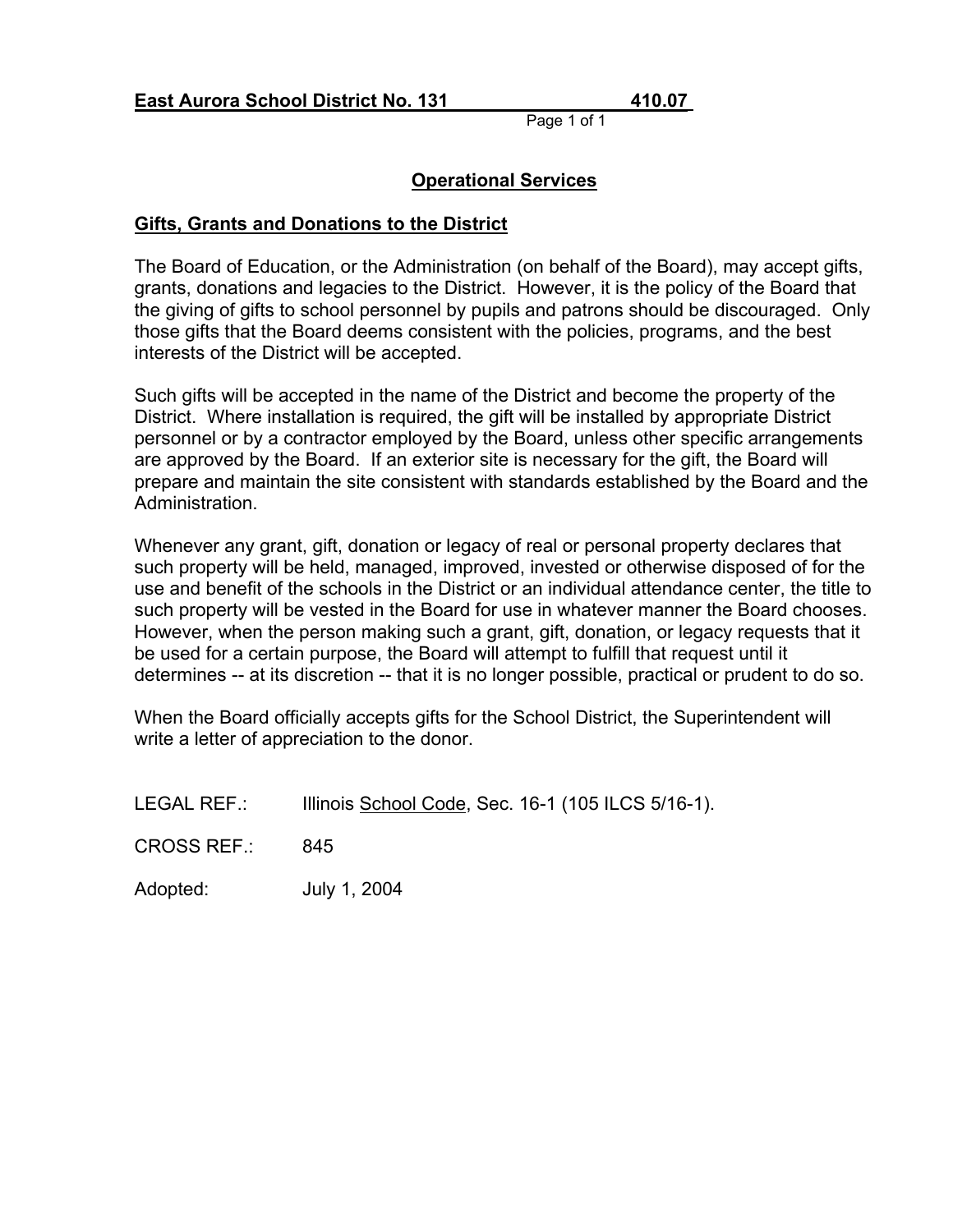# **Administrative Procedures**

#### **Gifts, Grants and Donations to the District**

All proposed donations, gifts, grants and bequests to be presented to the School District must be preceded by a letter from the donor to the Principal and to the District office describing the intended donation, gift, grant or bequest. The Principal will then forward the letter to the Superintendent for discussion by the appropriate School Board Committee. The School Board will then respond to the donor with the School Board's official position regarding the possible donation, gift, grant or bequest.

In order to be acceptable, a gift must satisfy the following criteria:

- 1. It will have a purpose consistent with those of the School District.
- 2. It will not begin a program which the Board would be unwilling to take over when gift or grant funds are exhausted.
- 3. It will not bring undesirable or hidden costs to the school.
- 4. It will place no restrictions on the school program.
- 5. It will not be inappropriate or harmful to the best education of pupils.
- 6. It will not endorse any business or product. Gifts with any type of advertising must be approved by the Principal.
- 7 It will not be in conflict with any provision of the School Code or public law.

All donations, gifts, grants and bequests will become School District property.

When the Board of Education officially accepts a gift for the School District, the Principal will write a letter of appreciation on behalf of the Board to the donor.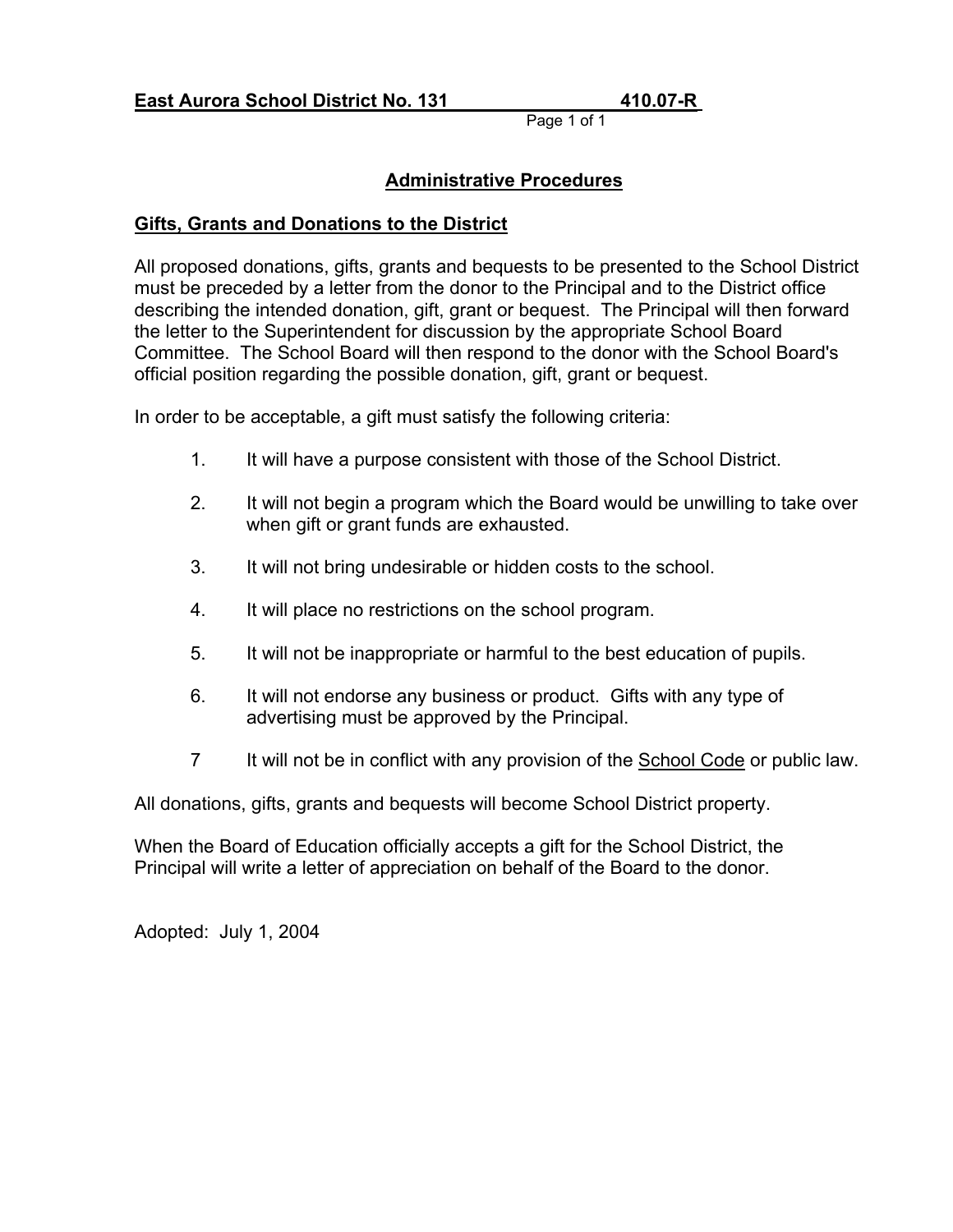# **Operational Services**

#### **Student Fees**

The purpose of the textbook-workbook rental fee is to provide funds toward the purchase of textbooks, workbooks, duplicating paper and masters, magazines, dictionaries, paperback books, maps, etc., which are used to educate District students in all areas of instruction and grade levels of the school system.

#### Policy Guidelines

- 1. Book fees will be determined annually by the Business Office.
- 2. The payment of book fees will be confirmed through receipts issued by the District.
- 3. School principals will turn in all book-fee monies to the District Business Office for deposit in the education fund. This money will be spent specifically for texts and other supplementary educational materials and for no other purpose.

#### Unpaid Fees

If a student has unpaid fees and transfers to a public school located in Illinois or any other state, the District may elect to send only an unofficial record of the student's grades to his/her new school. However, within 10 calendar days after the student has paid all of his/her unpaid fees, the District will forward the student's official transcript of scholastic records to the student's new school.

#### Waiver of Fees

The fees referenced in this policy may be waived, under appropriate circumstances, in accordance with Board Policy 410.18.

| LEGAL REF.:- | Illinois School Code, Sec. 2-3.96, 10-20.13, 10-22.25, and 28-16 |
|--------------|------------------------------------------------------------------|
|              | $(105$ ILCS 5/2-3.96, 5/10-20.13, 5/10-22.25, and 5/28-16);      |
|              | 23 III.Admin.Code §375.75(f).                                    |

CROSS REF.: 410.08, 410.18, and 743.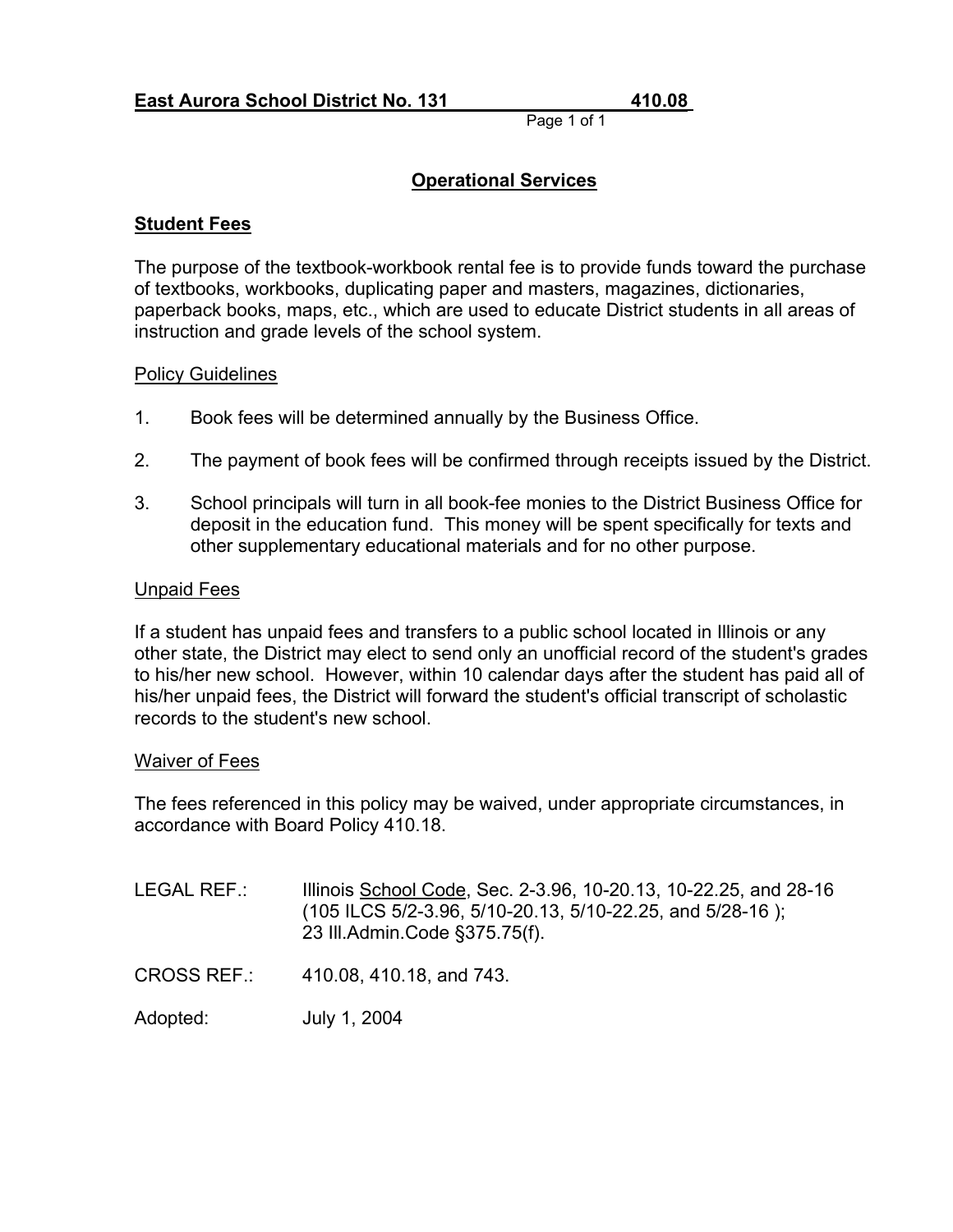# **Operational Services**

#### **Textbook Rentals**

The Illinois School Code grants school districts the right to purchase textbooks and rent them to pupils.

Accordingly, textbooks will be purchased by the District and furnished free to elementary school students and on the basis of an established rental fee to secondary school students. However, students shall be required to pay the necessary costs for the loss of or damage to any school-owned books. The Board of Education shall review periodically the book rental rates for the ensuing year as recommended by the Superintendent. The Superintendent or his/her designee is authorized by the Board to waive payment of this fee on a case-by-case basis.

| <b>LEGAL REF.:</b> | Illinois School Code, Sec. 10-22.25 (105 ILCS 5/10-22.25). |  |  |
|--------------------|------------------------------------------------------------|--|--|
|--------------------|------------------------------------------------------------|--|--|

CROSS REF.: 410.06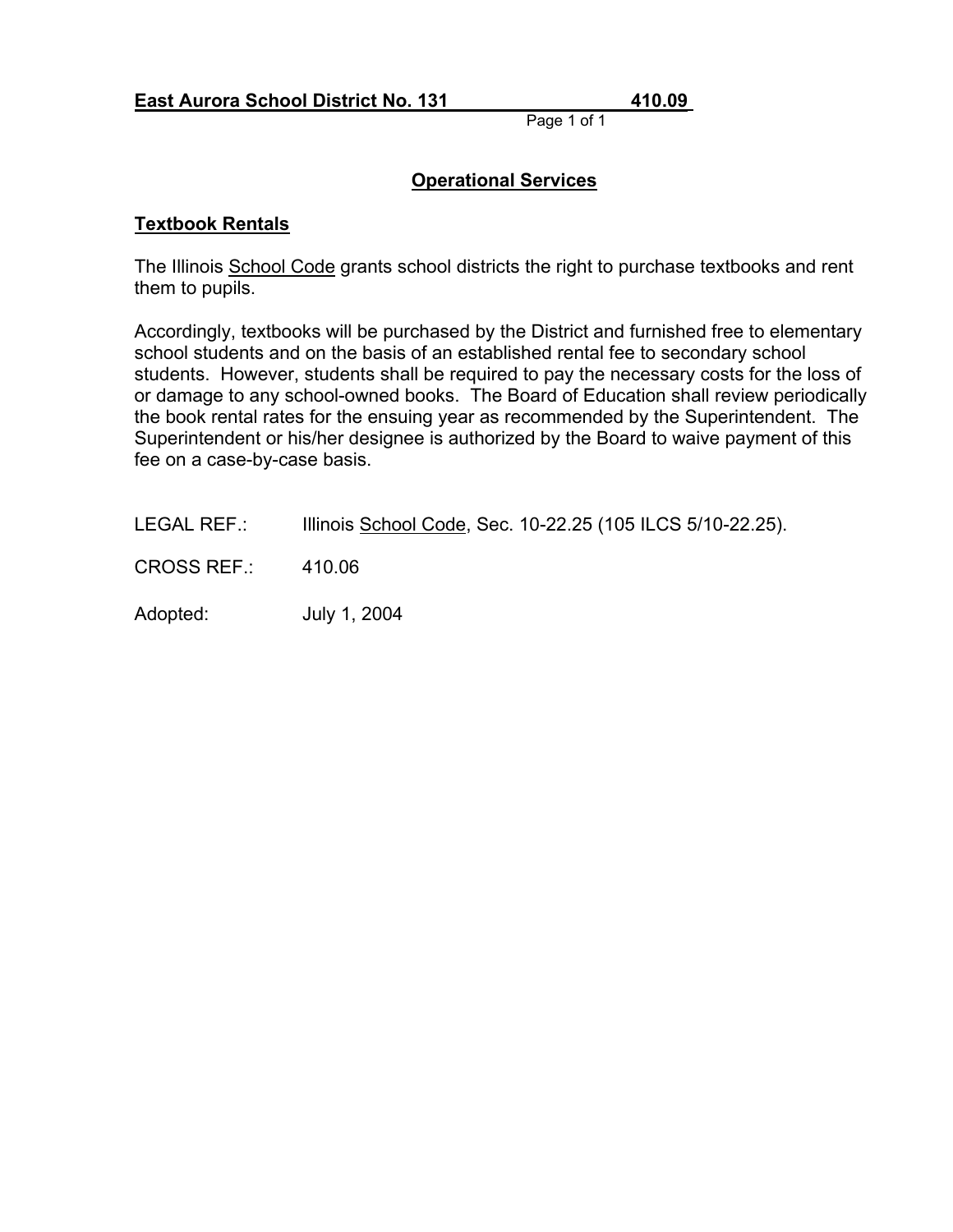# **Operational Services**

#### **Real Estate Rentals**

Rentals of School District real property will be approved by the Board of Education after consideration of sealed bids. The term of these rentals will be no more than three years; however, such leases are renewable, upon Board approval. The School District retains the right to reoccupy the property for school purposes, if necessary.

In entering into rental transactions, the Board is seeking to generate revenue on real property that temporarily is not being used by the District schools. Income generated from such rentals will be used to help underwrite District expenses.

LEGAL REF.: Illinois School Code, Sec. 5-28 (105 ILCS 5/5-28).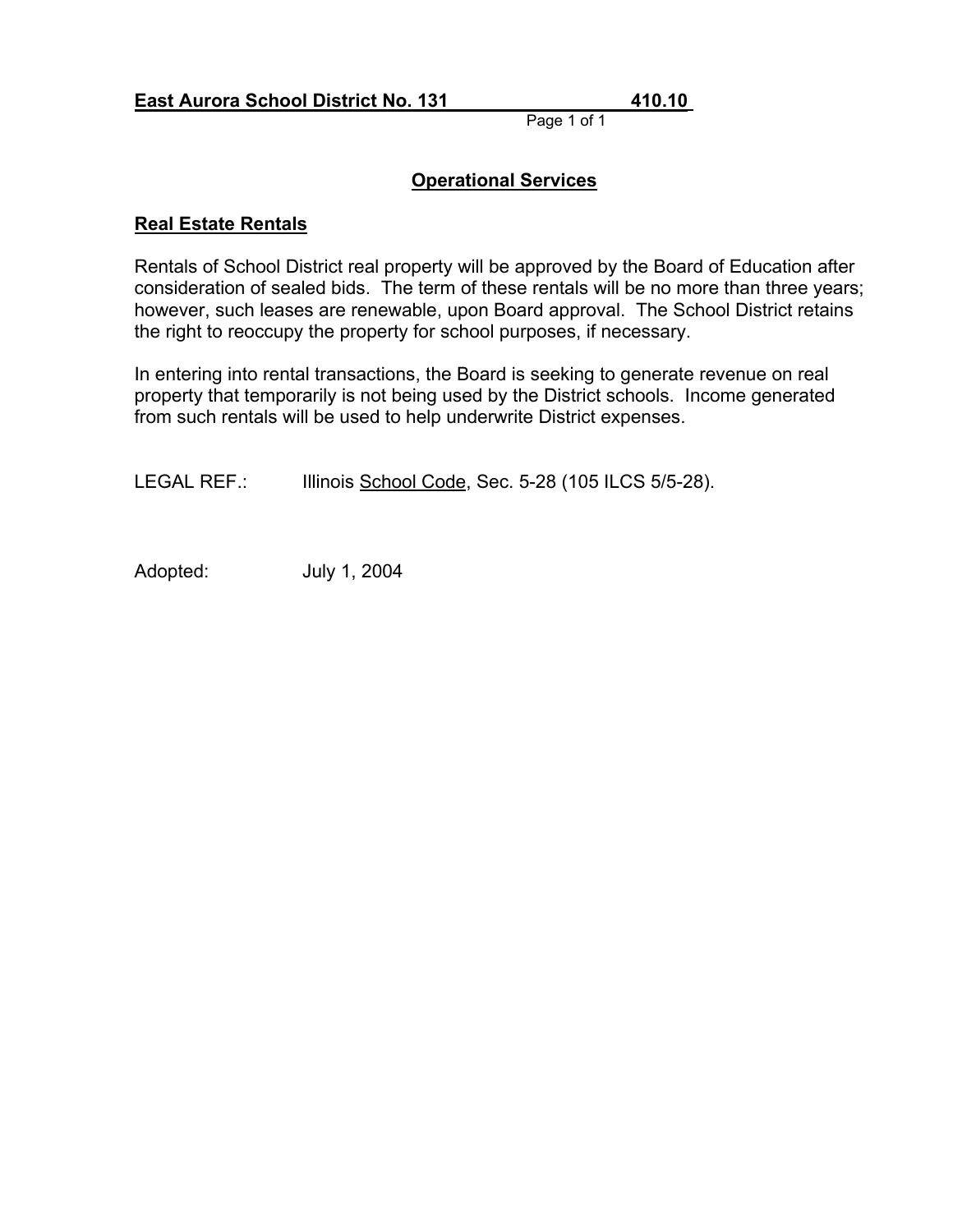# **Operational Services**

#### **Depository of Funds**

Depositories for School District funds will be designated and approved by the Board of Education in accordance with the provisions of the Illinois School Code.

The depository for the active operating account shall be alternated as designated on a two-year basis between the Merchants National Bank and the Aurora National Bank. The Superintendent will suggest banks to be considered for depository designation whenever a change is necessary or appropriate. Banks serving as depositories for funds of School District 131 shall be subject to the Public Contracts section of the Fair Employment Practices Act.

LEGAL REF.: Illinois School Code, Sec. 8-7 (105 ILCS 5/8-7).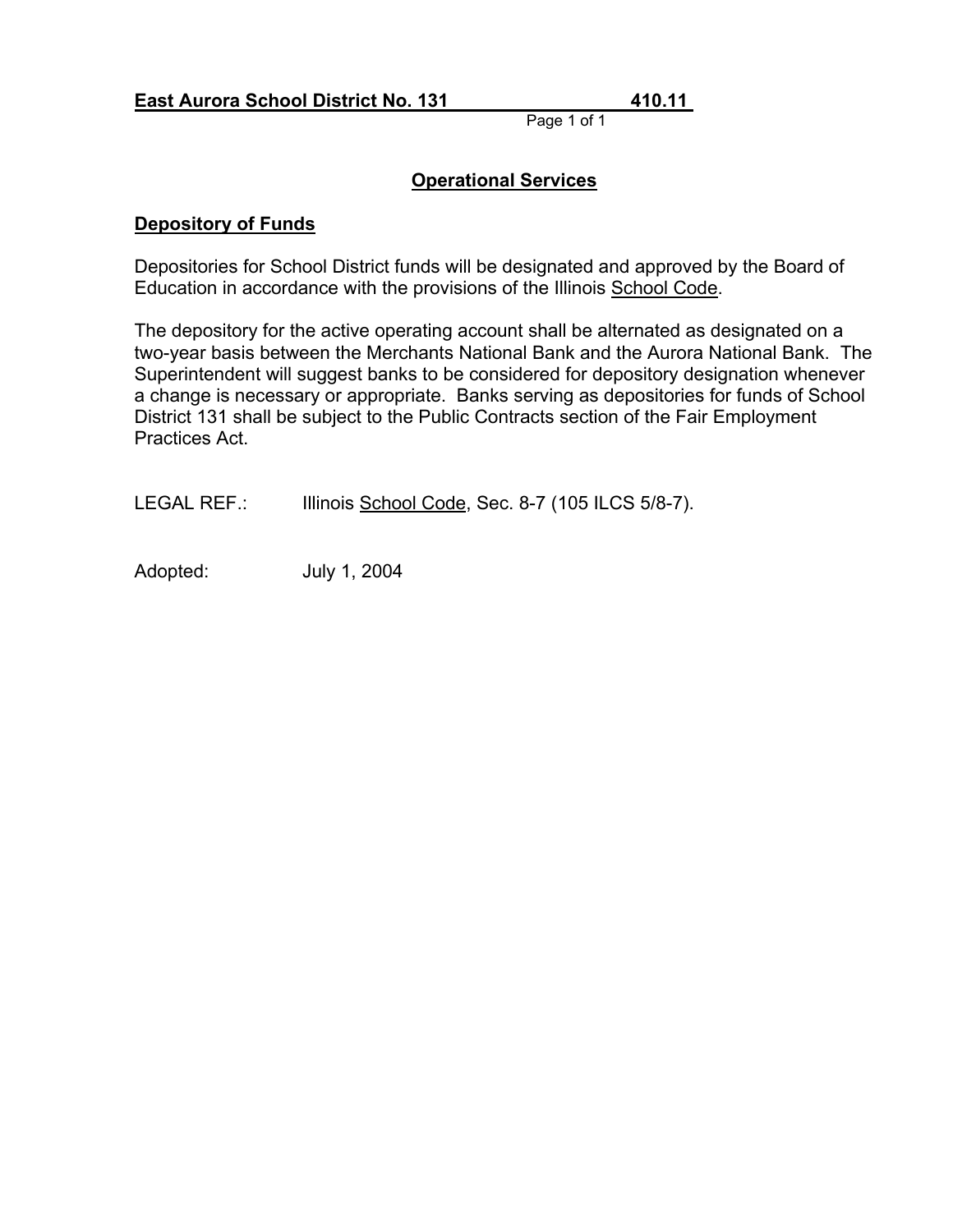# **Operational Services**

# **Use of School Property**

All equipment owned by the District is to be used for District purposes. Any exceptions to this policy must be approved by the Superintendent.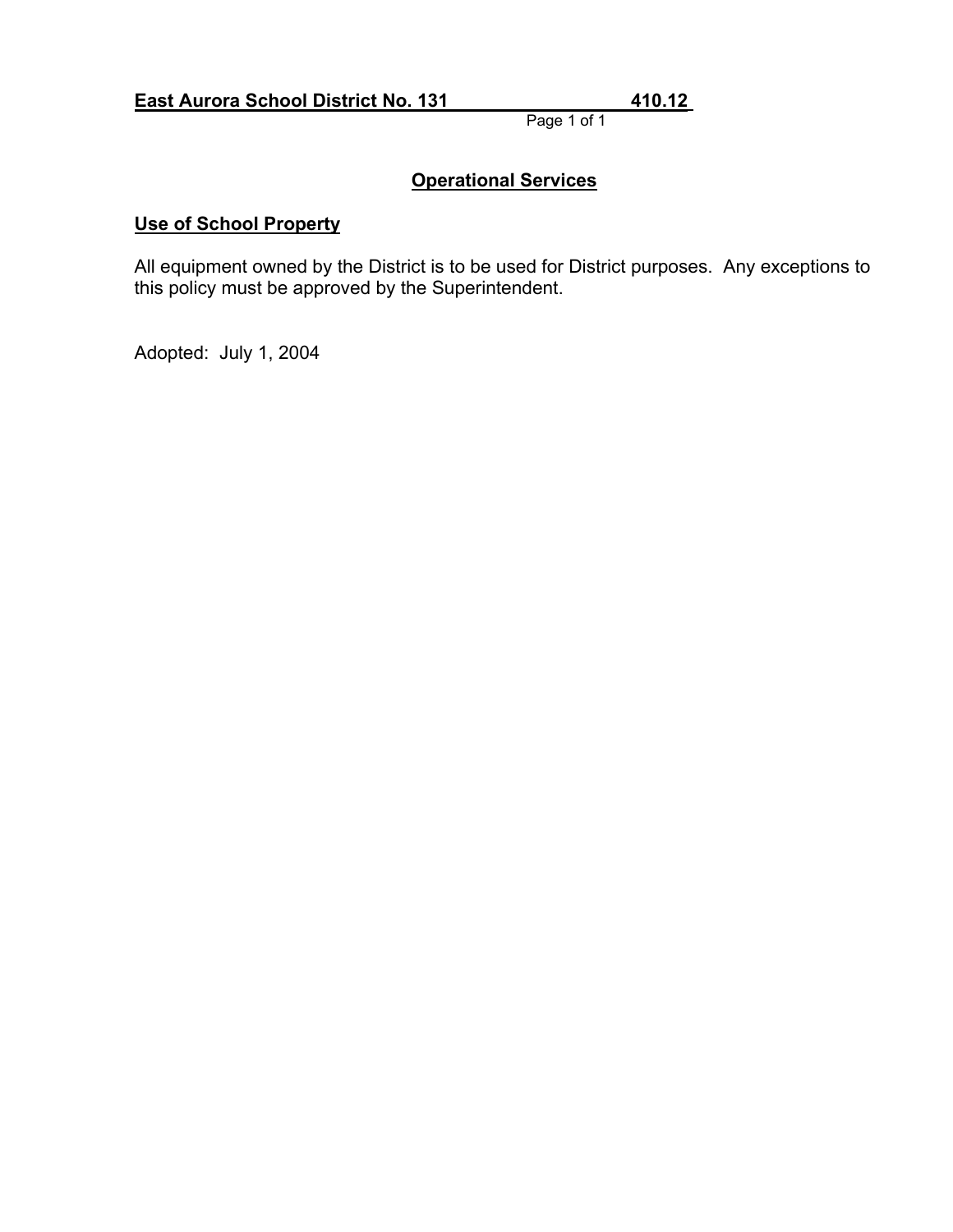# **Operational Services**

#### **Sale of District Real Estate**

When, in the opinion of the Board of Education, a school site, or portion thereof, building or site with building thereon, or any other real estate of the District, has become unnecessary or unsuitable or inconvenient for a school, or unnecessary for the uses of the District, the Board may, by resolution adopted by two-thirds of its members, sell or direct that the property be sold. The Board may establish a reasonable minimum selling price. However, no District 131 property shall be sold pursuant to this policy unless such property has been appraised by a licensed real estate appraiser within the twelve (12) month period immediately preceding the approval and execution of a contract for the sale of such property. If a contract to sell such property has not been approved and executed within twelve (12) months after the date of such appraisal, for whatever reason, such property shall be re-appraised prior to the approval and execution of a contract for the sale of such property.

If the property is to be sold to another unit of local government or school district, the Board will proceed in the manner provided in the Illinois Local Government Property Transfer Act. In all other cases, the Board will proceed in the manner provided by the Illinois School Code.

If the Board does not receive a reasonable minimum selling price, or if no bids are received, it may employ a licensed real-estate broker to sell the property for a commission not to exceed 7%, contingent on the sale of the property within 120 days.

If the Board so chooses, it may raise the minimum selling price for the property without repeating the public sales procedures.

Proceeds from the sale of real estate will first be utilized to pay the principal and interest on any outstanding bonds on the property being sold. The remaining proceeds from the sale next will be used by the Board to meet any life/safety report items that are of immediate hazard to the safety of students. Remaining proceeds may then be deposited in any district fund and used for any authorized purpose.

LEGAL REF.: Illinois School Code, Sec. 5-22 (105 ILCS 5/5-22); Illinois Local Government Property Transfer Act (50 ILCS 605/0.01, *et seq.).*

CROSS REF.: 410.05

Adopted: November 6, 2006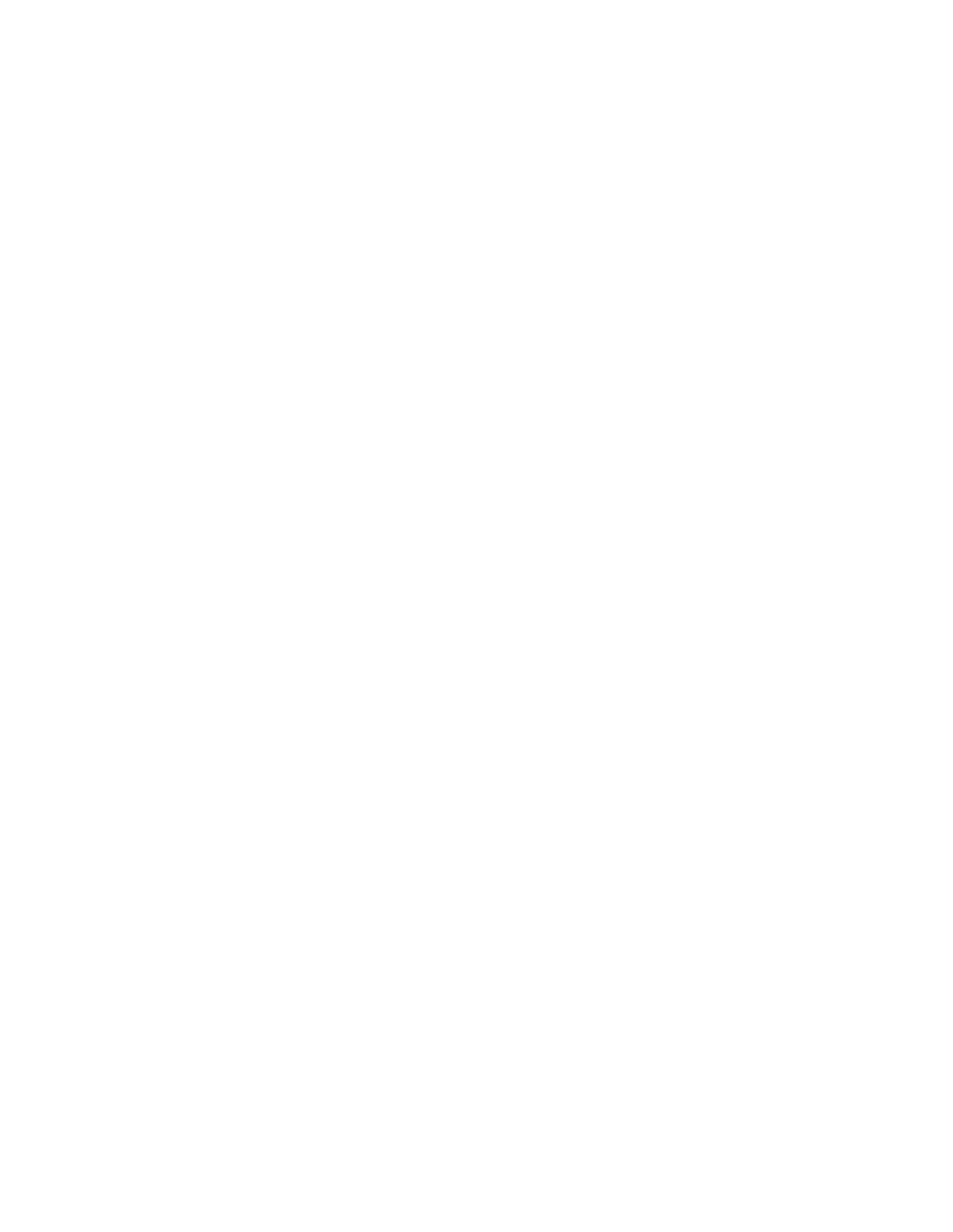# **Operational Services**

#### **Interest Income**

The income earned from District investments may be placed in the fund that is most in need of such interest income, as determined by the Board of Education, unless such interest income has been earmarked or restricted by the Board for a designated purpose.

However, interest income earned on any funds for IMRF, Tort Immunity, Life Safety or Capital Improvement purposes will be restricted to its respective fund.

LEGAL REF.: Illinois School Code, Sec. 10-22.44 (105 ILCS 5/10-22.44).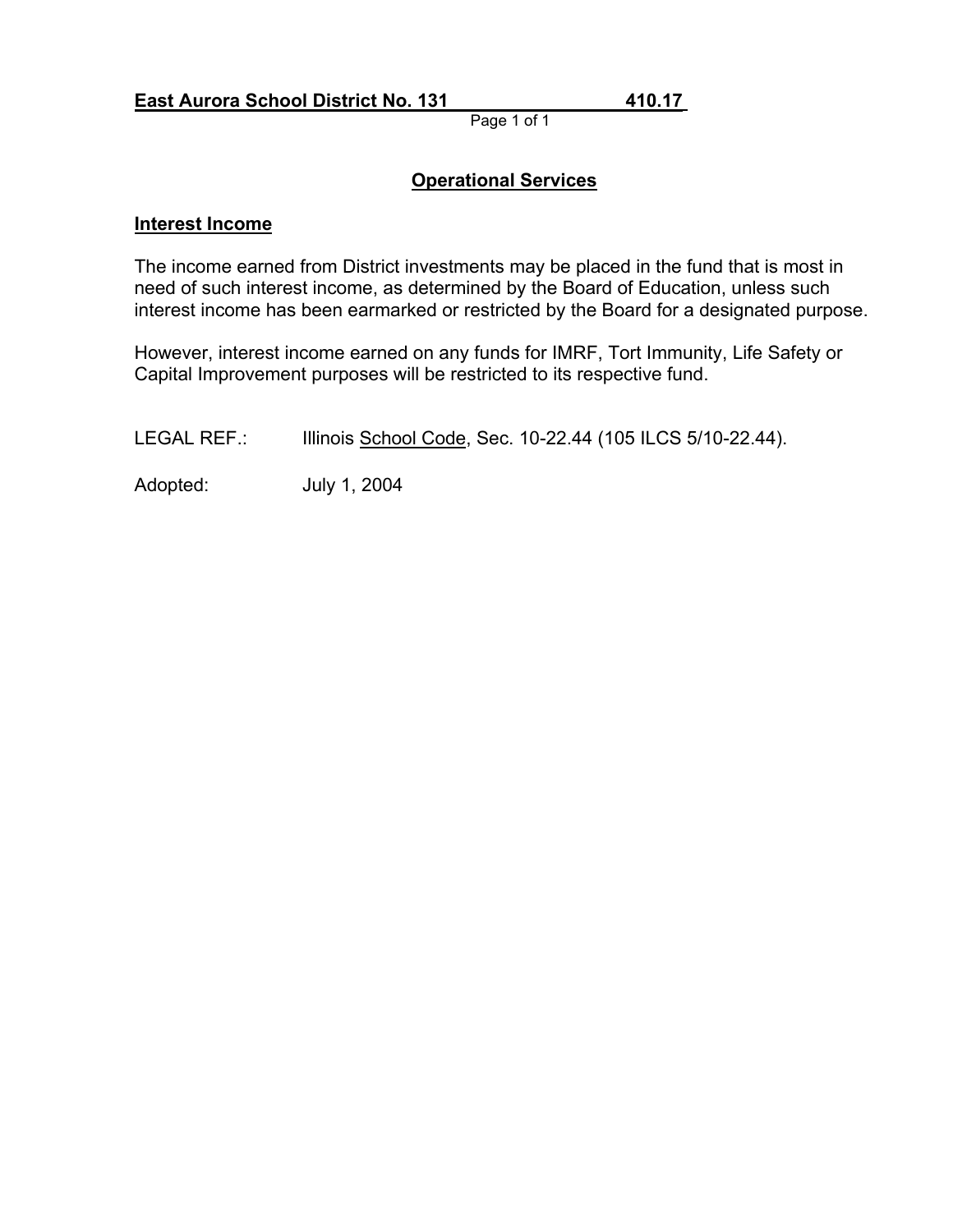#### **East Aurora School District No. 131 410.18**

# Page 1 of 3 **Operational Services**

#### **Waiver of School Fees**

All school fees assessed by School District 131 will be waived for children eligible for free lunches or breakfasts under the School Free Lunch Program Act (105 ILCS 125/1, et seq.). Also, such fees will be waived for children whose parents or guardians are able to establish to the reasonable satisfaction of the District that, because of other extenuating circumstances (i.e. students who are eligible to receive reduced price lunch or breakfast; very significant loss of income due to severe illness or injury in the family or unusual expenses such as fire, flood, or storm damage), are unable to afford such fees. Every child will, however, be required to provide his or her own ordinary supplies or materials (e.g. pencil, paper, notebooks), which are necessary to participate in any curricular or extracurricular program.

For purposes of this Policy, the term "School Fees" will include, but not be limited to, the following:

- (A) All charges for required textbooks and instructional materials;
- (B) All charges and deposits collected by the District for use of school property (e.g. locks, towels, laboratory equipment);
- (C) Charges for field trips made during school hours, or made after school hours if the field trip is a required or customary part of a class or extracurricular activity (e.g., annually scheduled trips to museums, concerts, places of business and industry or field trips related to instruction in social studies, the fine arts, career/vocational education or the sciences);
- (D) Charges or deposits for uniforms or equipment related to varsity and intramural sports, or to fine arts programs;
- (E) Charges to participate in extracurricular activities;
- (F) Charges for supplies required for a particular class (e.g., shop or home economics materials, laboratory or art supplies);
- (G) Graduation fees (e.g., caps, gowns);
- (H) School records fees;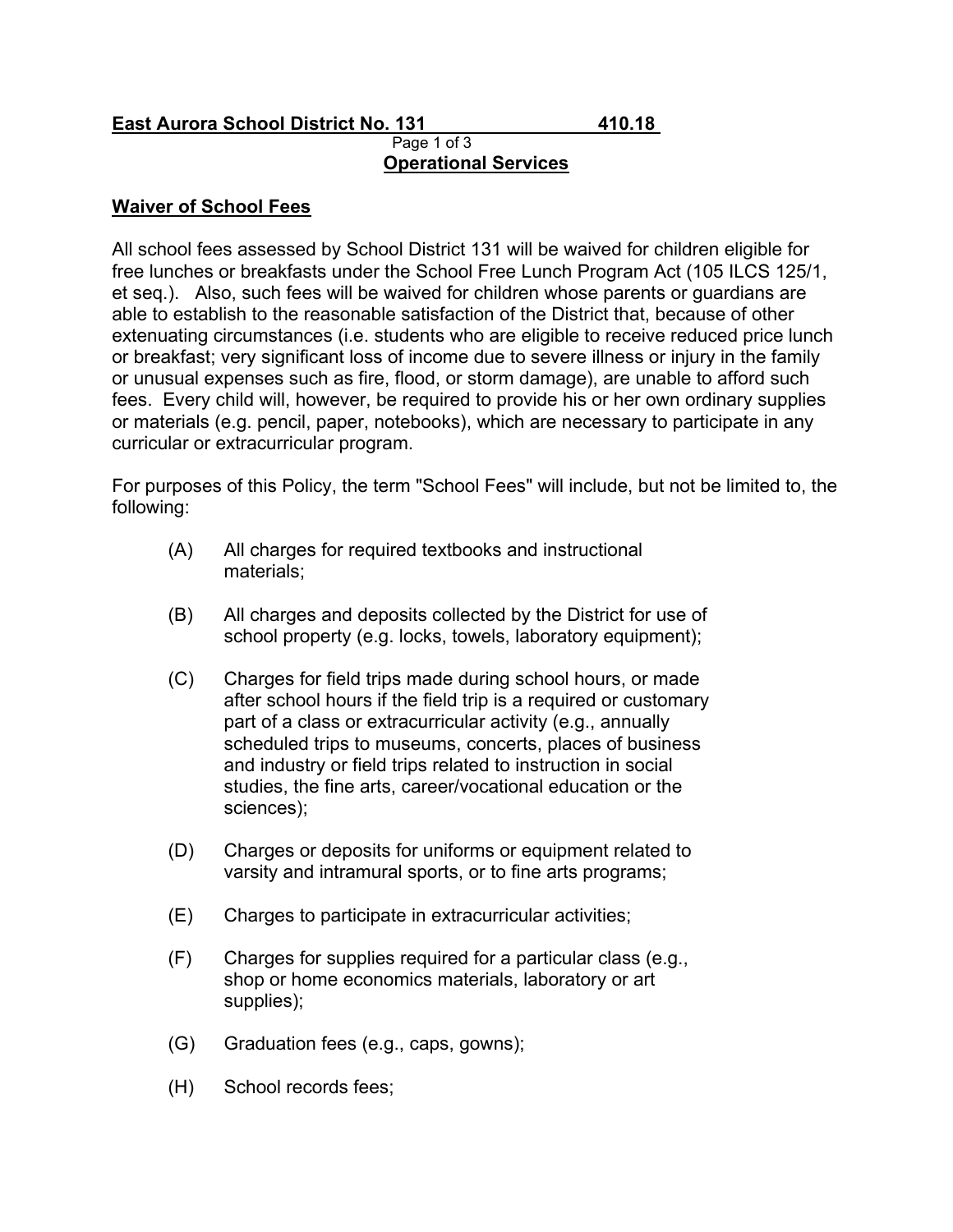#### **East Aurora School District No. 131 410.18**

- (I) School health services fees; and
- (J) Driver's education fees assessed pursuant to Section 27-23 of The Illinois School Code.

For purposes of this Policy, the term "School Fees" will not include:

- (A) Library fines and other charges made for the loss, misuse, or destruction of school property (e.g., musical instruments);
- (B) Charges for the purchase of class rings, yearbooks, pictures, diploma covers or similar items;
- (C) Charges for optional travel undertaken by a school club or group of students outside of school hours (e.g., a trip to Spain by the Spanish club or a senior class trip);
- (D) Charges for admission to school dances, athletic events or other social events; and
- (E) Optional community service programs for which fees are charged (e.g., preschool, before- and after-school child care, recreation programs).

This Policy will be communicated in writing to the parents or guardians of all students enrolled in the District at the start of each school year and to the parents or guardians of all students enrolling in the District for the first time.

The first bill or notice sent to parents or guardians who owe fees will state:

- (A) That the District waives fees for persons unable to afford them in accordance with this policy; and
- (B) The procedure for applying for a fee waiver.

Applications for waiver of school fees will be submitted, in writing, to the School Principal, accompanied by sufficient documentation to establish that the child is eligible for free lunches or breakfasts under the School Free Lunch Program Act or that the parents or guardians of such child are unable to afford such fees.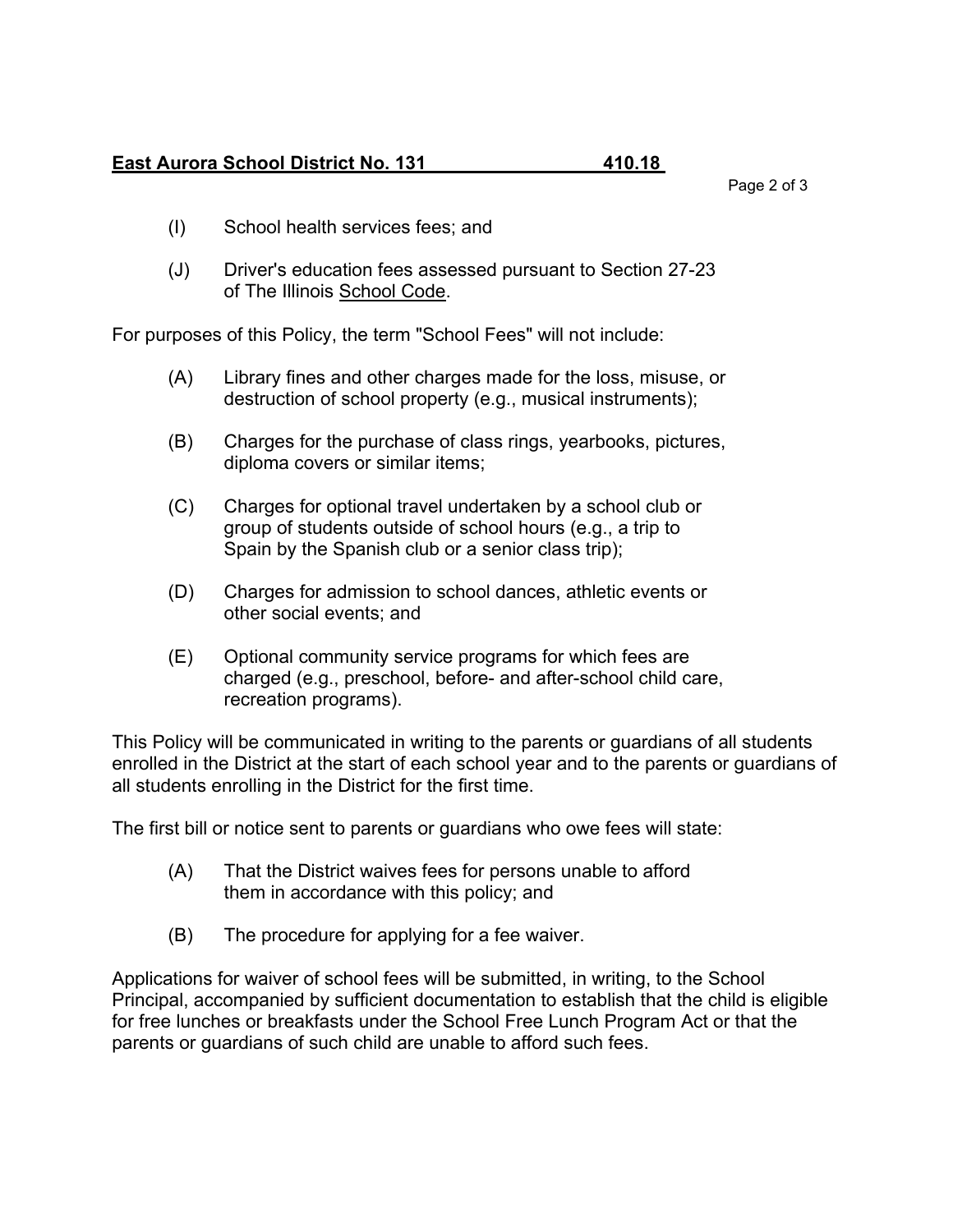If the request for a fee waiver is denied, the School Principal will mail a copy of his or her decision to the requesting parents or guardians within thirty (30) calendar days of receiving the request. The decision will state the reason for the denial and will inform the parents of their right to appeal, including the process and timelines for that action. The denial notice will also include a statement informing the parents that they may reapply for a waiver any time during the school year, if circumstances change.

An adverse decision of the Principal may be appealed to the Assistant Superintendent by written letter delivered within seven (7) days of receiving the Principal's decision. The Assistant Superintendent will provide a response to the parent's or guardian's letter within thirty (30) days of the District's receipt of that letter.

Parents or guardians will have the right to meet with the District Superintendent in order to explain why the fee waiver should be granted. If the appeal is denied, then the District will mail a copy of its decision to the parents or guardians. The decision will state the reason for the denial.

No fee will be collected from any parent or guardian who is seeking a fee waiver in accordance with this policy until the District has acted on the initial request or appeal (if any is made), and the parents or guardians have been notified of its decision.

If this policy or the fee waiver procedure is substantively amended, parents or guardians of students enrolled in the District will be notified in writing within thirty (30) calendar days following the adoption of the amendments.

School records that identify individual students as applicants for or recipients of fee waivers are subject to the Illinois School Student Records Act (105 ILCS 10/1 et seq.). Information from such records is confidential and may be disclosed only as provided in that Act.

No discrimination or punishment of any kind, including the lowering of grades or exclusion from classes, will be exercised against a student whose parents or guardians are unable to purchase required textbooks or instructional materials or to pay required fees.

LEGAL REF: Illinois School Code, Sec. 10-20.13 and 10-22.25 (105 ILCS 5/10- 20.13 and 5/10-22.25); 23 Ill.Admin.Code §1.245.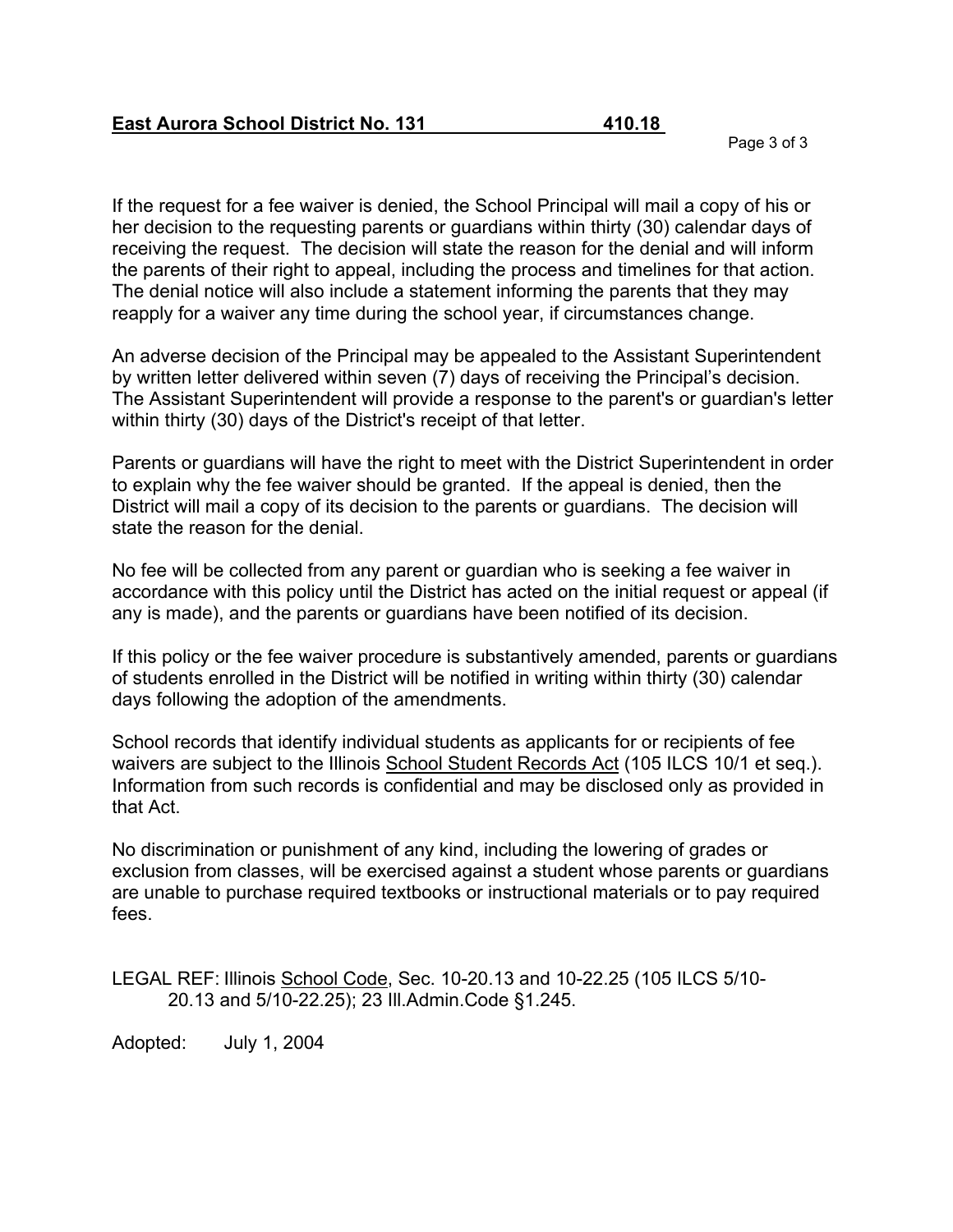# **APPENDIX 1**

## **NOTICE TO PARENTS - WAIVER OF SCHOOL FEES**

Dear Parents:

Please be aware that the Board of Education of East Aurora School District 131 waives all school fees for children eligible for free lunches or breakfasts under the School Free Lunch Program Act and for children whose parents are able to establish that they are unable to afford such fees due to other circumstances. A copy of the District's Waiver of School Fees Policy is enclosed for your reference. If you believe your child may qualify for fee waiver, please complete the enclosed Fee Waiver Application Form and return it to the School Principal as soon as possible. If you need further information concerning waiver of school fees, please contact the School Principal.

Sincerely,

l Assistant Superintendent of Schools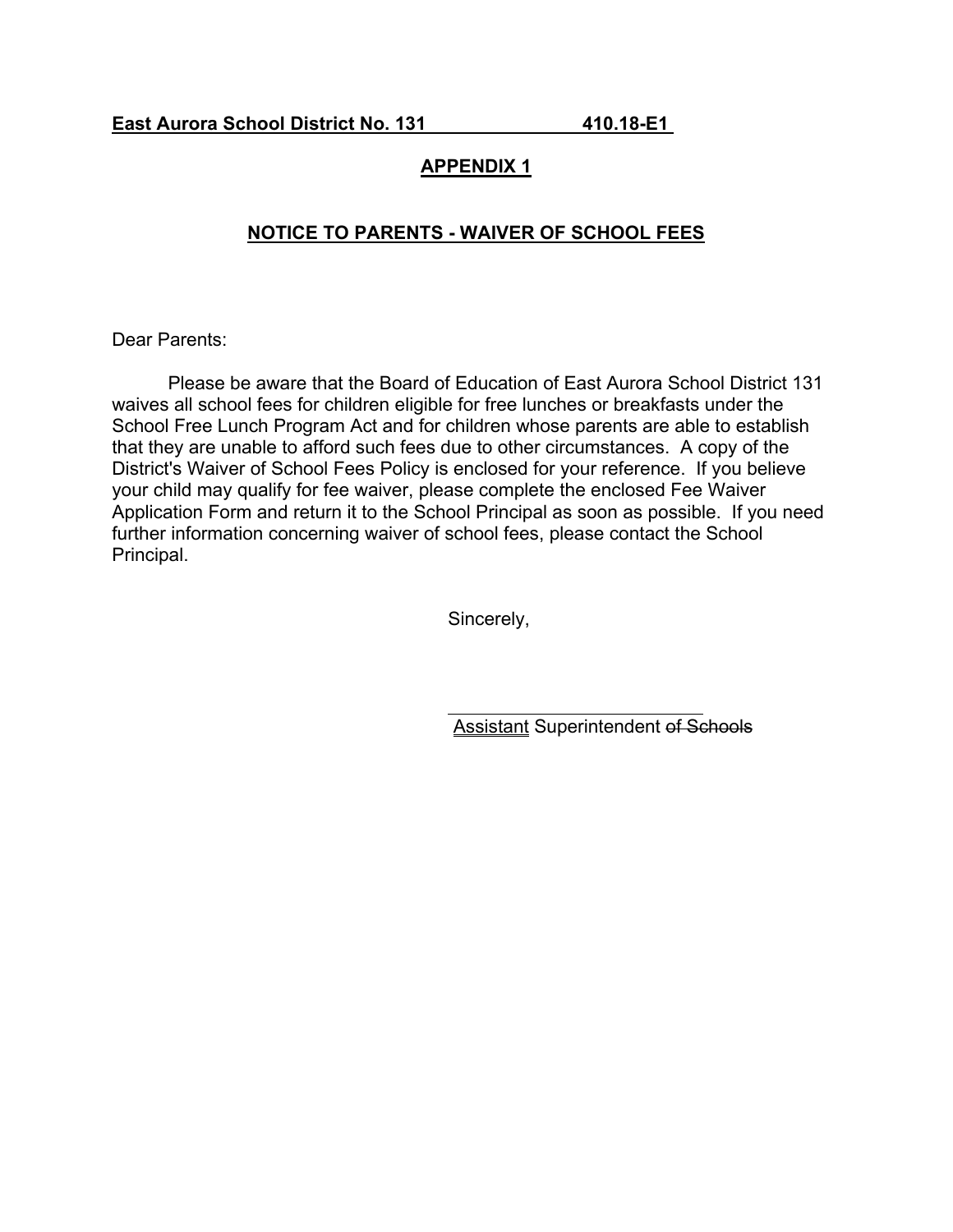# **APPENDIX 2**

# **FEE WAIVER APPLICATION FORM (Complete One Form for Each Child)**

l, \_\_\_\_\_\_\_\_\_\_\_\_\_\_\_\_\_\_\_\_\_\_\_\_\_\_\_\_\_\_\_\_, of \_ (Name of Parent or Guardian) being the parent or guardian of \_\_\_\_\_\_\_\_\_\_\_\_\_\_\_\_\_\_\_\_\_\_\_\_\_\_\_\_\_\_\_\_, a student in (Name of Student) East Aurora School District 131, hereby request that the Board of Education waive all school fees for such student pursuant to the Board Policy on Waiver of Student Fees, for the following reason (Check one and provide additional information as necessary): The student is eligible for free lunches or breakfasts under the School Free Lunch Program Act, or

 The Parents/Guardians of the student are unable to afford such fees because: when the contract of the contract of the contract of the contract of the contract of the contract of the contract of the contract of the contract of the contract of the contract of the contract of the contract of l

I understand that even if this request is granted, my child will be required to provide his/her own ordinary supplies or materials (e.g. pencil, paper, notebooks), which are necessary to participate in any curricular or extracurricular program. I am enclosing all documentation necessary to support my claim.

I have reviewed the District's policy and am aware that supplying false information to obtain a fee waiver is a Class 4 felony pursuant to 720 ILCS 5/17-6. I

attest that the statements made herein are true and correct.

Date: **Date:** 

Parent or Guardian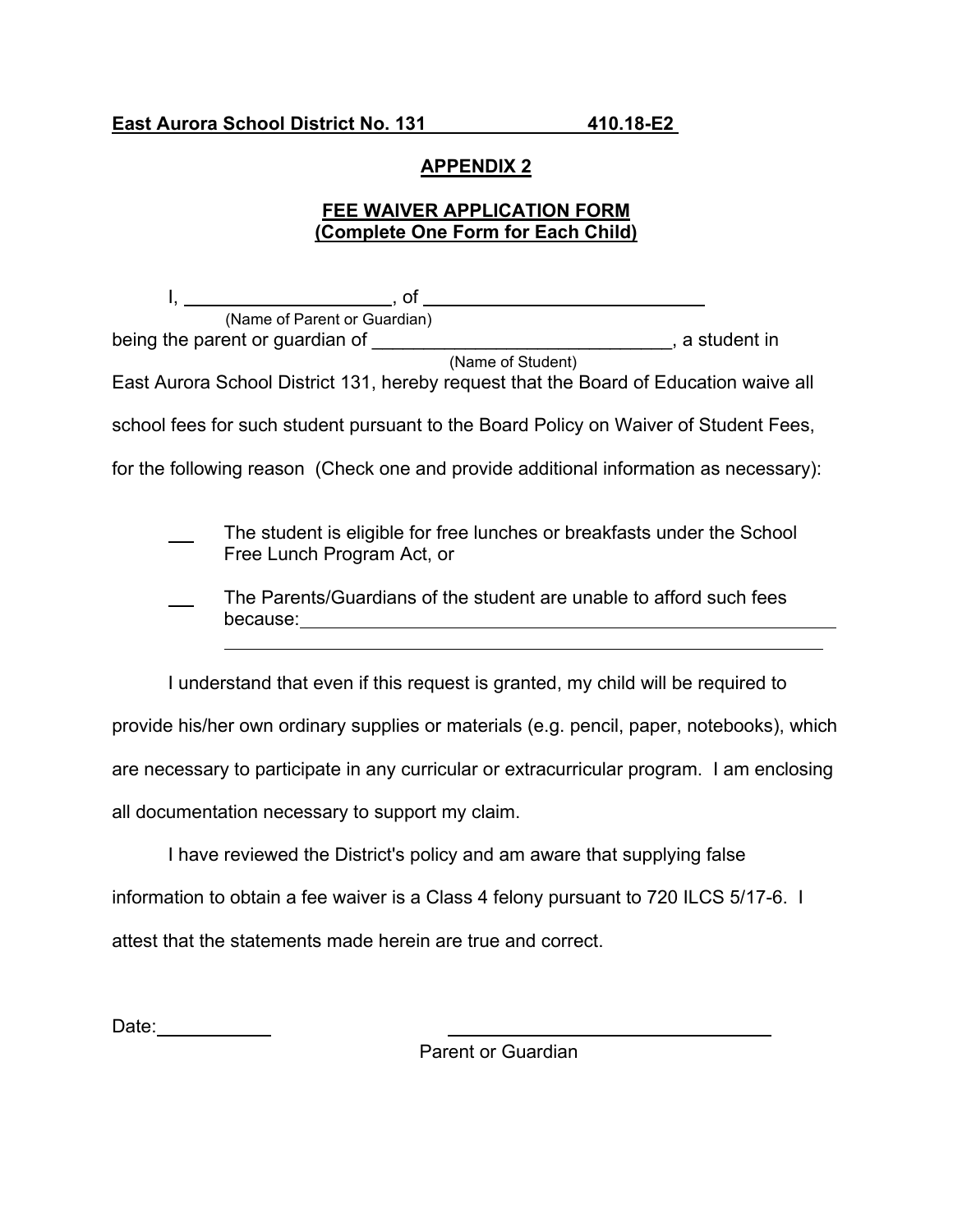# **Operational Services**

#### **Income from School Shop Sales and Service**

The services and products provided through the District's various vocational programs are not designed to be competitive with local businesses or to produce revenue for the District. However, when such services and products are made available to the public, the customer will be charged an amount sufficient to cover the cost of materials, supplies, parts and insurance. Students enrolled in District 131 vocational courses will be charged only for materials and parts.

Money received from customers will be turned in to the School Business Office for deposit in a designated depository. This money will be credited to the general account, with the exception of money received for repairs in school shops. The latter will go into a special clearing account set up to cover parts, materials and miscellaneous costs associated with the services provided in these shops.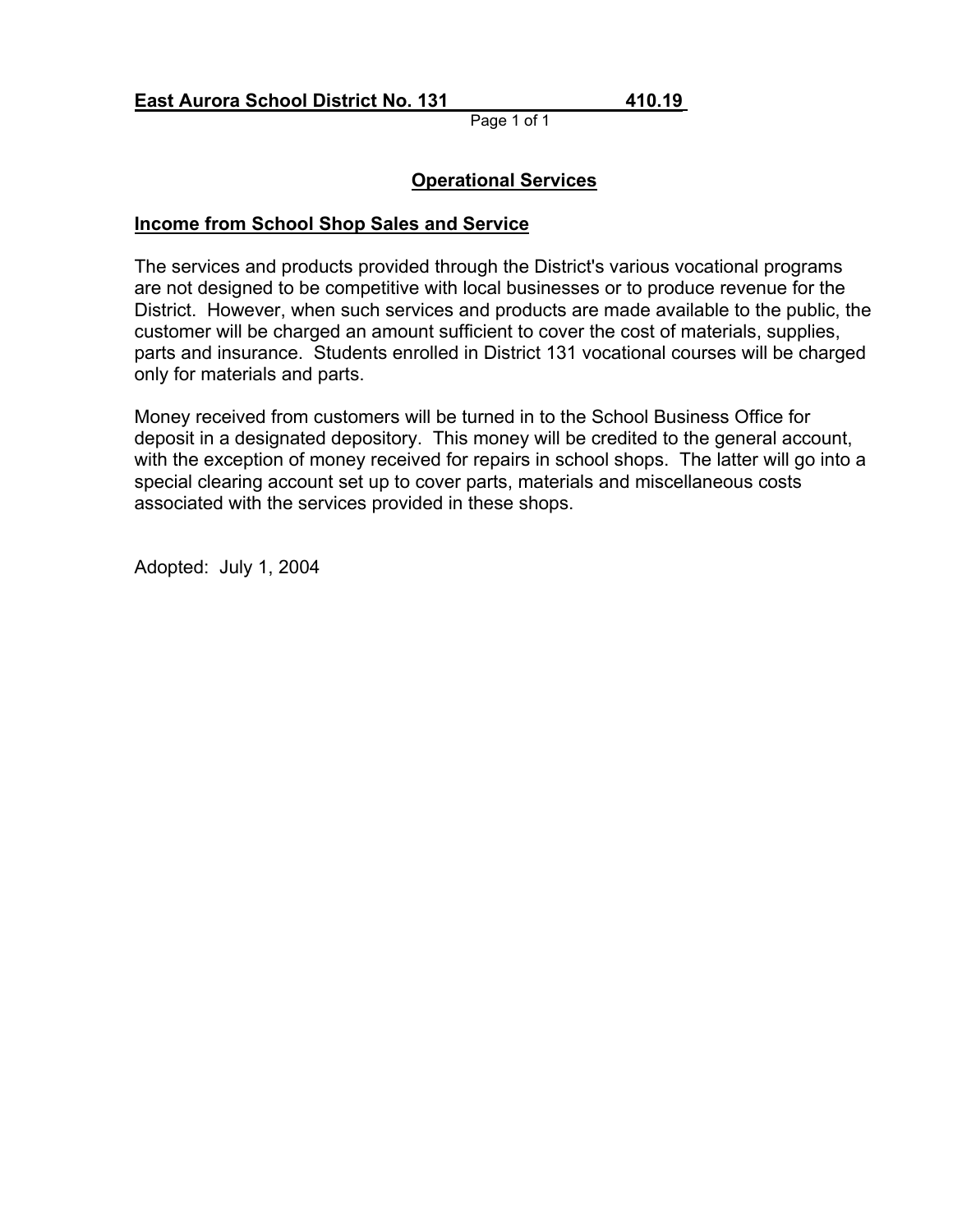# **Operational Services**

## **Gate Admission Receipts**

The building principal is responsible for the proper collection, supervision, disbursement and/or remittance of gate admission receipts from school events.

Entrance to school events requiring a paid admission will be by ticket or pass only, so that an accurate record can be maintained for accounting purposes.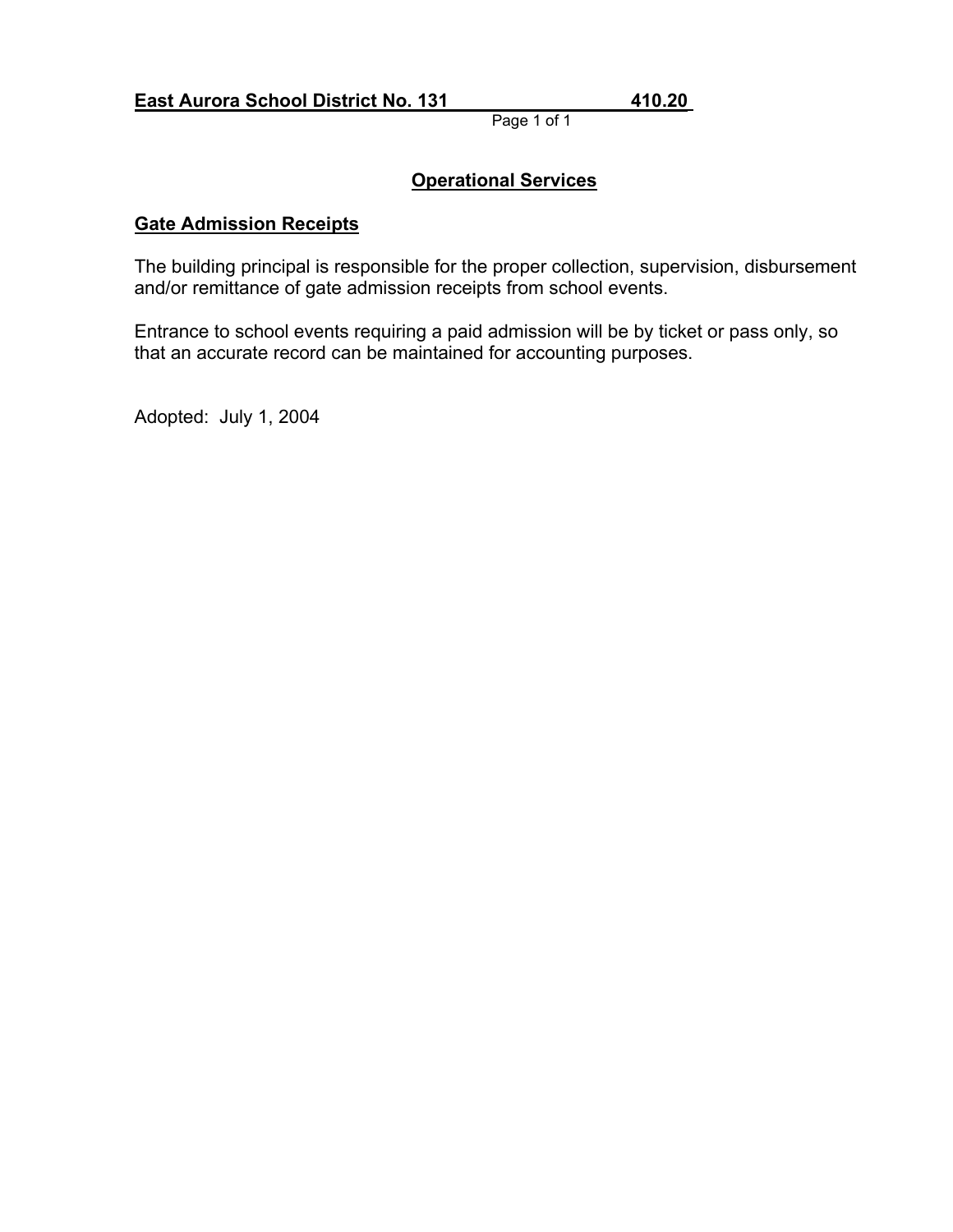# **Operational Services**

#### **Student Activity Funds**

Definition: In general, student activity funds are those funds that are owned, operated, and managed by students under the guidance and direction of a staff member for educational, recreational, and/or cultural purposes. Though student activity funds are not tax monies, the Board of Education has the ultimate responsibility for them.

Organizational Approval: The Board of Education authorizes the Superintendent to act as its designated representative to approve the formation of all class organizations, clubs and associations.

## General Policy:

- 1. Projects that raise student activity funds should contribute to the educational experience of students and not conflict with, but add to, the instructional program.
- 2. Funds derived from the student body as a whole should be spent for the benefit of the student body as a whole.
- 3. Student activity funds should, whenever possible, be spent for the benefit of those students currently in school who have contributed to the accumulation of such funds.
- 4. Student-body representation is required whenever possible or feasible in the management of funds raised by the student body and spent for its benefit.
- 5. Student-body business should be conducted so that it offers minimum competition to commercial concerns, while still benefitting the student body as a whole.
- LEGAL REF.: Illinois School Code, Sec. 8-2, 8-7 and 10-20.19 (105 ILCS 5/8-2, 5/8-7 and 5/10-20.19); Illinois Public Funds Investment Act, Sec.0.01, *et seq*. (30 ILCS 235/0.01 *et seq*.); and 23 Ill.Admin.Code §125.

CROSS REF.: 730.10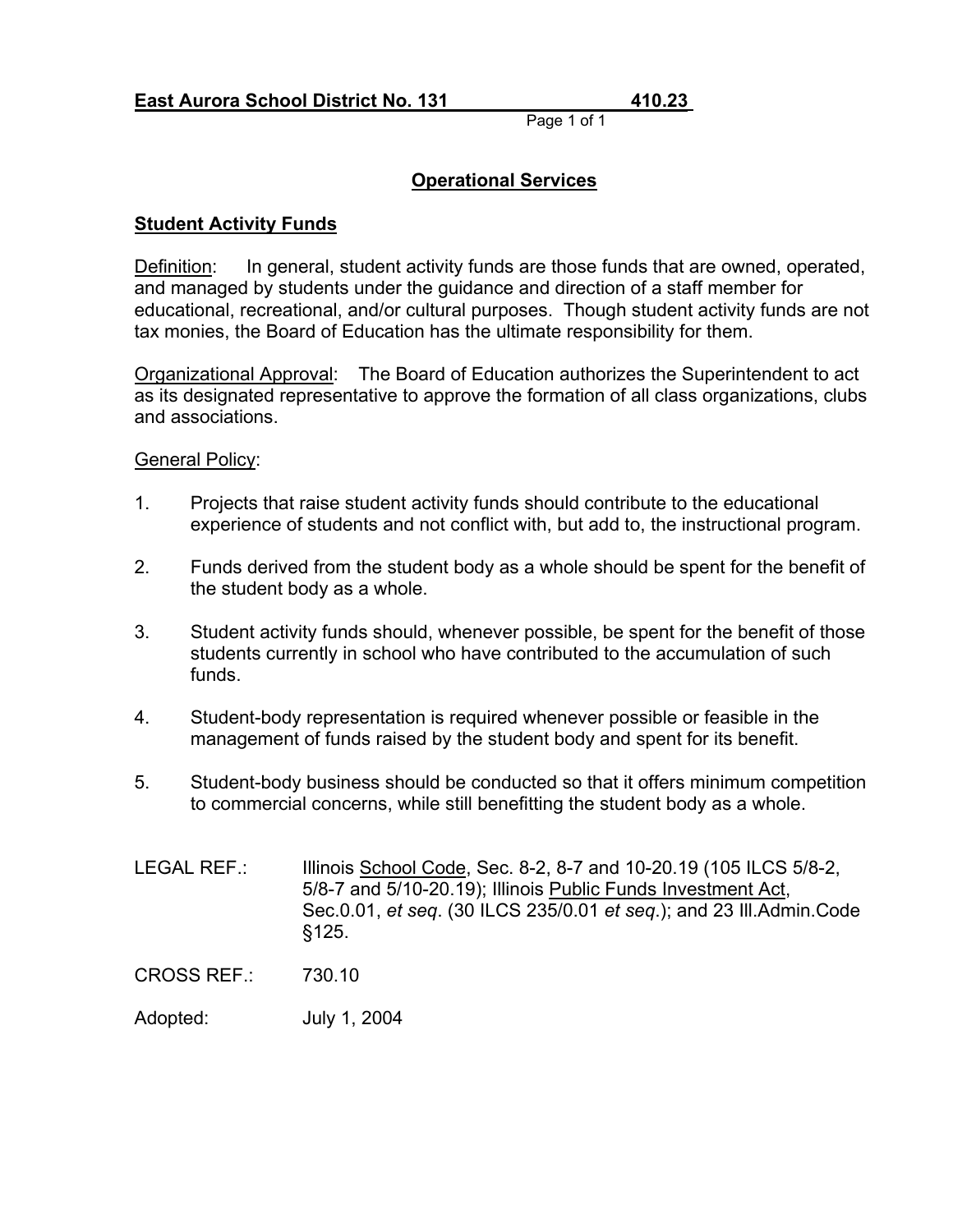# **Operational Services**

# **Student Activity Fund Management**

#### Guidelines:

- 1. No funds may be collected without the consent of the designated representative of the Board of Education.
- 2. The Board requires the keeping of financial records that show amounts received and disbursed, and the amount of cash currently on hand. These records should be available for review/audit immediately upon request.
- 3. No student body may be required to pay for any expenditures made by a student, teacher, or District employee who has not received a written purchase order or authorization from the School Principal.

## Student Activity Fund Treasurer:

- 1. The Board of Education will appoint a Student Activity Fund Treasurer to be the custodian of the student activity fund. The treasurer must be bonded in accordance with the provisions of Article 8, Section 2 of the School Code of Illinois.
- 2. The treasurer will direct the School Principal to keep all monies on deposit in a designated depository -- as per Article 8, Section 7 of the School Code of Illinois - and maintain liability accounts to show ownership of the cash on deposit. Each student activity receiving money from whatever source must deposit that money with the treasurer and obtain a signed receipt, on which is designated the student activity and the amount of money deposited. A record of all receipts and expenditures in the activity fund will be continuously maintained. The treasurer is the conservator of each student activity fund and any existing balances must be turned over to him/her.
- 3. Disbursements may be made only by the School Principal, who must have the signed authorization of the faculty advisor and building Principal. Also, such disbursements must be by check and charged to the proper activity. In no event will a check be written if the respective activity account has insufficient funds. No overdrafts will be permitted. Loans between student activity accounts are authorized upon the approval of the president or secretary of each activity, the faculty advisor of each activity and the treasurer.
- 4. Monthly, the Principal will reconcile the cash on deposit with the total liability for each activity.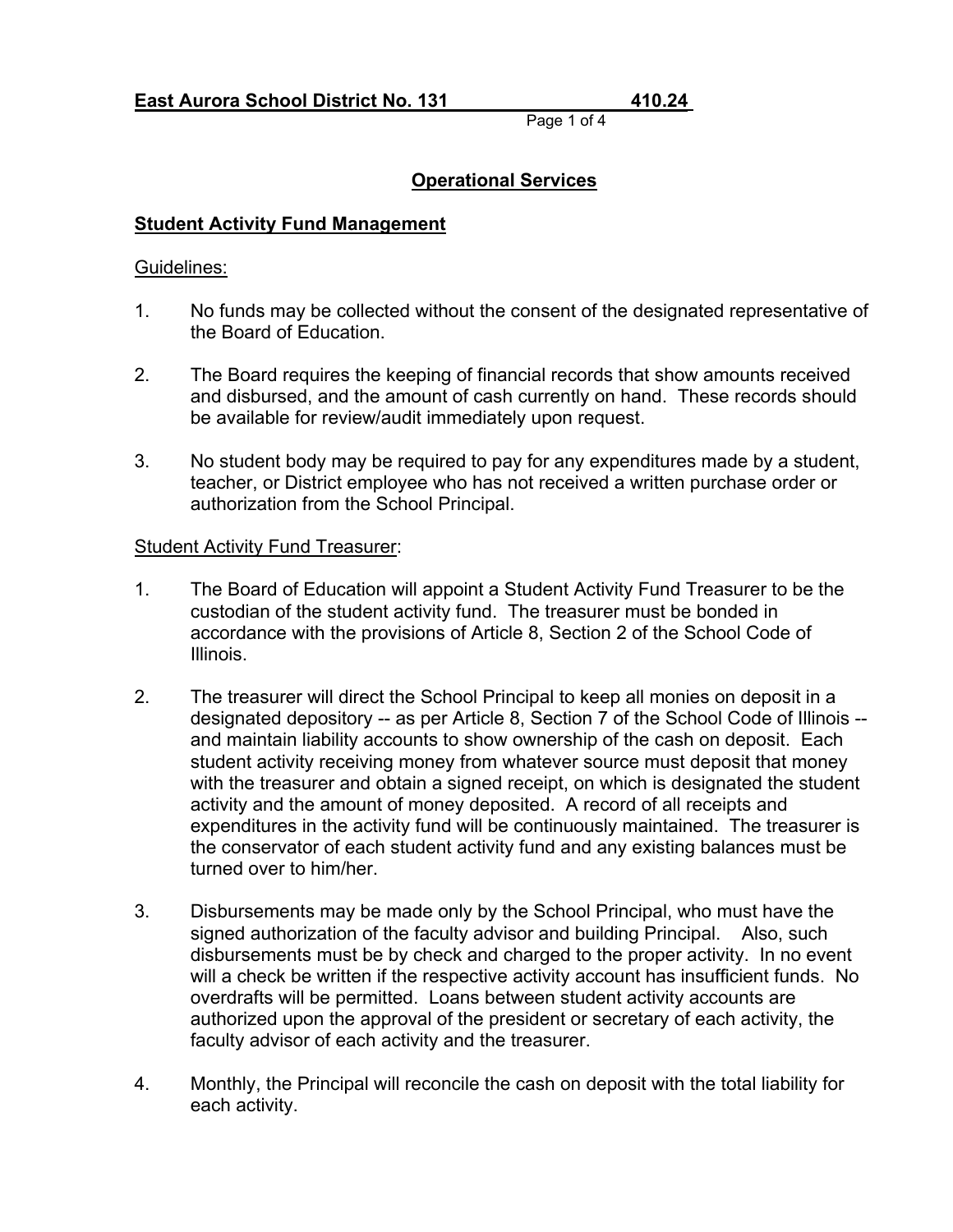Page 2 of 4

5. The Principal will provide each student activity with monthly financial reports, which will include a statement of receipts and disbursements and current balances. Similar statements will be provided to the Board of Education by the Treasurer on a periodic basis, but not less than once each year.

#### Audit:

- I. The fiscal year for annual reports of student activity funds will coincide with the school fiscal year set by the Board and all accounts will be audited annually by a licensed public accountant.
- 2. The annual audit will be appended to the School District Annual Financial Report and made available to the Superintendent, Educational Service Region, for forwarding to the Illinois Office of Education.
- 3. The audit must be submitted to the Superintendent, Educational Service Region, on or before October 15 of each year or within sixty (60) days of the date if the deadline is extended by the Superintendent, Educational Service Region.

## Dormant Funds:

- 1. At the end of the fiscal year, the balance in each activity account may be carried over to the next fiscal year.
- 2. Upon recommendation of the Board's designated representative, the Board may authorize the transfer of monies lying dormant in an account of a class, organization, club, and/or association at the end of the fiscal year to another class, organization, club, and/or association.
- 3. The Board's designated representative may dispense such dormant monies on a prorata basis to activity members.

## Depositing and Withdrawing Activity Funds

All class, athletic, club funds, etc. will be deposited with the Principal for deposit into the Student Activity Fund. The money will be placed in a common account in a depository institution designated by the Superintendent. Even though all accounts and records will be kept by the Principal, each group having money on deposit should also keep records of their own. Money collected by a class or group should be turned over to the Principal immediately. No one should have school funds in his or her possession for any longer than is absolutely necessary. No one should take school funds to his or her home. A deposit receipt will be issued to the class or group. All money is to be deposited in the bank at the end of each day. When a group desires to draw on their account, they must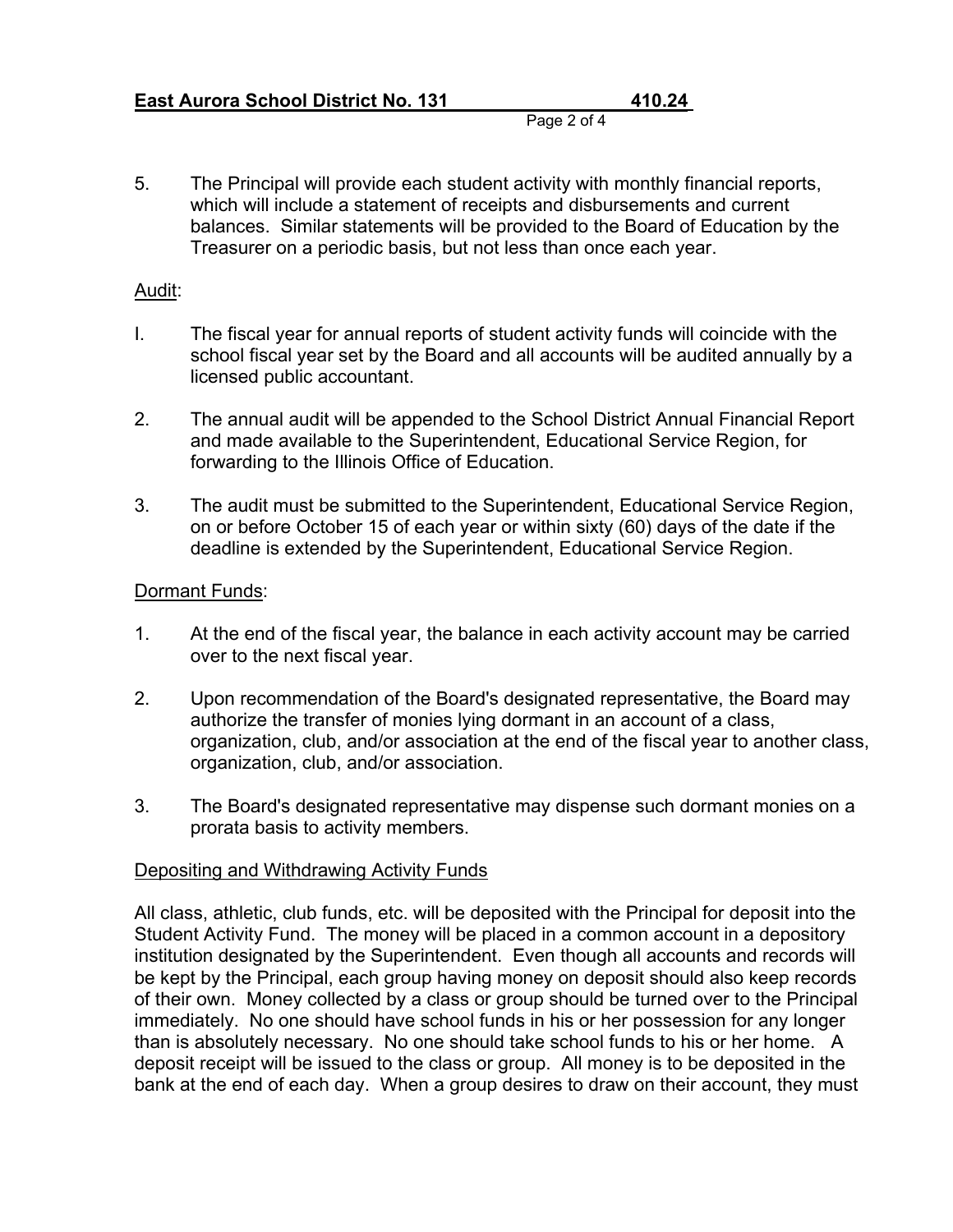Page 3 of 4

fill out appropriate forms supplied by the Principal and submit the request to the Principal at least 48 hours before they expect the request to be filled.

- 1. Procedures for depositing funds:
	- a. Take money to Principal.
	- b. Secure a deposit envelope. (Do not remove from office and take only number you require for that deposit.)
	- c. Complete all information requested by writing plainly or by printing on both ends of deposit envelope. (STUDENTS ARE NOT ALLOWED TO DEPOSIT MONEY.)
	- d. Place money in completed envelope, seal it, and place in box provided for completed deposit envelopes.
	- e. When money has been counted and, if there are no errors, the receipted part of the envelope will be signed by the Principal or his or her representative and returned to the depositor after the deposit has been made.
	- f. If the amount of money counted by the Principal does not correspond to the amount recorded on the envelope, the depositor will immediately be contacted to discuss the discrepancy.
	- g. If more than one week elapses between the deposit and the issuance of the receipt, the depositor will request a receipt from the Principal.
	- h. All receipts and collections are to be deposited each day in even dollars except for the final deposit of any specific collection. The minimum amount that may be deposited is \$1.00.
	- i. If there is to be a prolonged collection and accumulation of money, do not make small deposits but make arrangements with the Principal for the safekeeping of the funds until the collection has been completed.
	- j. DO NOT LEAVE MONEY IN THE BUILDING OVERNIGHT. DO NOT TAKE MONEY HOME.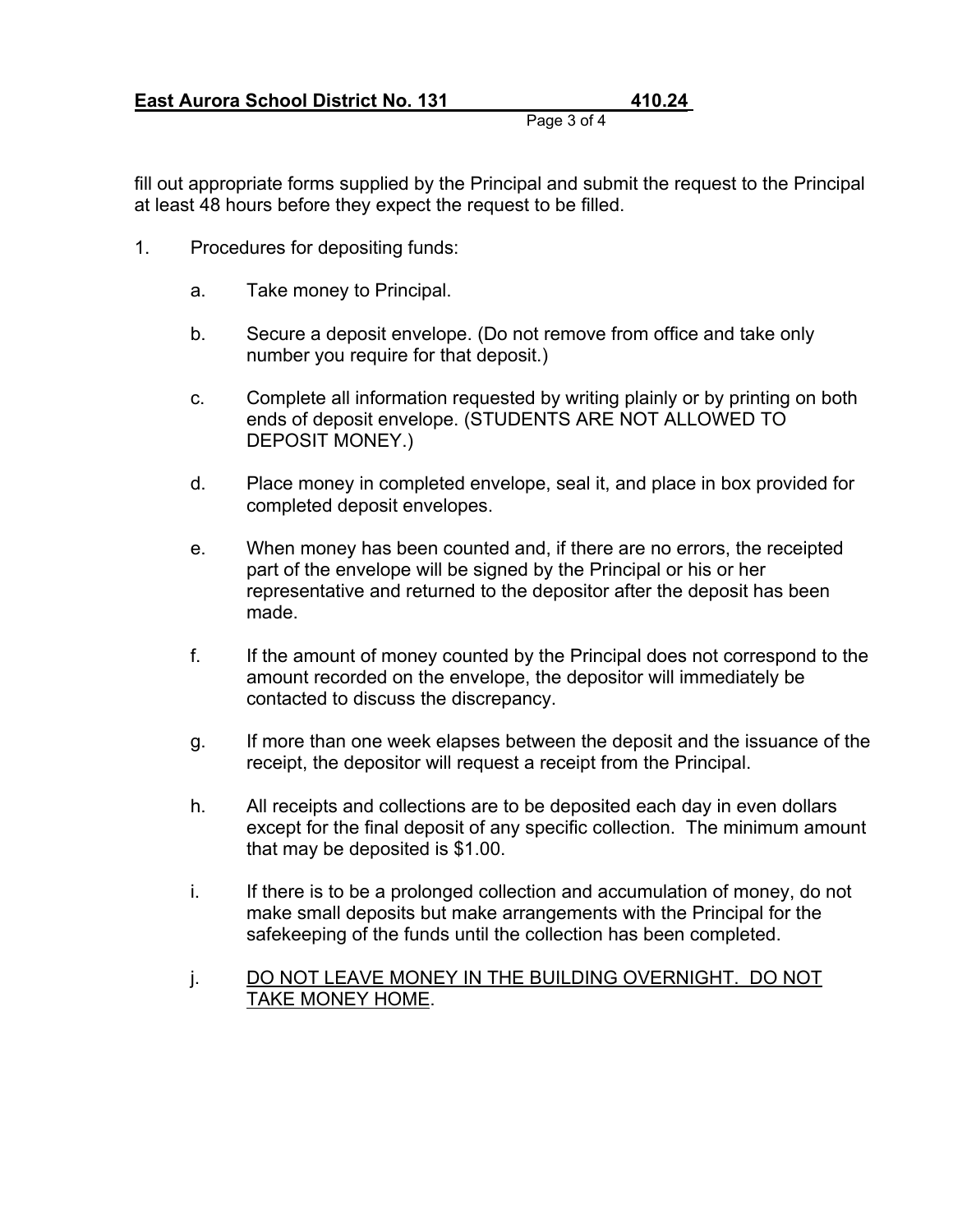Page 4 of 4

- 2. Checks will be written on one day each week. Requests for payment may be submitted at any time but will be held until that day.
	- a. Purchase requests for materials to be charged to classes, clubs, and other activities or organizations must be approved by the Principal. All requisitions must contain all information requested or they will be returned for completion. The Principal will not honor any bills for which there has been no purchase order requested and issued.
	- b. After the purchase order has been approved, a bill must be obtained from the supplier when the purchase is made. This bill will contain the name of the supplier, quantity, description of articles, and the total cost of the item or items received. This bill will be immediately filed with the Principal along with a properly completed request for payment so that it may be charged to the proper account.
	- c. Unfilled orders must be returned to the Principal for cancellation within 48 hours after issue.
	- d. No purchase will be made without prior approval through the Principal and no invoices will be paid unless the request for expenditures has been previously approved.
	- e. In no event will a check be written if the respective activity account has insufficient funds. No overdrafts will be permitted.

## Investments:

- 1. The Board of Education may authorize the investment of student activity funds.
- 2. Investments must be made in accordance with Illinois law.
- 3. Interest earned on such investments may be apportioned among the various student activity funds.
- LEGAL REF.: Illinois School Code, Sec. 8-2, 8-7 and 10-20.19 (105 ILCS 5/8-2, 5/8-7 and 5/10-20.19); Illinois Public Funds Investment Act, Sec.0.01, *et seq*. (30 ILCS 235/0.01 *et seq*.); and 23 Ill.Admin.Code §125.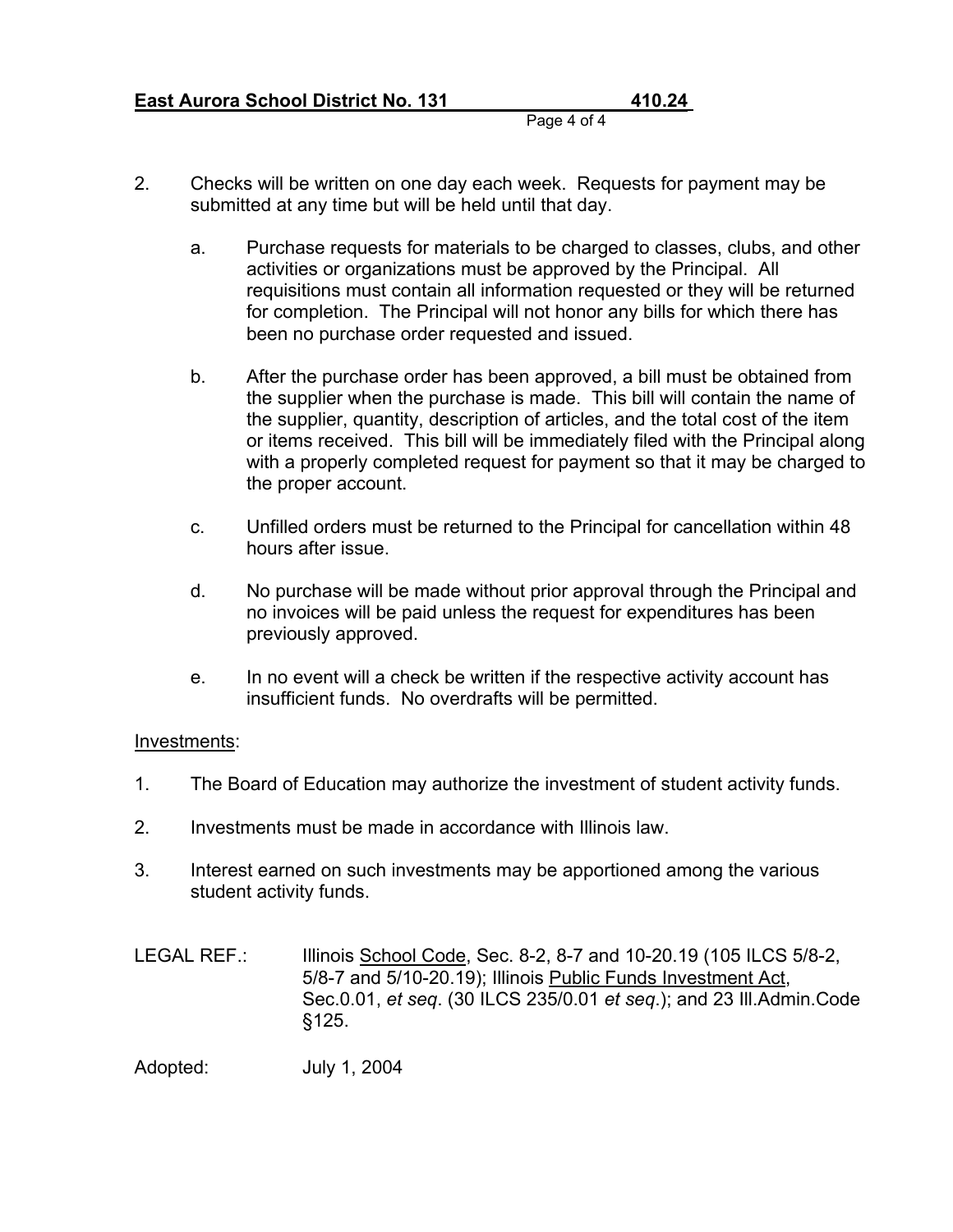# **Operational Services**

#### **Insufficient Funds (NSF) Checks**

A charge may be made by the District for checks that are returned to the schools due to insufficient funds (NSF).

Every effort will be made by the principal to contact the individual -- within two weeks of receiving the NSF notice -- for an immediate payment. If after the first request a check is not forthcoming, or if upon receiving a second check that check is rejected by the bank due to insufficient funds, the principal will again contact the individual to determine whether there is an inability to pay based upon need, or if the individual is unwilling to pay. The principal will determine whether the fee should be waived or deferred due to financial hardship. These circumstances, as determined by the principal, will not result in the NSF check being turned over to the Business Office.

Upon referral by the building principal, the Business Office will send the issuer of the check a 30-day demand by certified mail. The person who issued the check or draft that is dishonored due to lack of sufficient funds will be liable for a minimum of \$10, or for all costs and expenses incurred including reasonable attorney's fees.

The Superintendent or his/her designee may, when appropriate, take action to collect the maximum fee authorized by State law for checks written to the District that are not honored upon presentation to the respective bank or other depository institution for any reason. The Superintendent is authorized to contact the District's attorney whenever necessary to collect the check amount, fee, collection costs and expenses, and interest.

LEGAL REF.: Illinois Uniform Commercial Code, Sec. 3-806 (810 ILCS 5/3-806).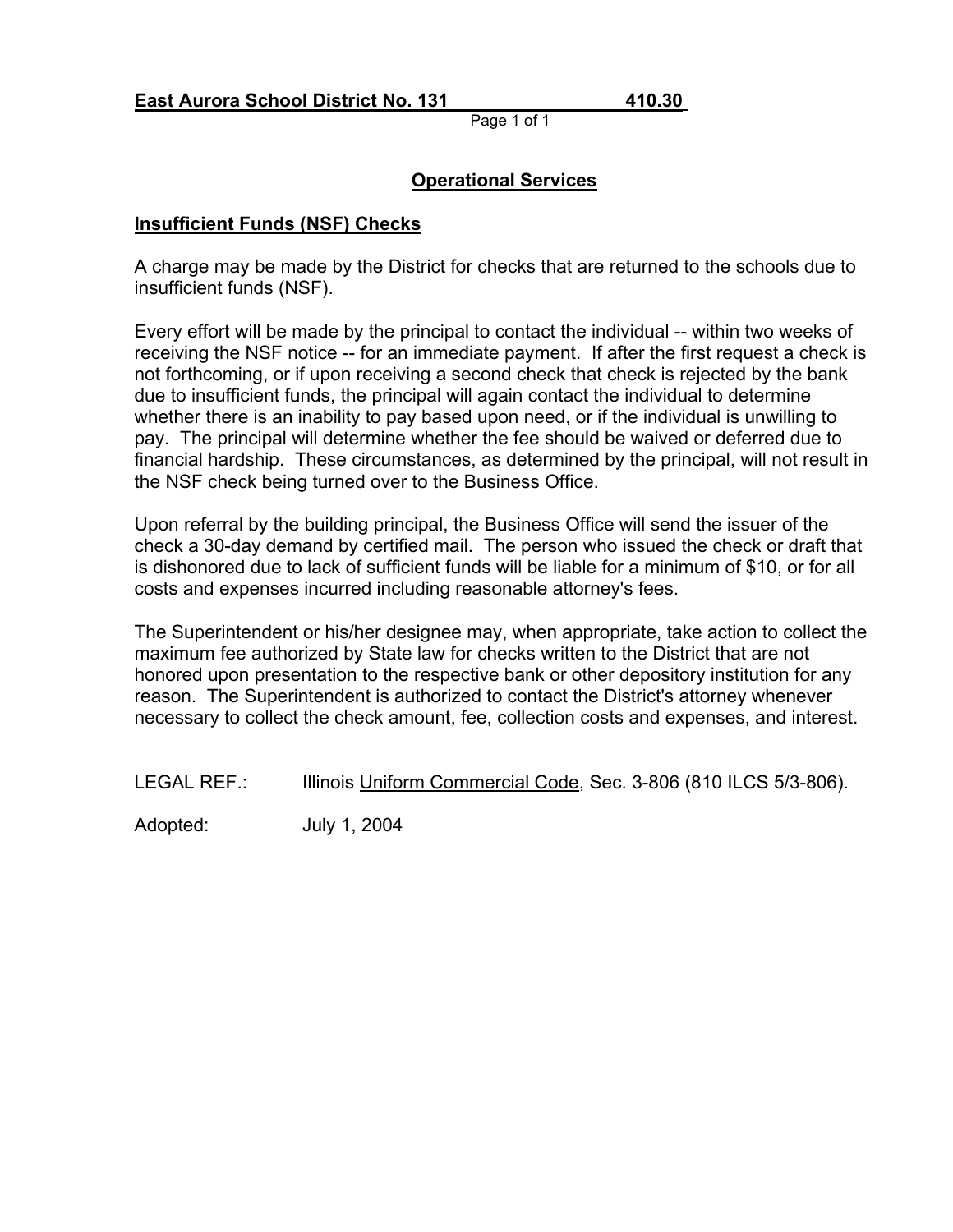# **Operational Services**

#### **Tax Shelter Annuities**

Employees may participate in a tax sheltered annuity program through a payroll deduction plan. The company must be approved to sell tax sheltered annuities in the State of Illinois and abide by the following guidelines:

- A. There shall be no individual solicitation of employees during the *school* day or within the school building.
- B. Any group presentation must be approved by the Board of Education.
- C. Presentation of application must be made to business office a minimum of ten (10) days prior to effective deduction payroll date.
- D. Remittance procedures shall be in accordance with business office policies of District 131.
- E. It is the responsibility of the annuity program to adhere to all state and federal regulations.

The District allows employees free choice of any qualified product and assumes no liability for investment performance.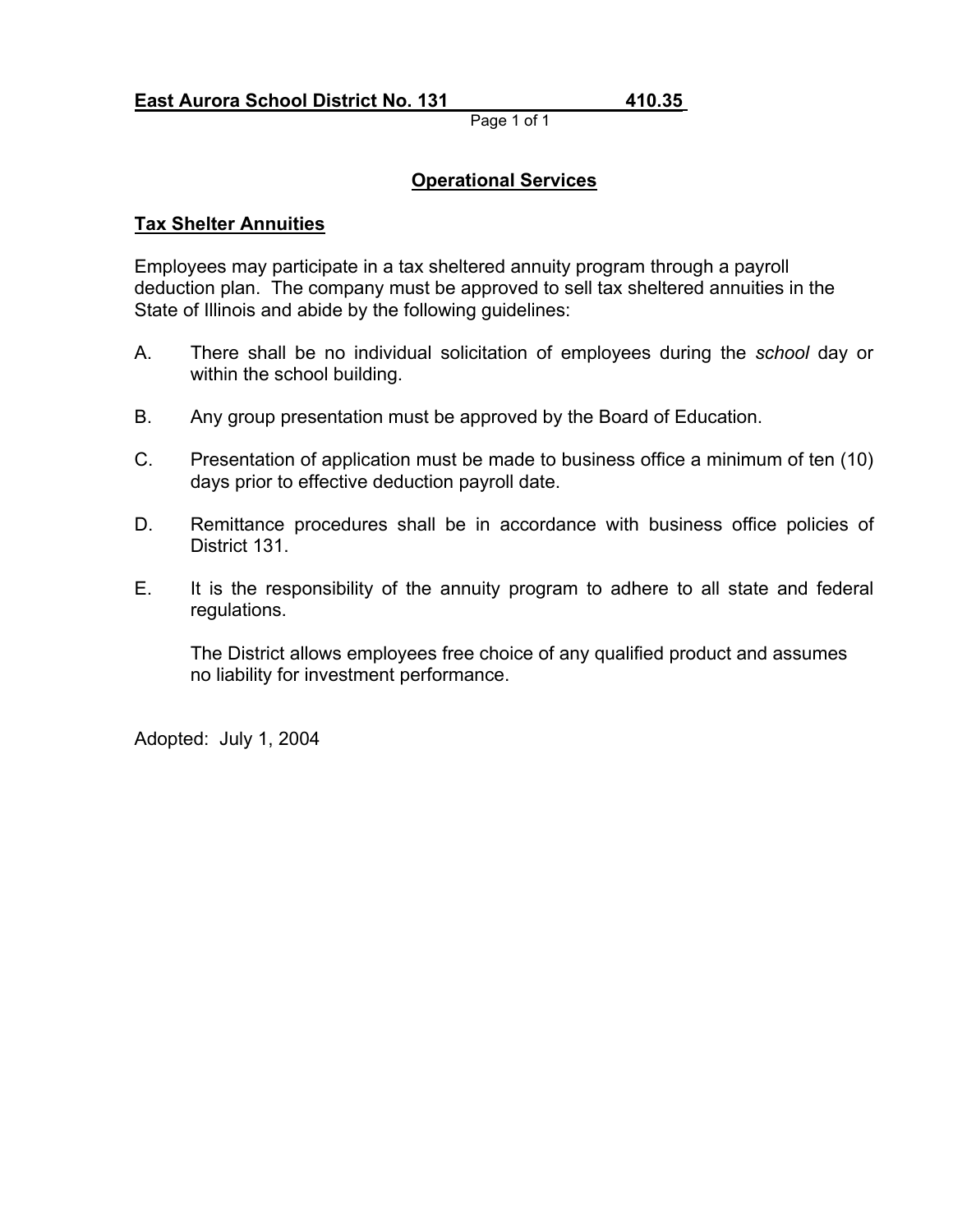# **Operational Services**

## **Loan or Exchange of Equipment With Other Governmental Agencies**

In order to maximize the use of school-owned equipment and to take advantage of the availability of equipment owned by other governmental agencies and not otherwise available to the school district, the temporary loan or exchange of such equipment may be authorized by the office of the Superintendent of Schools.

The loan of school equipment for the private use of an individual (including employees) is not permitted.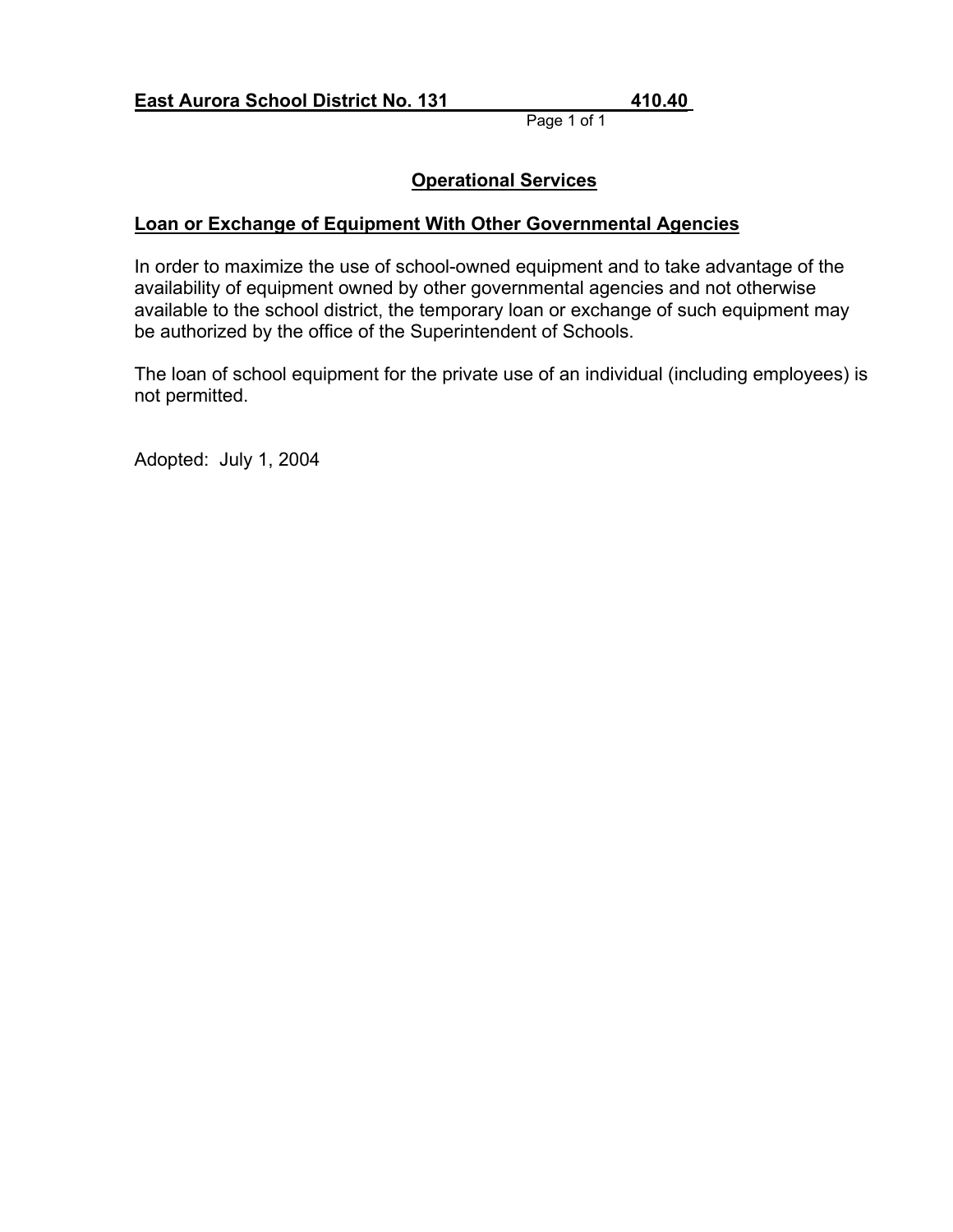#### **Operational Services**

#### **Payment Procedures**

All bills for goods, services, salaries, expenses or other items must be approved by the Board of Education in advance of payment except when paid for from Board-authorized imprest funds for school cafeterias, lunch rooms, athletics, petty cash or similar purposes, provided such funds are in the custody of an employee who is properly bonded and who is responsible to the Board and the Treasurer. All bills presented for payment approval to the Board of Education shall be certified, as listed, by the Assistant Superintendent for Business and approved by the Superintendent of Schools. This list shall be presented to the Board at least three (3) days prior to the regular meeting at which action is to be taken.

The Assistant Superintendent for Business is responsible for preparing a listing of current bills and presenting it to the Board of Education at each month's regular business meeting. The Board will authorize payment of these bills, but only after a careful review of the listing and supporting documents that will be available upon request. District bills will be approved by a roll call vote of the Board and the amount paid for each bill will be listed in the Board meeting minutes. The Treasurer will pay the bills after receiving School Board approval. All disbursement checks drawn on District funds will be signed by the Treasurer and by the Board President.

Interim payments may be made for contracted services previously approved by the Board or services where a penalty might be affixed (e.g., payments for sewer, water, gas, electricity, bond and interest). Listings of such payments will be furnished to the Board at the following business meeting.

The Treasurer is authorized to pay Social Security taxes and wages without further Board approval. These disbursements will be included in the listing of bills presented to the Board.

Two authorized signatures shall be required for all checks drawn against the following funds:

Educational Fund Operations, Building & Maintenance Fund Municipal Retirement Fund Bond and Interest Fund Transportation Fund Construction Fund Working Cash Fund All Activity Funds in All Schools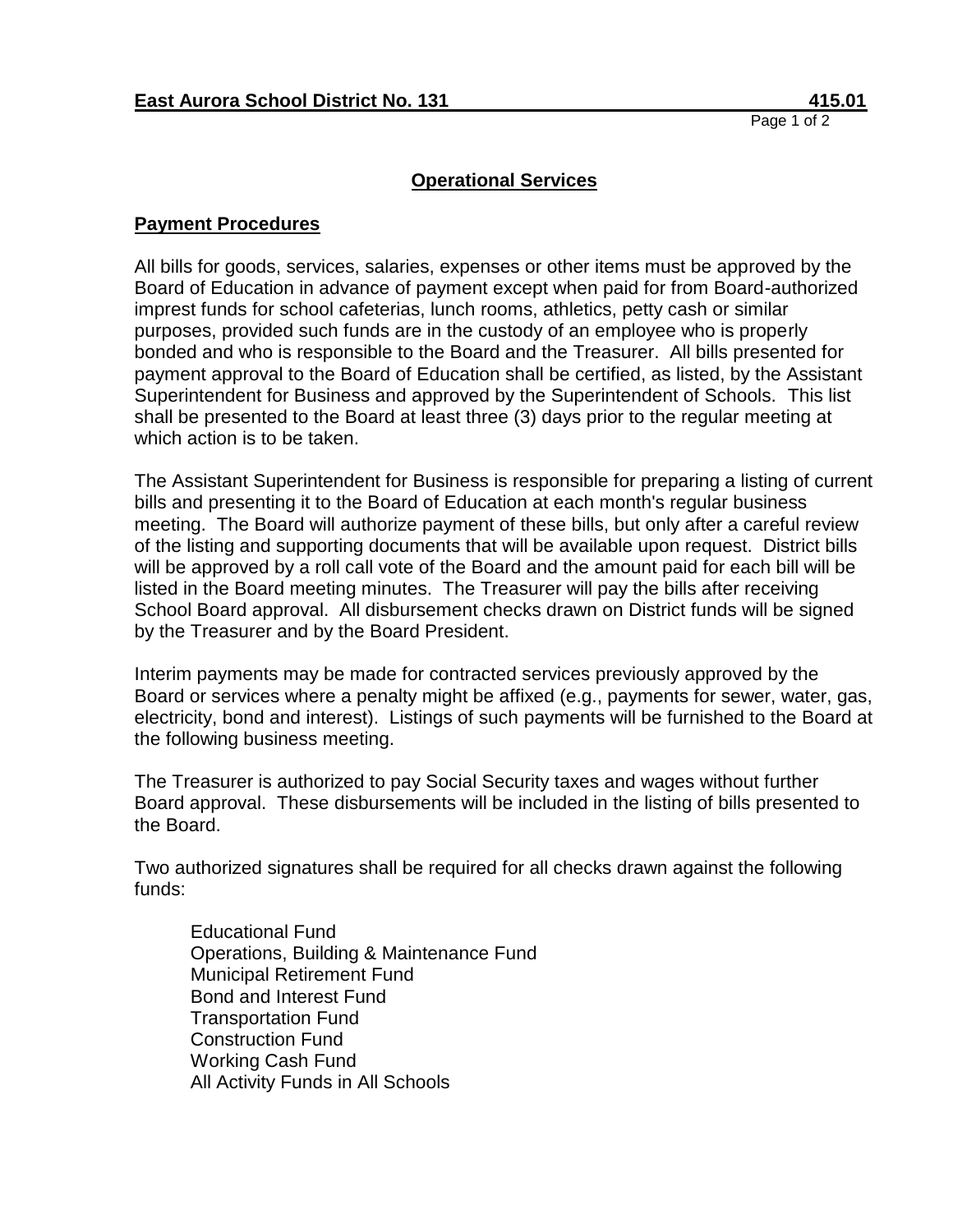Page 2 of 2

School district checks shall be signed by the School Treasurer and countersigned by the President of the Board of Education. The use of a mechanical check signing instrument, or approved facsimile signature, is permissible for the district checks.

LEGAL REF.: Illinois School Code, Sec. 8-16, 10-7, and 10-20.19. (105 ILCS 5/8-16, 5/10-7, and 5/10-20.19).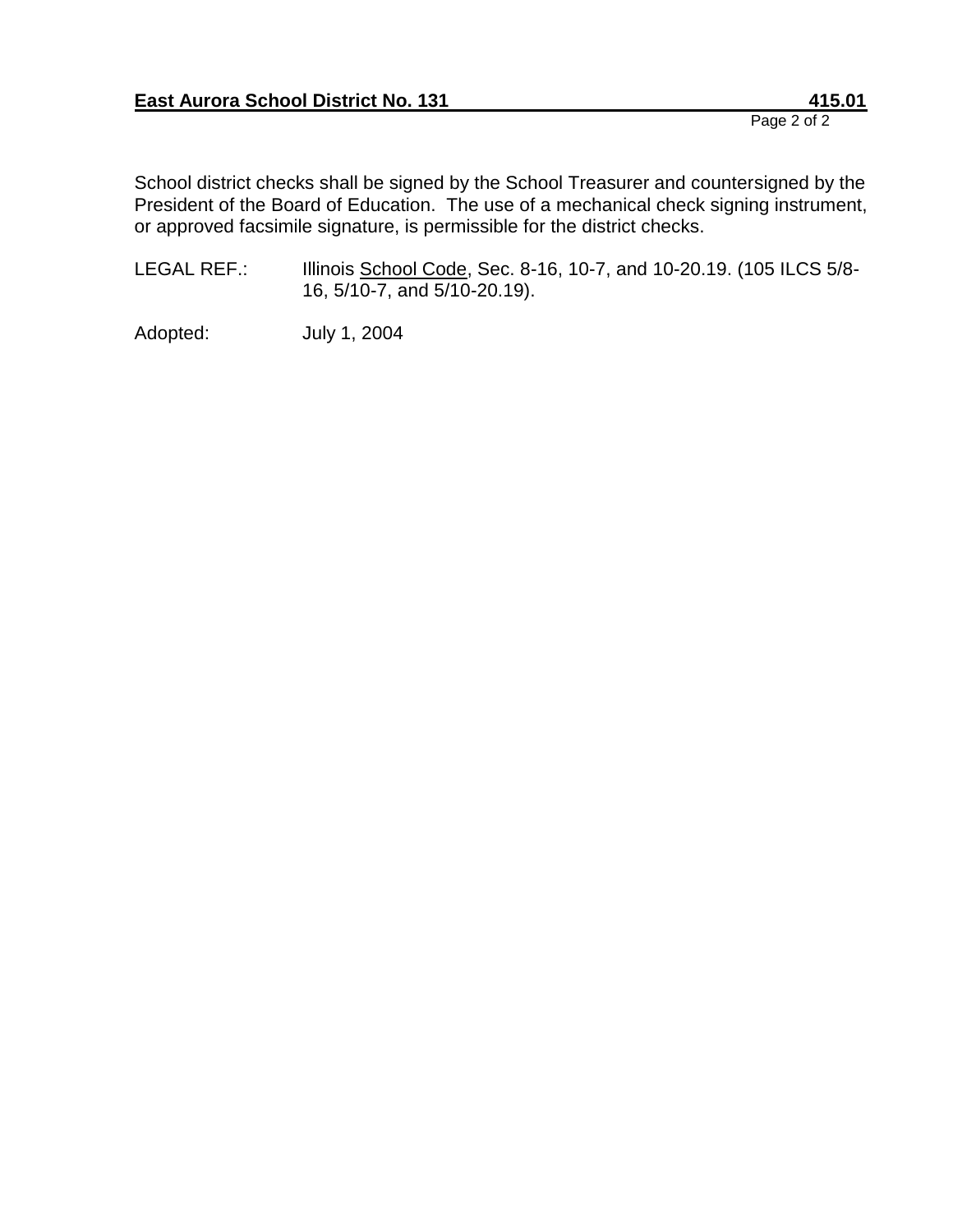# **Operational Services**

#### **Purchases**

The Board of Education views the purchasing of necessary supplies, equipment, and services as essential to creating and maintaining a good educational program.

The Board declares its intention to purchase competitively without regard to the race, national origin, religion, or political affiliation of the vendor and to seek maximum educational value for every dollar spent.

The acquisition of supplies, equipment and services will be centralized in the District's Business office, which functions under the supervision of the Assistant Superintendent for Business, who oversees all purchasing transactions.

The Assistant Superintendent for Business is responsible for the quality and quantity of purchases made. The prime guidelines governing this responsibility require that all purchases fall within the framework of budgetary limitations and that they be consistent with the approved educational goals and programs of the District.

The Assistant Superintendent for Business or his designee will make recommendations to the Board on all required annual supplies or services. Adoption of the annual budget authorizes the Superintendent or a designee to purchase budgeted supplies, equipment, and services. Purchases of items not included in the budget require prior Board approval, except in an emergency.

All contracts for supplies, materials, or work involving an expenditure in excess of \$25,000 will be made in accordance with the State law bidding procedure, unless specifically exempted. Sealed, competitive bidding, with certain statutory exceptions, is required. The Superintendent or a designee will prepare the necessary legal notices. The contract will be awarded to the lowest responsible bidder, considering conformity with specifications, delivery terms, quality, and serviceability. The Superintendent or a designee will report the results of the bidding to the Board, together with a recommendation and supporting rationale. Contracts will be awarded by the Board at an official meeting. Bid deposits of 10 percent of the bid amount, assuring good faith in bidding, and performance bonds to the extent of 100 percent of the contract amount, may be required.

State requirements and Board-authorized procedures will be followed in all purchasing transactions.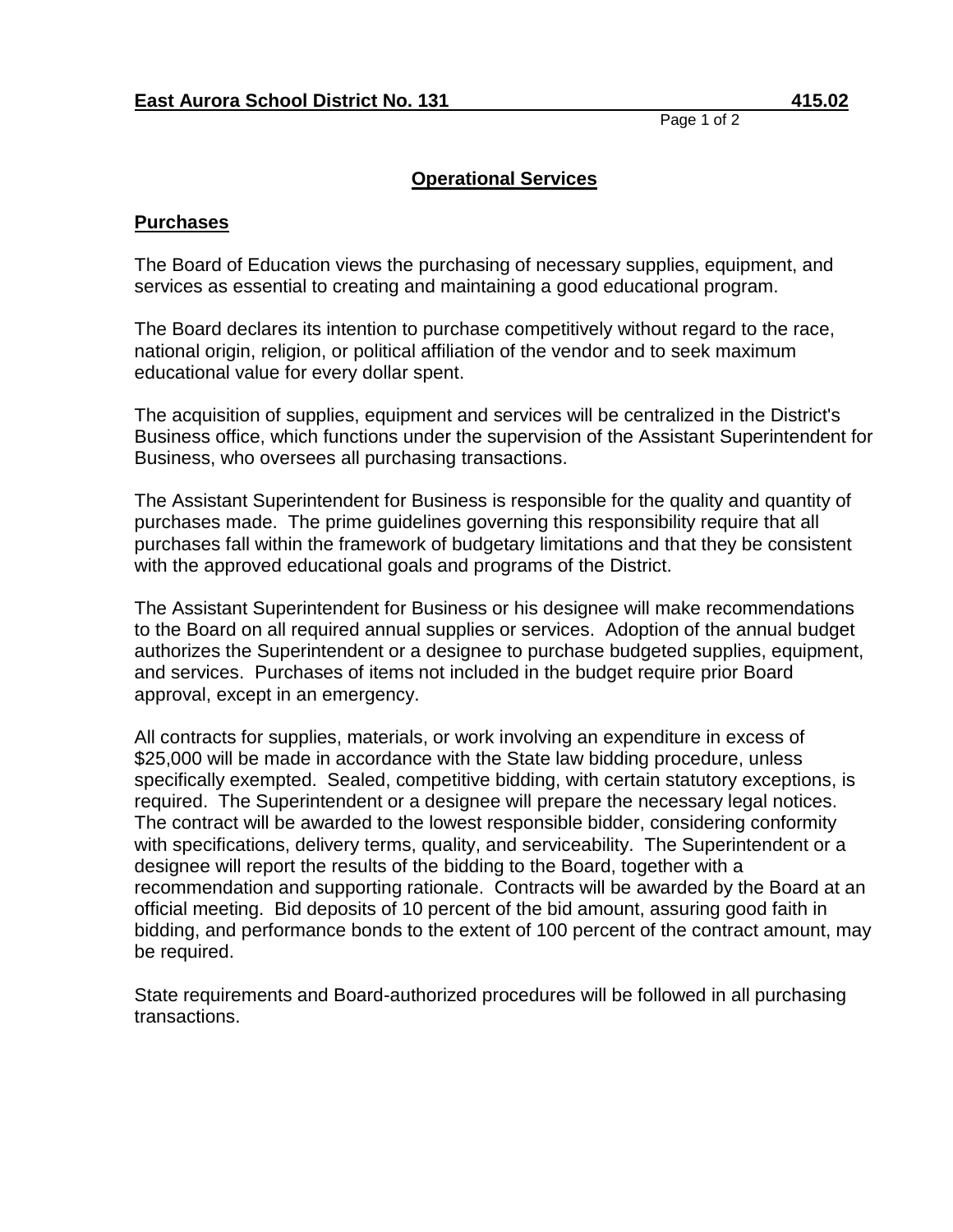Page 2 of 2

The Superintendent will develop procedures that will allow the purchase of good quality products and services at the lowest cost, with consideration for service, quality, and delivery promptness, in compliance with State law.

LEGAL REF.: Illinois School Code, Sec. 10-20.21 (105 ILCS 5/10-20.21).

Adopted: July 1, 2004 Amended: March 2, 2009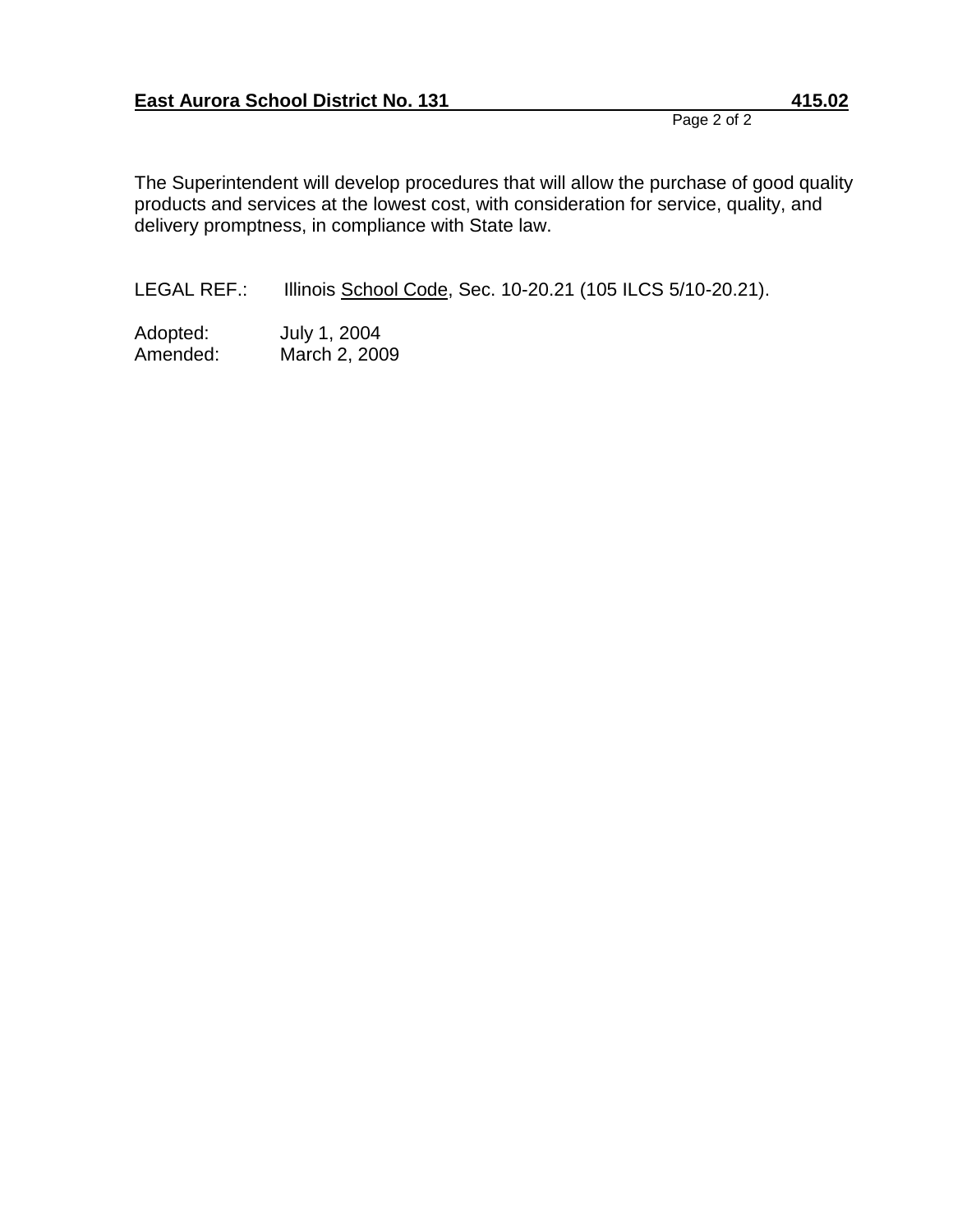# **Administrative Procedures**

#### **Purchases**

The purchasing practices of the District will benefit the educational program. In order to obtain the greatest value for every tax dollar spent, decisions on purchases will be based on:

-specifications that stress good quality within the limitations of the budget -lowest cost within adherence to the specifications -consideration for the quality of service, and -promptness of delivery.

These procedures will be followed for all District purchases:

1. All purchases of goods, services, and equipment except purchases made from the petty cash fund, revolving fund, and certain food and minor purchases should be made through the use of purchase orders. Authorized purchases may be made from a vendor that does not accept a purchase order provided that documentation of the purchase and receipt are submitted to the Business Office.

2. All contractors and suppliers must comply with the provisions of the Equal Opportunity Clause as required by the Illinois Human Rights Act (775 ILCS 5/2-105).

3. The Business Office will maintain a list of interested bidders for the various types of goods and services and will allow all bidders an opportunity to submit quotations.

4. Solicitation or acceptance of personal gifts or gratuities from vendors who are supplying or might seek to supply the school district is discouraged.

5. Contracts for supplies and services whose estimated cost or value is \$25,000 or less may be entered into either via quotation or in the open market, with the concurrence of the Associate Superintendent - Business. Where practicable, a minimum of two quotations will be obtained before such contracts are awarded.

6. The following procedures govern the awarding of contracts involving an expenditure in excess of \$25,000 for the purchase of supplies, materials or work, or contracts with private carriers for transporting pupils:

A. All purchases of supplies and services whose estimated cost is in excess of \$25,000 will be made through a competitive bidding process. The Board of Education will award contracts to the lowest responsible bidder, after considering each bid's conformity with District 131's requested specifications, terms of delivery, and the quality and serviceability of the bid terms.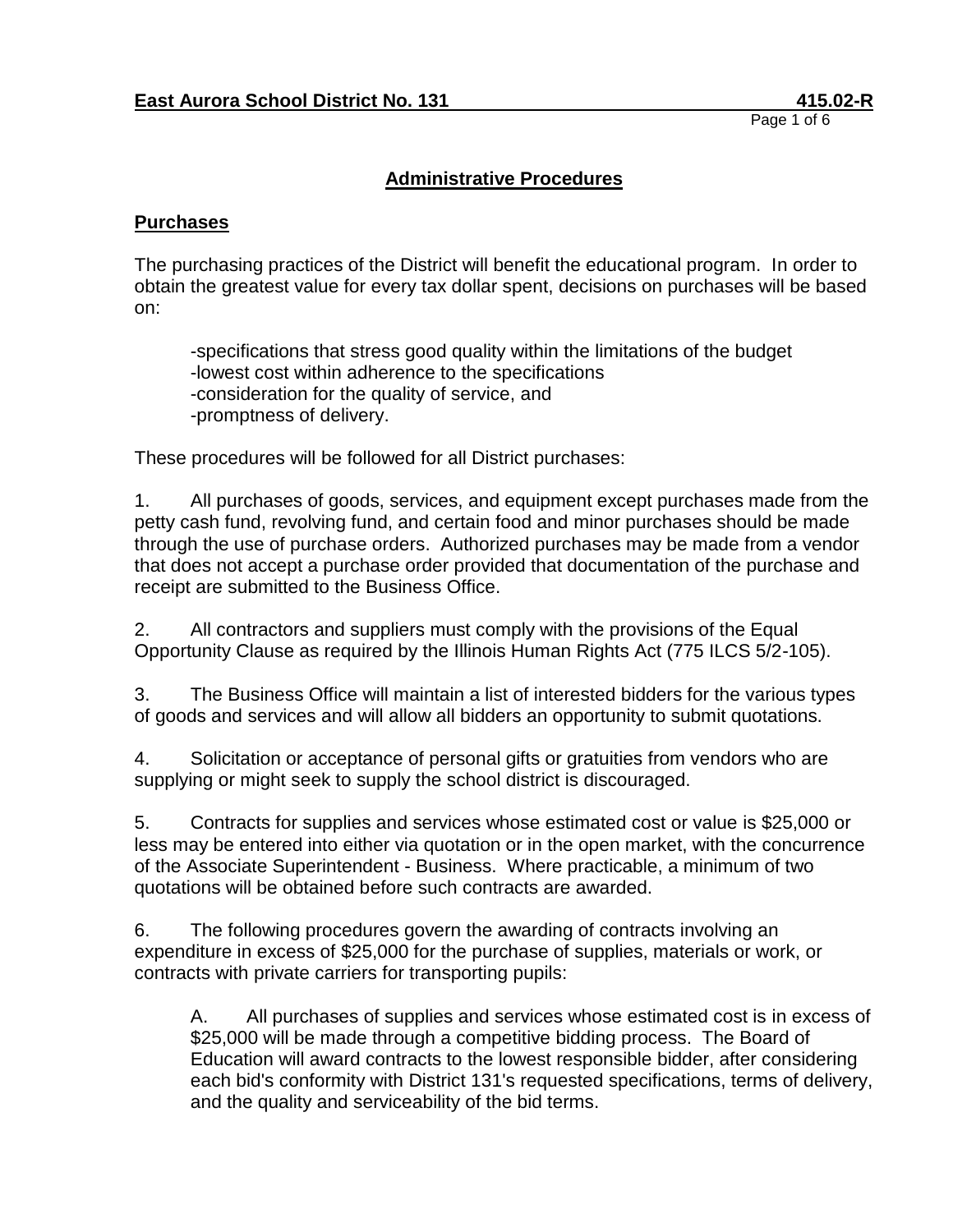Page 2 of 6

B. According to the Illinois School Code, the following exceptions to competitive bidding requirements are allowed:

- 1. Contracts for professional services such as legal counsel, insurance, architect, accounting, and consulting, where the ability or fitness of individuals is an important factor;
- 2. Contracts for the printing of finance committee reports and department reports;
- 3. Contracts for the printing or engraving of bonds, tax warrants, and other evidences of indebtedness;
- 4. Contracts for the purchase of perishable foods and perishable beverages;
- 5. Contracts for materials and work, which have been awarded to the lowest responsible bidder after required public notice, but due to unforeseen revisions not the fault of the bidder (contractor) must be revised at a cost not exceeding ten (10) percent of the contract price;
- 6. Contracts for maintaining, servicing, and/or providing repair parts for equipment, when awarded to the manufacturer or authorized service agent of that equipment, when such services and parts can best be provided by that manufacturer or authorized service agent;
- 7. Contracts for the use, purchase, delivery, installation, or movement of data processing equipment, software, and/or services and telecommunications and interconnect equipment, software and/or services;
- 8. Contracts for duplicating machines and supplies;
- 9. Contracts for the purchase of natural gas when the cost is less than that offered by a public utility;
- 10. Contracts for the purchase of equipment previously owned by some entity other than District 131;
- 11. Contracts that don't exceed \$50,000 for the repair, maintenance, remodeling, renovation, or reconstruction of an existing facility or for a single project -- when such work will not change or increase the size, type, or extent of the facility;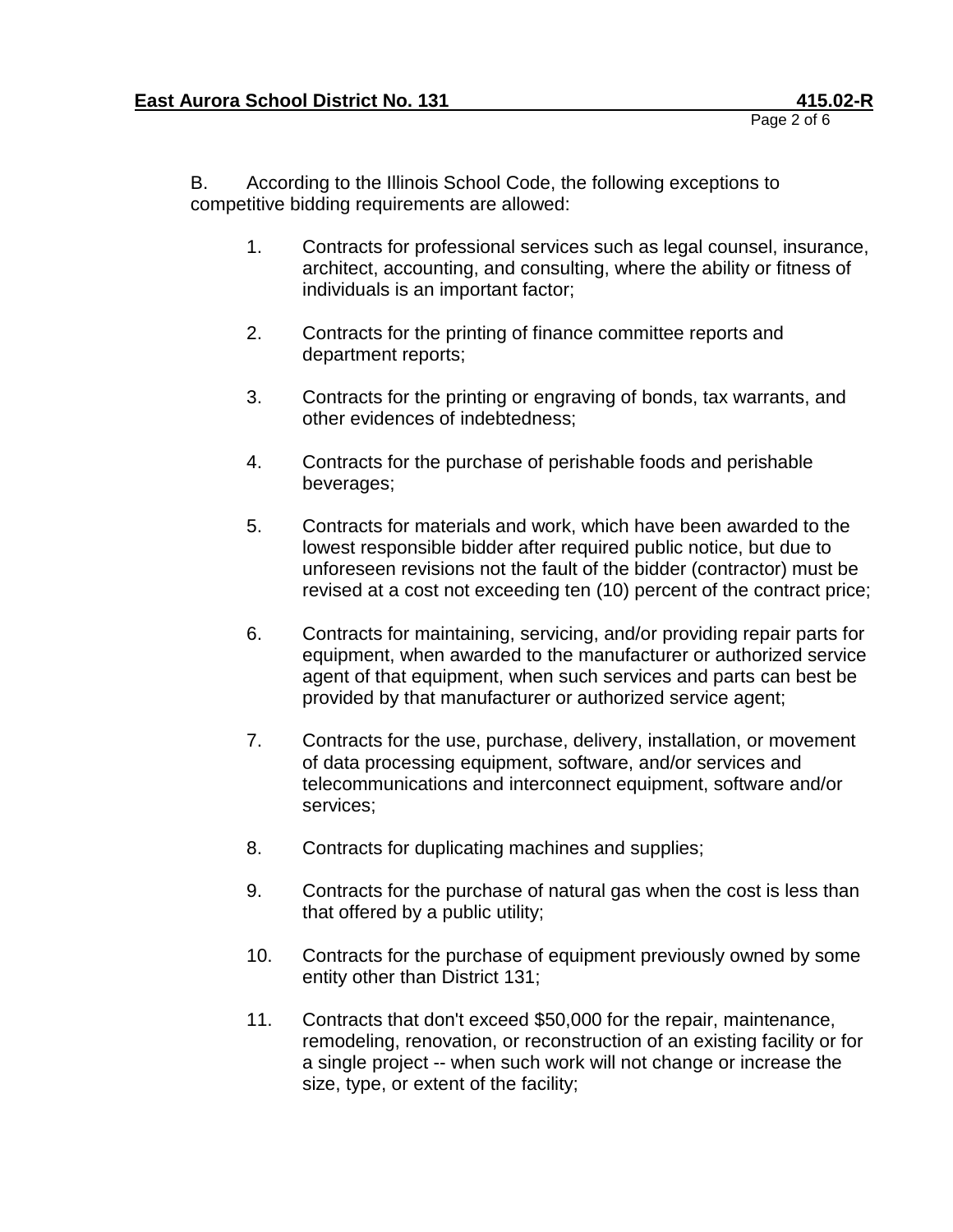- 12. Contracts for supplies or services procured from another governmental agency;
- 13. Contracts for supplies or services that are economically procurable from only one source -- such as for the purchase of magazines, books, periodicals, pamphlets and reports, and for utility services such as water, light, heat, telephone;
- 14. Where funds are expended in an emergency and such emergency expenditure is approved by an affirmative vote of three quarters of the Board of Education; and
- 15. State master contracts authorized under Article 28A of the School Code.
- C. Public notice seeking such bids -- including details of the supplies and services to be purchased and the due date and place for the receipt of all bids -- will be published at least ten (10) days before the bid due date in one or more newspapers with general circulation in District 131.
- D. The following information should be included in the advertisement for bids:
	- 1. A description of the materials, supplies, or work involved. Specifications will be written in such a manner as to insure, as much as possible, that the products offered in a bid are appropriate to the project. However, specifications should be as broad as possible to permit competition, consistent with quality and design desired. In some instances, the clearest specification may be the naming of brand products or model numbers, with the additional qualification of "or equal to", to indicate that consideration will be given to items of similar manufacture, design and quality;
	- 2. Completion or delivery date requirements;
	- 3. Requirements for bid bonds or deposits;
	- 4. Requirements for performance and labor and material payment bonds;
	- 5. Date, time and place of the bid opening; and
	- 6. Any other useful information.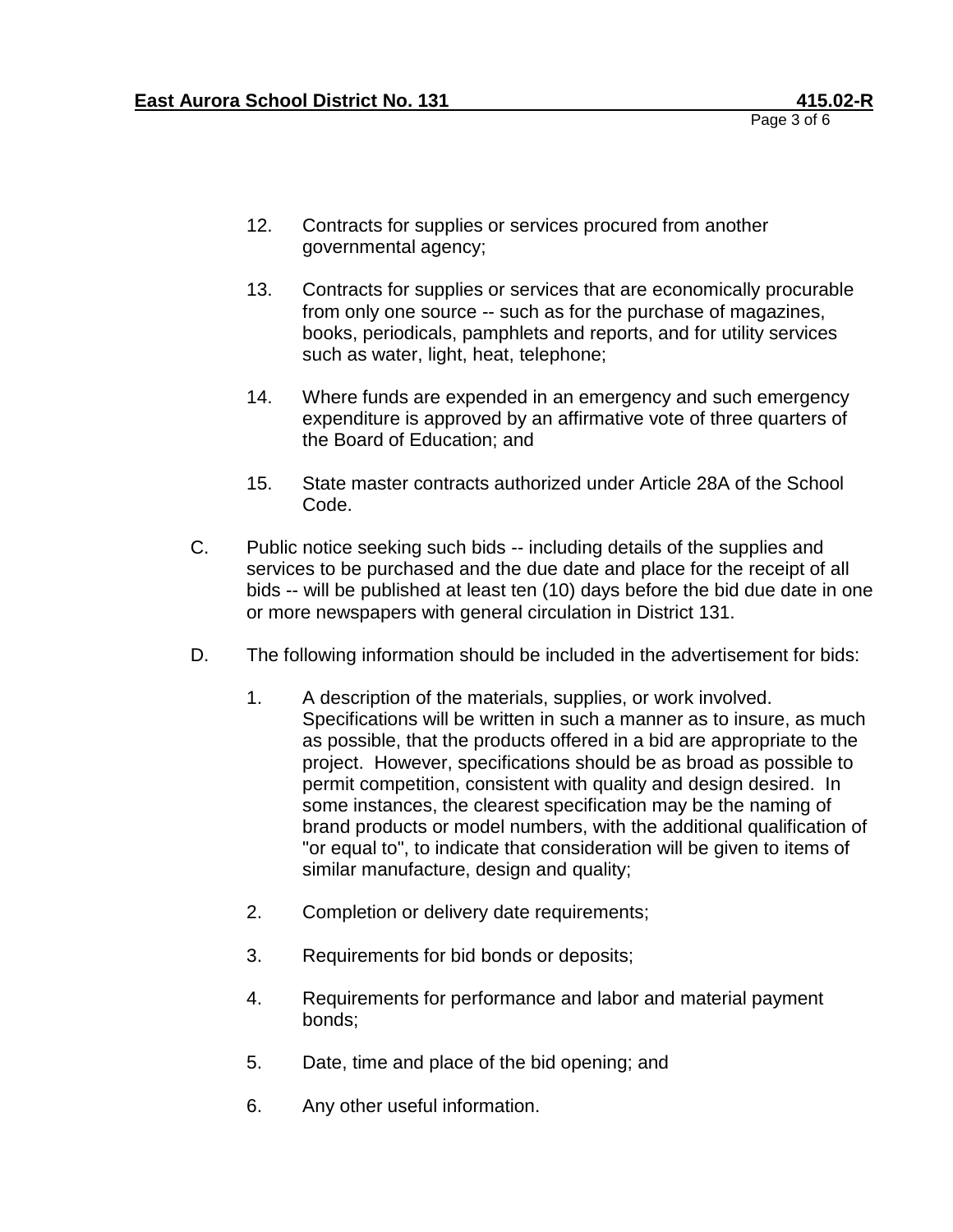- E. If specifications are available, the advertisement for bids will describe where they may be obtained and/or inspected.
- F. All bids for contracts involving an expenditure in excess of \$25,000 must be sealed by the bidder and opened by a member or employee of the Board at a public bid opening, during which the contents of the bids will be disclosed.
- G. Each bidder will be given at least 3 days' notice of the time and place of the bid opening.
- H. Subject to more stringent provisions contained in the specifications for the particular project, the following general bid conditions and instructions will apply:
	- 1. All bids are to be submitted per specifications or written directions.
	- 2. All bids must be submitted in sealed envelopes addressed to the Superintendent of Schools or his/her designee. The bid number, the opening date, and the time are to be marked in the lower left-hand corner of the envelope unless otherwise directed in the specifications.
	- 3. Prices on bids will be received until the date and time specified.
	- 4. All bid prices are to be net prices.
	- 5. Quote all prices less any applicable federal excise and/or state sales taxes.
	- 6. Delivery charges will be included in the quoted price.
	- 7. All items must show a unit price and an extended price where applicable. Unit prices will govern if the price extensions are in error.
	- 8. The District reserves the right to increase quantities with the understanding that the bid price will remain effective.
	- 9. Samples must be submitted with the bid, where specified. The District will not assume responsibility for the return of samples unless specific instructions concerning disposition of all samples accompany the bid. The return of samples will be at the vendor's expense. Each sample must be identified by the corresponding item number in the bid and the vendor's name.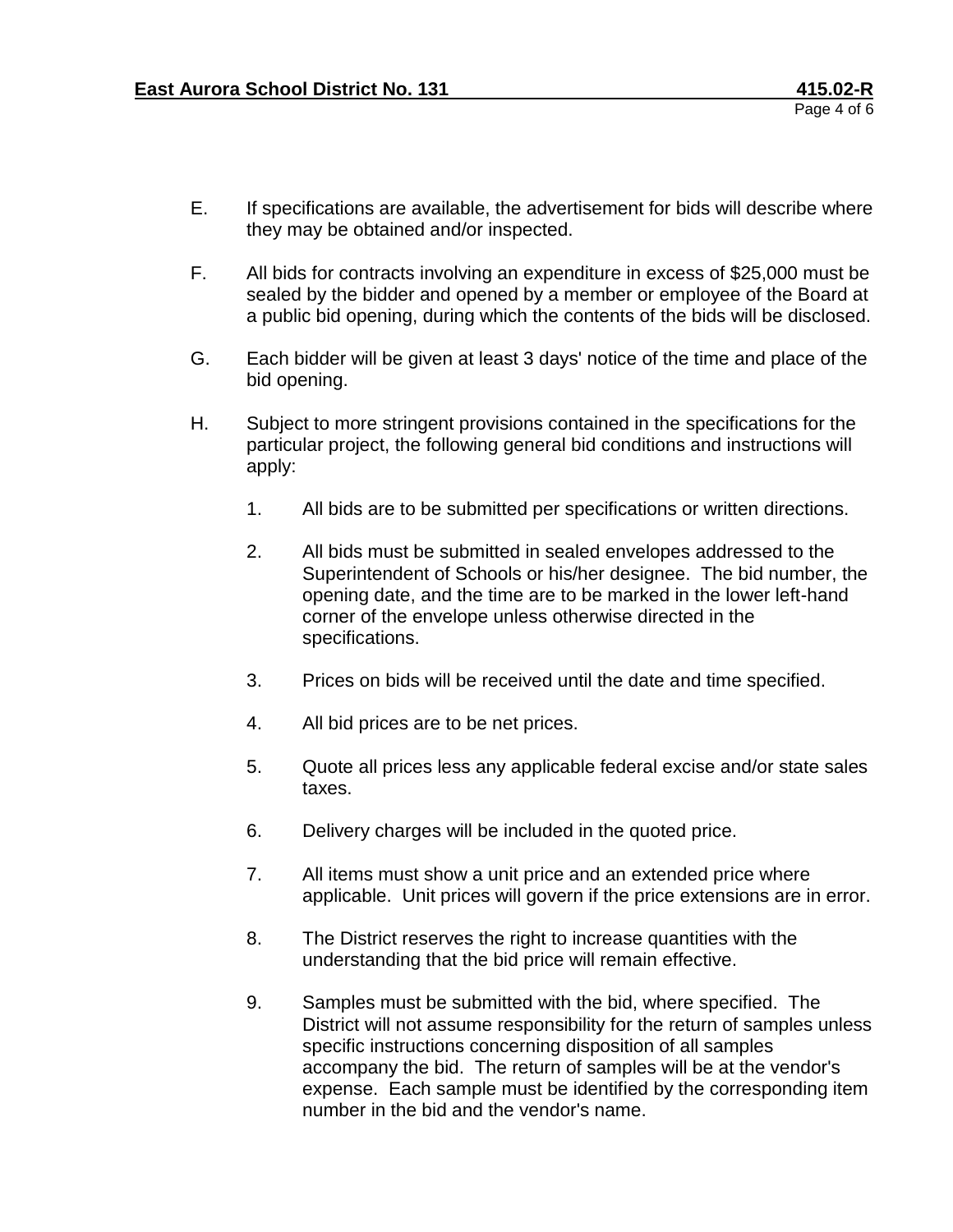- 10. No bids may be withdrawn after bid opening for a period of thirty (30) days or as otherwise directed in the specifications.
- 11. The District reserves the right to reject any and/or all bids and to waive any informality in the bidding. Furthermore, the District reserves the right to select any item or items considered most suitable for its use or, in its judgment, in the best interest of the school system. Where "approved equal" is used in specifications, the owner's decision as to quality or relative merit will be final.
- 12. Should a vendor wish to bid on an item other than that specified, the item must be marked "Substitute" or "Alternate." An indication must be made designating the item to which such substitute or alternate refers. The vendor must also supply all pertinent information concerning such substitute or alternate at the time of bidding in order to have such item or items considered.
- I. Occasionally, the lowest responsible bid is a tie between two or more vendors. In such case, the following rules will apply:
	- 1. If one of the lowest bidders is a local vendor, he will be awarded the contract. A local vendor is defined as one maintaining an office within the District.
	- 2. If two or more of the lowest bidders are local vendors, the award will be made by lot between/among them.
	- 3. When no local vendor is among those tied, the award will be determined by a lot among all vendors included in the tie.
- J. Contracts will be awarded at a properly called open meeting of the Board. If the Superintendent recommends a bidder other than the lowest bidder, the Superintendent will provide the Board with the factual basis for the recommendation in writing. The Board, if it accepts a bid from a bidder other than the lowest, will record the factual basis for its decision in its minutes.
- K. The District reserves the right to reject any or all bids. Any bid may be withdrawn prior to the scheduled time for the opening of the bids. Any bid received after the time and date specified will not be considered.
- L. Bid deposits and performance, labor and/or material bonds will be in accordance with any assigned specifications, or, in lieu of such specifications, an amount as determined by the Superintendent of Schools.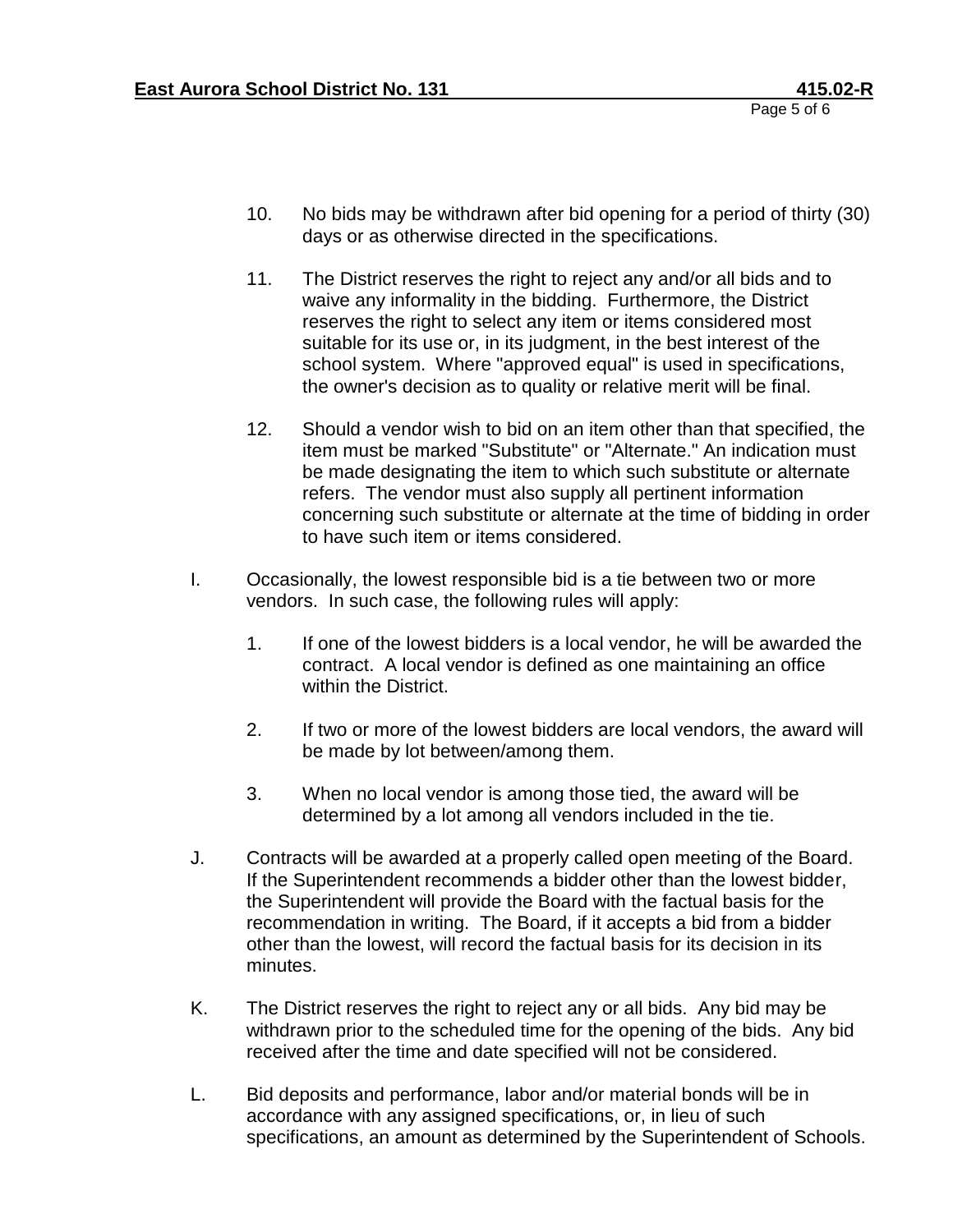State master contracts and certified education purchasing contracts, as defined in Article 28A of the School Code, are not subject to the requirements relating to sealed bids and bid notices, as provided in subsection (a) of Section 10-20.21 of the School Code.

According to subsection (c) of Section 10-20.21 of the School Code, if the State education purchasing entity creates a master contract as defined in Article 28A of the School Code, then the State education purchasing entity shall notify school districts of the existence of the master contract. In purchasing supplies, materials, equipment, or services that are not subject to subsection (c) of Section 10-20.21 of the School Code, before the District solicits bids or awards a contract, the District may review, and consider as a bid, certified education purchasing contracts that are already available through the State education purchasing entity.

LEGAL REF.: Illinois School Code, Sec. 10-20.21 (105 ILCS 5/10-20.21).

Adopted: July 1, 2004 Amended: April 6, 2009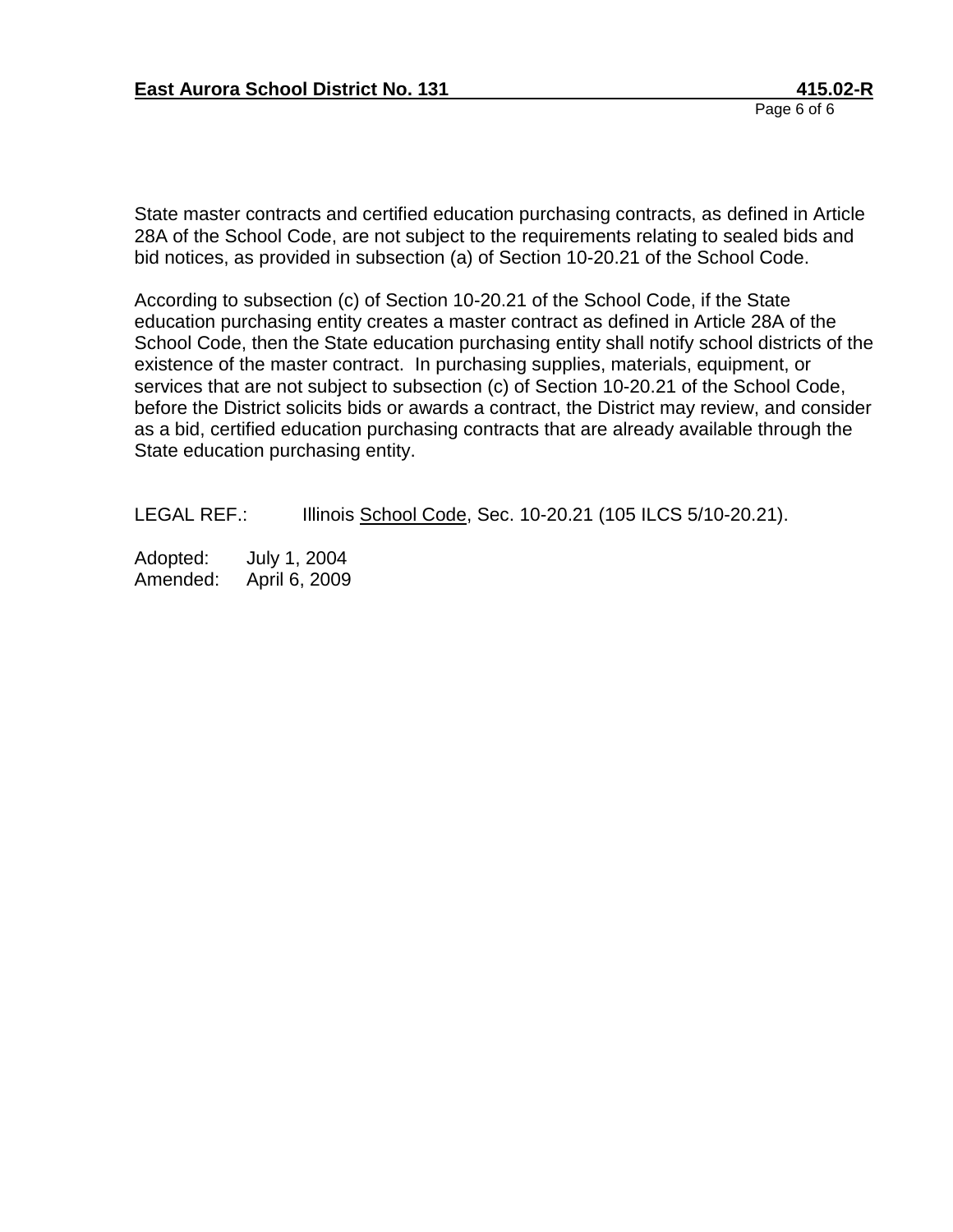## **Operational Services**

#### **Purchase Orders**

#### Purchasing Procedures

Purchase orders will be used to purchase all goods, services and equipment in the District, with the exception of very small purchases made with petty cash funds. The Superintendent or his/her designee will establish and implement an orderly system of processing District purchase orders prior to purchase, which assures the efficient handling of purchasing, receiving, and disbursement of supplies, equipment and services.

Purchase orders that originate at the building level must be signed by the Principal. All other purchase orders must be signed by a Central Office administrator. Purchase Orders, when completed, will be countersigned by the Assistant Superintendent for Business.

A purchase order will be drawn with all pertinent information including the account to which items are to be charged. For convenience, a special form may be used for purchases made locally.

A receiving copy of the order will be properly signed and dated, showing items received.

#### Small Purchase Orders

Open purchase orders may be placed with a business in order to expedite handling of small miscellaneous items. A maximum of \$2,000 will be established as the limit for the purchase of any miscellaneous items. However, purchases under the auspices of the National School Lunch Program will be excluded from this policy and fall under the jurisdiction and authorization of the Business Office.

Purchases of such miscellaneous items must have the approval of the Superintendent or his/her designee. Statements of such miscellaneous items must be submitted to the Board at each monthly business meeting.

CROSS REF.: 415.02 and 415.02-R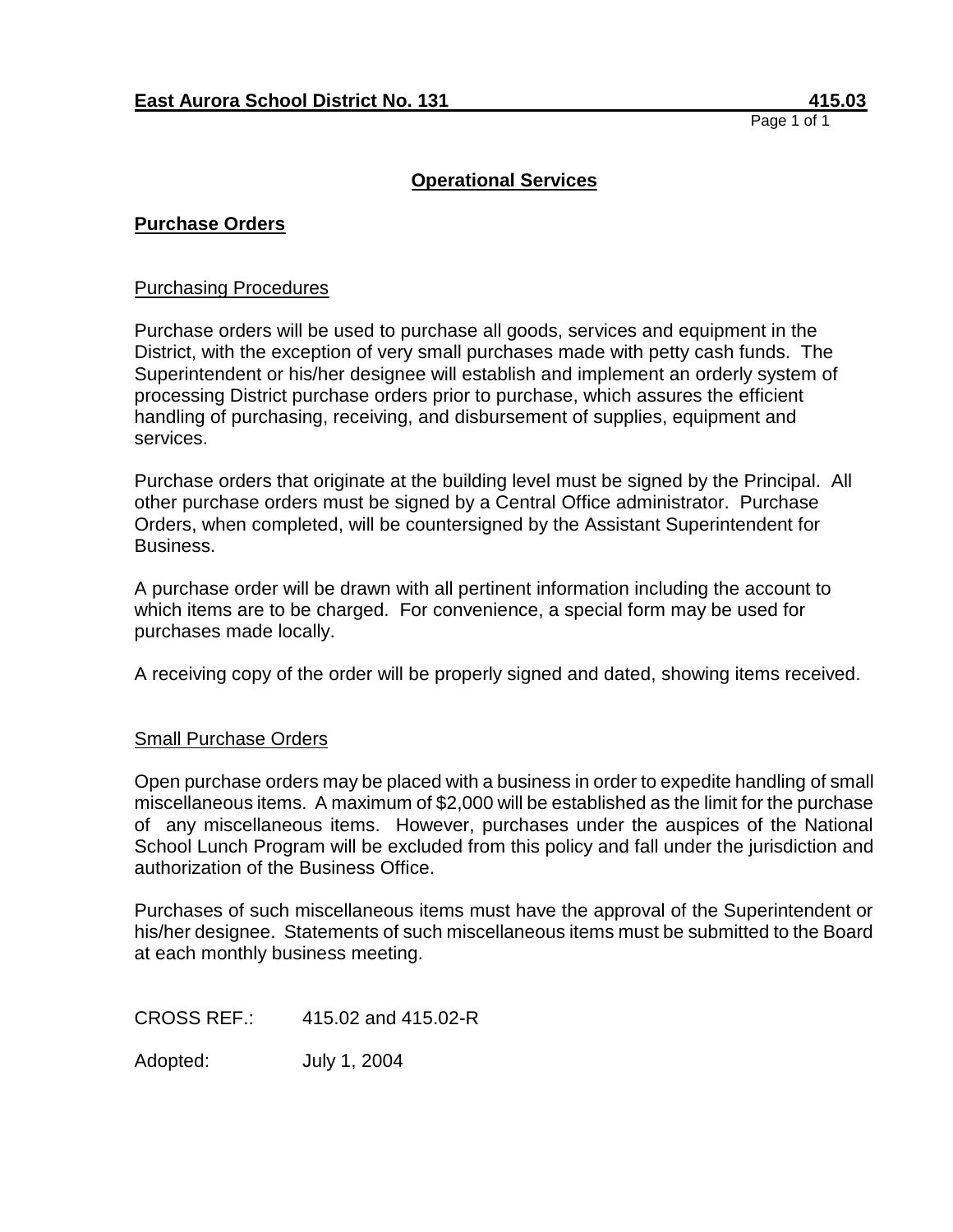## **Operational Services**

#### **Project Administration**

Board approval will be required for any payments to a contractor for work completed, according to a previously agreed schedule and upon certification by the architect -- if an architect is involved with the project.

Payment for the final installment, or portions thereof, will be withheld until all work has been completed to the satisfaction of the architect and/or the Superintendent and the Board.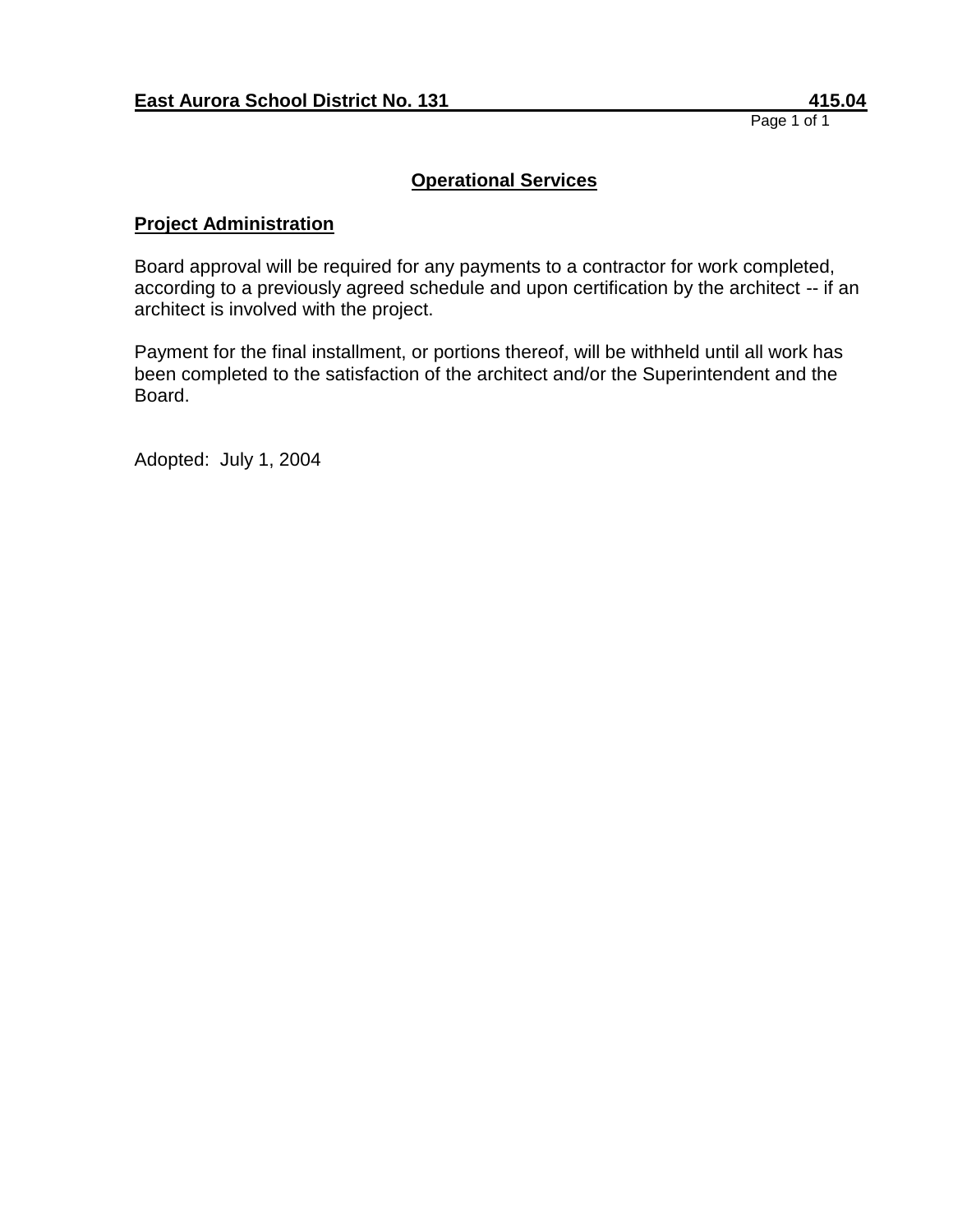# **Operational Services**

#### **Purchasing for Employees**

The District will not participate in the purchase of items that are to become the personal property of employees or others, except for programs where resales have been specifically authorized. Students, District employees, and other persons will not make personal purchases through internal funds to take advantage of purchasing privileges such as discounts and tax exemptions. Funds are not to be used for any purpose that represents an accommodation, loan, or credit to District employees or other persons, including students. The Superintendent may inform employees and others, upon request, regarding sources for items purchased by the school system.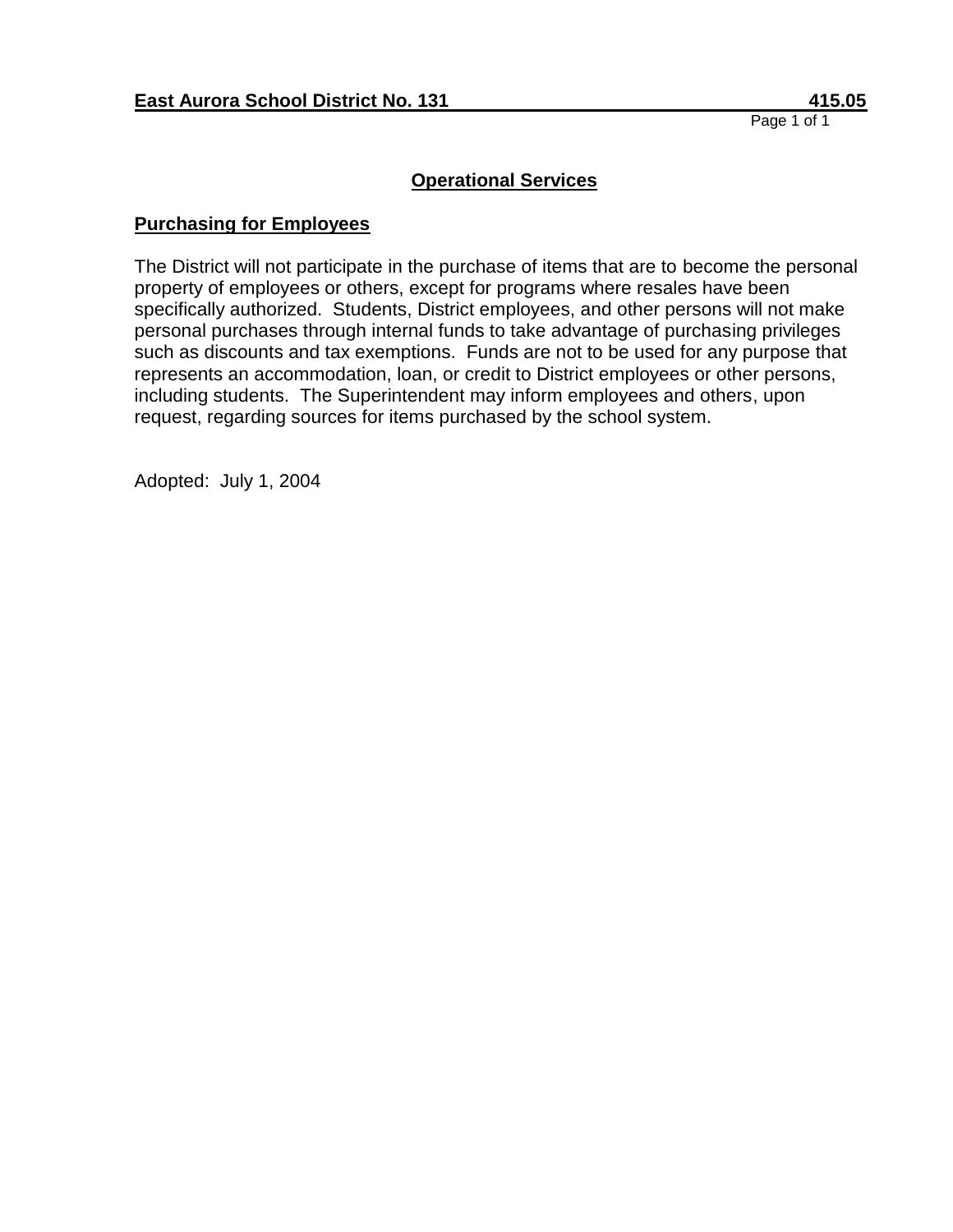# **Operational Services**

## **Vendor Relations**

Vendors and other outside persons wishing to sell goods or services to District 131 students, staff or administrative personnel are prohibited from making personal or telephone solicitations at District school buildings or administrative offices or on school grounds -- unless authorized to do so by the District's Human Resources office.

Any vendors or persons interested in marketing such goods or services to District 131, or to our students, staff members or administrative personnel, must send a letter of introduction and written proposal to the District's Human Resources office. Then, if the District is interested in acquiring such goods or services, that vendor will be contacted and advised of subsequent procedures.

Persons attempting the unauthorized sale of goods or services by telephone or in person will be advised of this policy, and directed to follow the procedures contained herein.

In all procurement activities, Board members and District employees will:

- 1. Consider first the interests of the District and the betterment of the District's educational program.
- 2. Endeavor to obtain the greatest value for every tax dollar expended.
- 3. Give all responsible bidders equal consideration and unbiased judgment in determining whether their product meets specifications and the educational needs of the District. There will be no discrimination toward vendors on account of color, race, nationality, religion or religious affiliation, age, disability or sex.
- 4. Discourage the offer of, and decline to accept gifts or gratuities from vendors who are supplying or who might seek to supply the District. Professional samples, advertising items of nominal value, and business luncheons are excluded from this policy. However, discretion should be used in accepting vendor hospitality.
- 5. Refrain from soliciting funds, materials, or favors from vendors, however worthy the purpose.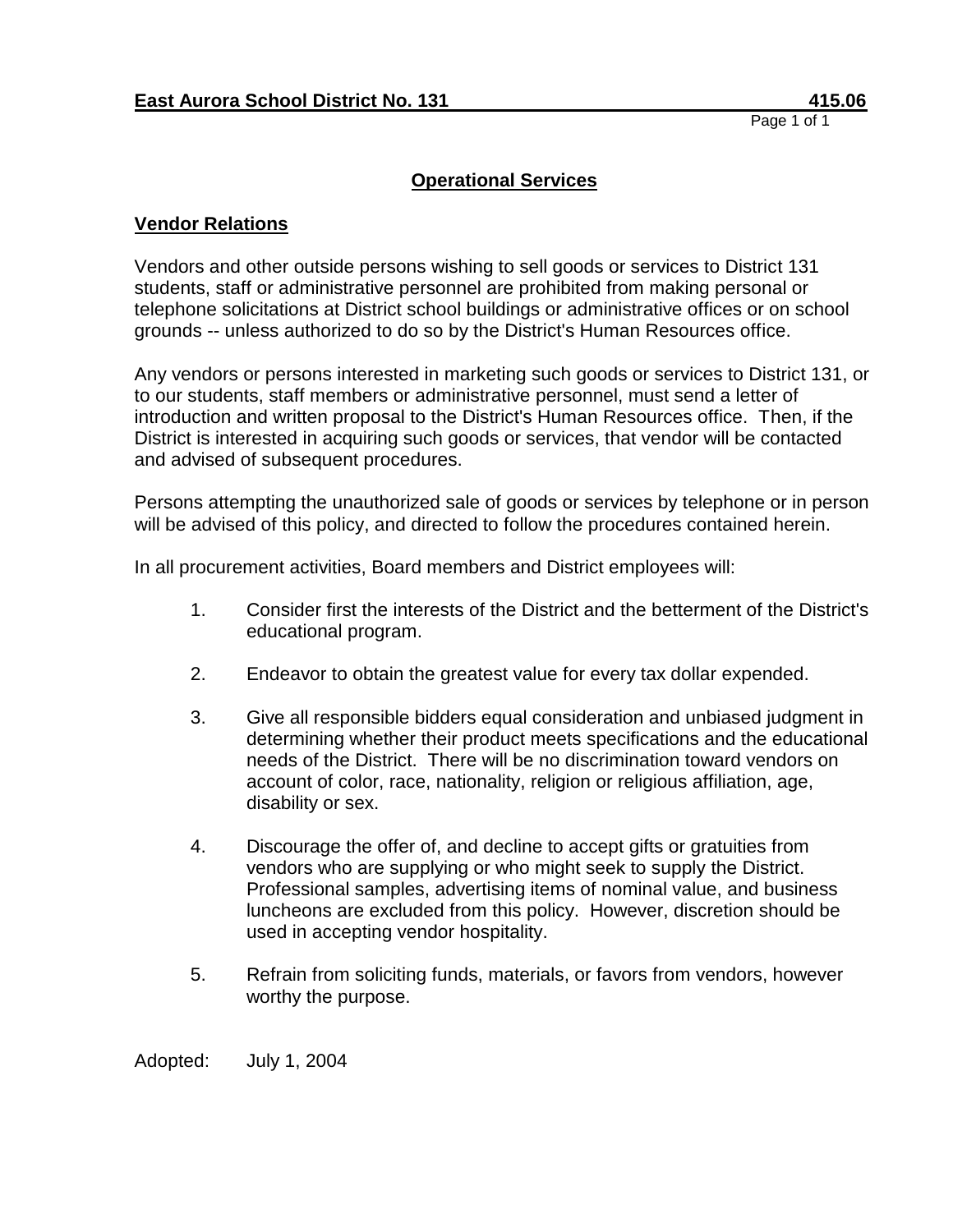## **Operational Services**

## **Cooperative Purchasing**

The Board of Education may authorize cooperative purchasing with other school districts and/or public agencies when significant savings can be realized. Participation in such arrangements is authorized only when the purchasing is done under the rules, regulations and laws of the State of Illinois governing competitive bidding.

LEGAL REF.: Illinois Intergovernmental Cooperation Act, (5 ILCS 220/1 *et seq*.).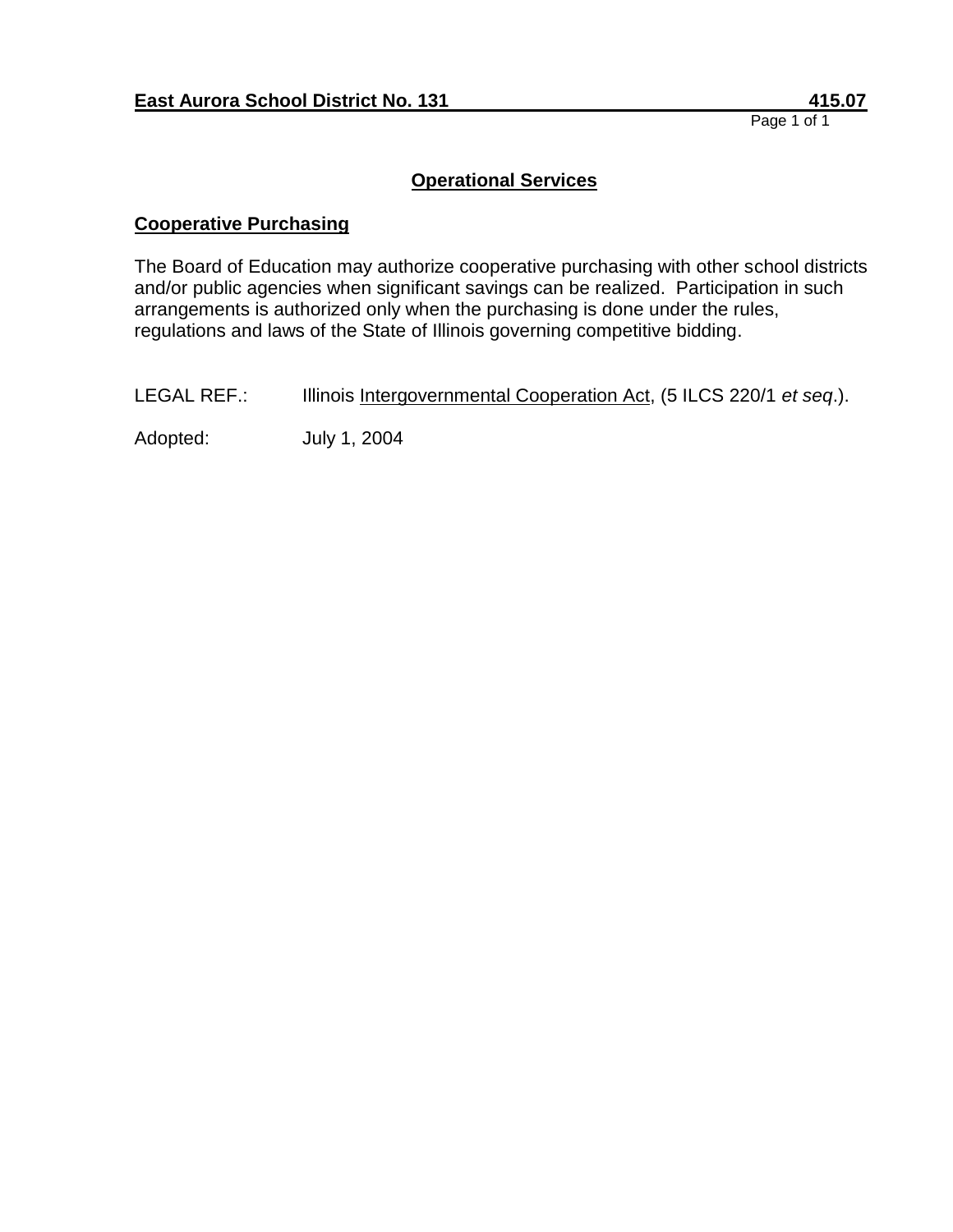#### **Operational Services**

#### **Quality Control - Specifications**

For the purpose of securing bids or quotations on items to be purchased, specifications will be written in such a manner as to insure, as far as possible, that the products offered for sale are acceptable for purchase. However, specifications should be as broad as possible to permit competition, consistent with quality and design desired.

In some instances, the clearest specification may be the naming of a brand product or model number, with the additional qualification "or equal" to indicate that consideration will be given to items of similar manufacture, design, or quality.

A product or service may be restricted to a specific vendor or manufacturer when required for specific reasons, standardization, or otherwise in the best interest of the District.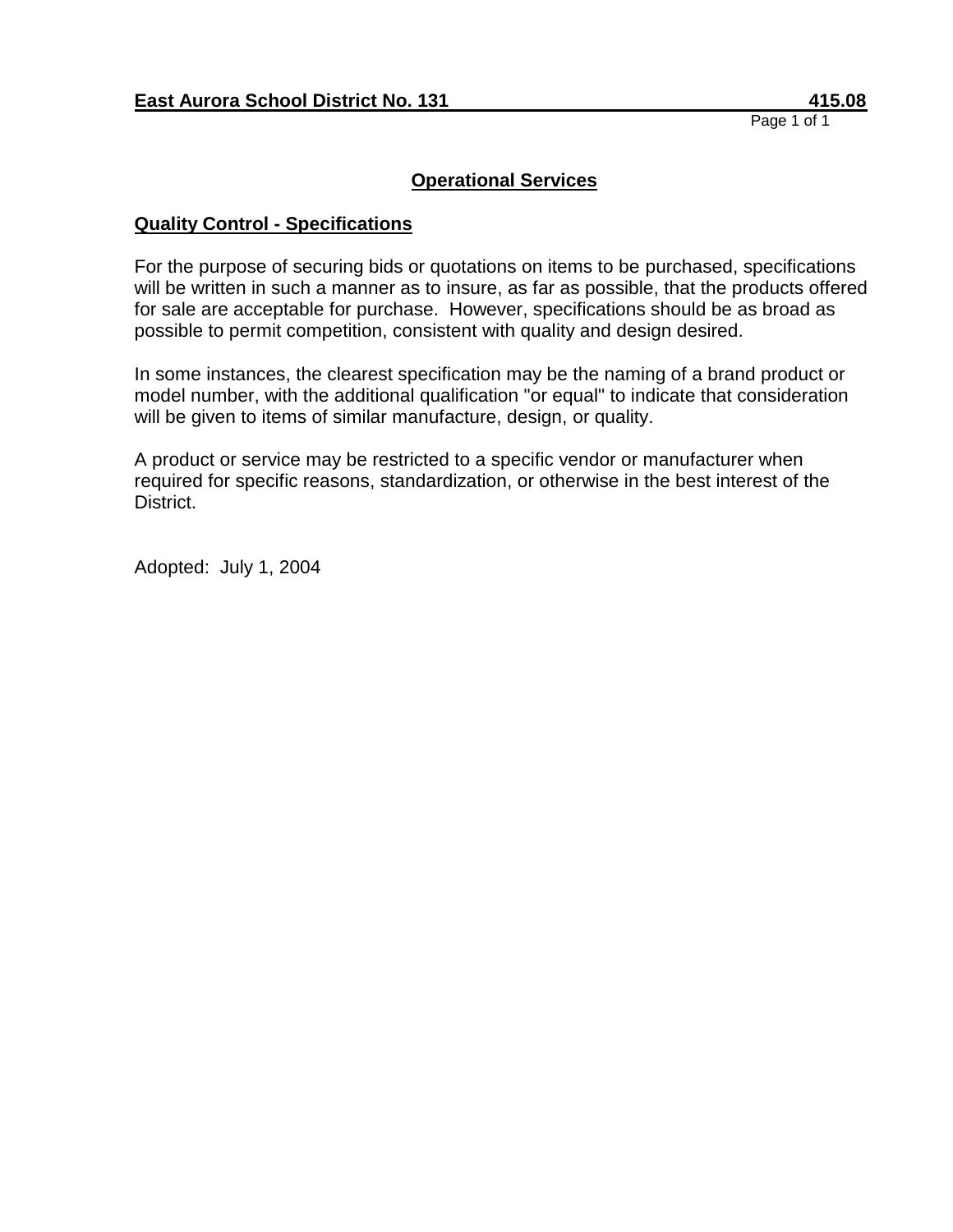## **Operational Services**

#### **Equal Employment Opportunity**

In the event of a contractor's noncompliance with any provision of this Equal Employment Opportunity Clause or the Illinois Fair Employment Practices Act of the Fair Employment Practices Commission's Rules and Regulations for Public Contracts, the contractor may be declared nonresponsible and, therefore, ineligible for future contracts or subcontracts with the State of Illinois or any of its subdivisions or municipal corporations. Also, in the event of noncompliance, the contract may be canceled or voided in whole or in part, and other sanctions or penalties may be imposed or remedies invoked as provided by statute or regulation.

During the performance of the contract, the contractor agrees:

- 1. That it will not discriminate against any employee or applicant for employment because of race, color, religion, sex, national origin or ancestry; and further, that it will examine all job classifications to determine if minority persons or women are underutilized and will take appropriate affirmative action to rectify any such underutilization.
- 2. That if it hires additional employees in order to perform this contract or any portion hereof, it will determine the availability (in accordance with the Commission's Rules and Regulations for Public Contracts) of minorities and women in the area(s) from which it may reasonably recruit and it will hire for each job classification for which employees are hired in such a way that minorities and women are not underutilized.
- 3. That in all solicitations or advertisements for employees placed by it or on its behalf, it will state that all applicants will be afforded equal opportunity without discrimination because of race, color, religion, sex, national origin or ancestry.
- 4. That it will send to each labor organization or representative of workers with which it has or is bound by a collective bargaining or other agreement or understanding, a notice advising such labor organization or representative of the contractor's obligations under the Illinois Fair Employment Practices Act and the Commission's Rules and Regulations for Public Contracts. If any such labor organization or representative fails or refuses to cooperate with the contractor in its efforts to comply with such Act and Rules and Regulations, the contractor will promptly so notify the Illinois Fair Employment Practices Commission and the contracting agency will recruit employees from other sources when necessary to fulfill its obligations thereunder.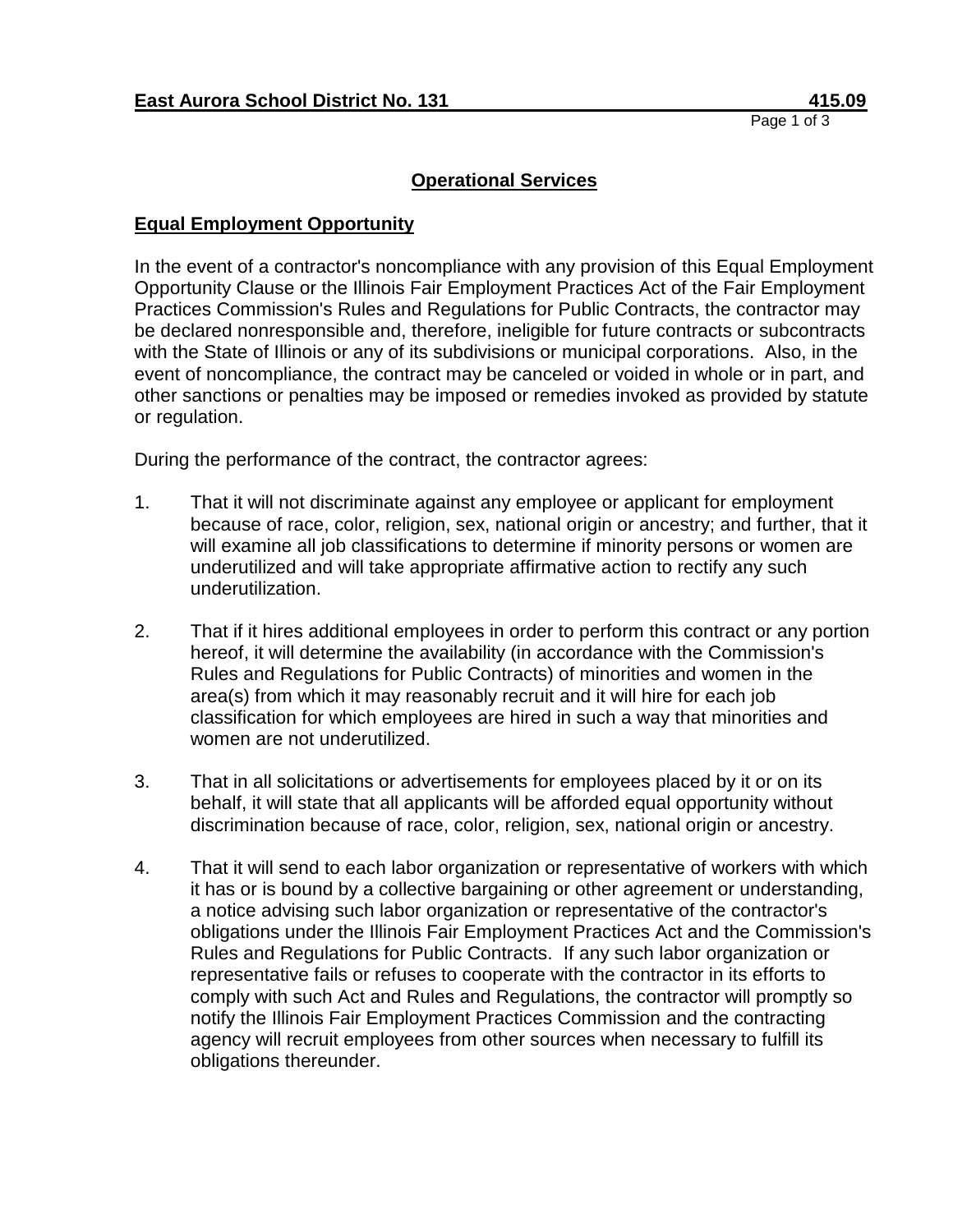- 5. That it will submit reports as required by the Illinois Fair Employment Practices Commission's Rules and Regulations for Public Contracts, furnish all relevant information as may from time to time be requested by the Commission or the contracting agency, and in all respects comply with the Illinois Fair Employment Practices Act and the Commission's Rules and Regulations for Public Contracts.
- 6 That it will permit access to all relevant books, records, accounts and work sites by personnel of the contracting agency and the Illinois Fair Employment Practices Commission for purposes of ascertaining compliance with Illinois Fair Employment Practices Act and the Commission's Rules and Regulations for Public Contracts.
- 7. That it will include verbatim or by reference the provisions of paragraphs 1 through 7 of this clause in every performance subcontract as defined in Section 2.10(b) of the Commission's Rules and Regulations for Public Contracts so that such provisions will be binding upon every such subcontractor. In the same manner as with other provisions of this contract, the contractor will be liable for compliance with applicable provisions of this clause by all its subcontractors; and further, it will promptly notify the contracting agent and the Illinois Fair Employment Practices Commission in the event any subcontractors fails or refuses to comply therewith. In addition, no contractor will utilize any subcontractors declared by the Commission to be nonresponsible and therefore ineligible for contracts or subcontracts with the State of Illinois or any of its political subdivisions or municipal corporations.

The Equal Opportunity clause must be included in all labor-related documents, publications and contractual agreements. Section 3.2 and 3.3 of the Illinois Fair Employment Practices Commission's Rules and Regulations for Public Contracts sets forth the conditions under which such statements are required.

Section 3.2 - Incorporation by Operation of the Regulations. All contract specifications furnished by any contracting agency to bidders or contractors shall contain the Equal Employment Opportunity Clause set forth in Section 3.1 hereof and such clause shall be included as a material term of any contract; however, a contracting agency having published rules and regulations which govern all its contracts and which include the Equal Employment Opportunity Clause may incorporate such clause by reference in such agency's individual contracts or contract specifications. By operation of these Rules and Regulations, the Equal Employment Opportunity Clause shall be deemed to be a part of every contract whether or not such contract is in writing and regardless of whether said clause is physically incorporated therein.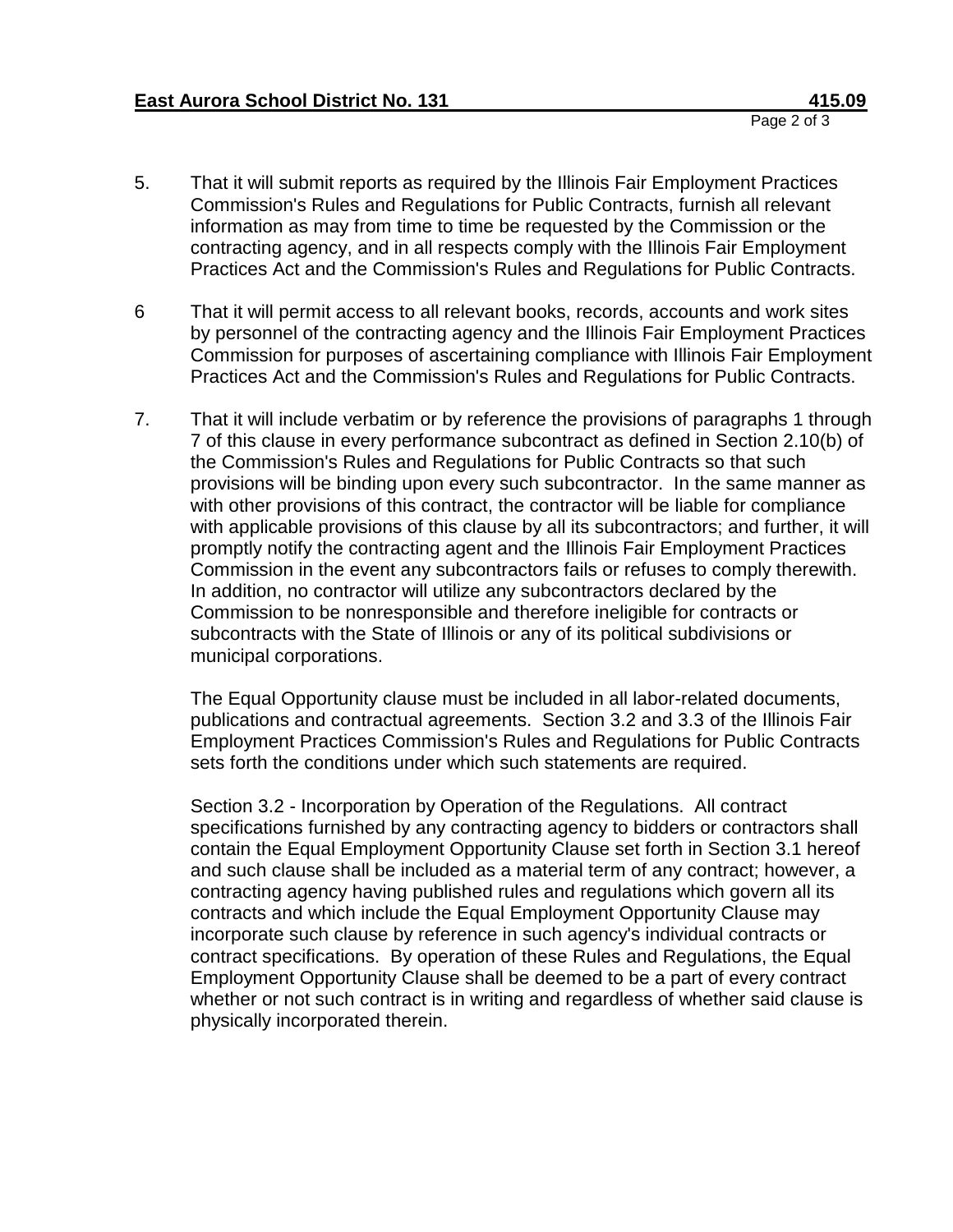Page 3 of 3

Section 3.3 - Subcontracts. Each contractor and subcontractor shall in turn include the Equal Employment Opportunity Clause set forth in Section 3.1 hereof in each of its subcontracts verbatim or by reference so that provisions of Paragraphs 1 through 7 of said clause will be binding upon subcontractors of every tier; provided however, that only paragraphs 1, 5, 6, and 7 need be included in every subcontract as defined in Section 2.10(a) hereof.

Legal References: Civil Rights Act of 1964, as amended in 1972, Title VI, Title VII Executive Order 11246, 1965, as amended by Executive Order 11375 Equal Employment Opportunity Act of 1972, Title VII Educational Amendments of 1972, Title IX (P.L. 92-318) 45 CFR, Parts 81, 86 (Federal Register, June 4, 1975, and August 11, 1975) Illinois Fair Employment Practices Act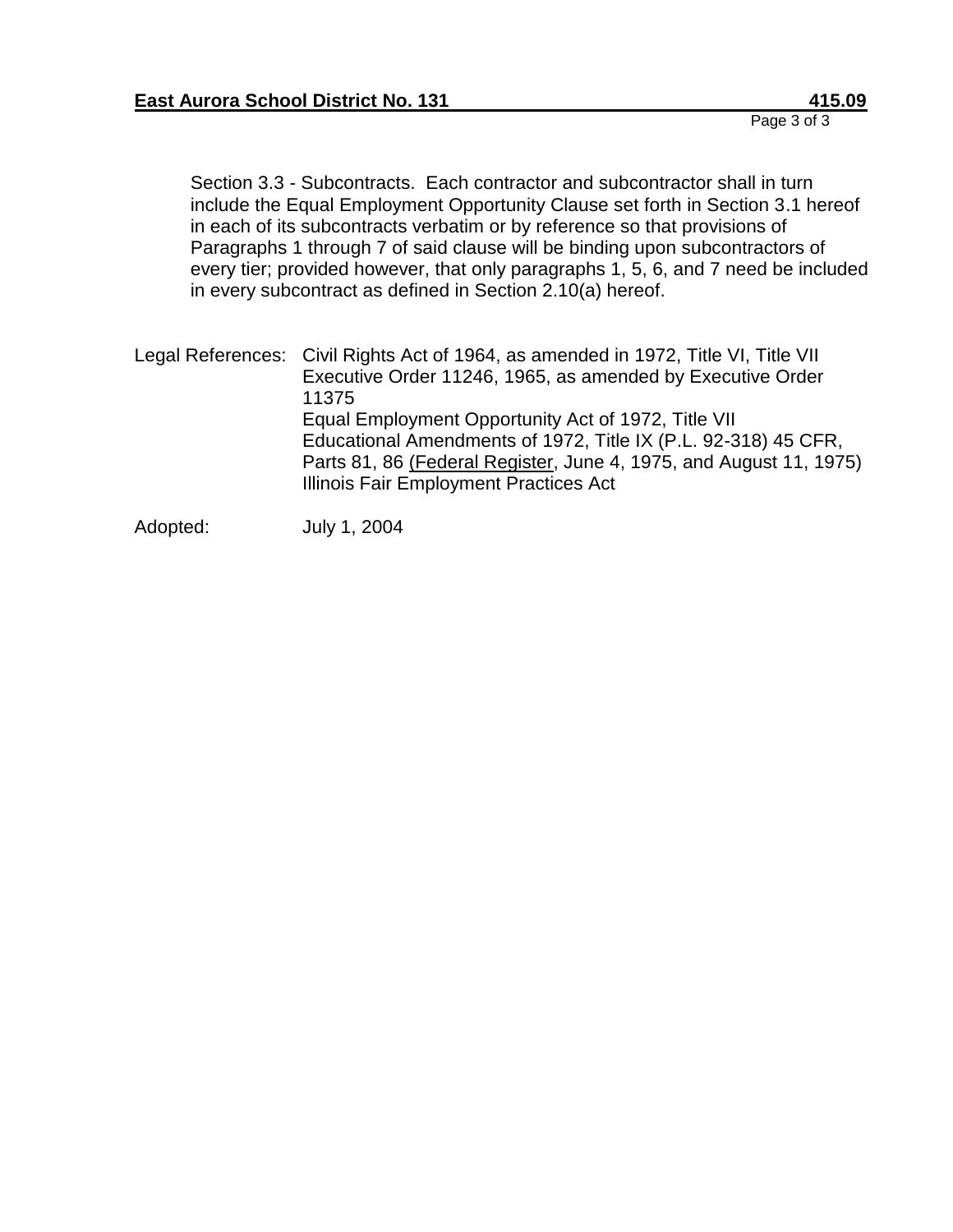## **Operational Services**

#### **Revolving Fund**

The Board will authorize the maintenance of a District revolving (imprest) fund. Checks may be written against this fund by the Treasurer or his/her designee to pay bills that need to be paid in the most expedient manner. All checks drawn against this fund will be listed as to the amount, name of payee, and purpose of the purchase and will be presented to the Board monthly. The Board will authorize replenishment of the imprest fund monthly. Funds remaining in the imprest account at the end of the fiscal year will be transferred to the Education Fund. The fund will be audited annually by independent outside auditors.

LEGAL REF.: Illinois School Code, Sec. 10-20.19. (105 ILCS 5/10-20.19).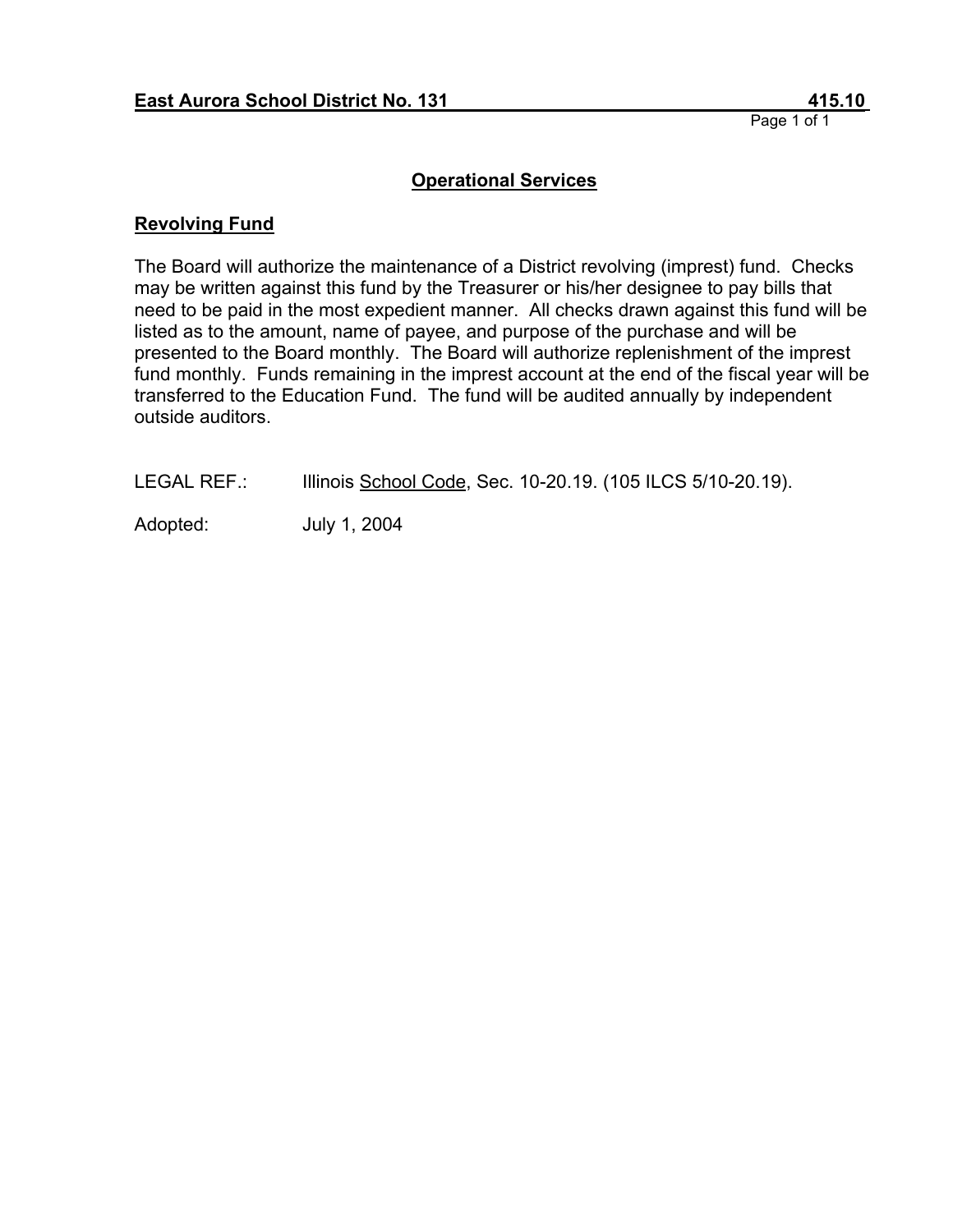## **Operational Services**

#### **Petty Cash Accounts**

In order to facilitate refunds and minor purchases, the Board of Education will authorize the Superintendent or his/her designee to establish and maintain petty cash funds in each school and in the District=s Business Office.

The custodian for such accounts at the schools will be the principal; the custodian at the Business Office will be the Assistant Superintendent for Business or his/her designee.

Each transaction must be supported by the account custodian with proper receipts.

Justifiable expenditures from the petty cash accounts will include, but not be limited to, miscellaneous office materials and supplies (\$50.00 maximum), stamps and freight. Petty cash funds should not be used to circumvent established purchasing policies.

The petty cash funds will be replenished as imprest funds and are to be reimbursed to each account through accounts payable, after such actions have been approved by the Assistant Superintendent for Business.

LEGAL REF.: Illinois School Code, Sec. 10-20.19. (105 ILCS 5/10-20.19).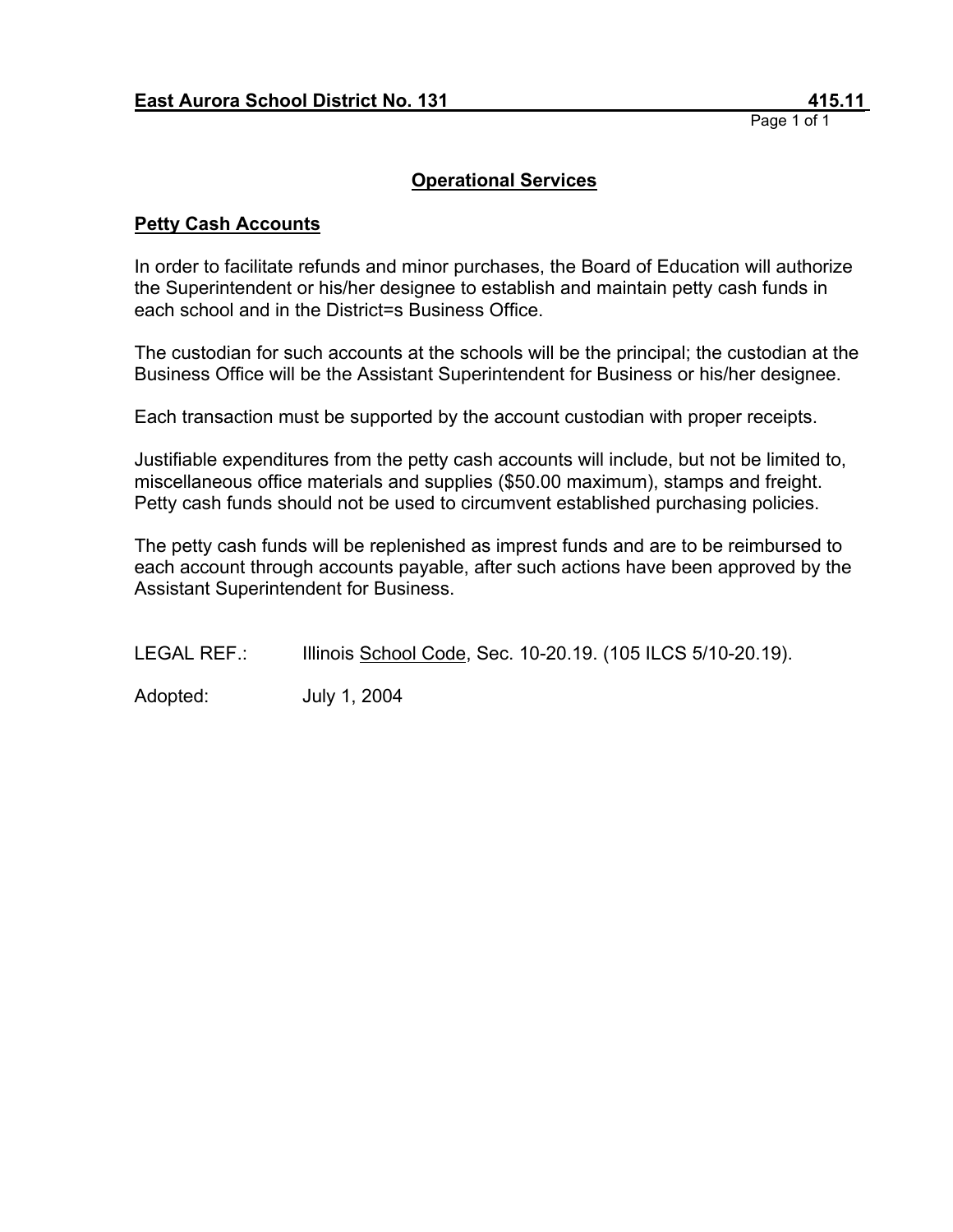# **Operational Services**

#### **Prevailing Wage**

Each year, the Board of Education will investigate and determine the prevailing rate of wages (as defined in the Illinois Prevailing Wage Act) being paid to laborers, mechanics and other workers in the locality of District 131. Thereafter, the District will ensure that no less than such wages are paid to workers who are employed to construct public works for the District.

LEGAL REF.: Illinois Prevailing Wage Act (820 ILCS 130/0.01, *et seq*.).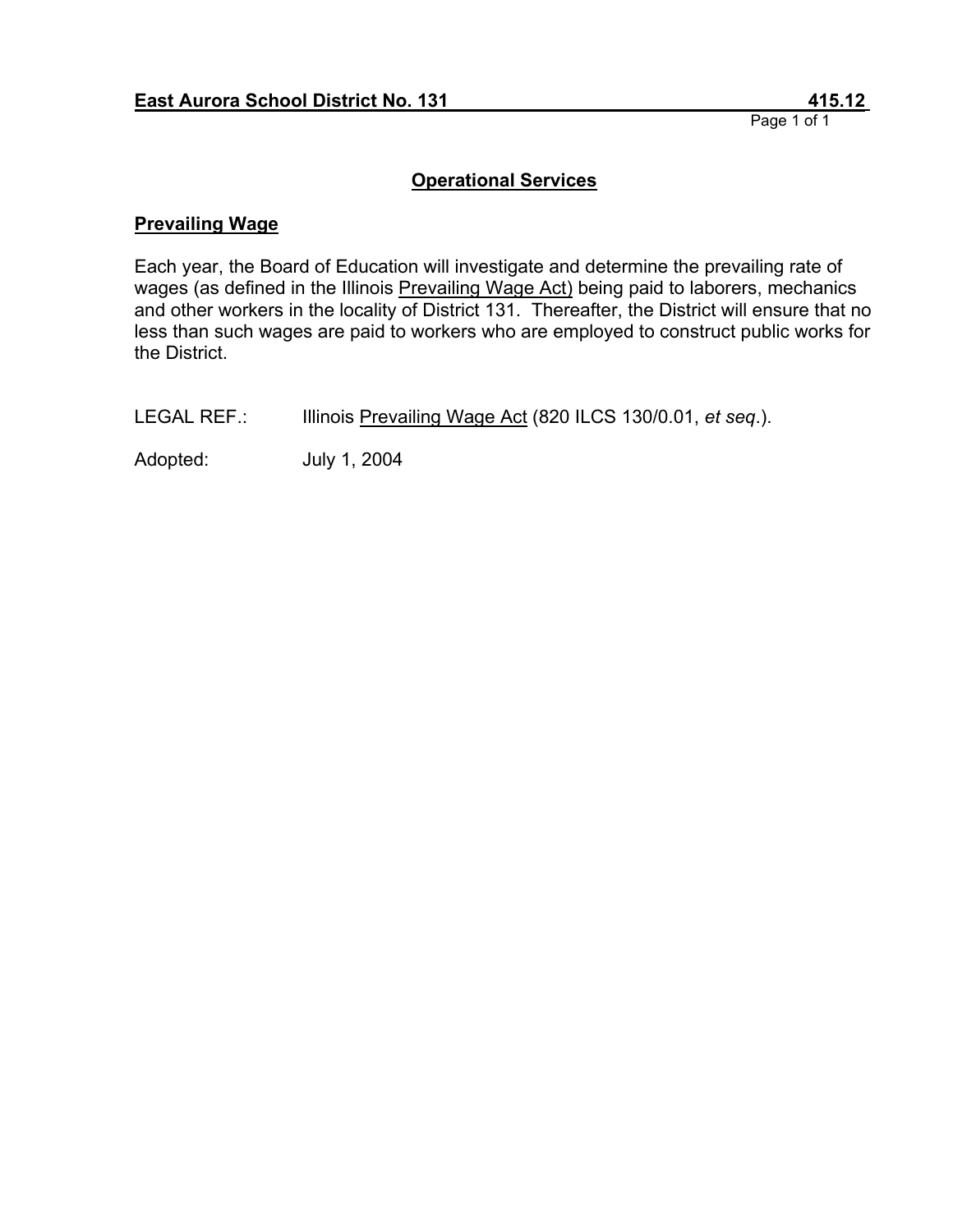# **Operational Services**

#### **Employment of Professional Assistance**

When economically feasible, the Board of Education will obtain competent professional advice on the preparation, planning and execution of any project involving capital expenditures.

The Board will then solicit quotations for such projects on the basis of drawings, plans and specifications that clearly detail and outline the purpose, extent and scope of the work to be performed and the results expected.

LEGAL REF.: Illinois School Code, Sec. 10-20.21 (105 ILCS 5/10-20.21).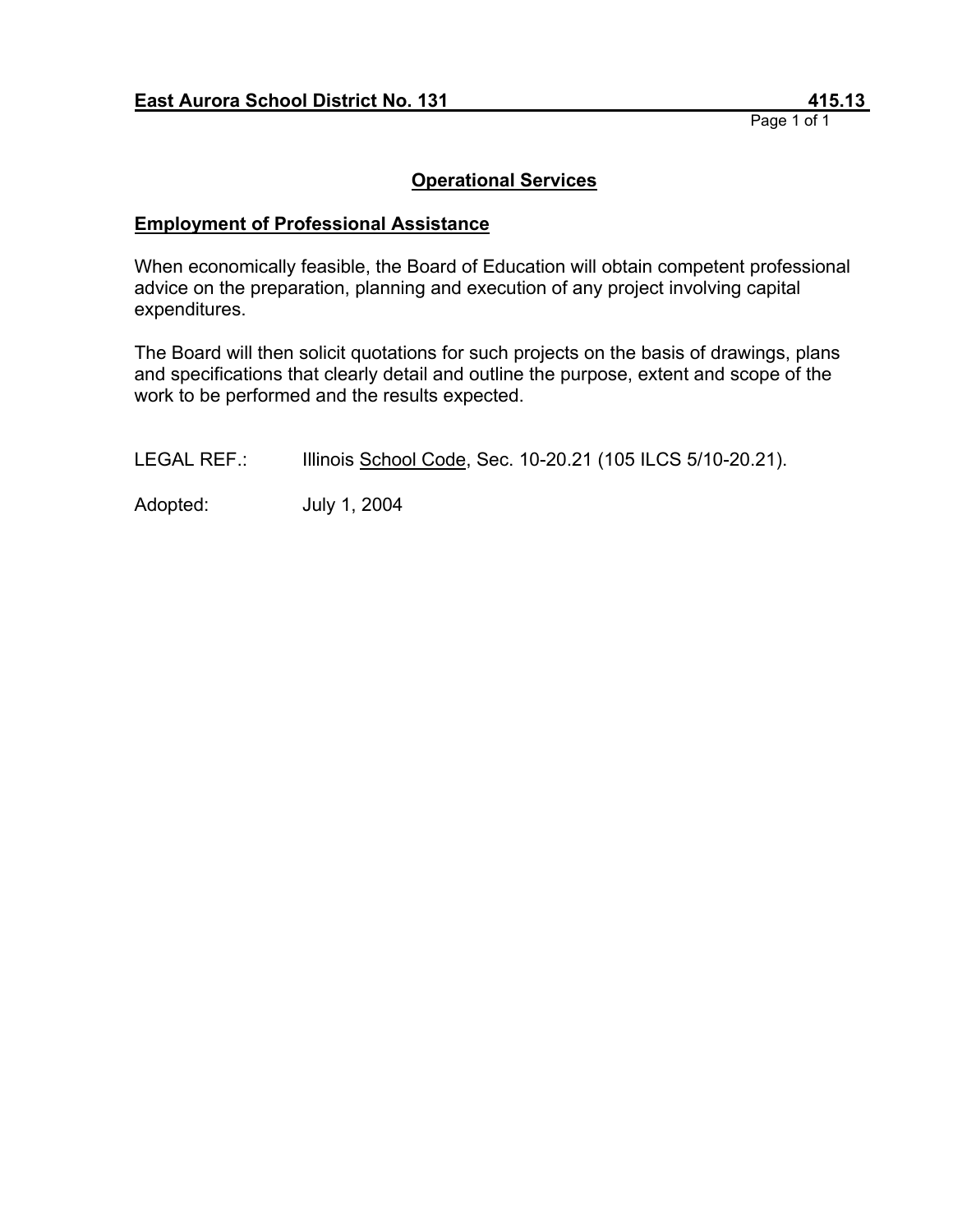# **Operational Services**

#### **Compiling Supplier Bid Lists**

- A. Original bid lists are compiled from names of suppliers who have previously served the school district and for whom there are records in the Administration Office, those who write or call in person at the office requesting that their names be placed on the bid lists, and those sources of supply which the Administration Office knows to be good and reliable.
- B. The names of suppliers who do not bid for a two-year period will be removed from the list. Suppliers may again be listed upon their request, providing the request is in writing well in advance of the date(s) bid lists are issued.
- C. Inferior service or material is cause for the removal of a supplier's name from the bidder's list.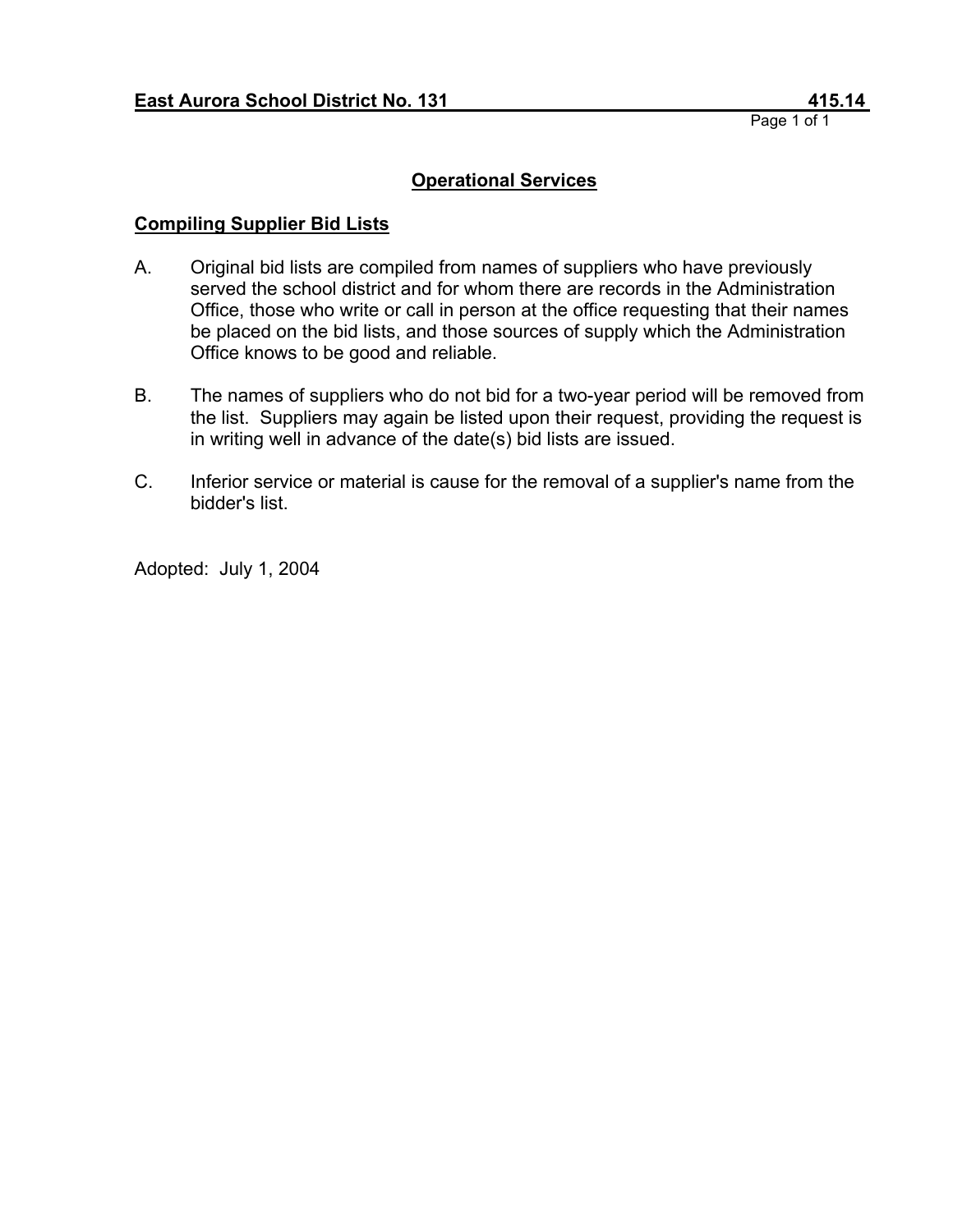# **Accounting and Audits**

#### Accounting System

The Superintendent will be responsible for maintaining all District financial records in accordance with the Illinois School Code and the Illinois Program Accounting Manual for Local Educational Agencies, which will be used to make the annual financial report.

#### Financial Reports and Statements

Each month, the Assistant Superintendent for Business will provide the Board with a financial statement showing account and fund balances for the preceding month. All revenues received by the District will also be included in this monthly report. Also, the Board may require additional financial and accounting statements when the need arises.

The District's accounting system will conform to the guidelines set forth in the School Accounting Manual published by the State Department of Education. An adequate system of encumbrance accounting will be maintained.

The following purposes must be satisfied by the accounting system:

- 1 . Administrative Control: The financial records must be adequate to guide the making or deferring of purchases, the expanding or curtailing of programs, and the controlling of expenses. Current data should be immediately available so that periodic summaries may be prepared from the data.
- 2. Budget Preparation: The financial records must be adequate to serve as a guide for the preparation of budget estimates in subsequent years and to hold expenditures to the amounts appropriated. Accounts are to be kept for each item for which separate budget estimates must be made. An adequate code of expenditure accounts will be used.
- 3 Accounting for Stewardship: The financial records of the District must be adequate to show that those in charge have handled funds within the framework of state law and in accordance with Board policy.

The District's financial records will provide the following information:

- 1. For each account in the District's budget: The appropriations, appropriation transfers, expenditures, encumbrances and unencumbered balances.
- 2. For each purchase order: The name of the vendor, description of the item involved, the amount of purchase, the record of Board approval, the call for bids, if required, and an abstract of the bids received. Purchase order sets will be prenumbered and each set accounted for.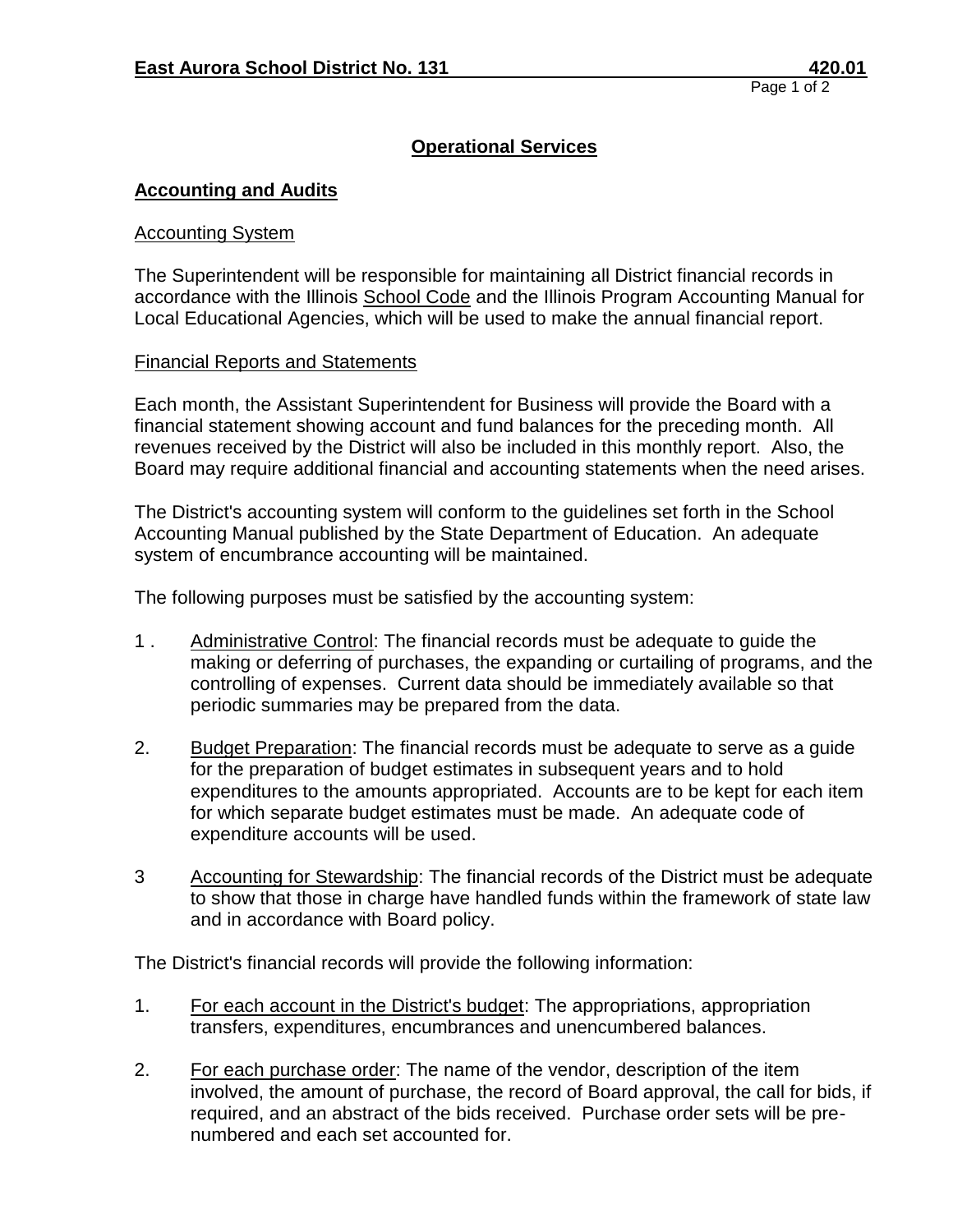- 3. For each purchase: The purchase order information above, plus the record of receipt and condition of goods, the invoice, and the payment record.
- 4. For each income account: The budget estimate, the estimates as revised periodically, the receipts to date, and the balance anticipated.

#### Audits

In accordance with state statutes, all financial records of the District will be audited following the close of each fiscal year.

The Board of Education will appoint an independent auditor to conduct this audit, which must show all monies collected, disbursed and retained, including receipts verifying monies collected and vouchers for monies disbursed. The audit must also show a comparison of the disbursements with monies budgeted and must be completed in time to be submitted to the Board and the state within six (6) months following the close of the fiscal year.

The audit must be conducted in accordance with generally accepted auditing standards and must include such tests of the accounting records and other auditing procedures as are necessary. The independent auditor will also audit the accounts of other agencies of the District for reporting to the Board and the state.

In addition to the above, the Board-appointed auditor is expected to:

- 1. Examine the balance sheet of the School District as of the close of its fiscal year, plus all related statements of transactions in the various funds for that fiscal year.
- 2. Render an opinion on the financial statements prepared at the close of the fiscal year.
- 3. Prepare the financial statements for publication as per state requirements.
- 4. Make recommendations to the Board concerning the District's accounting records, procedures and related activities.
- 5. Perform other related services that may be requested by the Board.

Before October 15 each year, the Regional Superintendent will receive an original copy of the audit reports.

LEGAL REF.: Illinois School Code, Sec. 2-3.27, 2-3.28, 3-7, 10-17 and 10-21.4 (105 ILCS 5/2-3.27, 5/2-3.28, 5/3-7, 5/10-17 and 5/10-21.4), and 23 Ill.Admin.Code '110.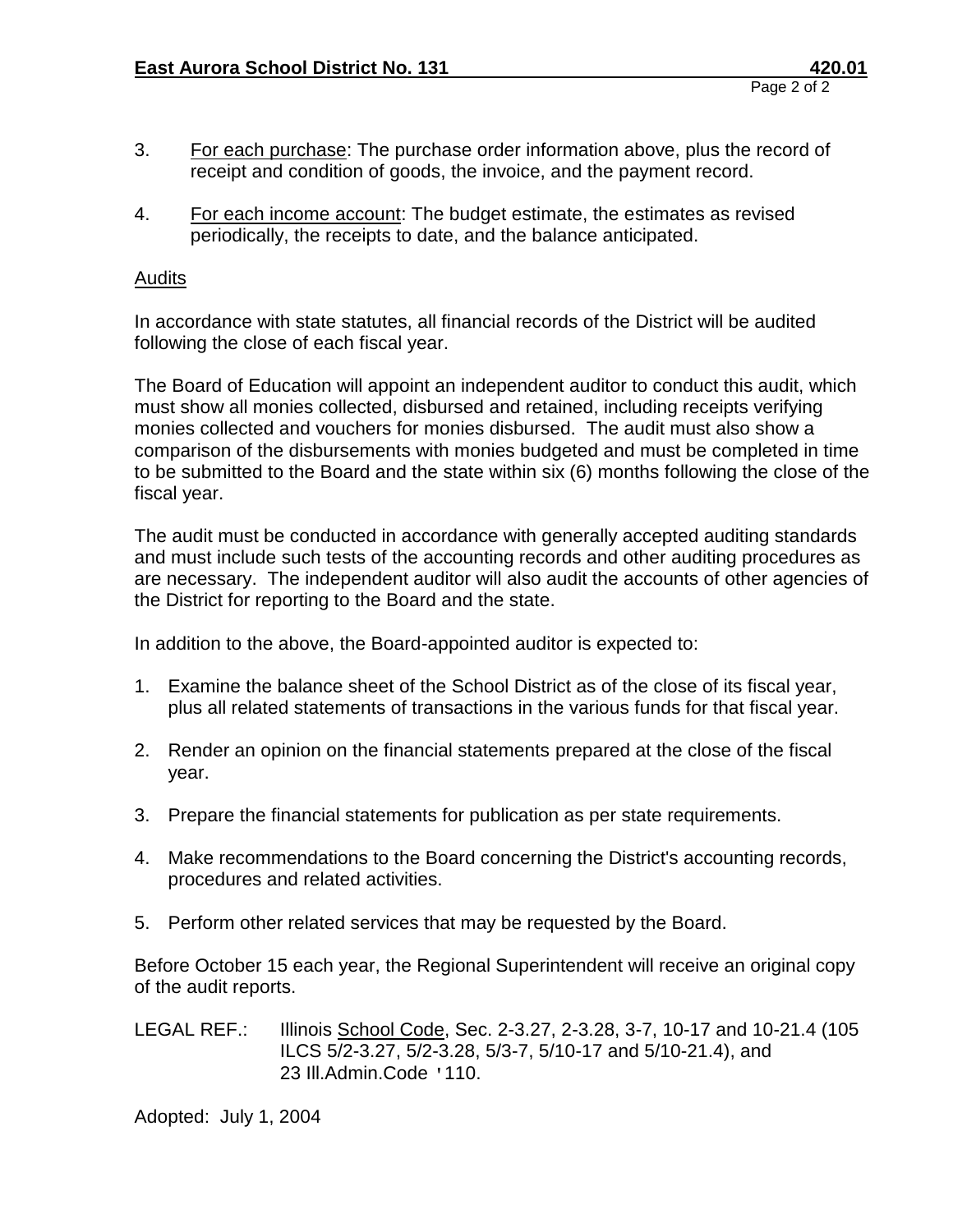# **Operational Services**

#### **Inventories**

The Superintendent or his/her designee will develop and maintain an inventory system for all District property, including buildings, equipment, instructional materials and supplies. This inventory system will provide descriptions, original costs, quantities available, locations, dates of purchase and other pertinent information.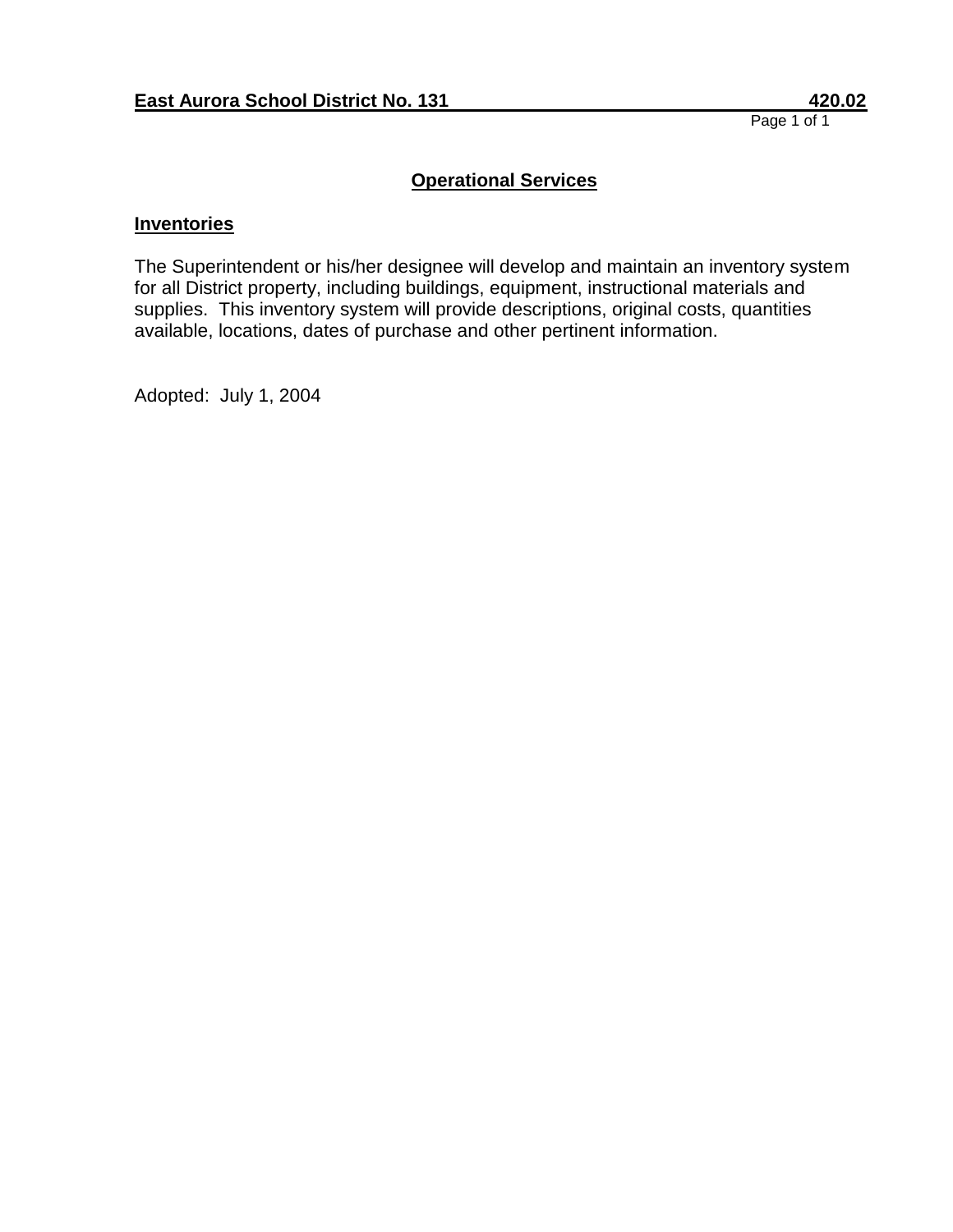# **Operational Services**

## **Bonded Employees and Officers**

The Board of Education will authorize a treasurer's bond in an amount equal to 25% of the greatest amount of cash and deposits on hand at any one time. This bond will be executed at the time of the appointment of the treasurer. The Board will underwrite the cost of this bond.

All other employees of the school district shall be covered by a blanket bond of \$5,000 except for the high school activities bookkeeper whose bond shall be not less than \$75,000 and/or the middle school equivalent whose bond shall be not less than \$15,000.

The high school ticket manager shall be bonded for \$10,000.

The custodian of the Imprest Revolving Fund shall be bonded for not less than \$16,000.

LEGAL REF.: Illinois School Code, Sec. 8-2. (105 ILCS 5/8-2).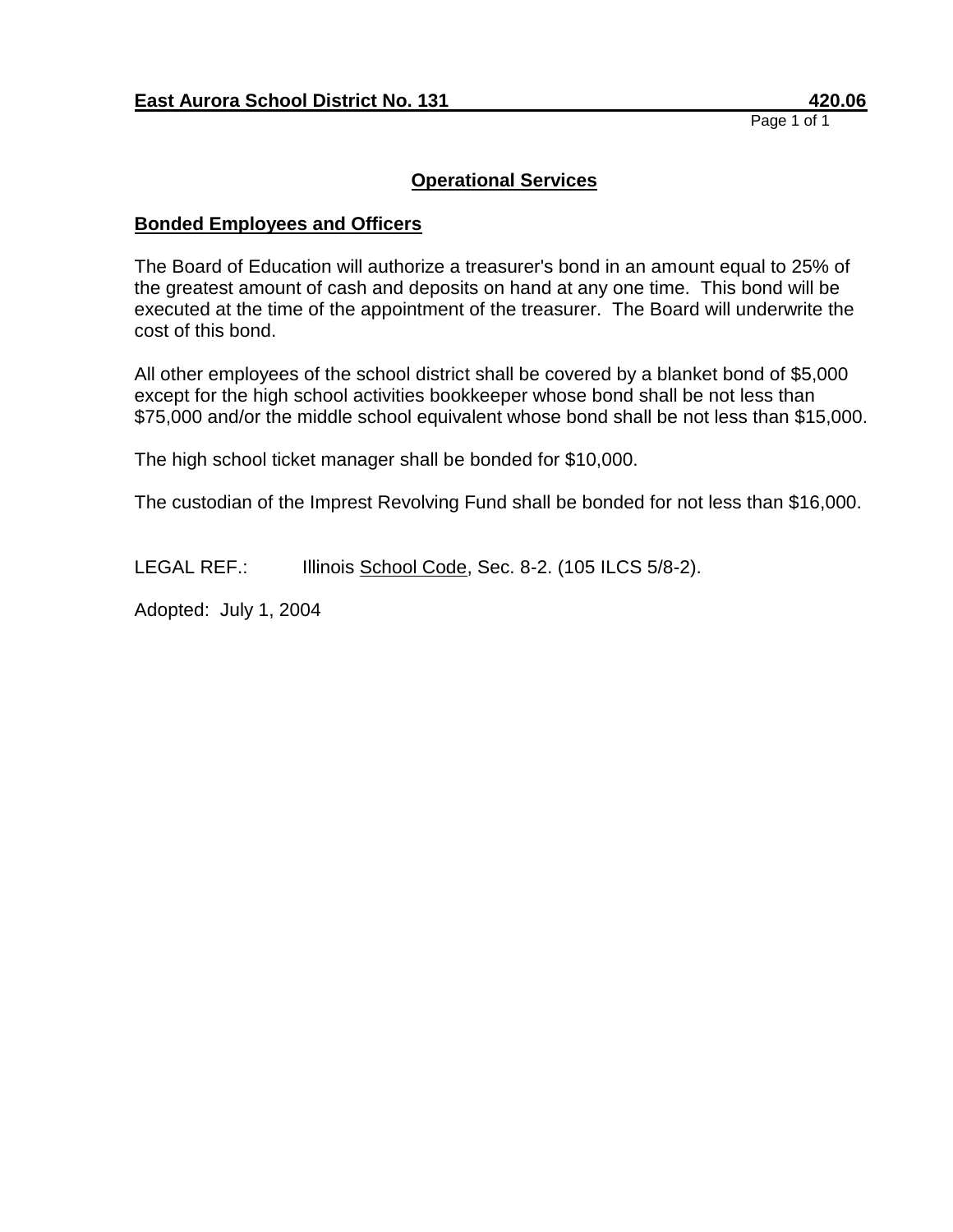# **Operational Services**

#### **Cash in School Buildings**

All monies collected by school personnel for school-sponsored activities and events must be carefully posted and prudently safeguarded.

Money collected for any purpose must be submitted to the building principal or his/her designee, who will provide for its proper deposit. A record of all cash received by the District will be kept current at all times. A receipt will be written for all money received by each school. The receipt will designate the source of the money and into what account it was deposited. There will be no comingling of funds.

A copy of the receipt will be attached to the bank deposit slip and filed with the Business Office. Petty cash will be kept in a locked vault or other secure place. No money in excess of five-hundred dollars (\$500.00) may be left in a District school building over night. All funds in excess of this limit must be deposited at a Board-of-Educationdesignated financial institution at the end of each school day.

Teachers and others will be cautioned against leaving cash in desks or cabinets, particularly overnight. The Board will not be responsible for money left in any school overnight except for petty cash that has been handled as directed by the Superintendent.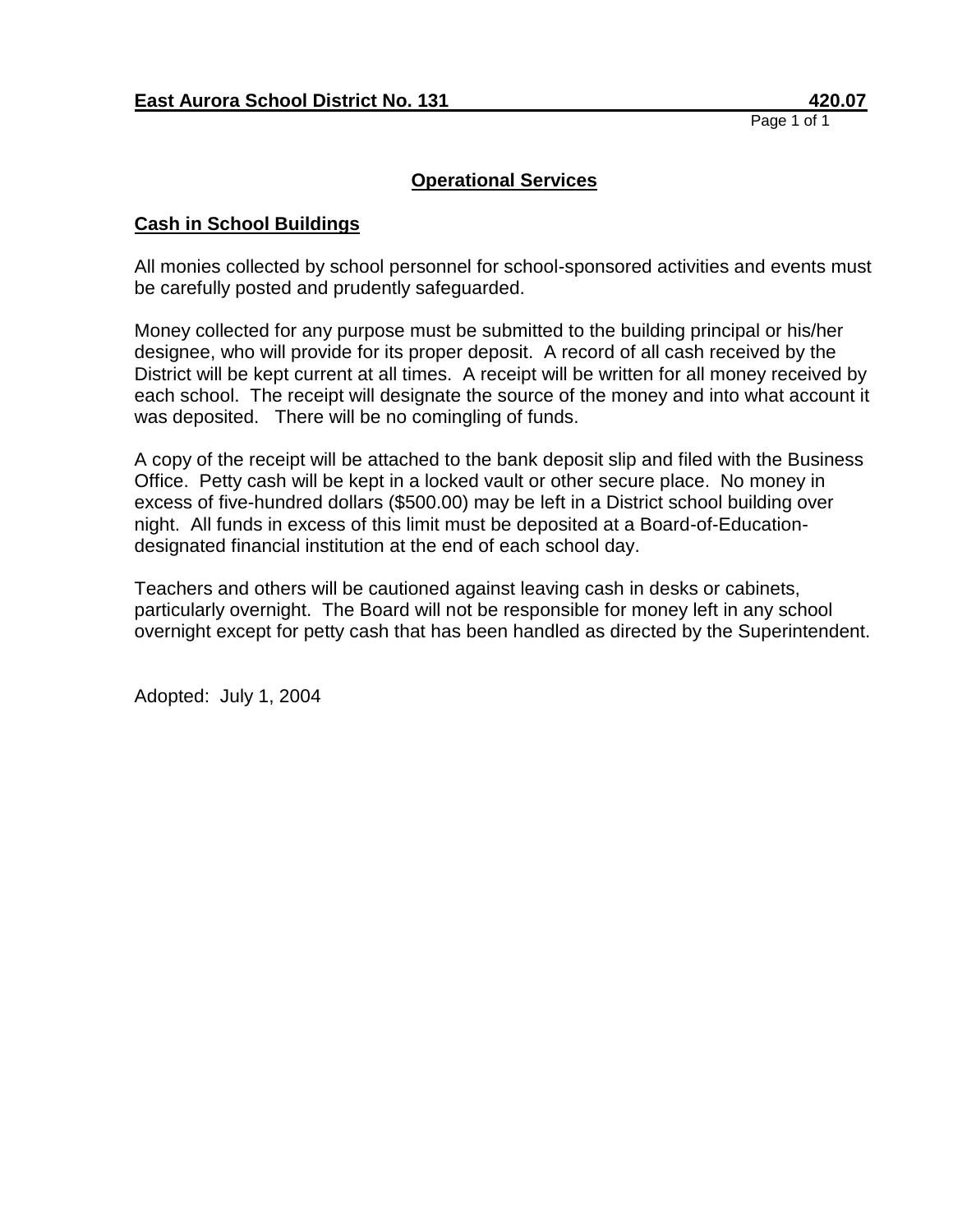# **Operational Services**

# **Salary Deductions**

In addition to salary deductions required by law, the District will make salary deductions in accordance with employee bargaining agreements.

In the event that the District is served with a specially certified Order of Withholding and a Notice of Delinquency, the District will withhold payment of income for the support of a child or maintenance of a spouse from an employee as required by law under the following acts: the Illinois Public Aid Code; the Illinois Marriage and Dissolution of Marriage Act; the Non-Support of Spouse and Children Act; the Revised Uniform Reciprocal Enforcement of Support Act; the Parentage Act.

The District may deduct any allowable service fee each pay period from the employee's income when support or maintenance funds are withheld.

LEGAL REF.: Illinois School Code, Sec. 24-21.1 (105 ILCS 5/24-21.1); Illinois Voluntary Payroll Deductions Act, Sec. 1, *et seq*. (5 ILCS 335/1 *et seq*.); Illinois Public Aid Code, Sec. 10-16.2 (305 ILCS 5/10-16.2); Illinois Marriage and Dissolution of Marriage Act, Sec. 706.1 (750 ILCS 5/706.1); Illinois Non-Support of Spouse and Children Act, Sec 3, 4, and 4.1 (750 ILCS 15/3, 15/4 and 15/4.1); Illinois Revised Uniform Reciprocal Enforcement of Support Act, Sec 26 and 26.1 (750 ILCS 20/26 and 20/26.1); Illinois Parentage Act, Sec. 20 (750 ILCS 45/20); and Illinois Government Salary Withholding Act, Sec. 5 (50 ILCS 125/5).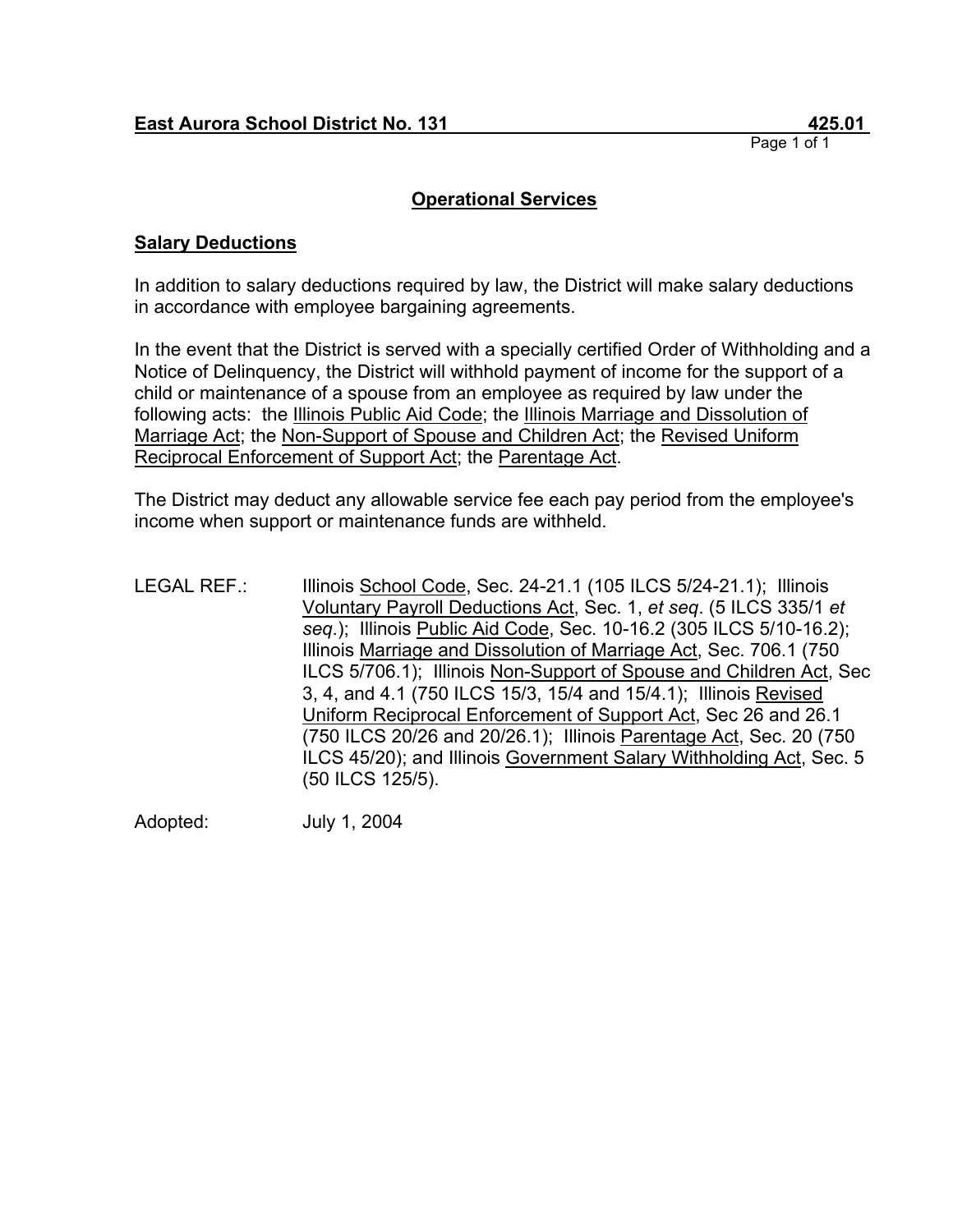# **Operational Services**

# **Expense Reimbursement**

School personnel and District administrators will be reimbursed for expenses incurred in carrying out their authorized duties. However, such reimbursement must be preceded by the submission of a properly completed and approved permission form.

Such expenses may be incurred and approved in line with budgetary allocations for specific types of expenses.

Expenses for travel will be reimbursed only when that travel has been authorized in advance by the Board and/or the Superintendent or his/her designee. The Superintendent may grant this authorization without prior Board action when the travel expense has been anticipated and incorporated into the operational budget of the particular program. The Board will later ratify such reimbursement when it authorizes payment of current bills.

Mileage will be paid at the standard mileage rate approved by the Internal Revenue Service for income tax purposes.

Persons who travel at school expense will exercise the same fiscal responsibility as a prudent person traveling on personal business and will differentiate between expenditures for business and those for personal convenience.

Every employee seeking reimbursement for expenses must submit itemized vouchers showing the amount of his or her actual and necessary expenses, on forms approved by the Board. The expense vouchers will bear the employee's signature, and receipts will be attached to the vouchers. When the bill pertains to a group function, the names of all participating members will be noted on the receipt.

All expense vouchers must be signed by the employee's supervisor and reviewed for correctness and approval by the Assistant Superintendent for Business before they will be submitted to the Board for approval.

Claims for reimbursable expenses must be submitted prior to the first day of the month in which reimbursement is desired. Reimbursement will be made by check from the regular District account unless the delay will cause hardship for the employee, in which case the Superintendent or his/her designee may authorize reimbursement to be made by check from the Imprest Fund.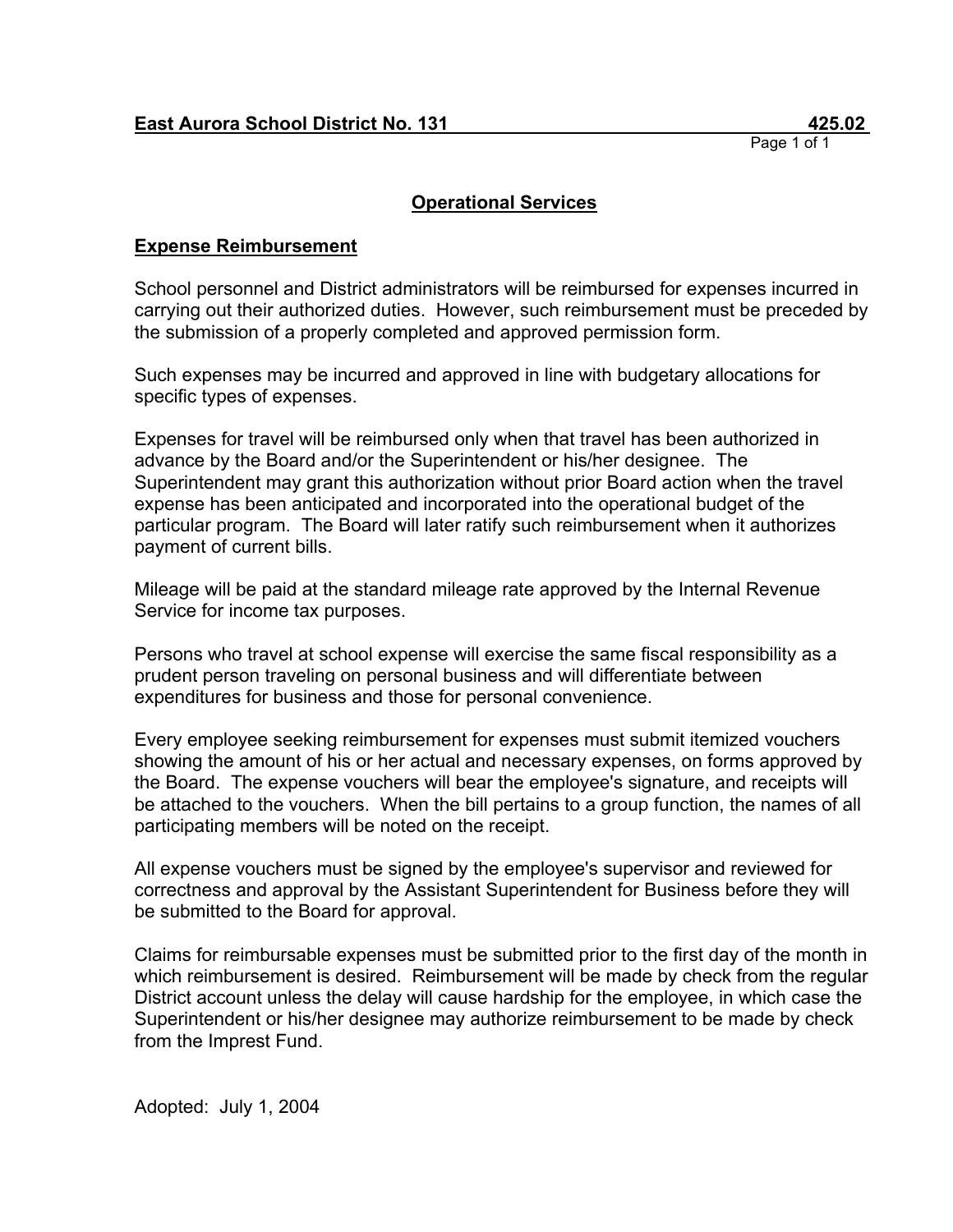# **Insurance Management**

The District will provide an insurance program that offers the broadest and most complete coverage available at the most economical cost, consistent with sound insurance principles. The insurance program will be dealt with as a whole in order to eliminate inconsistency in rates, overlapping coverage, and gaps in the overall program.

The Board of Education will authorize the purchase of insurance that is required by the Illinois School Code, and any other insurance that it deems necessary to protect District students, employees, properties, and the general public.

The District will comply with any insurance inspections required by state government, plus those required by the insurance carriers. Also, a professional appraisal of all District buildings and personal property will be conducted, maintained and annually updated.

All District policies must be underwritten by responsible insurance carriers. Therefore, in selecting and recommending insurance for Board approval, the Assistant Superintendent for Business will thoroughly explore the market -- in terms of policy coverage and cost. In addition, to enhance this selection process, the Assistant Superintendent for Business may consider information and advice requested from professional and industrial sources.

Further, all insurance contracts will be reviewed annually by the Assistant Superintendent for Business prior to submission to the Board for renewal.

The District will also comply with all regulations pertaining to group health care continuation coverage requirements under the Consolidated Omnibus Budget Reconciliation Act (COBRA).

LEGAL REF.: Illinois School Code, Sec. 10-22.3a, 10-22.34, 10-22.34a, and 10-22.34b (105 ILCS 5/10-22.3a, 5/10-22.34, 5/10-22.34a, and 5/10- 22.34b); Illinois Workers' Compensation Act (820 ILCS 305/1, *et seq*.); Illinois Insurance Code (215 ILCS 5/1, *et seq*.); and Consolidated Omnibus Budget Reconciliation Act, P.L. 99-272, '1001, 100 Stat. 222, 4980B(f) of the I.R.S. Code, 42 U.S.C. ' 300bb-1, *et seq*.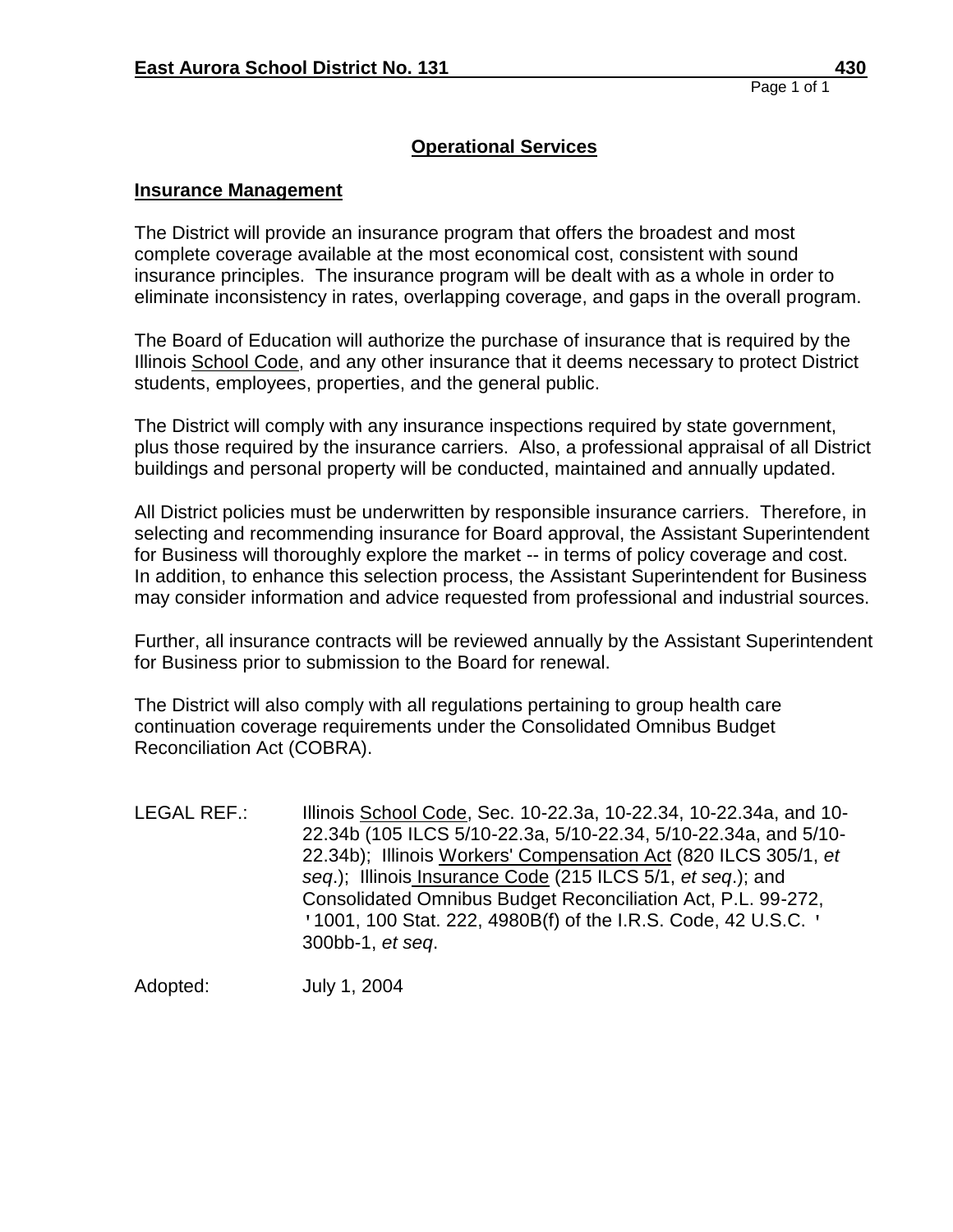# **Operational Services**

## **Student Insurance Program**

Each year, the Board of Education will name an insurance carrier that will make a group accident insurance program available to students.

Student participation in the group plan is optional. Also, the purchase of this insurance will constitute an agreement between the student/parent and the insurance company only. Insurance forms will be provided to all parents at the beginning of the year or when students are registered.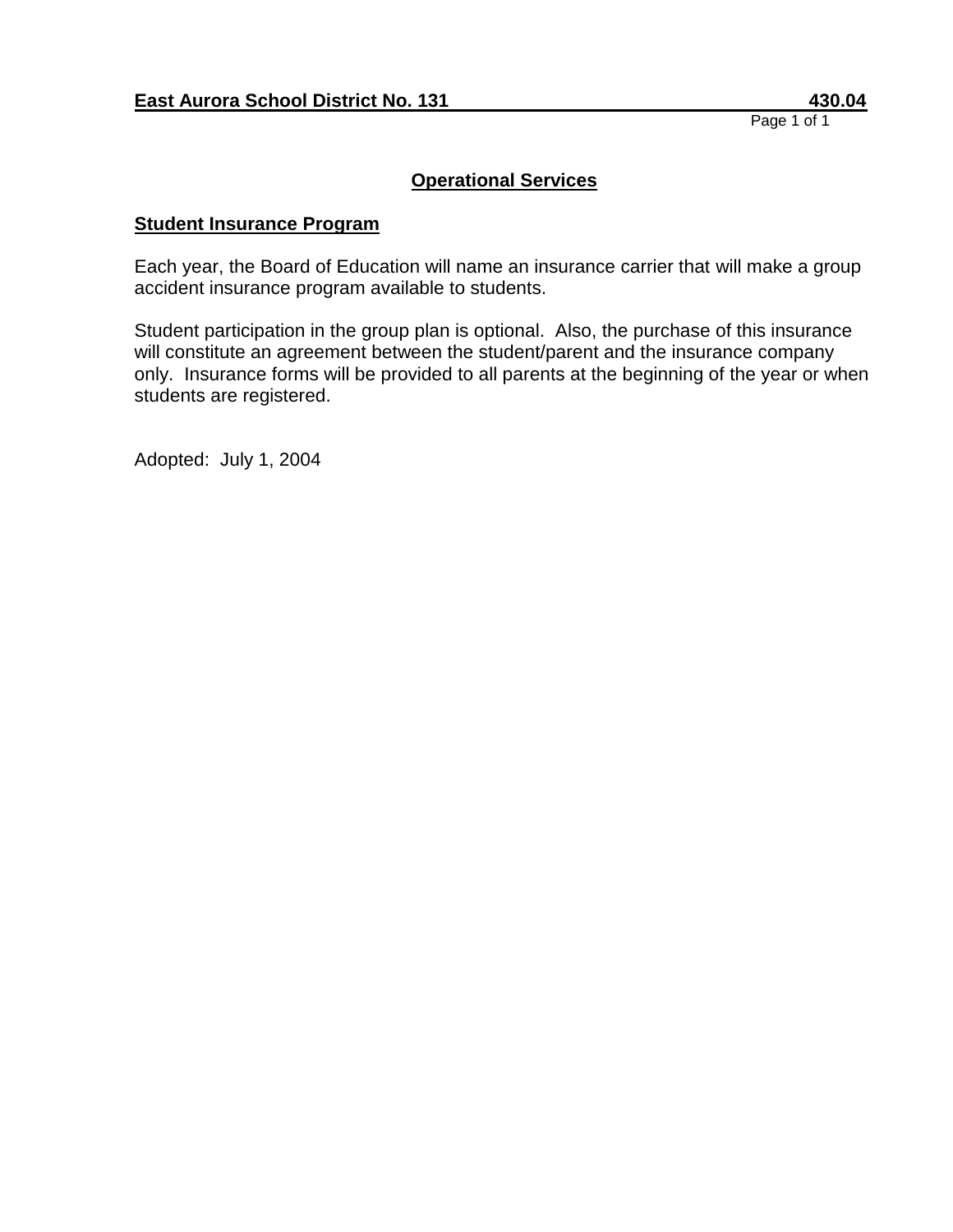## **Operational Services**

## **Group Health Continuation Coverage (COBRA)**

Continuation of Group Health Insurance Coverage may be available to District employees and their dependants under the Consolidated Omnibus Budget Reconciliation Act ("COBRA").

Generally, effective for plan years beginning on or after July 1, 1986, continuing group health coverage will be offered to all covered employees and their beneficiaries, who would otherwise lose such coverage because of any of the following events:

- 1. Termination of a covered employee's employment (for reasons other than gross misconduct) or reduction in a covered employee's hours of employment;
- 2. Death of a covered employee;
- 3. Divorce or legal separation of the covered employee;
- 4. Cessation of a dependent child's status as a dependent under the plan; and
- 5. Coverage by a covered employee under Medicare.

Under COBRA, a covered employee can elect to continue such coverage for up to 18 months if the first event listed above occurs; also a spouse or child can elect to continue such coverage for up to 36 months under any of the other applicable events. Benefits under such continuation coverage will be the same as provided to other covered employees or beneficiaries.

A covered employee's or beneficiary's right to continuation coverage will cease if: he or she fails to timely pay any premium or charge for coverage; the covered employee or beneficiary becomes covered under another group health plan or entitled to Medicare benefits; a former spouse remarries and becomes covered by a group health plan; or the District ceases to provide any group health plan to its employees.

The District will give written notice of a covered employee's or spouse's rights under the continuation provisions at the time such provisions become effective with respect to the above events (e.g., death of the covered employee, termination of employment or reduction in a covered employee's hours of employment or entitlement to Medicare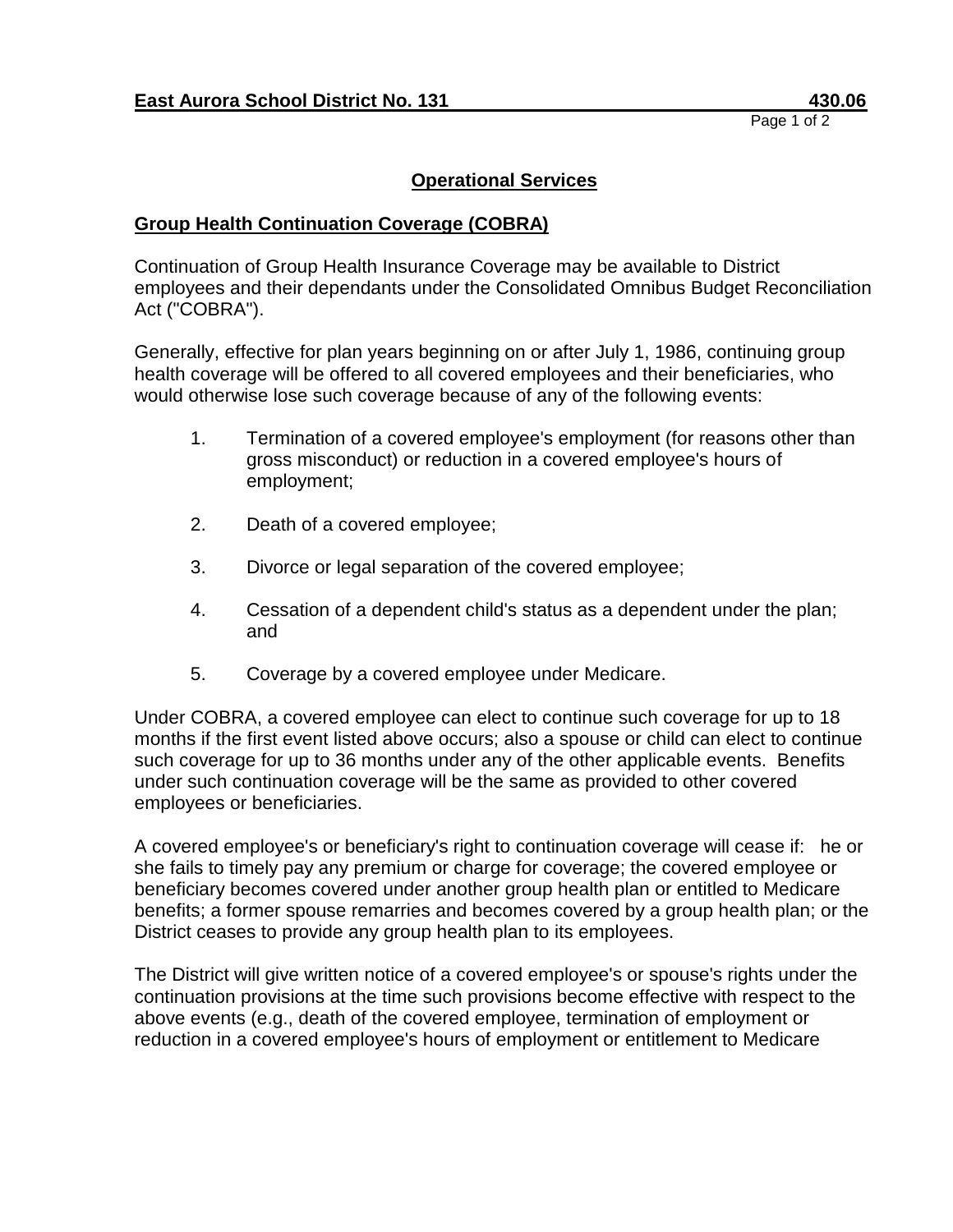Page 2 of 2

benefits) as required by law. A covered employee or beneficiary will be given at least 60 days in which to elect such continuation coverage.

LEGAL REF.: Consolidated Omnibus Budget Reconciliation Act, P.L. 99-272, 1001, 100 Stat. 222, 4980B(f) of the I.R.S. Code, 42 U.S.C. ' 300bb-1, *et seq*.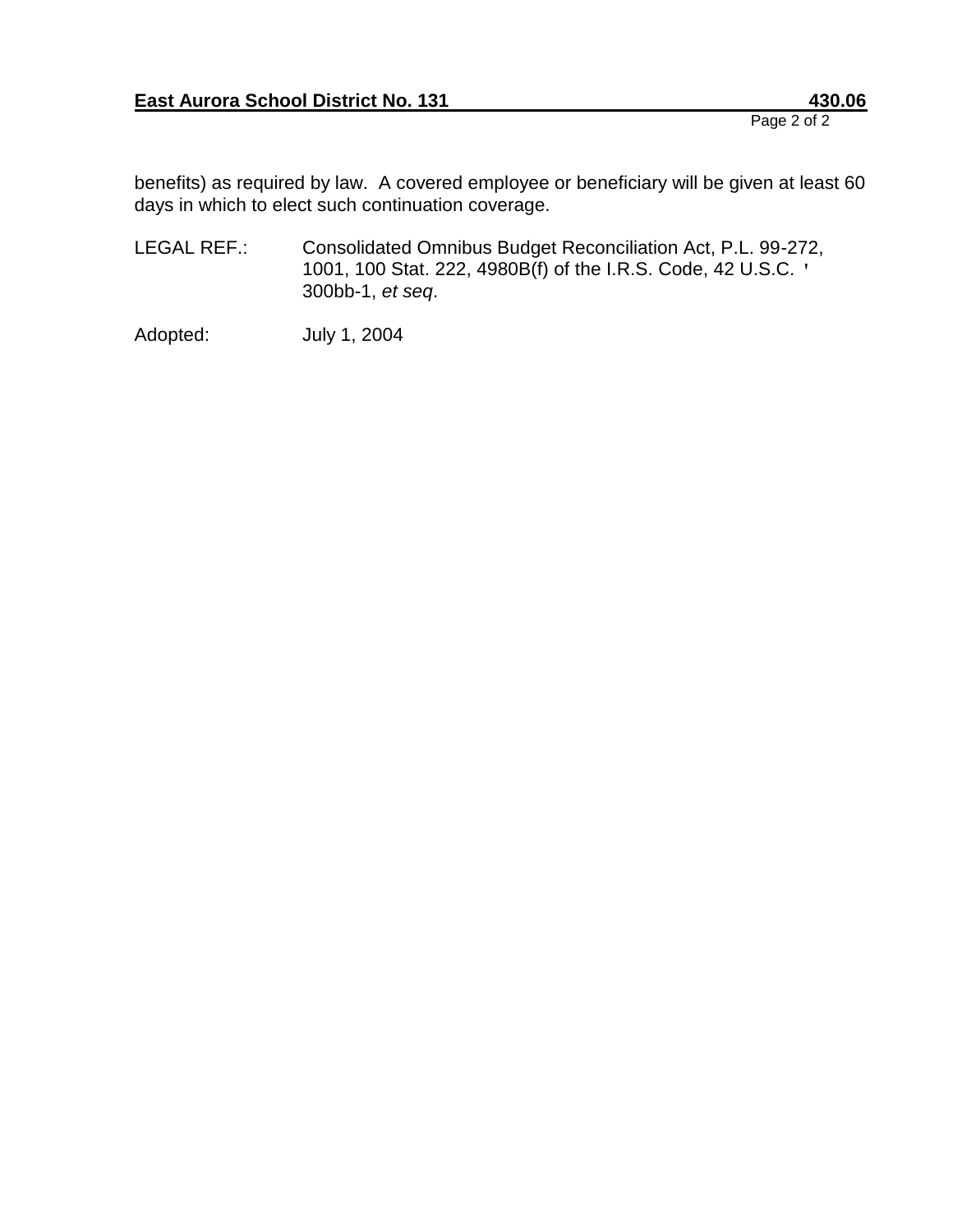## **Operational Services**

#### **Risk Management Program**

The Superintendent will appoint an administrator whose responsibility will be to manage the insurance coverage needed by the District. The purpose is to insure that the insurance needs of the District are being met within the framework of a district-wide coordinated program guaranteeing efficient use of District insurance funds.

This administrator will provide the Board with an annual report of District coverage, premiums, and claims history. The administrator, with the approval of the Superintendent, will work jointly with other administrative staff in coordinating the District=s various insurance programs, such as group health and casualty.

Insurance policies are to be written only in companies having a Best's Insurance-Guide rating of A+: AAAAA.

LEGAL REF.: Illinois School Code, Sec. 10-22.3 (105 ILCS 5/10-22.3).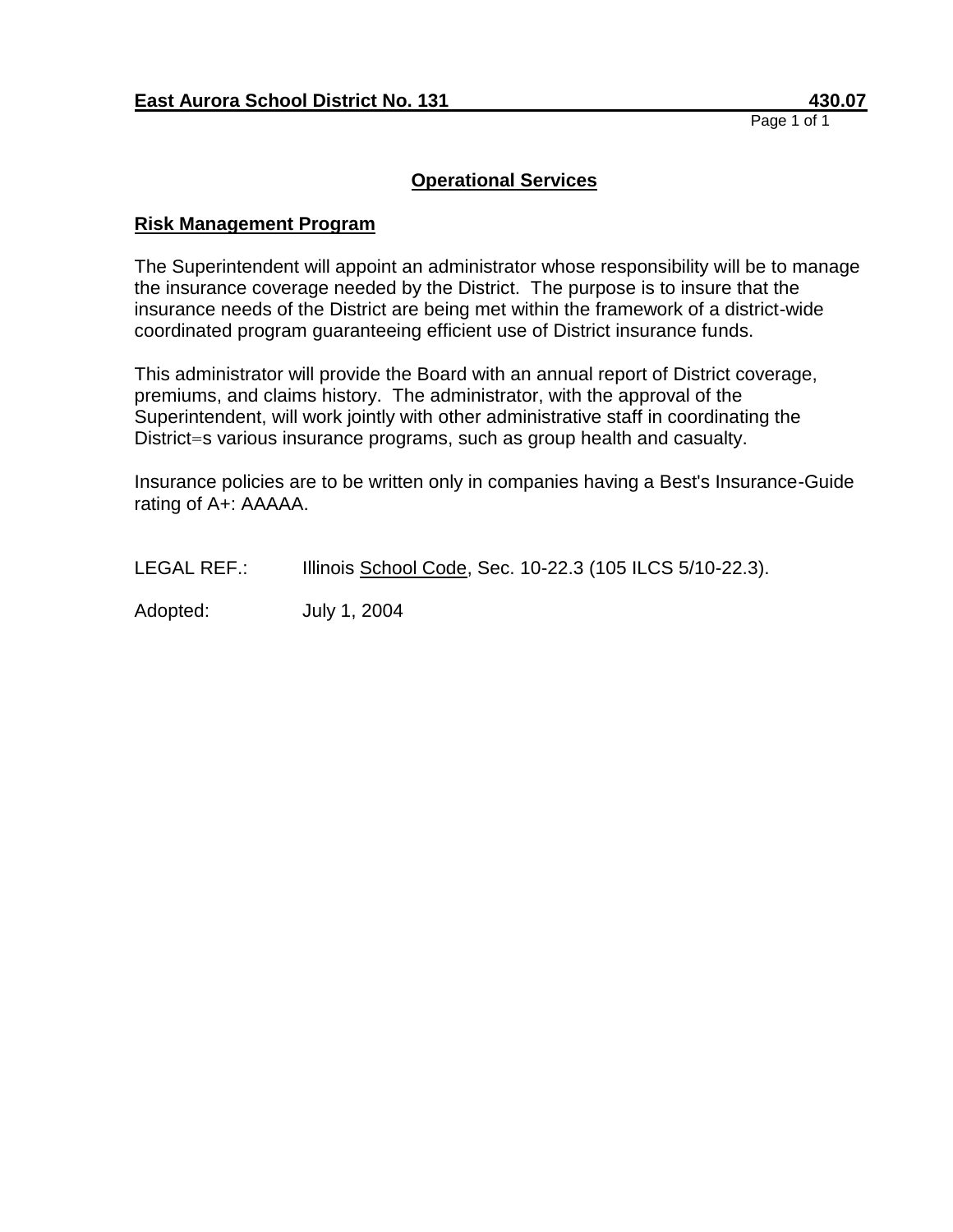# **Operational Services**

## **Risk Management Broker**

District 131 will competitively bid insurance coverage whenever it is in the best interest of the District. Therefore, when appropriate, the Board may select a licensed, riskmanagement insurance broker to perform services such as consultation, development of bid specifications, and evaluation of District insurance programs.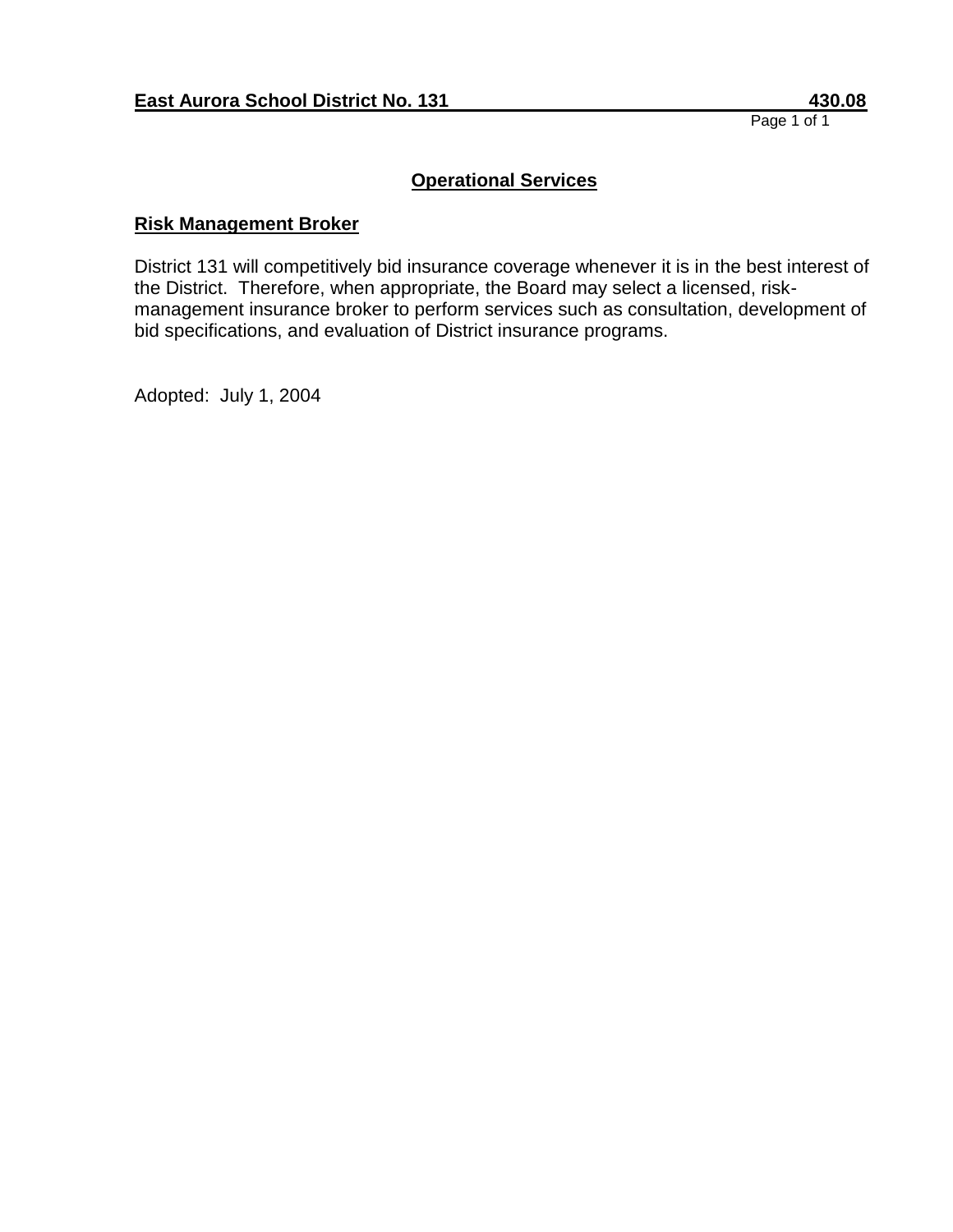# **Operational Services**

## **Insurance on Physical Plant and Contents**

The insurance on physical plant and contents shall be written with a ninety percent (90%) co-insurance clause. The effective date of such policy shall be July 1.

Values shall be reviewed annually through means of professional appraisal, and the necessary changes made.

Should new construction be completed during a year, the insurance coverage shall be increased immediately upon acceptance of the building.

New buildings under construction shall be covered under a Builder's Risk Insurance Policy, naming both the school district and the contractor as the insured.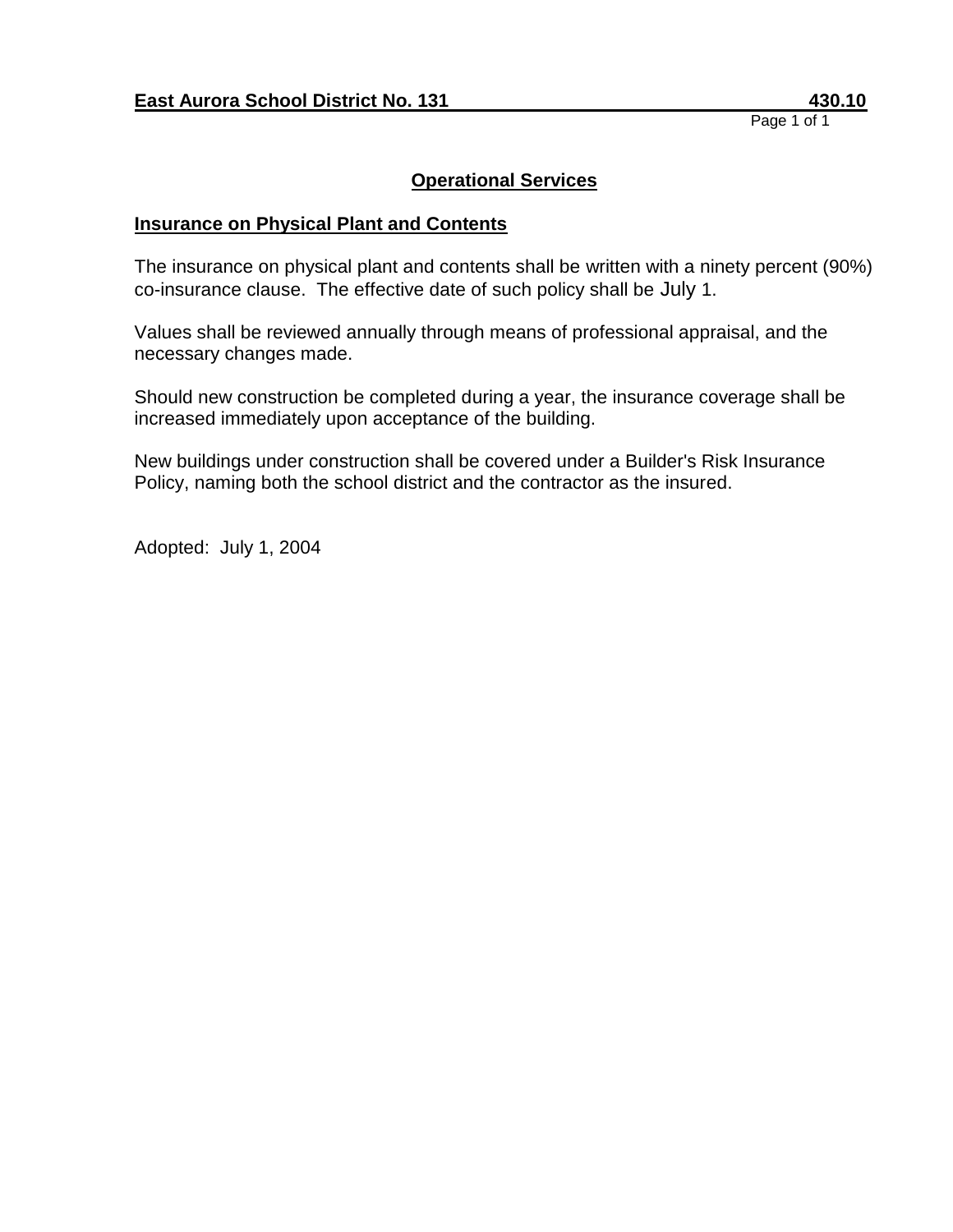# **Operational Services**

#### **Liability Insurance**

The Board of Education shall purchase with district funds the type and amount of insurance necessary to protect itself as a corporate body, its individual members and its appointed officers and employees from financial loss arising out of any claim, demand, suit or judgment by reason or alleged negligence or other act resulting in accidental injury to any person or in property damage within or without the school buildings while the above-named insured are acting in the discharge of their duties within the scope of their employment and/or under the direction of the Board. This policy should contain minimum liability limits of \$100,000 - \$500,000 together with property damage limits of \$50,000. Coverage should further be extended to cover Products liability and to include the personal injury clause and nurses' malpractice.

Supplementing the above insurance, the school district shall carry a comprehensive catastrophe liability policy with a coverage limit of \$10,000,000.

The school district shall carry civil rights insurance as provided for under the School Code of the State of llinois in the amount of \$5,000,000.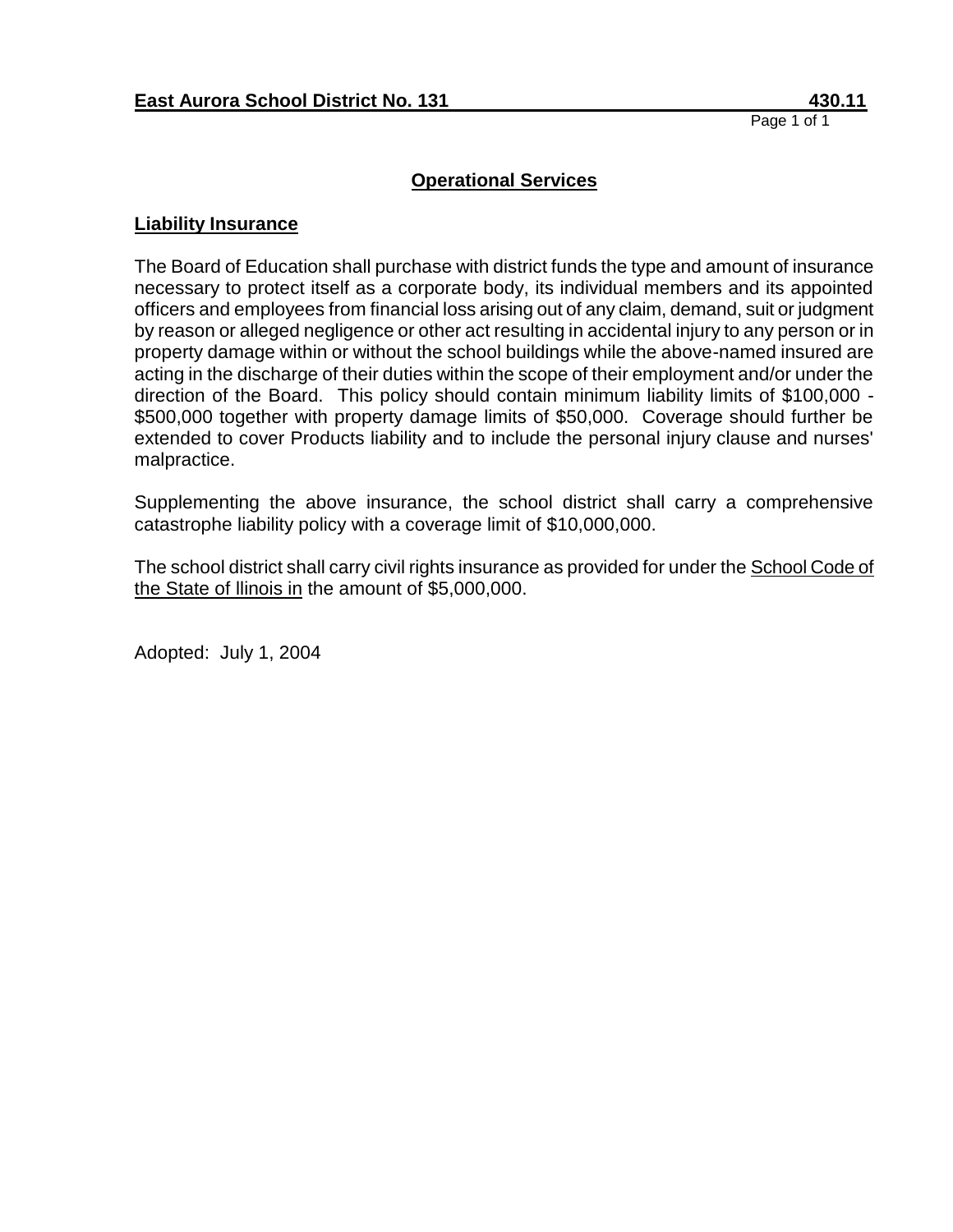## **Operational Services**

#### **Vehicle Insurance**

- A. All District-owned vehicles shall be insured through a fleet policy as a part of the regular insurance program. This policy shall contain minimum limits of liability of \$100,000.00 - \$300,000.00, together with property damage of \$10,000.00, protection against theft, damage from collision, uninsured driver, and covering medical payments. Automatic vehicle pick-up endorsement shall be included to cover any vehicle purchased during the year.
- B. Private cars used for the transportation of students for any school sponsored activity shall submit evidence that they carry insurance on said automobile with minimum limits of liability of \$100,000.00 \$300,000.00, property damage of \$10,000.00, and medical payments.
- C. Private cars used for the transportation of handicapped pupils shall, in addition to regular liability insurance with the minimum limits of \$100,000.00 to \$300,000.00, property damage of \$10,000.00 and medical payments, carry the regular school bus endorsement covering said vehicle, with the cost of this endorsement to be paid by the district.
- D. Bus companies acting in the employ of the School District shall have on file in the Superintendent's office a certificate of insurance showing liability coverage of not less than \$3,000,000.00 per vehicle or per vehicle accident.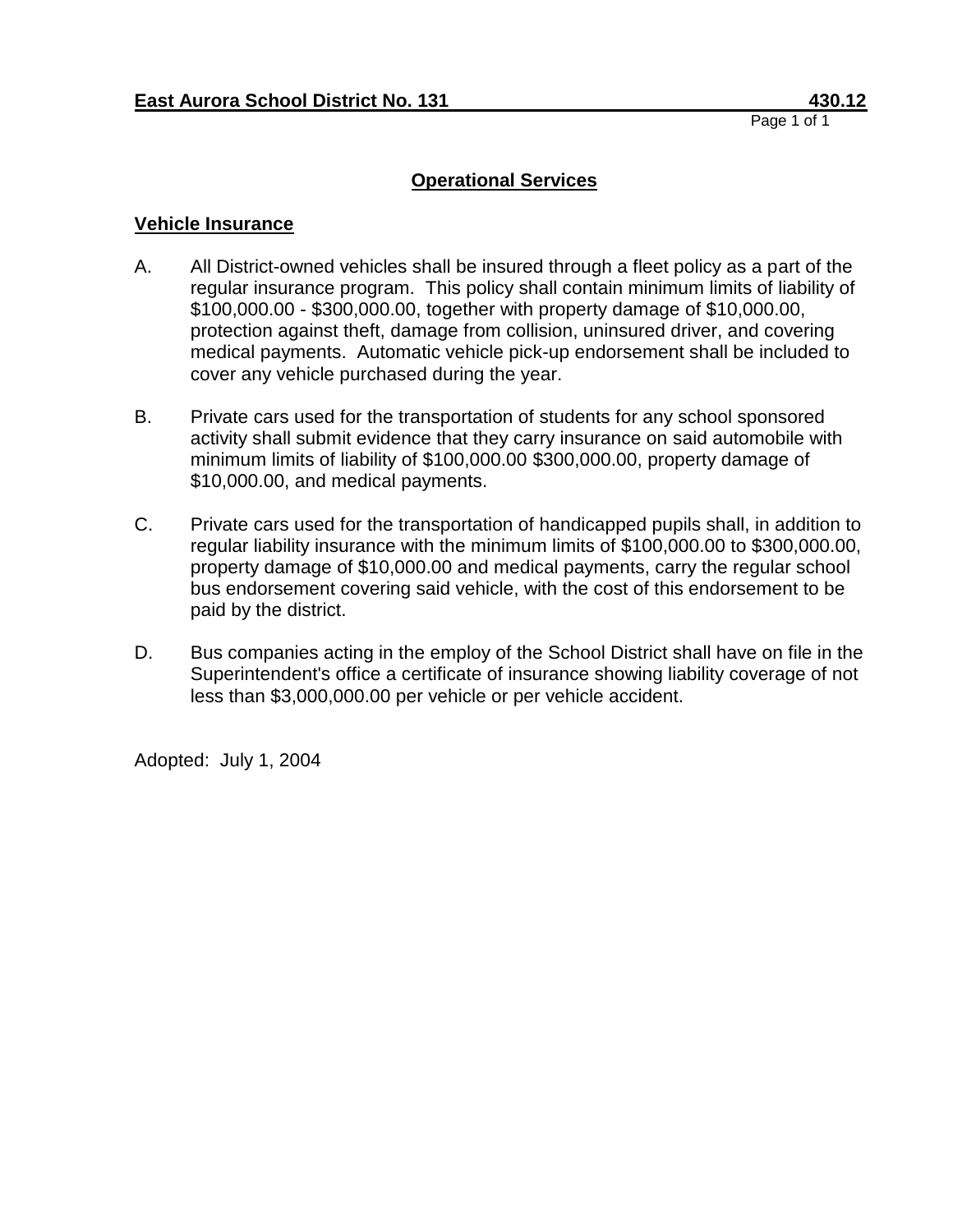# **Operational Services**

#### **Other Insurance**

The Board of Education shall purchase with district funds as a part of the Special Multi Peril policy the Mercantile Open Stock Endorsement with limits of \$2,000 on each school, but \$3,000 on the School Service Center and \$4,000 on East High School. Marine Floater Insurance with all risk coverage shall be purchased to cover musical instruments and uniforms, and said coverage shall be made available at the same rate for personally owned instruments.

Boiler insurance, broad form with repair or replacement, shall be made a part of the Special Multi Peril Policy.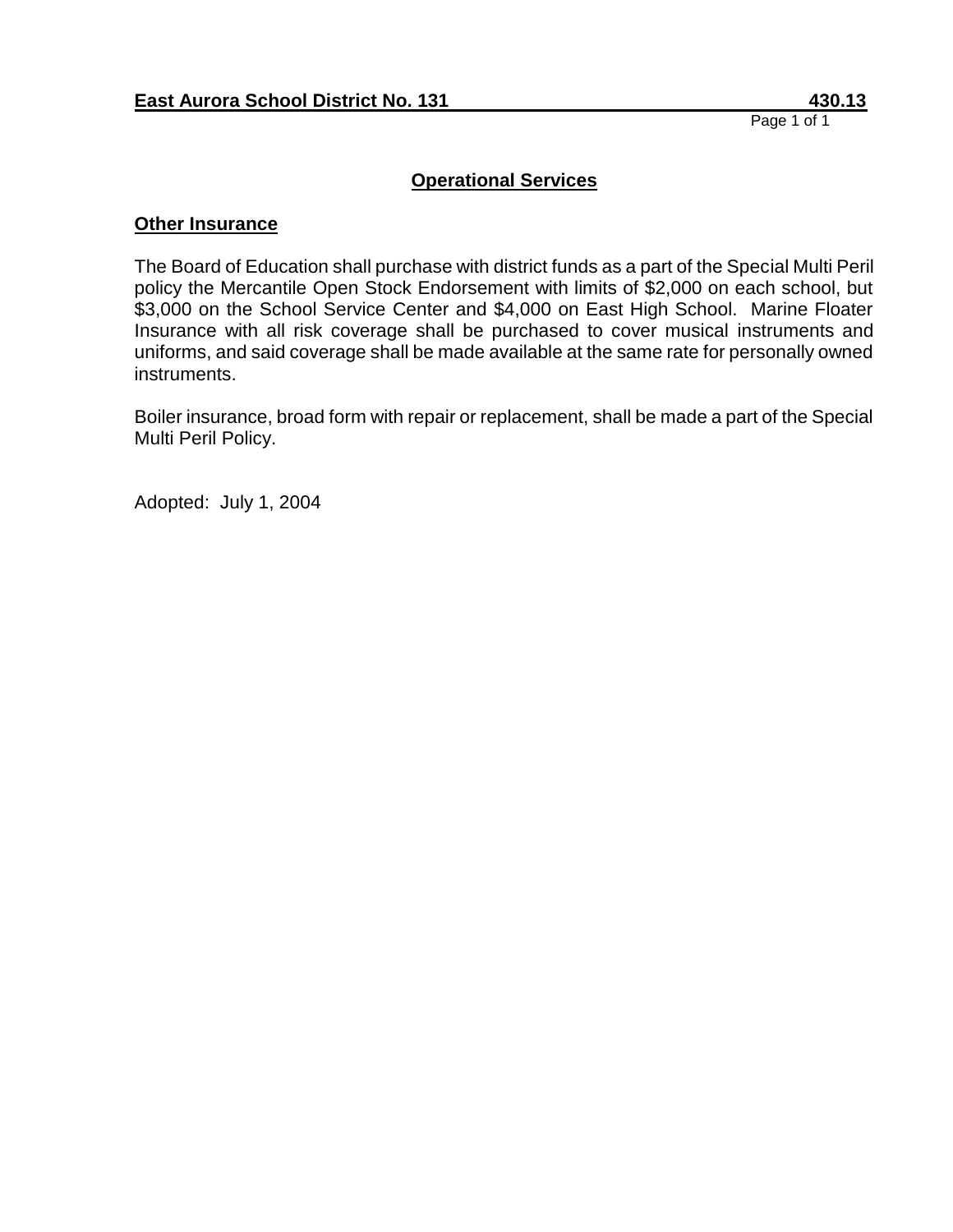## **Transportation**

The pupil transportation system will be administered to provide best practices for safe and efficient services in the most economical manner. The Superintendent or his/her designee will be responsible for supervising, administering, investigating, and resolving issues with the District's transportation system.

Every vehicle used by any District transportation contractor for the transportation of students must pass safety inspections in accordance with State law and Illinois Department of Transportation regulations. The strobe light on a school bus may be illuminated only when the bus is actually being used as a school bus and (1) is stopping or stopped for loading or discharging students on a highway outside an urban area, or (2) is bearing one or more students. The Superintendent shall implement procedures in accordance with State law for accepting comment calls about school bus driving. Also, any bus drivers hired by the District and/or District transportation contractors will meet all required federal and state standards for licensing. All contracts for bus services must contain the clause prescribed by State law regarding criminal background checks for bus drivers.

The District and the District's transportation contractor will implement procedures to ensure that each bus driver (1) tests the cellular radio telecommunication device or two-way radio and ensures that it is functioning properly before the bus is operated, and (2) is the last person to leave the school bus and that no passenger is left behind or remains on the vehicle at the end of a bus route, a work shift, or the work day. In addition, the District will require its transportation contractors to implement a post-trip inspection policy that, at a minimum, requires each bus driver, before leaving the bus at the end of each route, work shift or work day, to activate the interior lights of the bus then walk to the rear of the bus and check in and under each seat for sleeping children.

The District provides transportation for field trips in direct support of the curricular and the co-curricular program. Free transportation services and vehicle adaptation for special education students will be provided if included in the student's individualized educational program or as otherwise required by law. All special education students will be transported in accordance with current I.S.B.E. rules and regulations, as well as the School Code of Illinois.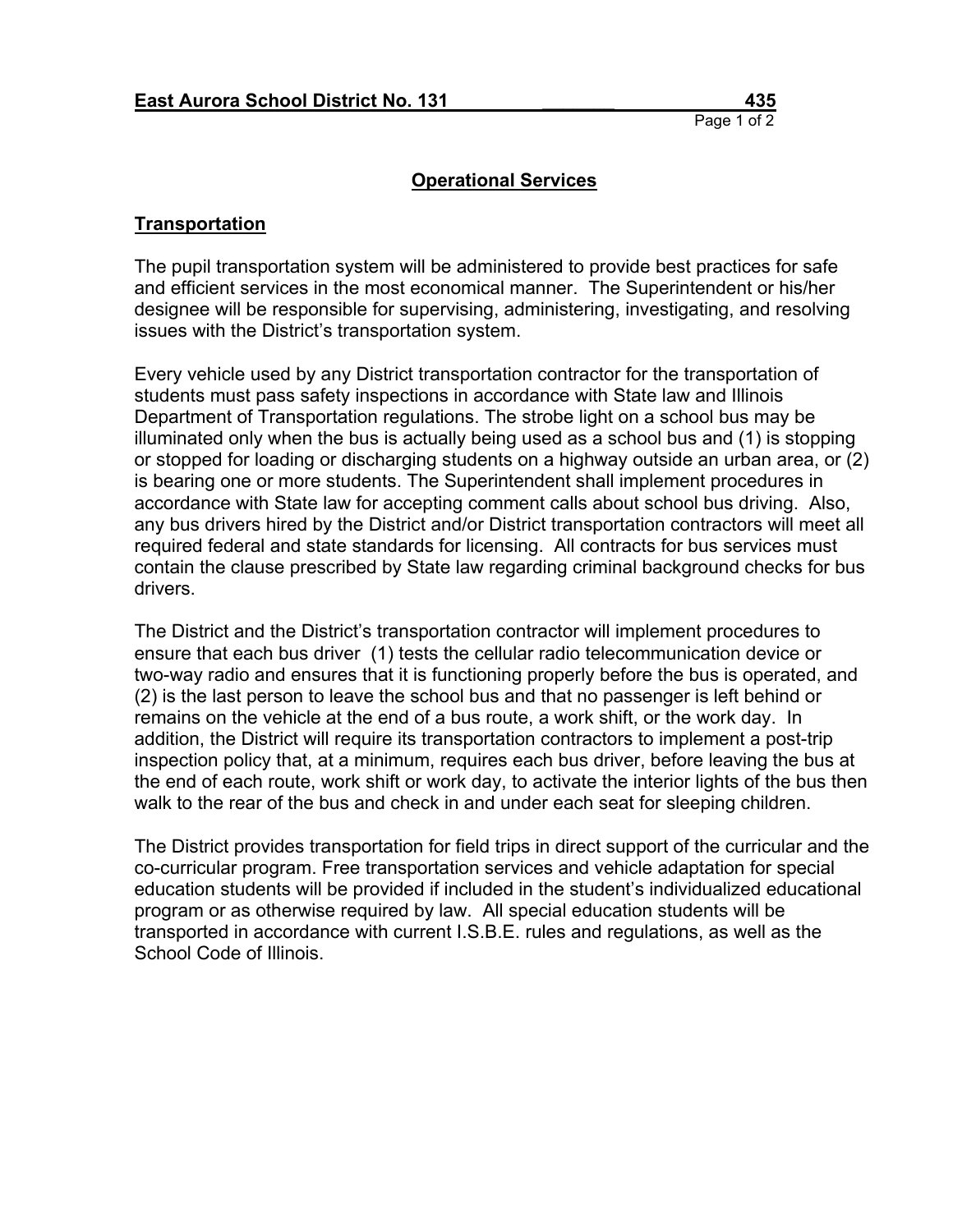Page 2 of2

Students will be transported to and from school activities only in vehicles authorized by the Administration.

LEGAL REF.: Illinois School Code, Sec. 10-22.22 and 29-1, *et seq.* (105 ILCS 5/10-22.22 and 5/29-1, *et seq*.); Illinois Driver Vehicle Code, Sec. 6-106.1, 12-816, and 13-109 (625 ILCS 5/6-106.1, 12-816, and 13-109.); 23 Ill.Admin.Code §1.510a and §226.935.

CROSS REF.: 465.07

| Adopted: | July 1, 2004      |
|----------|-------------------|
| Amended: | March 2, 2009     |
| Amended: | November 18, 2013 |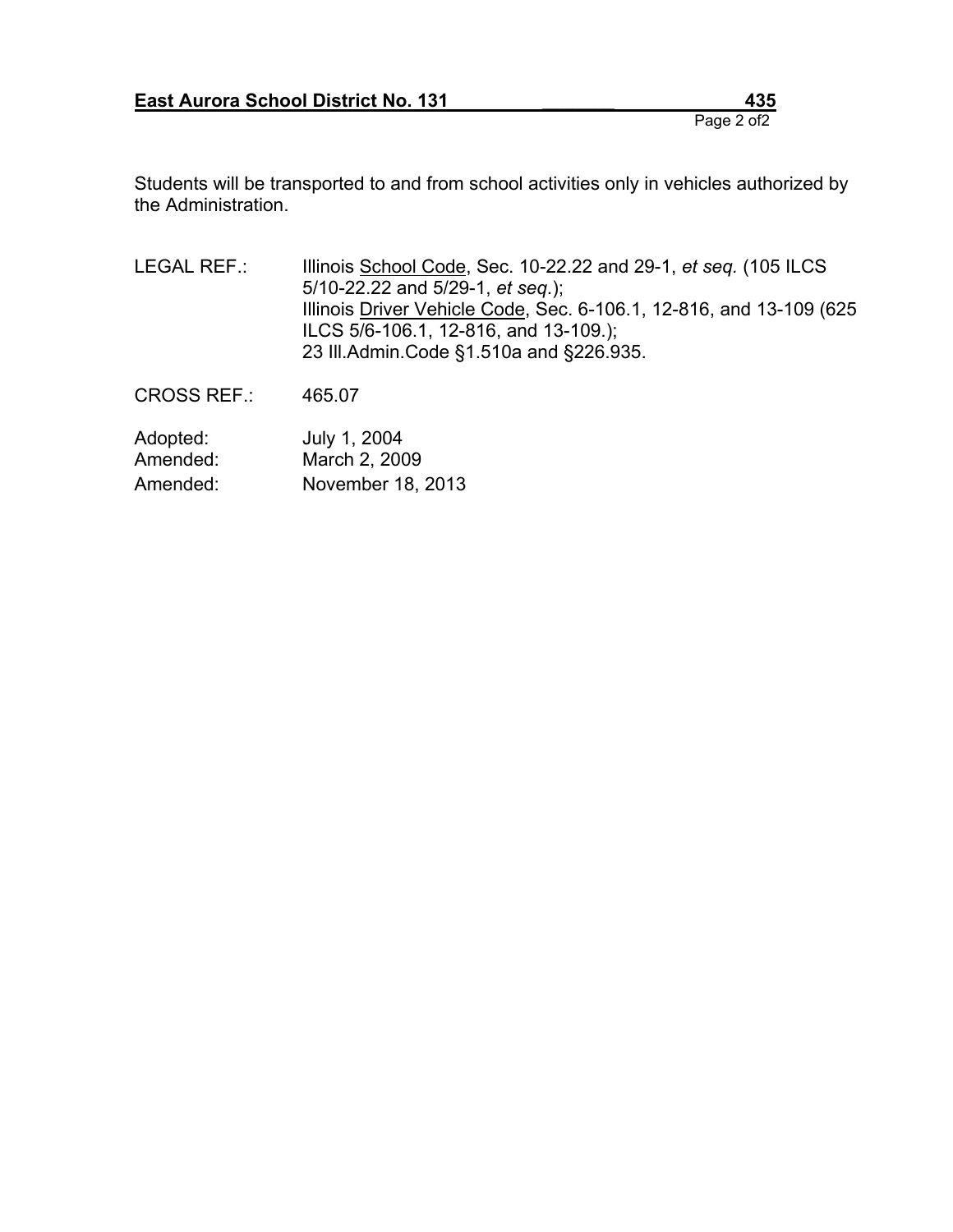# **Operational Services**

# **Building and Grounds Security**

**Security** 

It is the duty of each District employee to safeguard and protect school property. For example, care will be taken to see that windows and doors are properly secured before leaving the building.

The Superintendent will designate responsibility for maintaining all school buildings in a secure condition before, during and after school hours. However, the Superintendent will seek the cooperation of all staff members in such efforts. Procedures for safe-guarding building keys will be developed and carefully observed. Exterior door keys will be issued only to administrators and custodians and other persons according to procedures and regulations developed by the Superintendent.

Provisions will be made for a security check of every building on Saturdays, Sundays, holidays, and during vacation periods. Close liaison with local law enforcement authorities also will be maintained.

Also, students will be instructed to respect and have a regard for District and other public property.

#### Vandalism

Appropriate precautions will be taken to prevent the vandalism of school buildings and District property. Exterior lighting will be maintained as appropriate to discourage nighttime incidents. Neighbors will be asked to cooperate by reporting questionable activities around school buildings.

When vandalism has occurred, it will be reported to the Superintendent and, when appropriate, to local law enforcement authorities. If the person causing the vandalism is apprehended, steps to secure restitution will be taken, including prosecution, if warranted.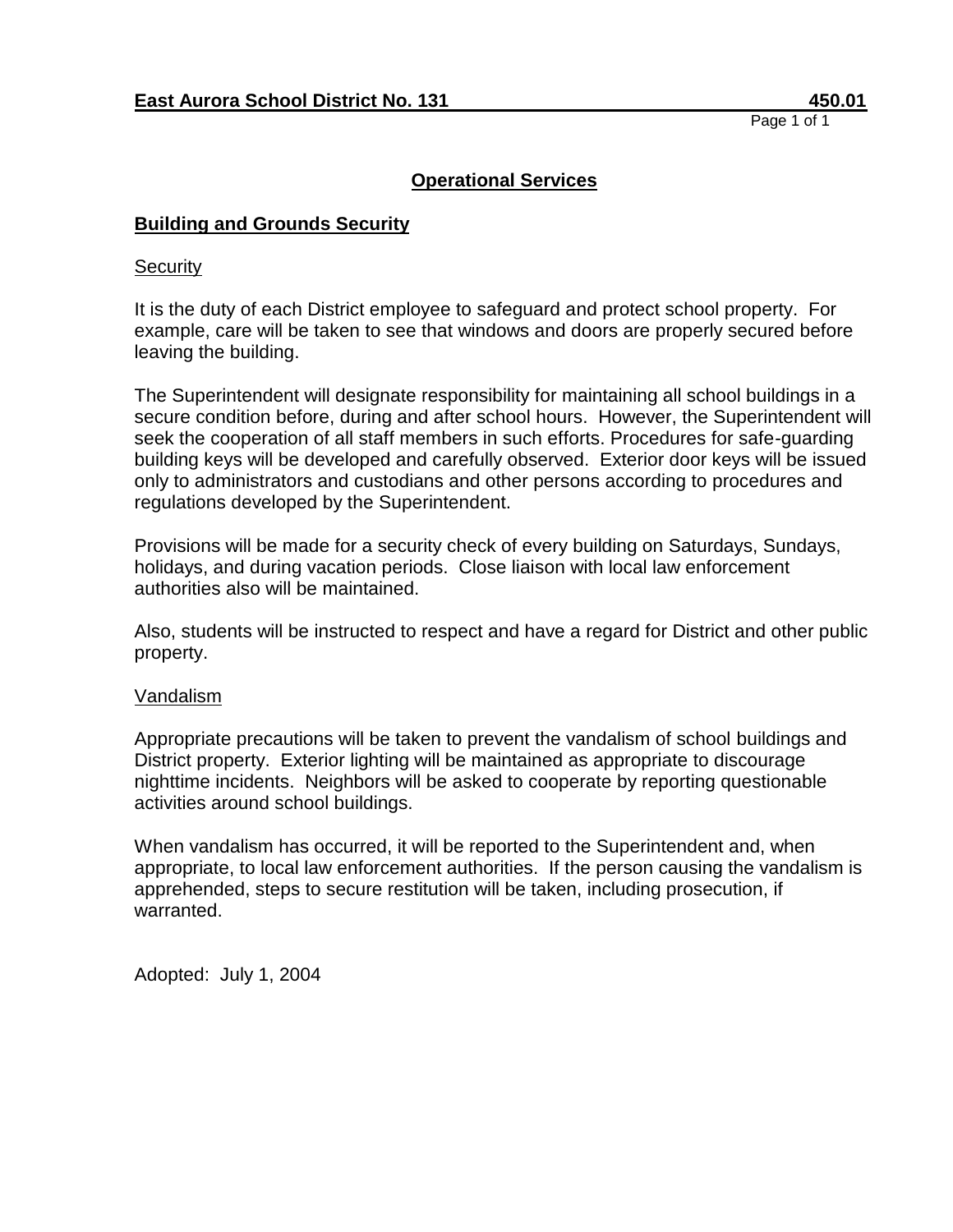# **Operational Services**

# **Traffic and Parking Controls**

The Superintendent or his/her designee will take appropriate measures to control vehicular traffic on school grounds. Parking areas, and areas where parking is restricted or prohibited, will be marked with signs, and appropriate enforcement measures will be taken.

Also, the Superintendent or designee will arrange for the control of vehicular traffic to and from school grounds when popular, well-attended extracurricular or public events (Fine Arts Festival, theatre events, school concerts, etc.) are scheduled. Such ingress/egress traffic control may be provided by District employees or local police departments, whichever is most appropriate.

No standing or parked vehicles will be allowed within 10 feet of any exit, or in or along Fire Department access routes.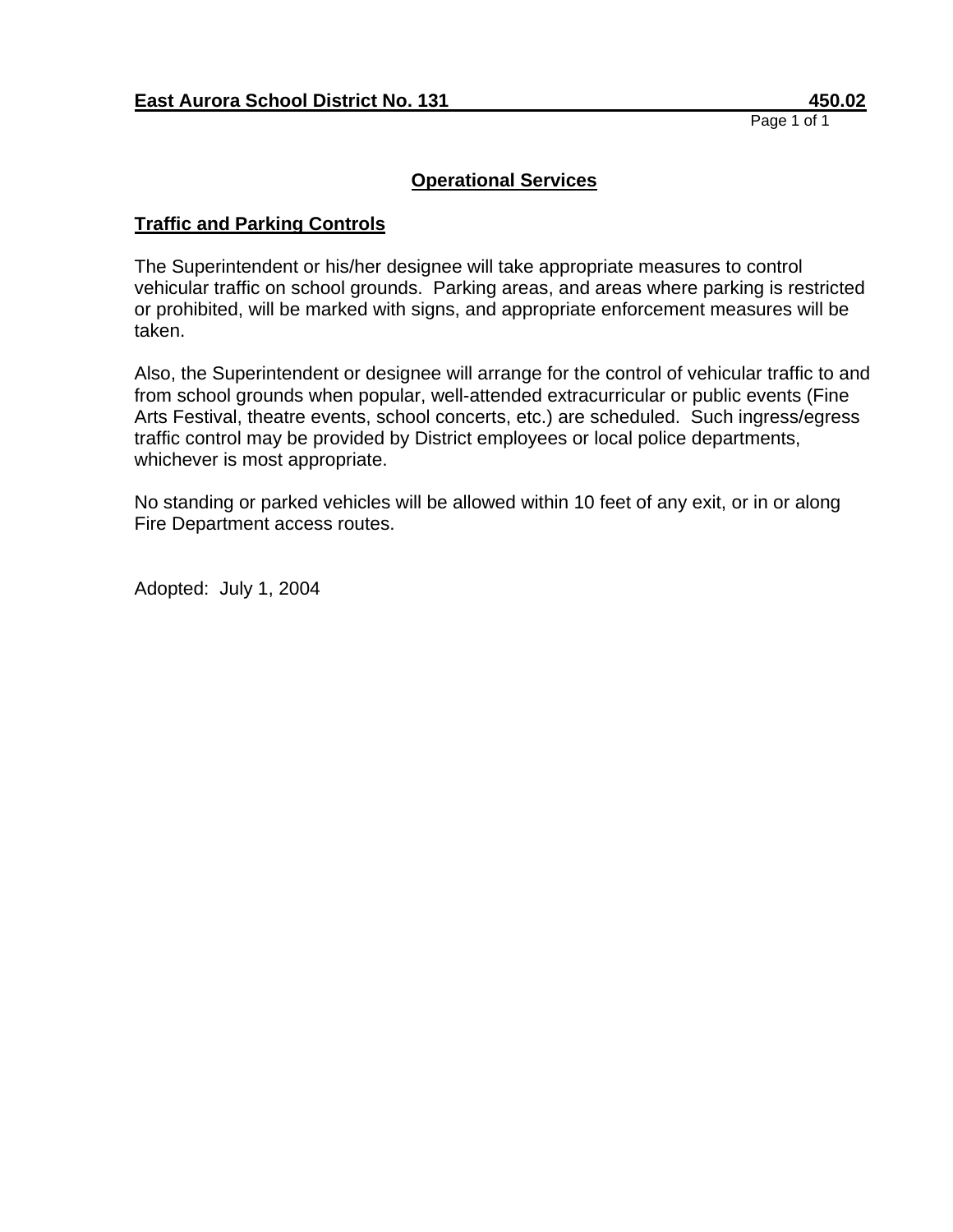# **Operational Services**

#### **Custodial Services**

District schools will be maintained in a safe, sanitary and attractive condition. To this end, an adequate staff of custodians and sufficient supplies and equipment will be provided. District employees and/or an outside custodial service may be utilized by the District for such purposes.

The custodial staff will receive direction and supervision in the performance of its tasks. When appropriate, in-service training programs may be used to increase effectiveness and to introduce new products or methods.

In addition to routine cleaning procedures, more extensive and thorough cleaning of buildings and equipment will be scheduled for vacation periods, particularly during the summer.

The head custodian is responsible for preventative maintenance as well as addressing corrective maintenance. However, maintaining a clean and orderly school building is the collective responsibility of all staff members. Everyone needs to be thoughtful and cooperative, not only in their own actions but also in developing standards and habits on the part of the students.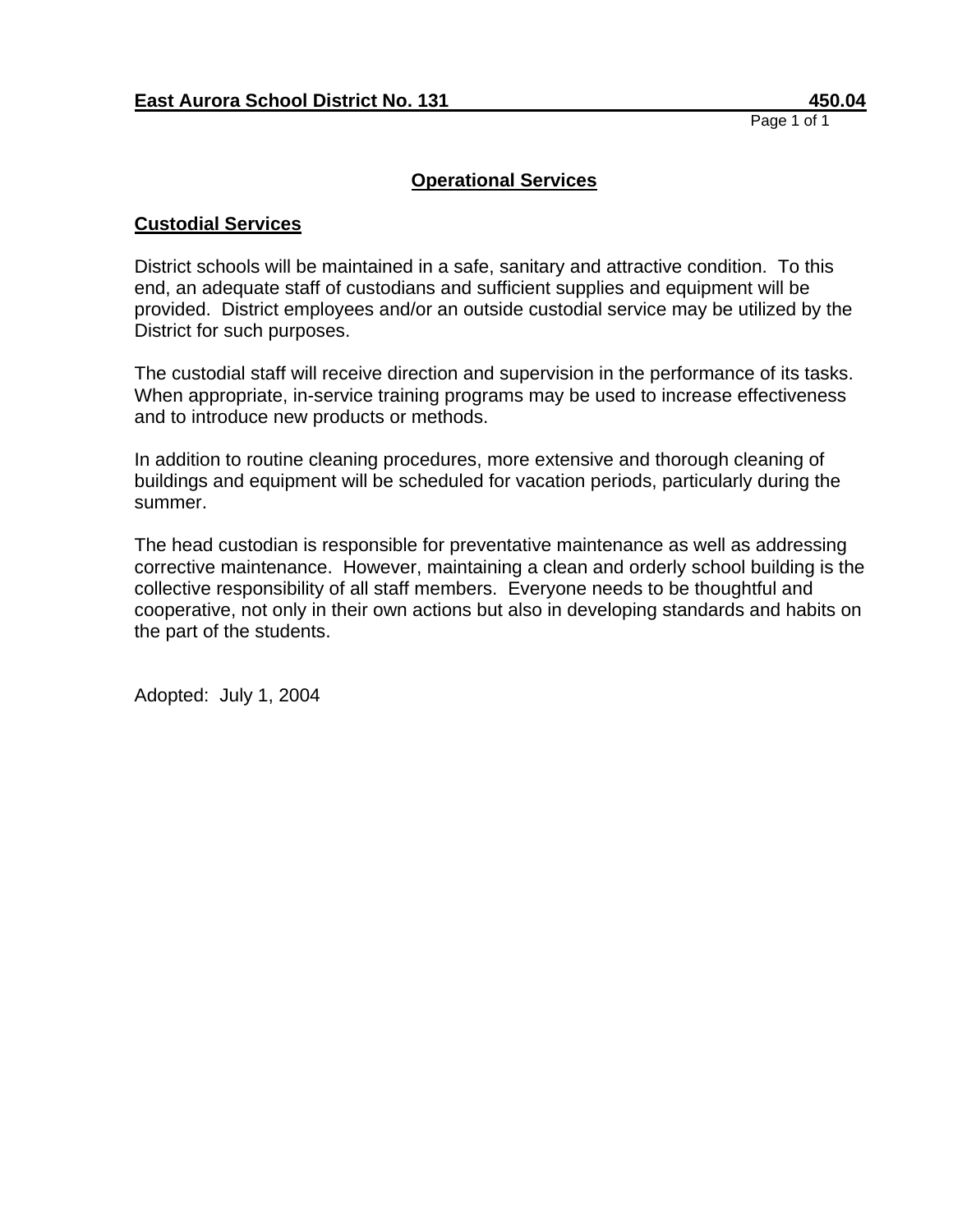# **Operational Services**

## **Building and Grounds Records and Reports**

The Superintendent or his/her designee will maintain accurate records pertaining to the construction or alteration of all District buildings, including blueprints showing the location of service lines and other details that might be involved in repairs or remodeling.

Also, the Superintendent or his/her designee will maintain files or materials related to major equipment purchases and any records that may be required for filing claims or reports.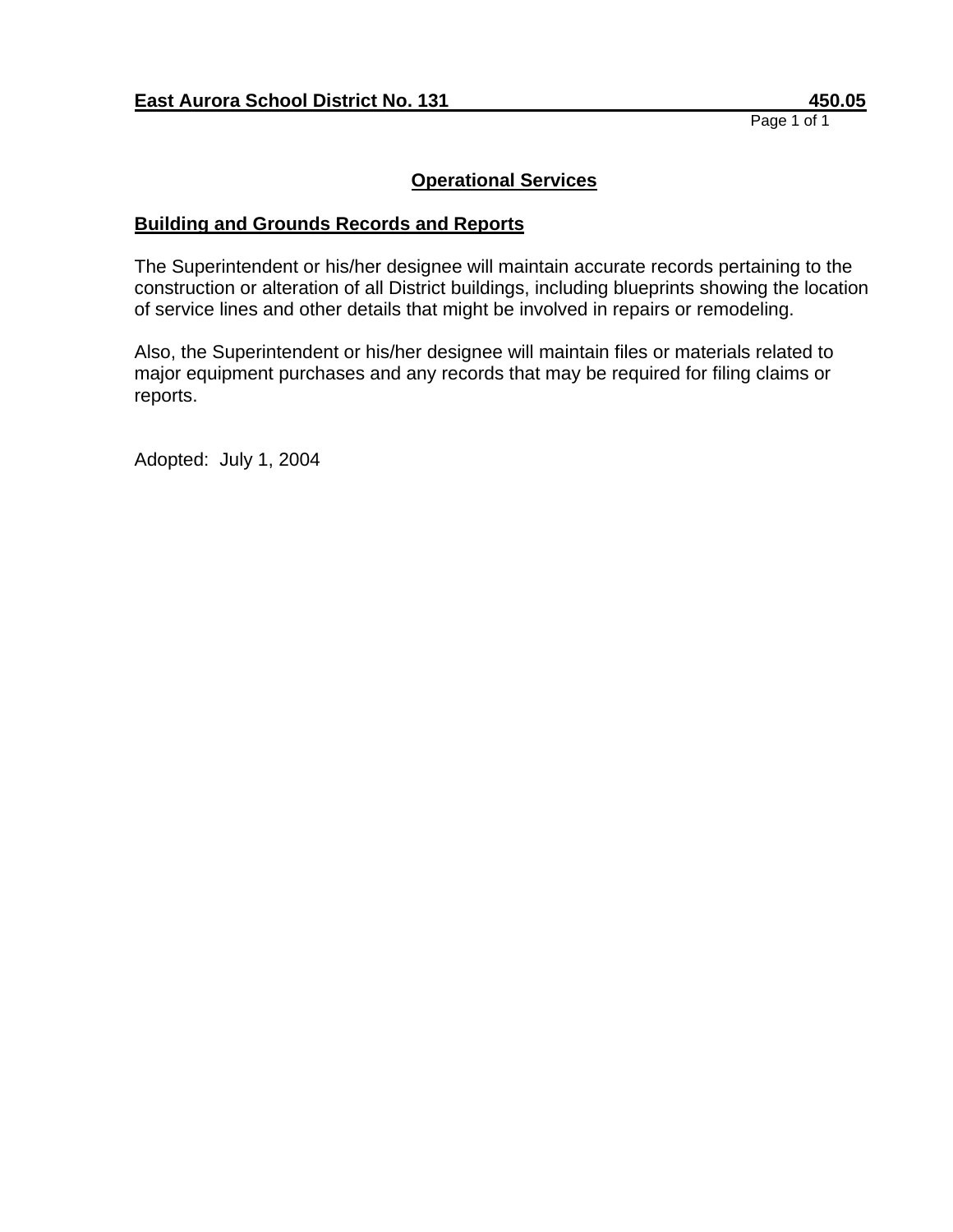## **Operational Services**

#### **Building and Grounds Maintenance**

The buildings and grounds of the School District represent a substantial investment by the community. Attractively landscaped school grounds also add aesthetic value to the community. As a result, District 131 buildings and properties will be maintained in good condition by a continuous program of repair, replacement, and preventive maintenance.

Major work that requires specialized skill or equipment will normally be performed by outside workers on a contract basis. Where appropriate, such work will be scheduled during vacation periods to avoid interference with the educational program. The Superintendent will submit to the Board a descriptive listing of such projects, together with cost estimates and an indication of priority. The Board will approve those projects to be undertaken and will authorize bidding as required.

When deemed necessary, the services of an architect or other consultants may be used to help make an informed judgment, or to prepare plans and specifications as needed.

Although a primary concern of the District=s custodial staff, maintaining clean and orderly school buildings is the responsibility of all staff members -- and parents/residents who also use those facilities. Everyone needs to be thoughtful and cooperative, not only in their own actions but also in developing standards and habits on the part of the students.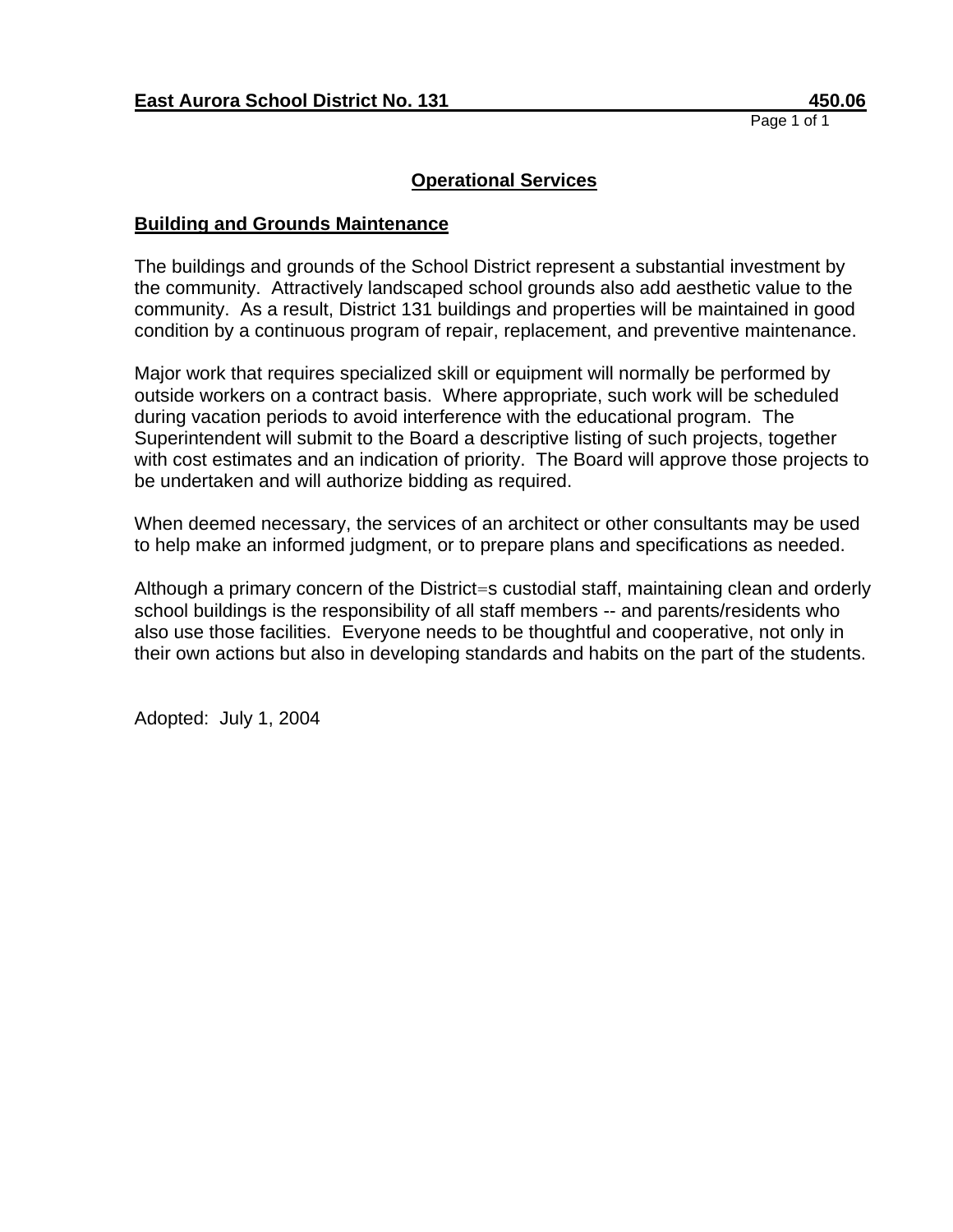## **Operational Services**

#### **Green Cleaning Supplies**

In accordance with the *Green Cleaning Schools Act* and its implementing regulations, when it is economically feasible to do so, the School District will exclusively purchase and use environmentally-sensitive cleaning products in its school buildings. However, pursuant to the Act and regulations, schools may deplete their cleaning and maintenance supply stocks existing as of May 9, 2008, prior to implementing the green cleaning practices.

Procedures for purchase and use of environmentally-sensitive cleaning products will comply with the requirements set forth in the applicable regulations (23 Ill.Admin.Code Part 2800) and, to the extent required, the Guidelines and Specifications for the Green Cleaning Schools Act, issued by the Illinois Green Government Coordinating Council.

If, for any school building, implementing the green cleaning policy is not economically feasible (as defined in the Act and regulations) for any product category specified in the regulations, the school will provide written notification to the Illinois Green Government Coordinating Council, on a form provided by the Council, that implementation of the green cleaning policy for a product category is not economically feasible. The exemption must be renewed annually until such time as green cleaning becomes economically feasible for the product category in the school building. If implementing the green cleaning policy is not economically feasible in more than one school building, an exemption must be sought for each school building, although multiple District schools may apply together.

LEGAL REF.: *Green Cleaning Schools Act*, 105 ILCS 140/1, *et seq.*; 23 Ill.Admin.Code Part 2800.

Adopted: August 4, 2008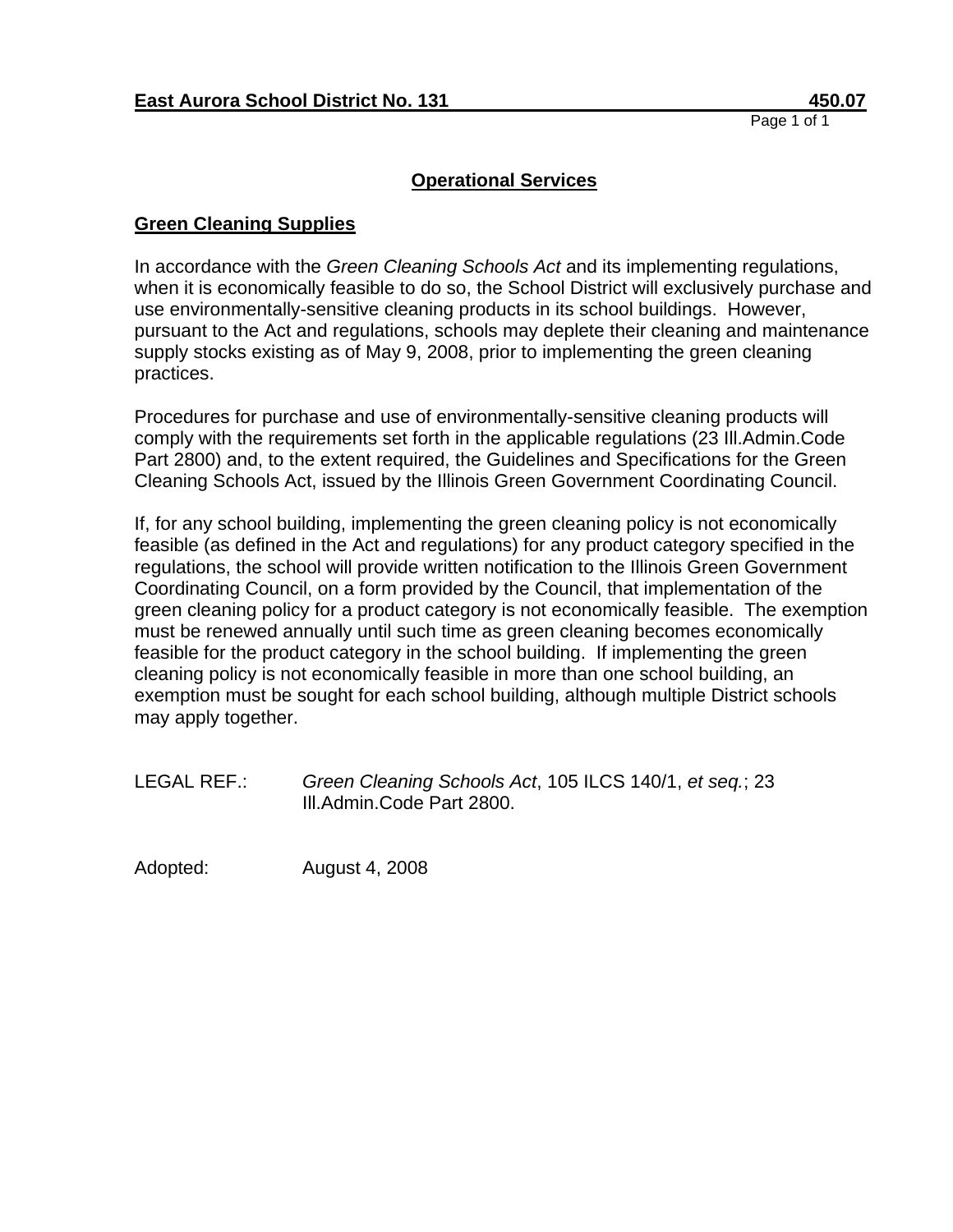# **Operational Services**

#### **Material Resources Management**

Materials required for operation of the building and the educational program will be made available in an efficient and economical manner.

Standardization of equipment and supplies will be encouraged, to gain the price advantage of quantity discounts, and to permit stockpiling for immediate availability and simplification of maintenance, providing however, that circumstances may require obtaining unique or special purpose items.

A property control record will be maintained for each building, listing pertinent data about all items of equipment and furnishings and to establish the basis for any insurance claims that might arise. In addition, a procedure will be established for permanently marking appropriate capital outlay items.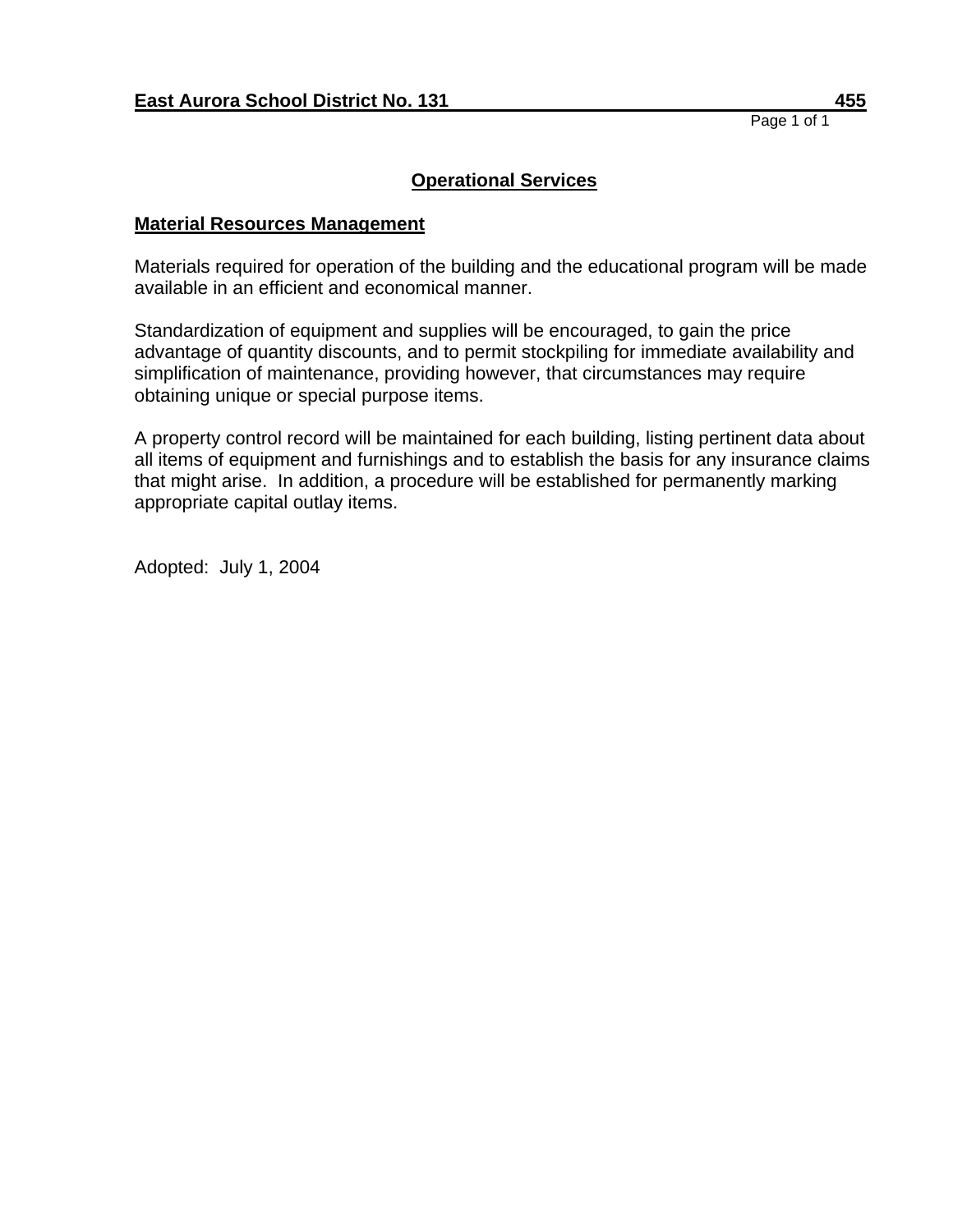# **Key Control**

Under the general supervision of the Director of Maintenance and Construction all keys for a given building shall be controlled by the principal who shall keep on file, readily accessible, a key control record card for every key issued. Each principal shall deposit with the Director of Maintenance and Construction one complete set of keys for every portion of the respective building. Staff members to whom keys have been issued must check these keys in with the principal before receiving the final pay check of the school year, or before receiving the final check in the event of termination of employment either through resignation or dismissal.

Keys for the School Service Center shall be under the control of the Director of Maintenance and Construction.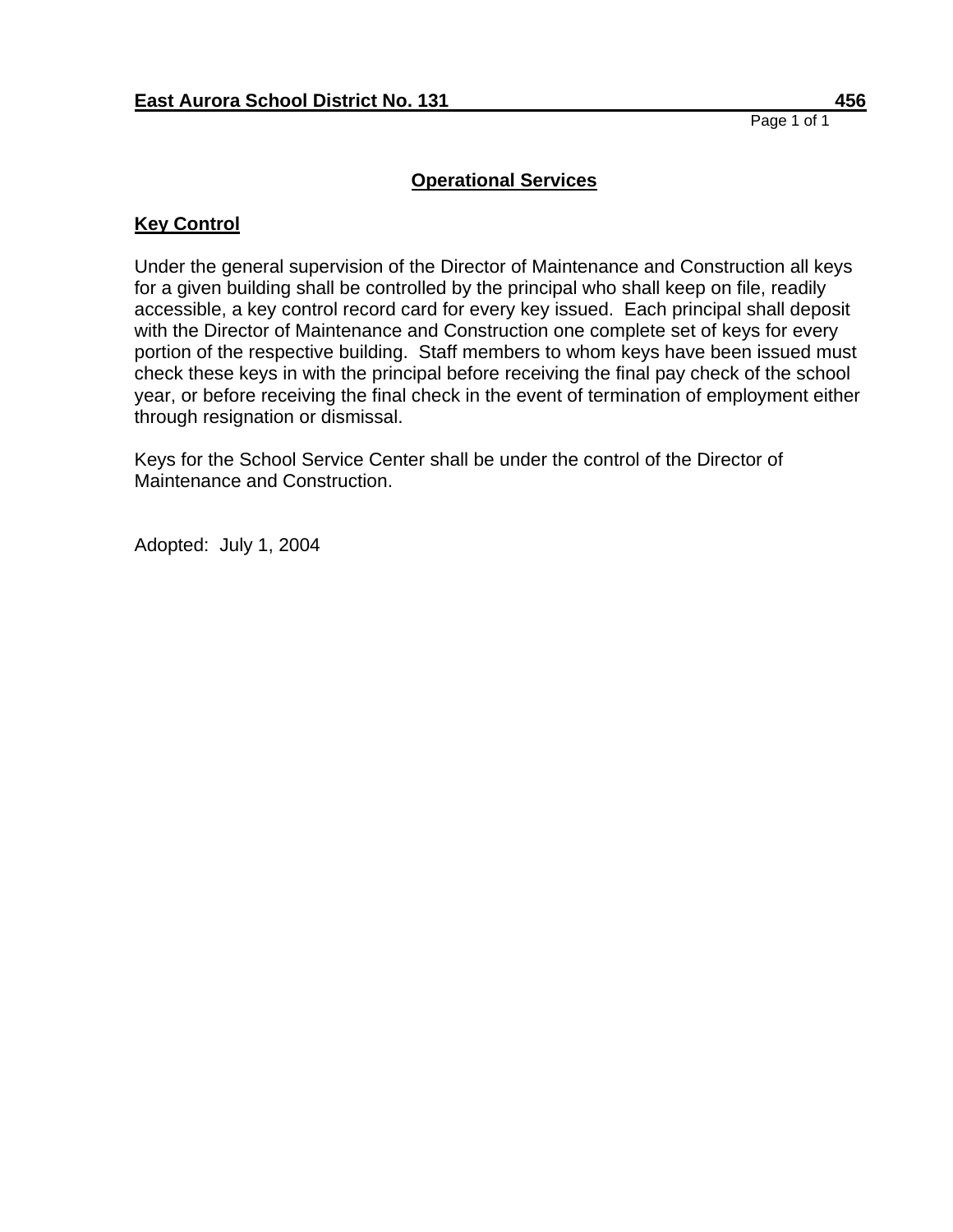# **Operational Services**

# **Energy Shortage**

The declining levels of our nation=s natural energy resources mandate that District 131 take every measure to conserve all forms of energy used within our schools. The need to participate in conserving energy and the economic reality of higher utility-service costs require that an energy conservation program be supported by all District personnel.

To meet this need, the Superintendent will appoint each building principal to serve as the energy conservation coordinator of his/her building. As such, the principal will develop and implement both immediate and long-range plans designed to conserve the energy resources of his/her building, in coordination with the Director of Maintenance and Construction and the Director of Custodial Services.

In the event that the State Superintendent of Education declares a state-wide school energy emergency, the District may operate its schools on the basis of a four-day week, extending each school day by one clock hour.

The procedures established by the Superintendent will comply with the following guidelines:

- 1. All or any part of the District's attendance centers may operate on the revised schedule.
- 2. When such a schedule is being created, pupil transportation schedules and routes, and the sources of energy for individual attendance centers, will be taken into consideration.
- 3. There will be no reduction in State Aid claims.
- 4. There will be no reduction of employee salaries or benefits.

| <b>LEGAL REF.:</b> |  | Illinois School Code, Sec. 18-12 (105 ILCS 5/18-12). |
|--------------------|--|------------------------------------------------------|
|--------------------|--|------------------------------------------------------|

Adopted: October 29, 2002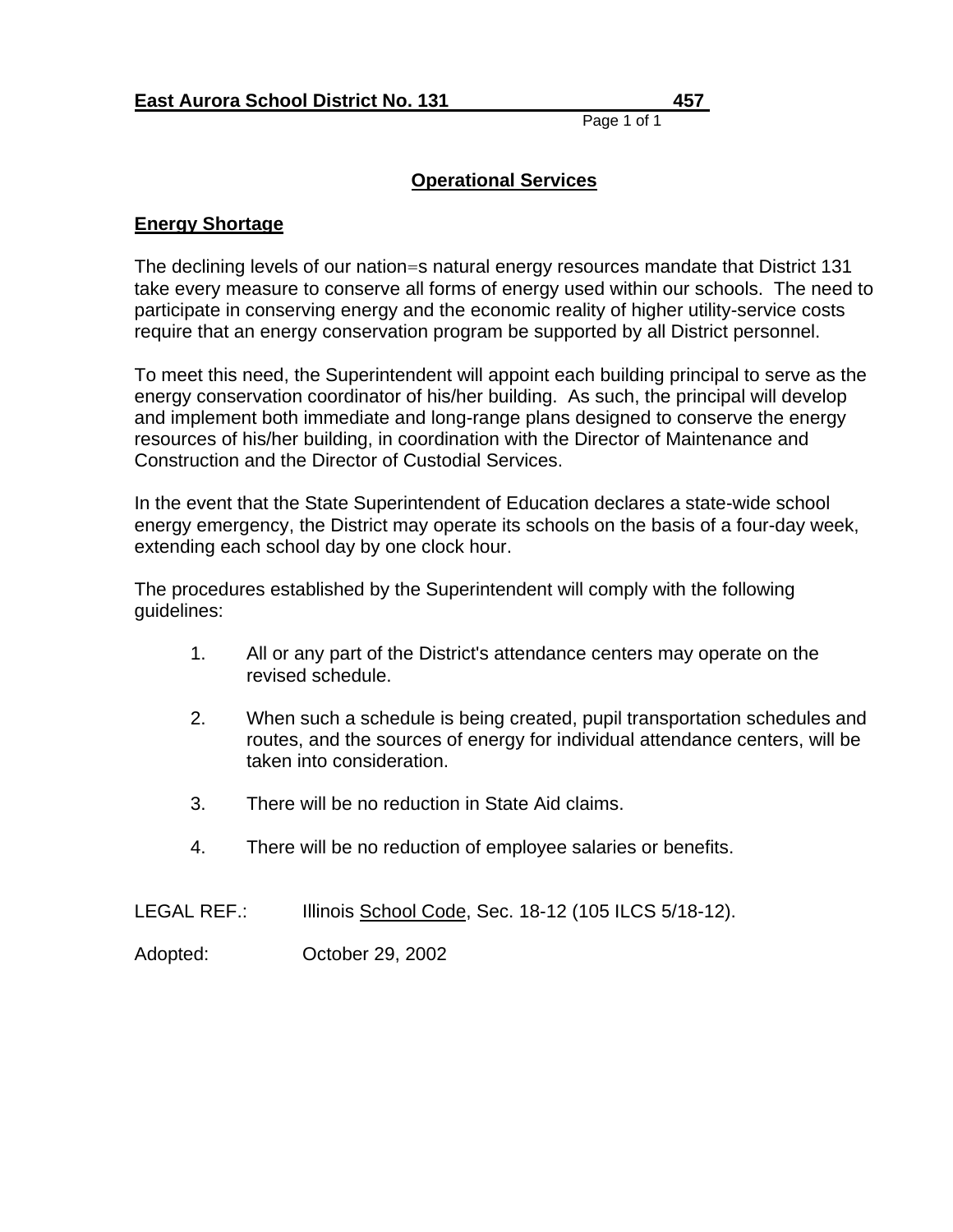#### **Inclement Weather**

When adverse weather conditions force the closing of the District's schools, the District may count a partial day of attendance as a full day of attendance for state aid purposes as long as:

- 1. At least one clock hour of instruction has been provided; and
- 2. The Superintendent provides the Regional Superintendent with a written report that certifies and explains the reasons for the closing, within one month of the closing.
- LEGAL REF.: Illinois School Code, Sec. 18-12 (105 ILCS 5/18-12).
- Adopted: July 1, 2004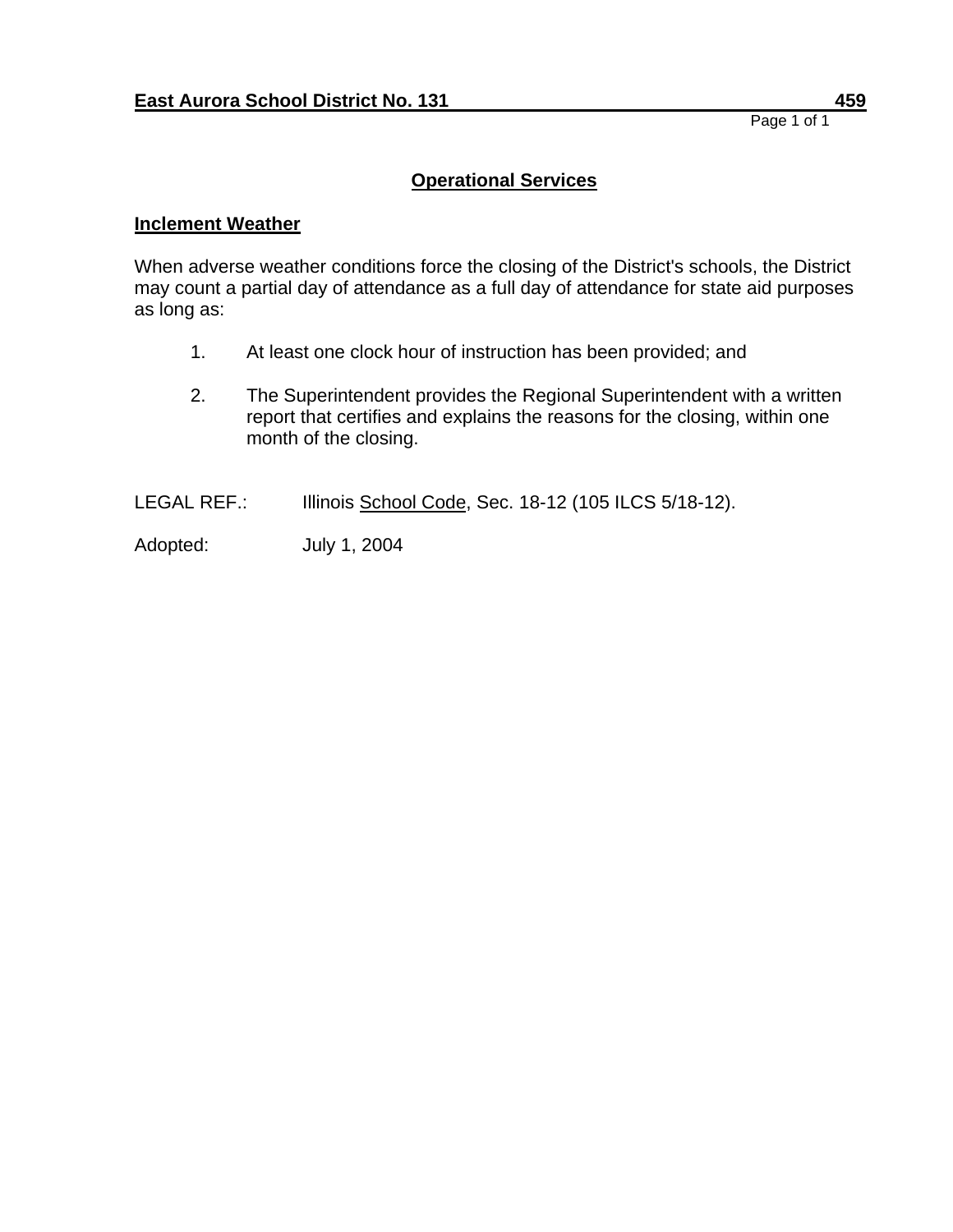# **Facilities Development**

Two general types of facilities are constructed and utilized by the District - those for use in the instructional program and those for other purposes such as administration, instructional resources, and ancillary services. Buildings used for instruction constitute an important resource for education. Their adequacy of space and their specific design features can either contribute to or detract from the quality and scope of learning. Priorities considered in the development of facilities will be based on identified educational needs and on programs developed to meet those needs. The Board of Education will authorize new construction well in advance of actual usage on the basis of appropriate studies and recommendations submitted by the Superintendent of Schools.

When making decisions pertaining to the design and construction of school facilities, the Board of Education may confer with members of the staff and community, the Illinois State Board of Education, and educational, legal, and architectural consultants that are deemed appropriate. The latest and best information and ideas regarding educational facilities will be utilized for planning within the District. With a view to achieving the District's central purpose of high-quality education and maintaining fiscal responsibility, the District will strive for the most economical construction that adequately meets the requirements for quality education, safety, durability, maintenance, insurance, and flexibility.

The Board establishes the following goals for the District's development and expansion program:

- 1. Integrate facilities planning with other aspects of planning and goal-setting in a comprehensive program of educational problem solving.
- 2. Base educational specifications for school buildings on identifiable learner needs.
- 3. Design school buildings with enough flexibility to permit program modification or the installation of new programs.
- 4. Design school buildings as economically as feasible, while ensuring that learner needs are effectively and adequately met by the design.
- 5. Involve the community, local school staff and available experts, and employ current developments and research, in building plans and specifications, as appropriate.
- 6 . Design buildings to meet their maximum potential for community use.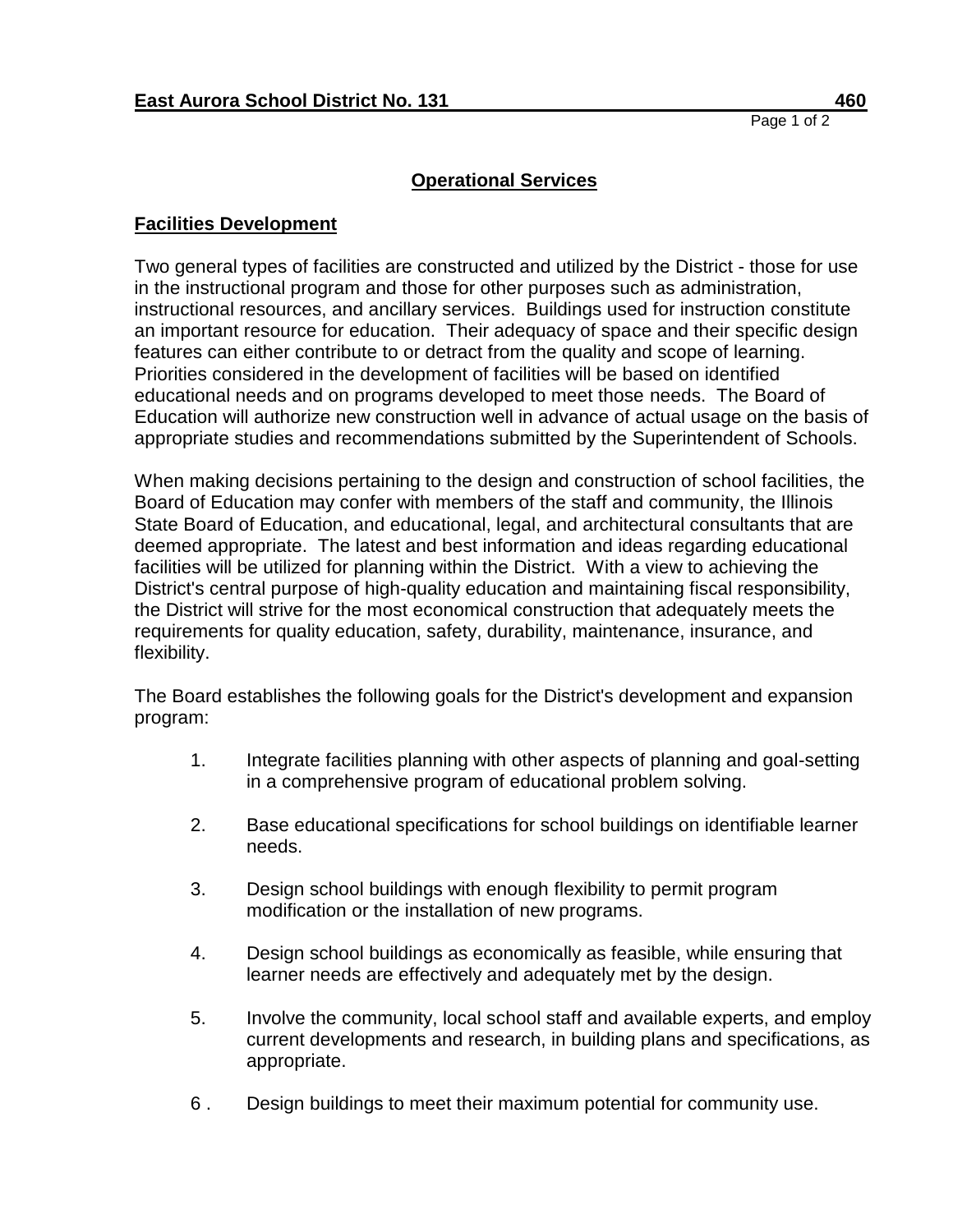# Page 2 of 2

# Managing Buildings and Grounds

The Superintendent will develop appropriate procedures for managing buildings and grounds.

LEGAL REF.: 23 Ill.Admin.Code '1.210 b)2)A)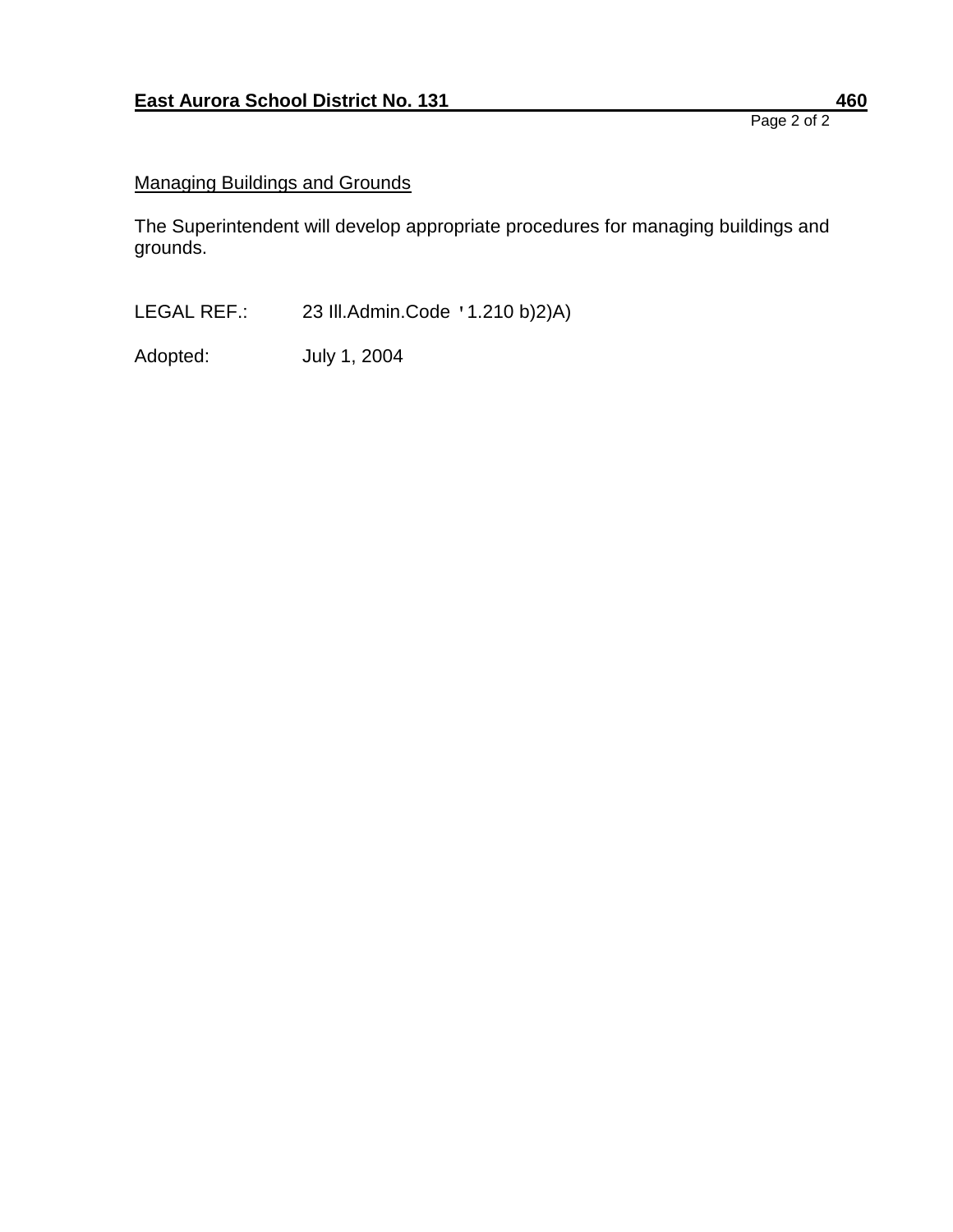## **Planning**

Many kinds of data are needed to develop plans for future facility needs. The Board of Education will implement and monitor ongoing studies such as:

- 1. Evaluations of existing facilities in terms of capacity and function.
- *2.* Projections of facility life expectancy and maintenance costs.
- 3. Enrollment projections and community development patterns.
- 4. Site availability and acquisition studies.
- 5. Changing instructional requirements and services.

Many unknown variables can alter even the most carefully researched predictions. A master plan for District facilities must therefore be somewhat tentative, with options provided to meet conditions that may develop.

Individual decisions regarding the expansion of facilities can usually be made most soundly when they can be considered as components of a long-range and comprehensive plan. The Board, therefore, will maintain and periodically review and update a forward looking plan for the facility needs of the District.

When the need for a new educational facility has been identified, or when major alterations to an existing facility are contemplated, a tentative list of requirements and suggested features needs to be assembled.

The major responsibility for facility planning rests with the Board and the Superintendent. However, they may utilize the opinions and expertise of interested and qualified persons. For example, input will be sought from the professional staff and from the community. The advice of appropriate consultants may be needed. The plans and policies of other units of government may have to be taken into account. With this kind of broad participation, the Board and the Superintendent can develop a range of options from which to formulate and evaluate their plans.

When requested to do so, the Board may appoint an administrative employee as their liaison to area communities and to aid in community planning, as long as the projects are those in which the Board has a vested interest.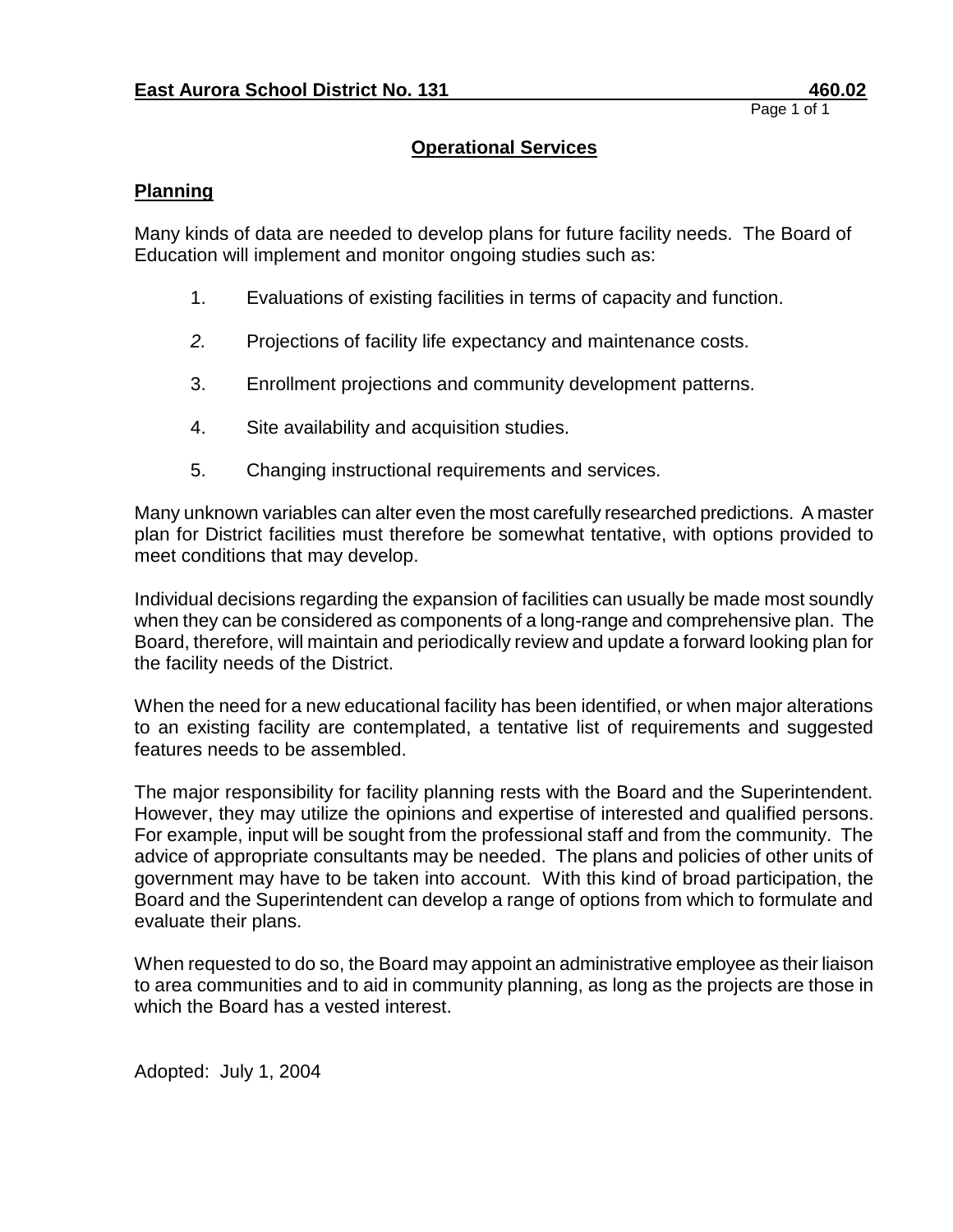# **Capitalization**

Projects that require a large expenditure will be financed by the sale of bonds issued for that purpose, as authorized by the Illinois School Code. The Code stipulates procedures that must be followed, including voter approval of the bond issue at an election. The total debt limitations of the District also must be observed.

When possible, smaller projects will be financed through the use of reserve funds and/or current revenues.

When deemed appropriate by the Board, the District will apply for any state or federal construction funds that it may be eligible to receive.

LEGAL REF.: Illinois School Code, Sec. 19-1 (105 ILCS 5/19-1).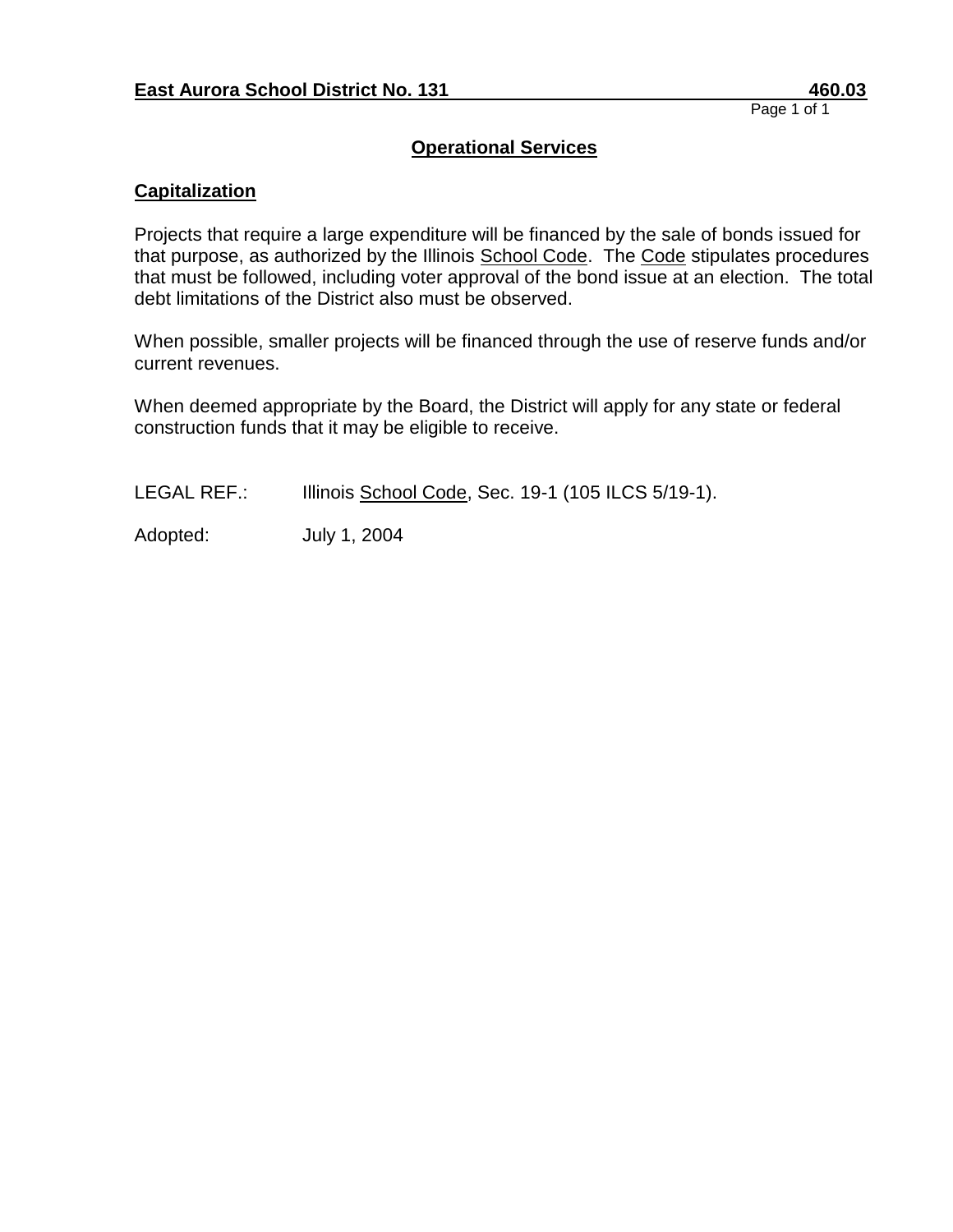# **Educational Specifications**

A detailed description of the educational and support functions to be served and the kinds of spaces and equipment that are needed is an important ingredient in the planning of school facilities.

The Superintendent and his or /her staff will provide this information to the Board, giving consideration to the knowledge and suggestions of appropriate personnel. The development of educational specifications, approved by the Board, will be a prerequisite to the preparation of architectural plans.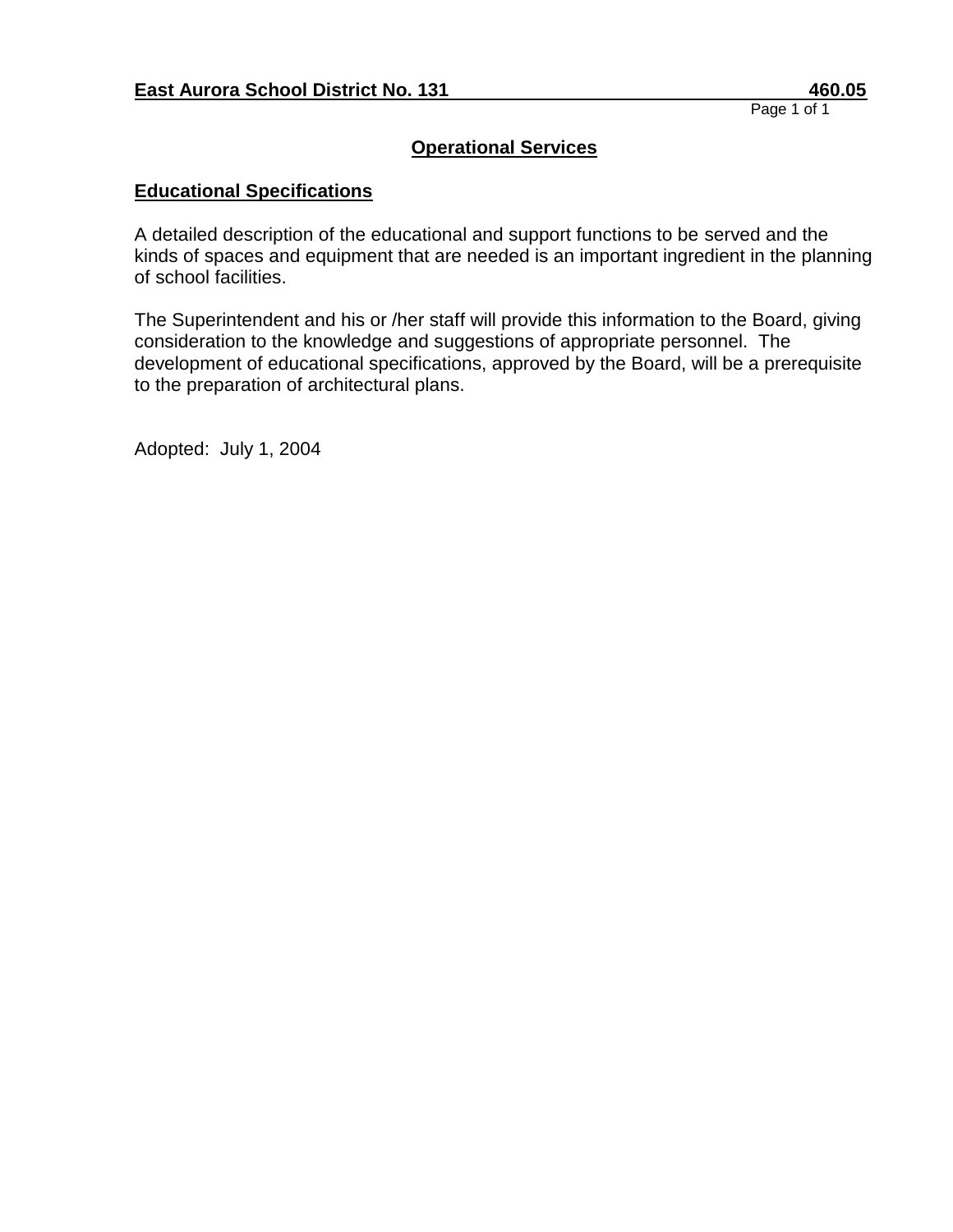### **Site Acquisition and Development**

The Board of Education shall review, as needed, the requirements of the district for additional sites, based upon appropriate studies presented to the Board by the Superintendent of Schools. The Board shall, when possible purchase said site(s) well in advance of actual need to permit unhurried and well-planned facilities.

The Superintendent shall submit, when necessary, to the Board of Education recommendations for current and future property needs supported by appropriate studies.

Every effort will be made to purchase sites by negotiation with a willing seller at a fair and reasonable price. If this effort fails, and the acquisition of a particular site is essential for school building purposes, the right of purchase through legal procedures may be exercised. The Board of Education shall require, prior to the purchase of school property, an appraisal by a fully qualified real estate appraiser to determine if the owner's demand relates favorably to the true value or if a condemnation suit should be enacted.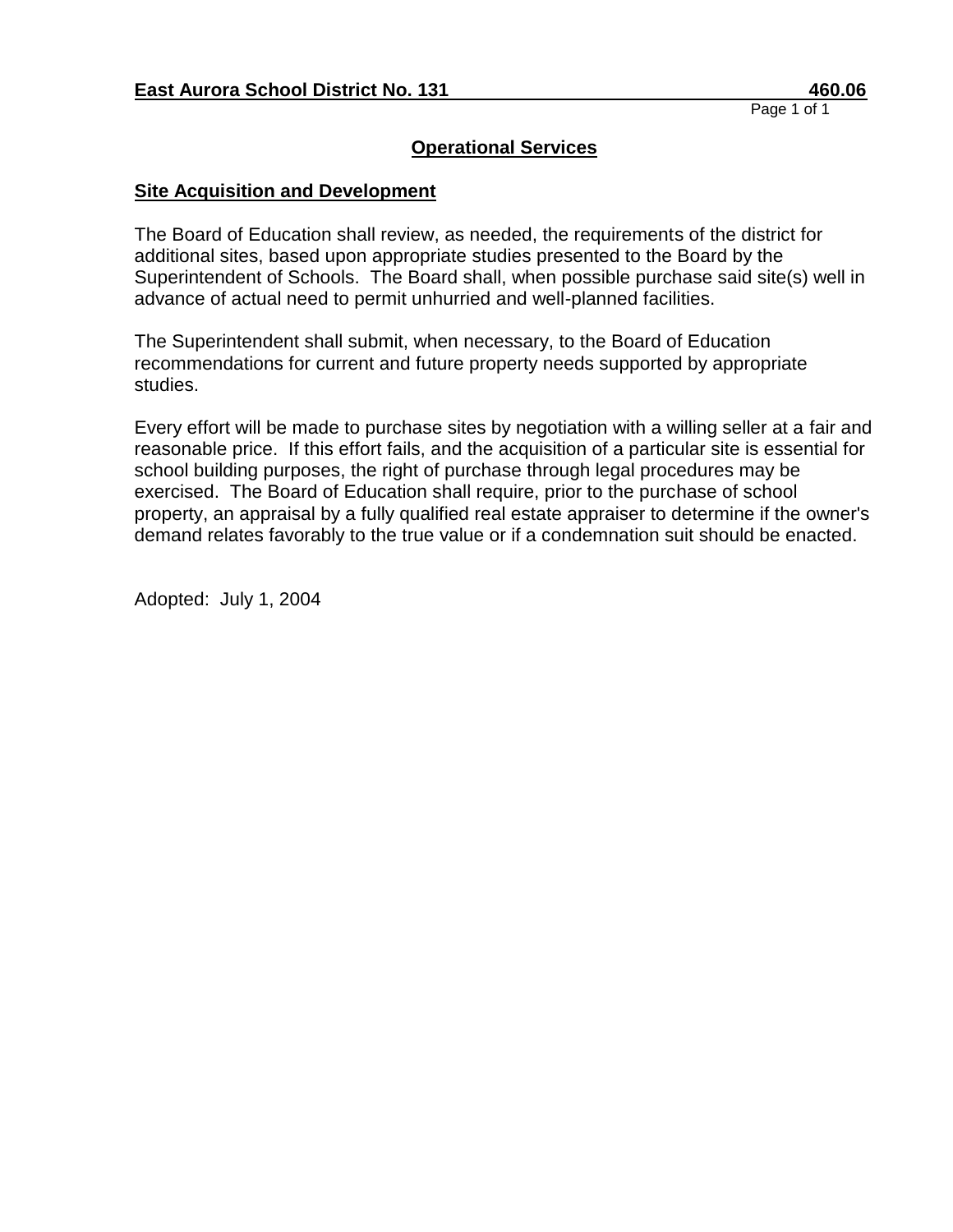### **Architectural Planning**

The Superintendent of Schools shall submit recommendations to the Board of Education for the selection of architects as such need arises. Final selection of the architect shall be made by the Board of Education.

Through discussion with its architect, the Board will clarify its desires in regard to the functional, architectural, structural, mechanical, financial, and aesthetic criteria that will influence the design of any proposed facility. Based on these discussions, the architect will submit preliminary sketches and floor plans for Board consideration.

The Superintendent and appropriate members of his/her staff will participate actively in the planning process.

As soon as feasible, cost estimates will be made by the architect, so that adjustments in the plans can be made as necessary.

Final plans will be approved by the Board and must meet all legal requirements, including the regulations of the State Board of Education entitled "Health/Life Safety Code for Public Schools" (23 Ill. Admin. Code, Part 180). Also, the final plans must be approved by the Superintendent of the Educational Service Region.

Payment for architect's services will be made in amounts agreed upon in a contract payable over the life of the construction project.

LEGAL REF.: 23 Ill.Admin.Code, Part 180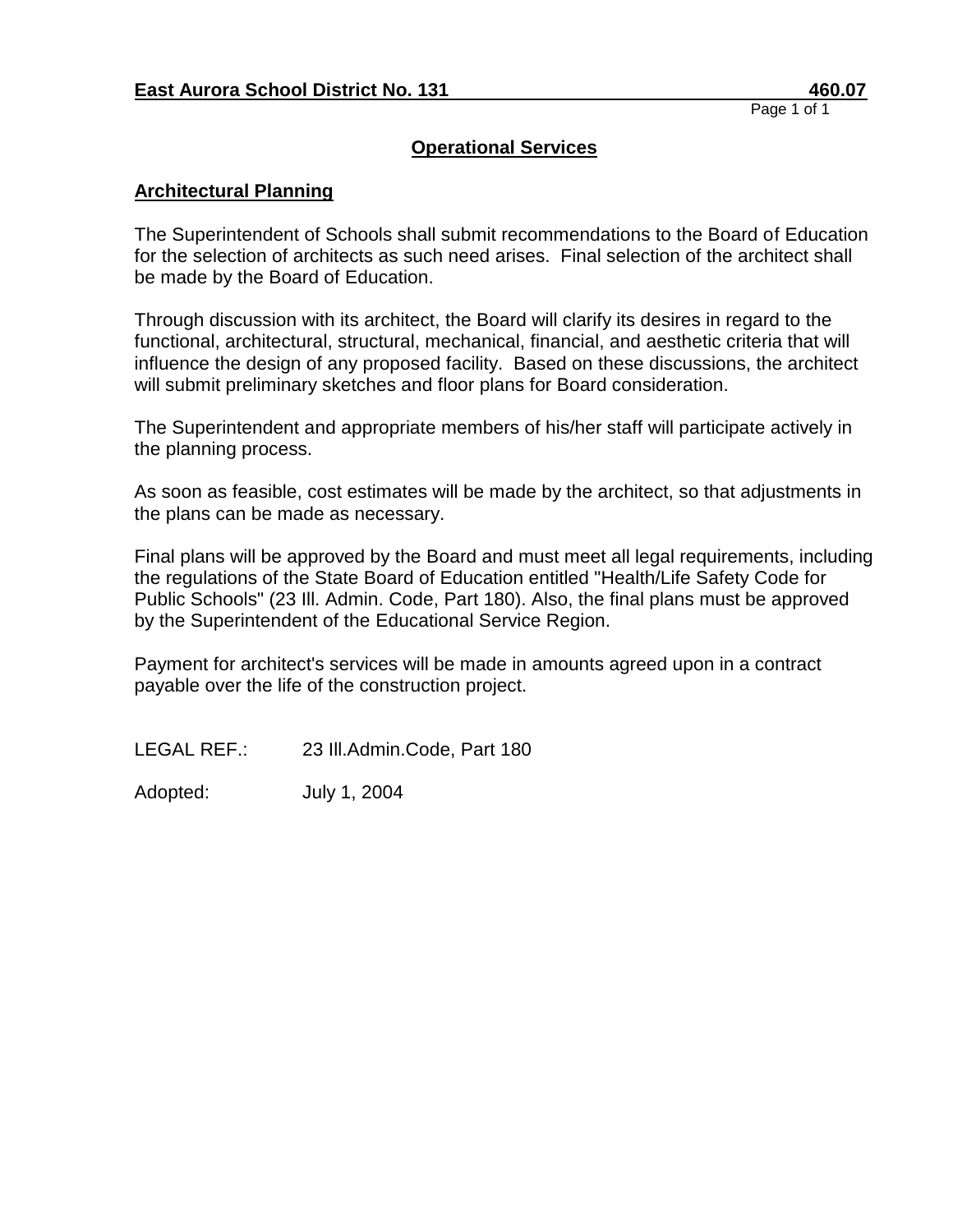### **Contract Bidding and Awards**

Bids for construction projects will be sought after plans and specifications have been prepared by the District's architect and approved by the Board. After carefiul review, the Board reserves the right to reject any or all bids.

Any resulting contract will be awarded to the lowest responsible bidder upon recommendation of the architect and the Superintendent. Thereafter, changes in the plans or specifications and additional costs/payments above the contract price must be approved by the Board.

When the amount of a construction contract exceeds \$25,000, the Board of Education will require the contractor to provide the following:

- 1. A current financial statement;
- 2. The names and addresses of customers for whom the contractor has completed similar work;
- 3. A list of all subcontractors that will be employed on the project;
- 4. Any other information that the Board may require to satisfy itself that the bidder is adequately prepared to fulfill its obligations under the terms of the contract.

Bid Bond: In addition, each bid must be accompanied by a bid bond or a cashier's check made out to East Aurora School District 131 in an amount equal to ten percent of the bid. All bid bonds or cashier's checks will be refunded to the unsuccessful bidders immediately after the awarding of a contract to the successful bidder.

Performance Bond: A performance bond also will be required in an amount equal to the total for which the contract is awarded. The cost of the bond will be borne by the successful bidder. Performance bonds will be forwarded to the District Business Office before work commences on the project.

Professional Liabilities: Architects and consultants must provide the District with insurance that protects the District from errors and omissions, and defects in plans and specifications or instructions that would cause the District to spend monies in excess of those for which it is contractually obligated. Such policies will be written for an amount that would indemnify the District for losses incurred. In no case will the policy be written for an amount that is less than the total fees and expenses paid to an architect or consultant.

Also, the contractor must file with the District a current and valid certificate of insurance that (1) names East Aurora School District 131 as the insured; (2) sets forth the extent of all coverages and their expiration dates; and (3) contains a clause stipulating that the policy or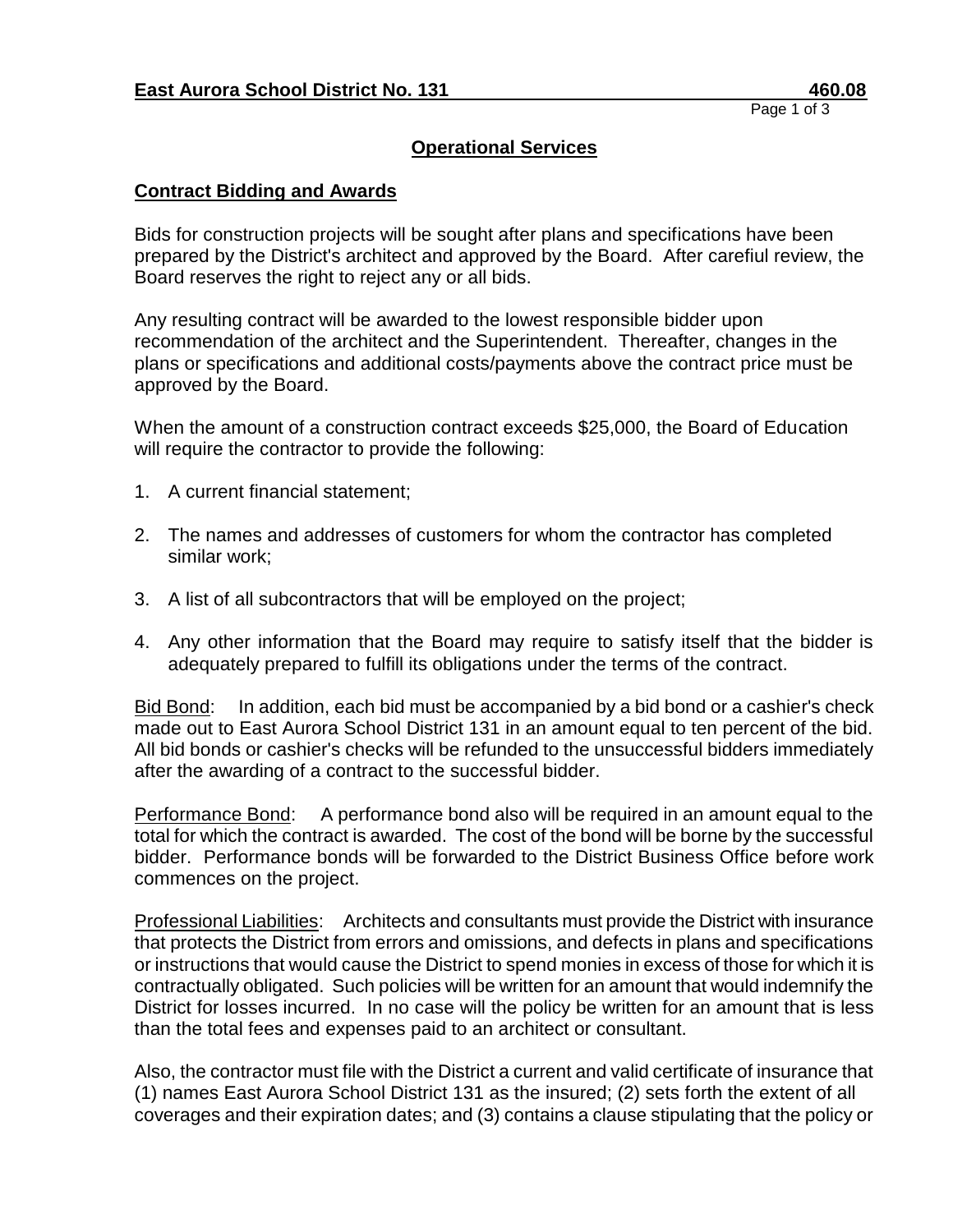policies will not be canceled without a ten-day prior written notice sent via registered mail to the District or its designee.

Such coverages will include, but are not limited to, the following:

- 1. Workman's Compensation
- 2. Occupational Disease
- 3. Employer's Liability
- 4. Comprehensive General Liability
- 5. Bodily Injury (including death resulting therefrom)
- 6. Property Damage Liability
- 7. Comprehensive Automobile Liability (including non-ownership)

Also, Comprehensive General Liability Insurance will cover the following:

- 1. General Operations
- 2. The Premises
- 3. Products (one year from time of completion)
- 4. Satisfactory Operation of Equipment (one year from completion)
- 5. Contractor's Protective Liability
- 6. Contractor's Contingent Liability
- 7. Contractor's Contractual Liability

The District retains the right to establish the amount of insurance coverage required.

#### Bid Specifications:

Bid specifications will be carefully written to ensure that the best quality product is obtained. Also, they will be written broadly enough to insure a reasonable amount of competition.

Brand names or model numbers may be included in bid specifications, but not to eliminate products of other manufacturers that are comparable in quality, manufacture and/or design.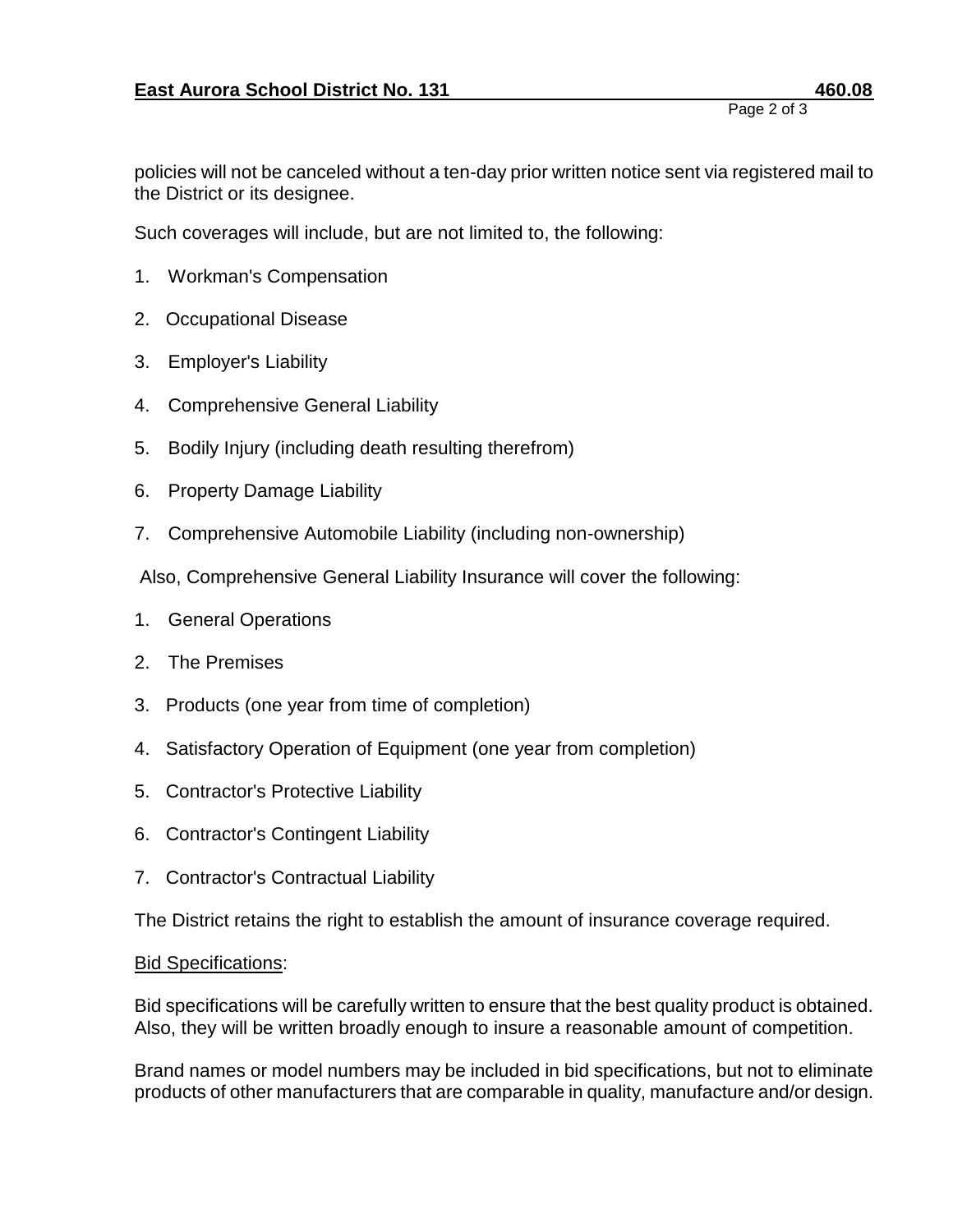Page 3 of 3

Special products or vendors may be used when a very specialized activity or function is being considered. An example would be the standardization of heating/cooling equipment.

#### Goods and Services:

District 131 also will obtain written, oral, or catalog quotations for major purchases of goods and services under \$10,000.

- LEGAL REF.: Illinois School Code, Sec. 10-20.21 and 10-22.3 (105 ILCS 5/10-20.21 and 5/10-22.3).
- CROSS REF.: 4154.02, 415.02-R
- Adopted: July 1, 2004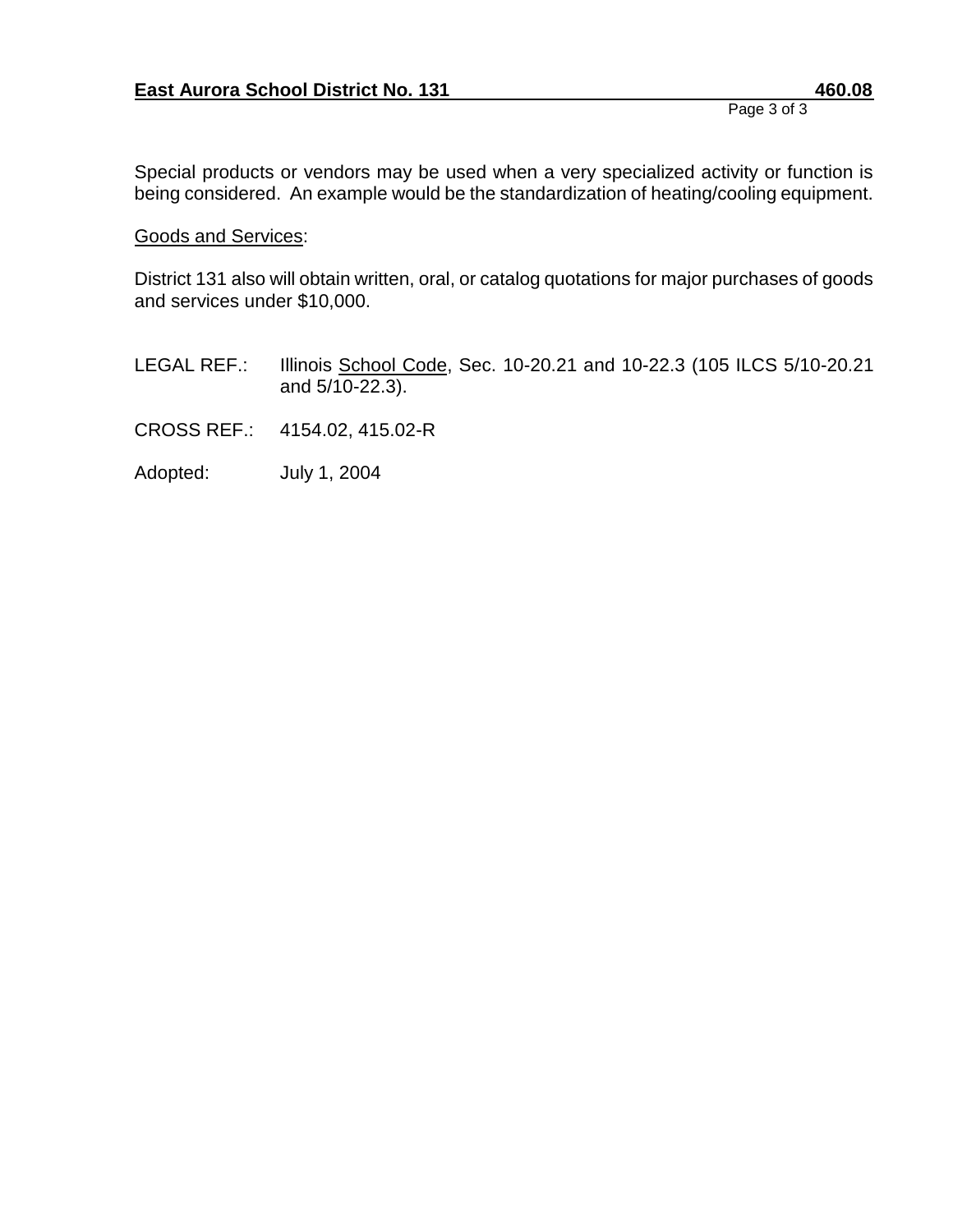### **Supervision of Construction**

The District's architect will be responsible for assuring that construction plans and specifications are met in a satisfactory manner. The architect also will make periodic reports to the Board regarding progress or any problems that may have arisen.

In addition, the Superintendent and/or an appropriate member of his/her staff will monitor the progress and quality of the construction, and will endeavor to resolve with the architect any problems they have observed. They will also make periodic reports to the Board.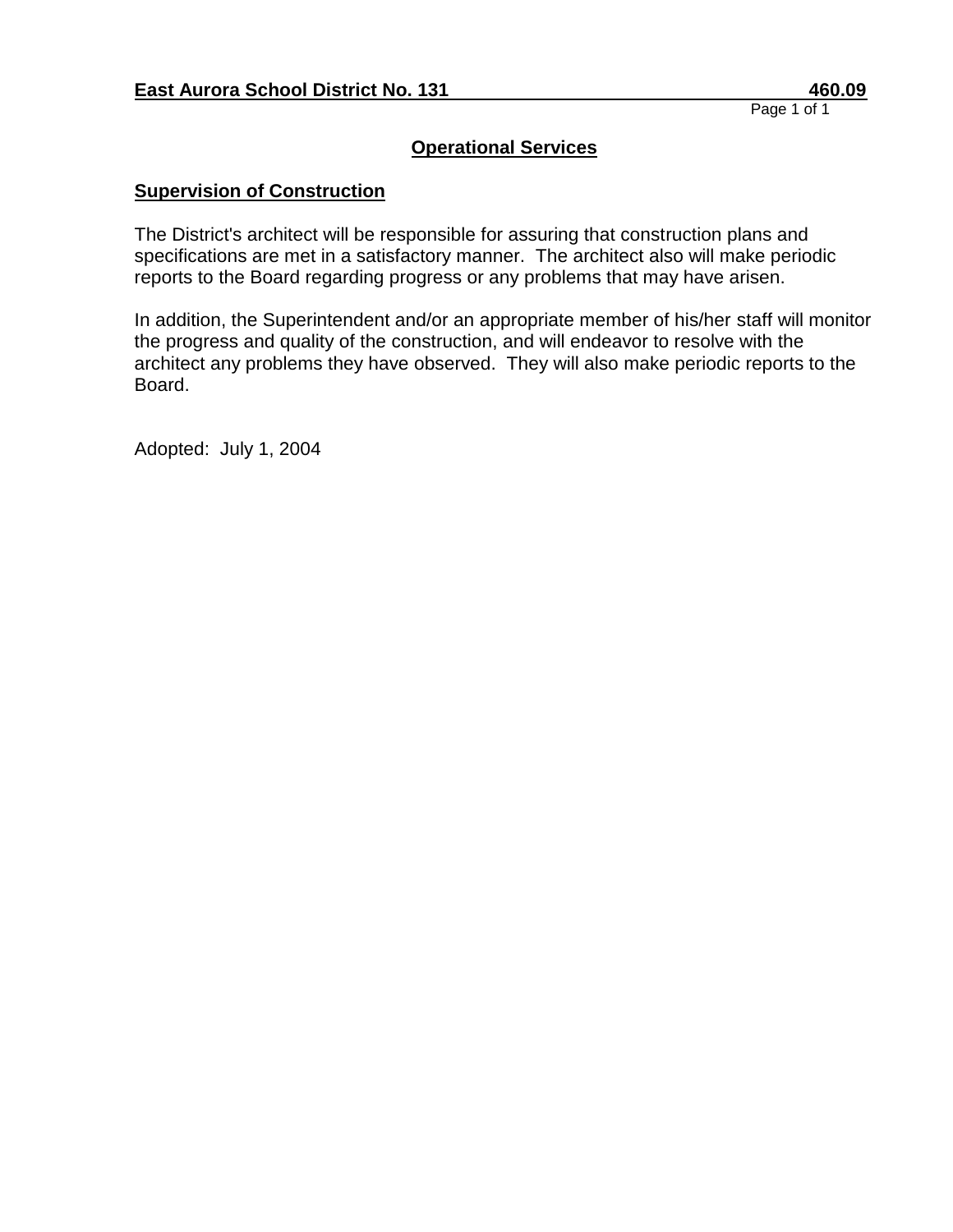### **Operational Services**

#### **Safety Program**

New construction will be designed to meet current safety codes. Minimally, existing construction will be evaluated and renovated for Code compliance throughout the required 10-year Life Safety cycle. Facilities will be maintained in good condition in order to minimize the possibility of accidents.

Although appropriate building materials and maintenance are important, the District believes that the safety of the schools is determined by the manner in which they are used. Therefore, procedures will be developed and practices followed that will anticipate and eliminate potential hazards.

The Superintendent and staff will meet or exceed legal requirements for the safe operation of District 131 schools and will formulate and implement regulations developed to achieve a high standard of safety in all District buildings.

- LEGAL REF.: Illinois School Code, Sec. 10-20.22, 10-20.23, and 27-26 (105 ILCS 5 /10-20.22, 5 /10-20.23, and 5 /27-26); 41 Ill.Admin.Code '110.20; Illinois Rules and Regulations for Fire Drills in Schools, 5 111. Reg. 10676.
- CROSS REF.: 730.04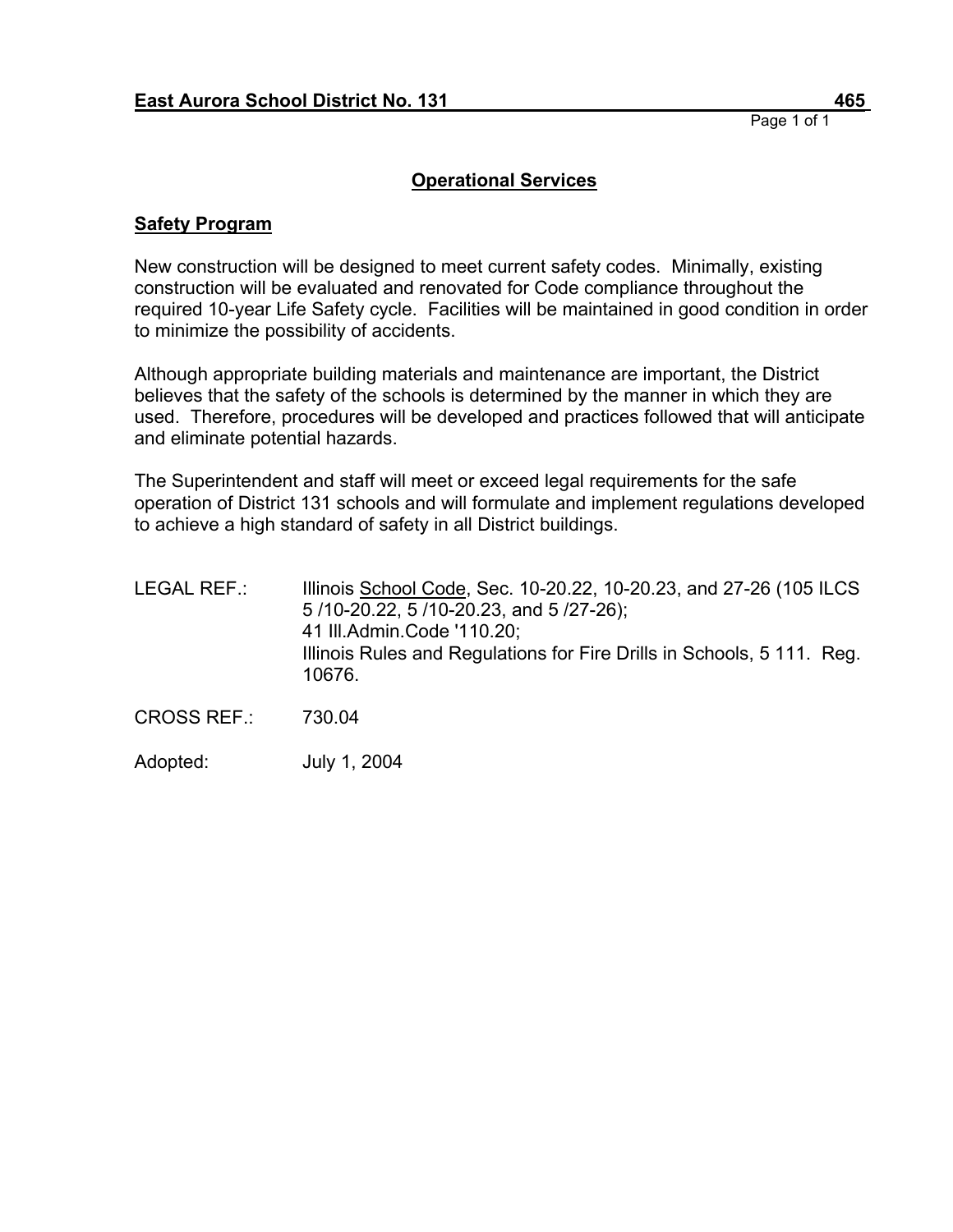## **Administrative Procedures**

### **Safety Program**

District facilities will be maintained in safe condition so as to minimize the possibility of accidents. The following safety rules will be observed at all times:

- 1. There will be no smoking in the school buildings or on District property.
- 2. Fire extinguishers must be refilled at least once each year. A label/tag will be attached to each extinguisher to record the date it was last tested and/or refilled. Preferably, this work will be done near the end of summer vacation and must be completed before the start of school.
- 3. Fire escapes will be kept clear of trash or rubbish and checked for usability at least every two weeks.
- 4. Straw, hay, confetti, turpentines and any other flammable materials are not to be used in the schools during any school or community program or gathering.
- 5. Painting supplies -- including shellacs, thinners, kerosene or any other volatile agents -- will be stored in a metal cabinet or flame resistant cabinet.
- 6. Highly volatile chemicals or compounds of explosive or toxic nature will not be used in any building while school is in session.
- 7. All extension and electrical-appliance cords will be inspected to make sure that they are in proper condition each time they are used; also the cord will be checked to make sure that it is heavy enough to carry the electrical load to be imposed.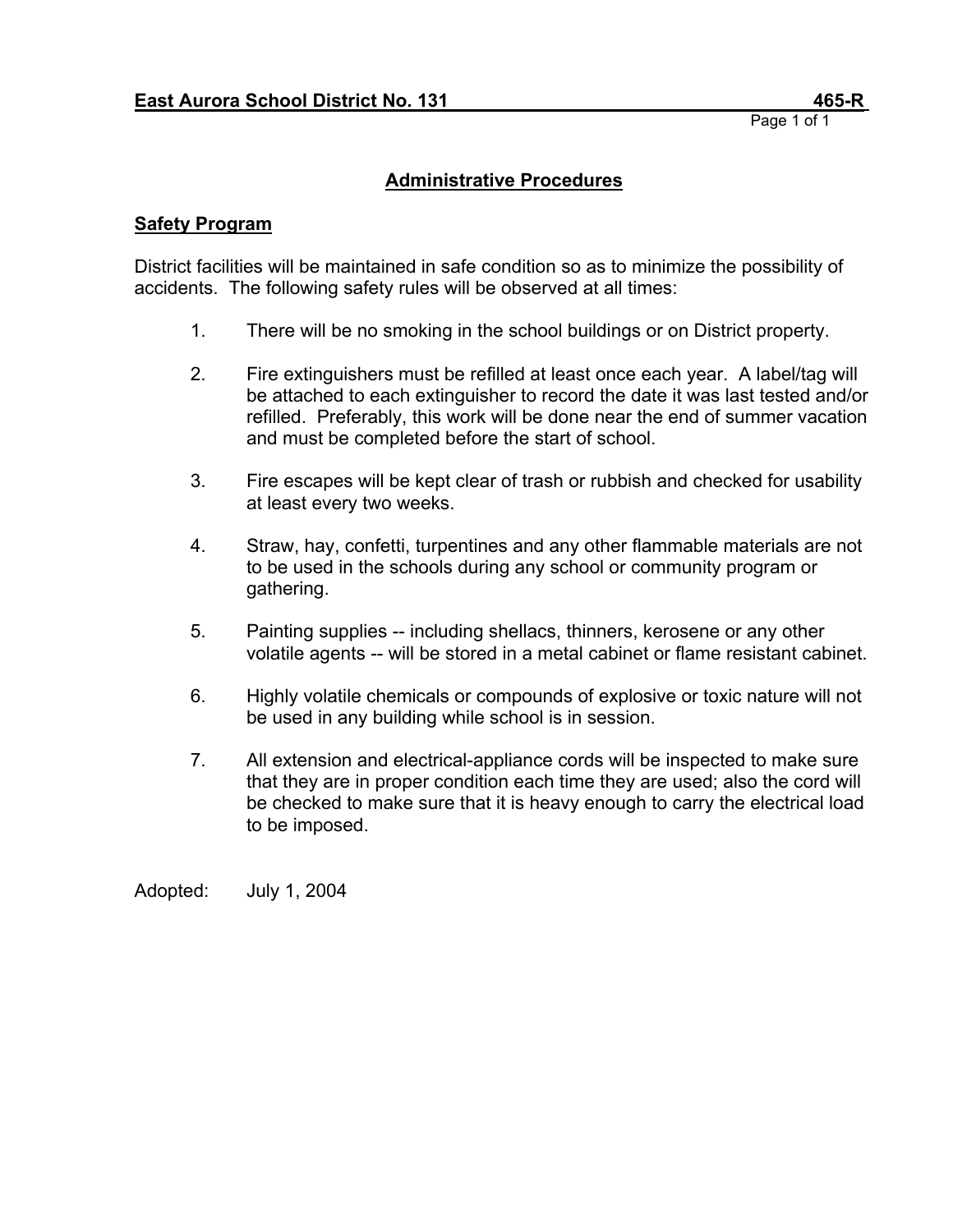## **Operational Services**

#### **Warning Systems**

As required by the Illinois Health/Life Safety Code for Public Schools, all District buildings are protected by a standard fire alarm system, which is equipped with automatic detectors. This alarm system is installed in each building for the purpose of notifying building occupants of fire conditions or other causes that necessitate the immediate vacating of the building. The system also transmits the alarm to any available municipal fire department by direct private lines or through an approved central system.

The alarm system will be tested regularly in order to insure its reliability. All equipment and devices used in the installation of the system will be tested by, and bear the label of a nationally recognized testing laboratory.

School personnel will be familiar with the method of operating the manual system. It also is important that students understand the dangers and consequences of experimentation with and false use of these safety devices.

Also, a tornado alert will be announced at the appropriate time by the building principal or his/her designee to all building occupants. Tornado alert procedures developed by the building principal and reviewed periodically will be followed by all building occupants.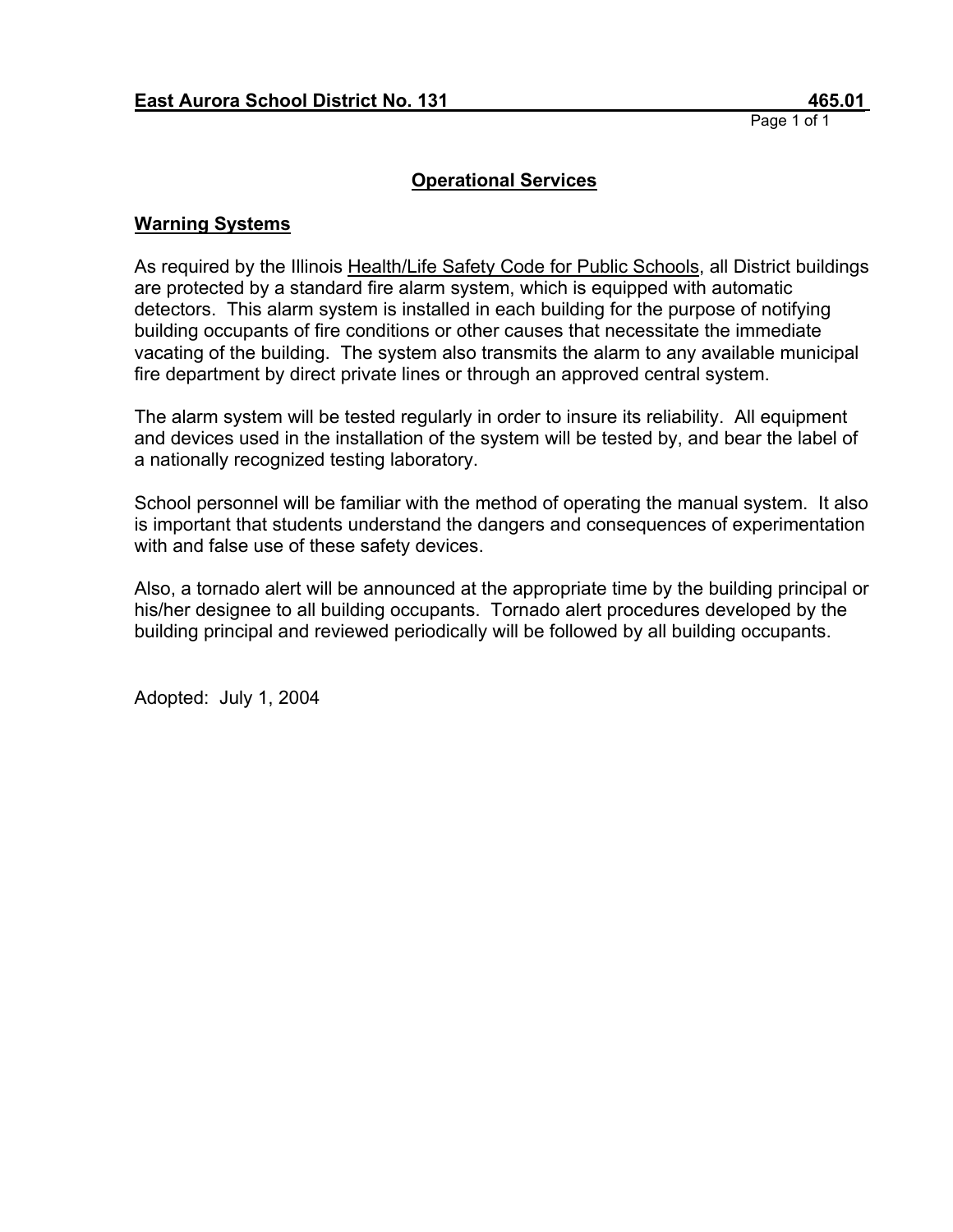## **Operational Services**

### **Buildings and Grounds Inspections**

Providing a safe school environment requires continuing vigilance.

To detect certain types of potential hazards, periodic inspections will be performed by trained professionals.

Equally important are the inspections performed by school staffs. Building custodians play a key role as they perform their daily or weekly maintenance tasks. However, all other personnel share in the responsibility for observing and reporting hazardous conditions that develop within their building or on the playgrounds.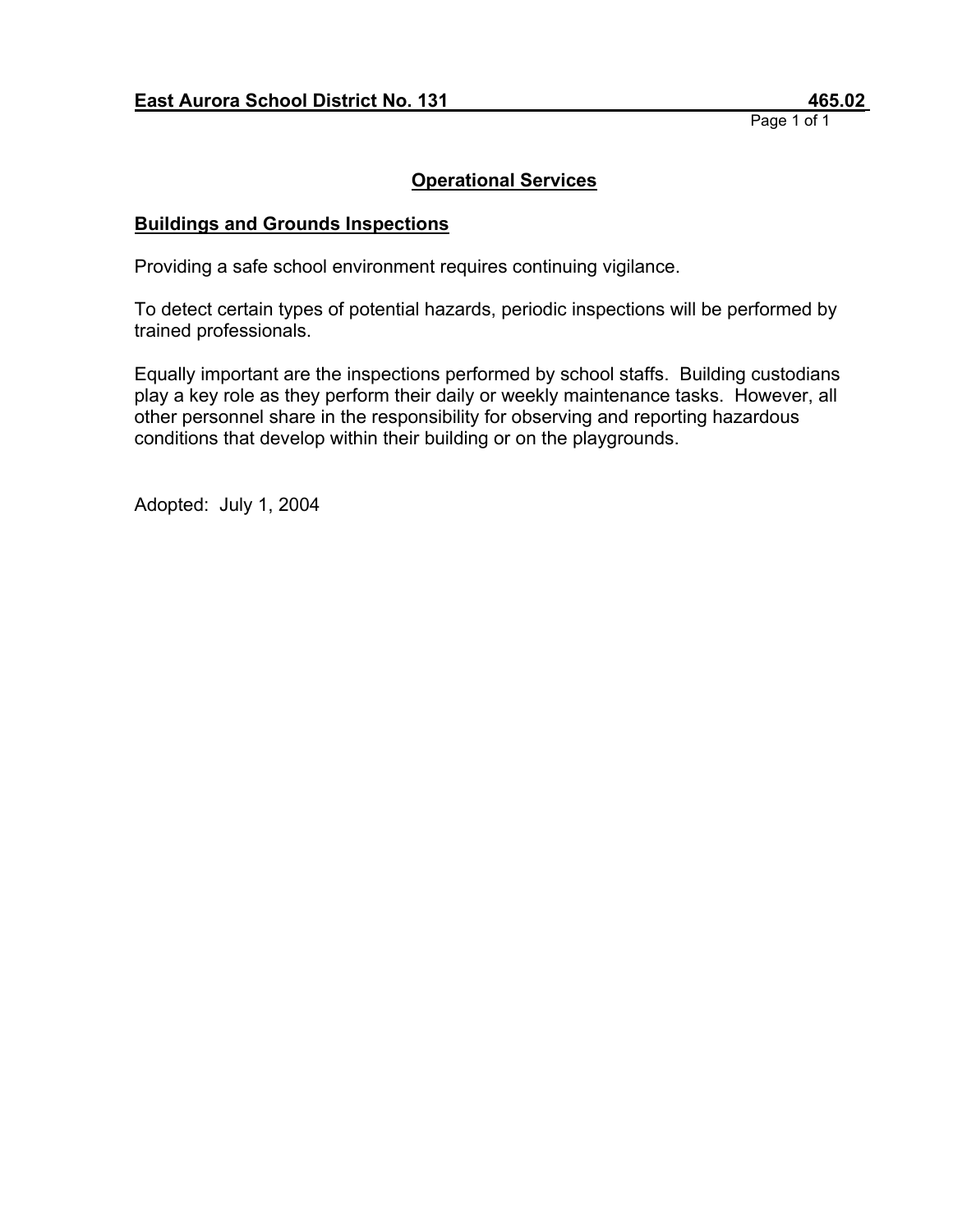## **Operational Services**

### **Accident Prevention**

#### **Students**

The safety of District 131 students is a matter of serious concern at all times. Therefore, school buildings and grounds will be regularly inspected for health, fire, and safety hazards. Also, the school staff will be alert to hazardous practices or situations, especially when children are moving about within the buildings or on the playgrounds. Rules and understandings will be developed to help reduce the chances for accidents.

Also, procedures will be established for caring for a student who has suffered an accident, whether the student requires the simple cleansing of an injury or professional assistance. For any but minor occurrences, the parent will be contacted.

#### Employees

Any employee injured while on duty will report the injury to his/her immediate supervisor or the building principal without delay. It is then the responsibility of the supervisor/ building principal to report the injury to the District=s Business Office, which will file insurance claims as soon as possible, preferably by the end of the working day on which the injury occurred.

An employee who is injured while on duty will receive compensation and expenses as prescribed by the Workmen's Compensation laws of the State of Illinois.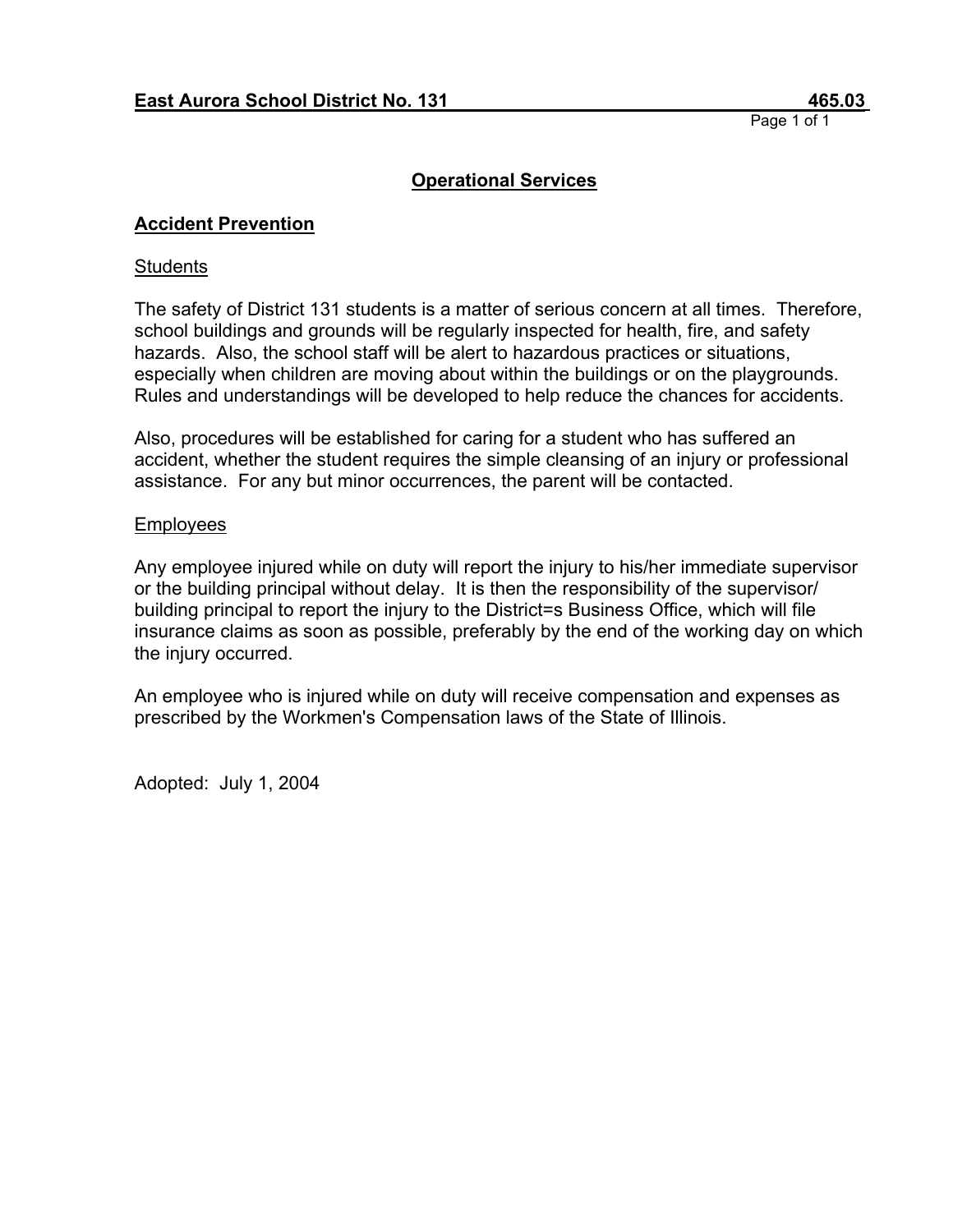## **Administrative Procedures**

### **Accident Prevention**

- I. The Superintendent or his/her designee and building principal will supervise an ongoing program for identifying and evaluating safety risks, which may require:
	- A. Supervision
		- 1. A sufficient number of supervisors will be present. A coach will be present for each team practice.
		- 2. Locker rooms will be appropriately supervised.
		- 3. Supervisors will be trained to recognize conditions that are dangerous.
		- 4. Proper student behavior will be maintained.
	- B. Instruction
		- 1. Proper teaching progressions will be followed and documented.
		- 2. Substitute instructors will be competent to teach the activity/class to which they are assigned.
		- 3. Teachers and coaches will evaluate each student's capacity to do a specific activity without exposing the student to an unreasonable risk of injury.
		- 4. Activities will be appropriately demonstrated. Instructions will be appropriate and clear, and safety rules will be emphasized.
		- 5. Students will be warned of the specific dangers of performing an activity the wrong way and that warning will be documented.
		- 6. Teachers and coaches reasonably will match student competitors.
		- 7. Appropriate behavior toward strangers will be explained.
	- C. Facilities and Equipment
		- 1. Facilities and equipment will be properly maintained and periodically inspected. Repairs, routine maintenance, and inspections will be documented.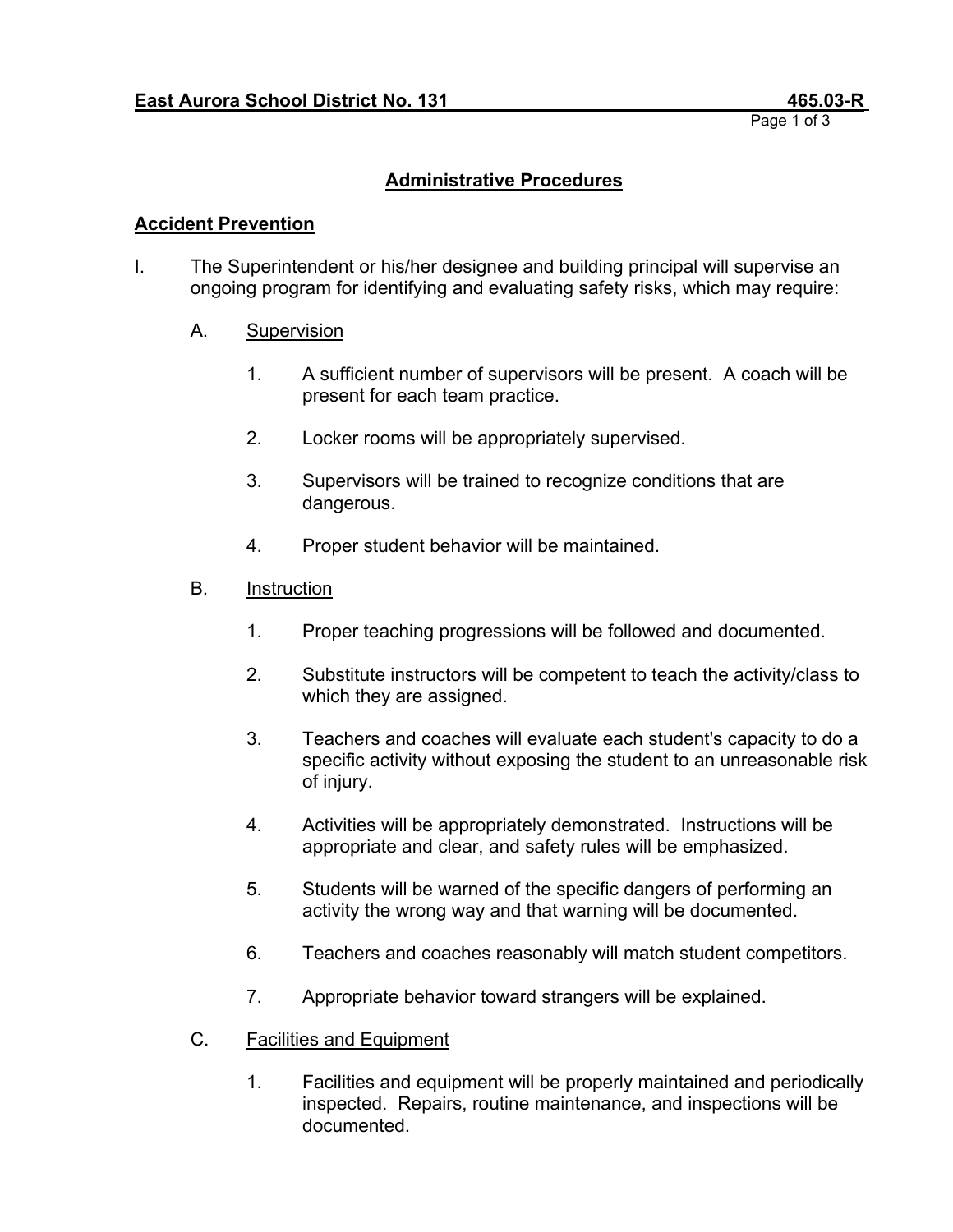Page 2 of 3

- 2. Staff members will be directed to report equipment or facilities that are inappropriate, in need of repair, or defective. Equipment that fails to fit properly or fails to properly protect students are examples of inappropriate equipment.
- 3. Notices from staff members that equipment or facilities are inappropriate, in need of repair, or defective will be properly investigated.
- 4. Warning signs or labels will be properly displayed and safety rules will be posted.
- 5. Facilities and equipment that would pose an unreasonable risk to unsupervised students (such as laboratory equipment and climbing equipment) will be kept locked.
- 6. Unused or outdated equipment will be removed.
- 7. Protective eye devices will be provided and worn by all students, teachers, and visitors when participating or observing any activity that may be hazardous to unprotected eyes.
- II. The Superintendent or his/her designee and building principal will supervise an ongoing program for the provision of first-aid and emergency care:
	- 1. First-aid and CPR courses will be offered to staff members.
	- 2. Staff members will be told how to summon emergency medical care.
	- 3. Adequate first-aid and emergency care equipment will be readily accessible, conspicuously marked, and periodically inspected.
	- 4. Each participant in an extracurricular sport must present a completed Certificate of Physical Fitness for Athletics. Parent(s)/guardian(s)will be required to report any serious health problem their child may have experienced, currently or in the past.
	- 5. Written accident reports will be completed by the person who was supervising the student at the time of the accident. These reports will be sent immediately to the principal, who will forward a copy to the Superintendent (See Accident Report Form attached).
	- 6. An injured student will take priority over everything else.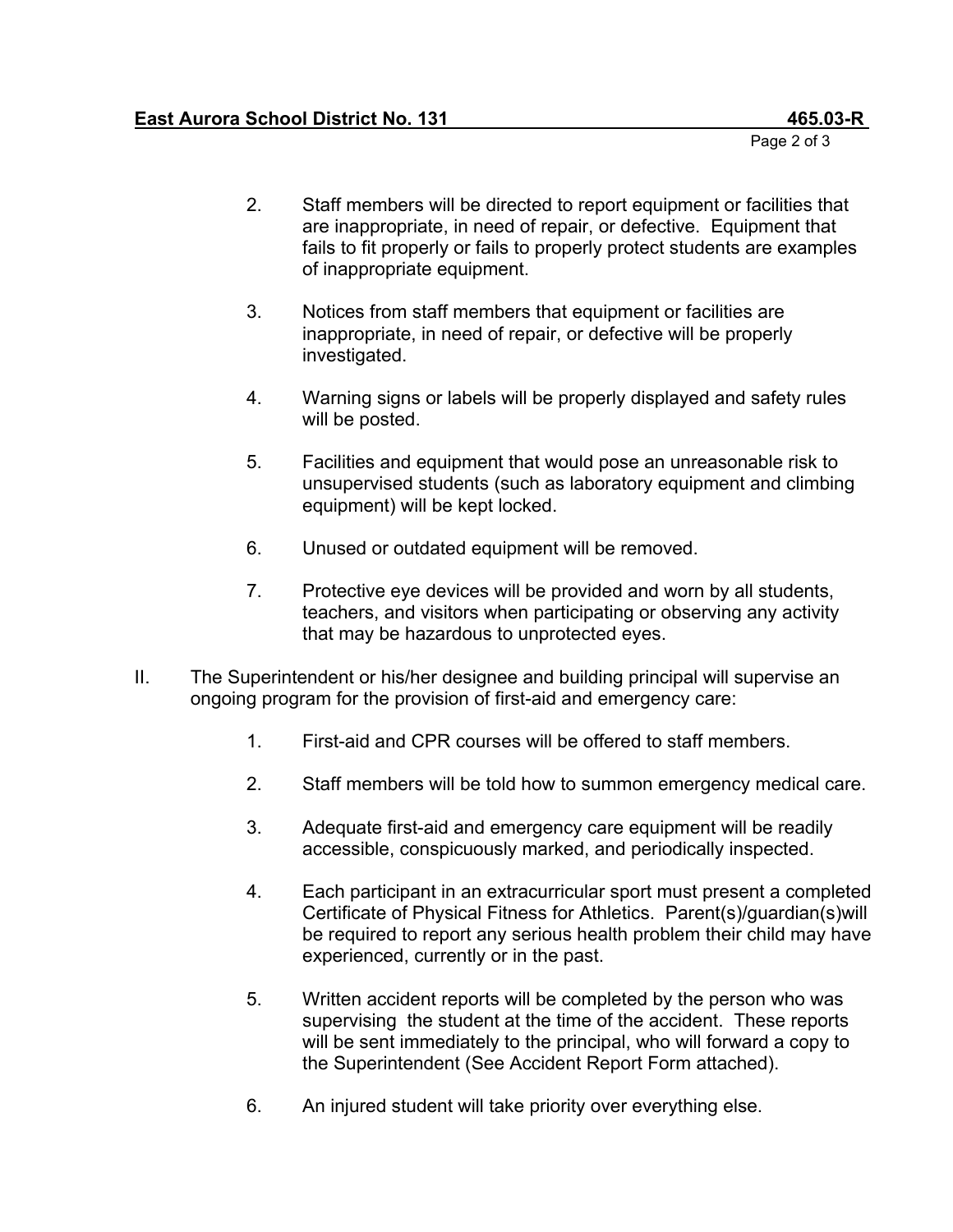Page 3 of 3

- III. Should a child be injured or become ill, an emergency care plan will be initiated as follows:
	- 1. First-aid treatment to protect the life of and comfort the child will be given by the building principal or playground supervisor until professional treatment is secured.
	- 2. The school nurse may be called by the building principal to treat the child.
	- 3. When a serious accident occurs to a child, the building principal may call 911.
	- 4. If in the professional opinion of the school nurse, the child should go home, the nurse will be responsible for seeing to it that the child gets home. Under no circumstances will a child be permitted to start home alone, nor will a child be left home alone.
	- 5. Internal medication will not be administered to a child by a member of the District staff unless the medication has been prescribed by a physician and a District Medication Approval Form has been signed by the physician and child's parent/guardian.

Should a child be injured, an effort will be made by the building principal to contact the child's parents for information and instructions. If the parent cannot be contacted and, in the reasonable judgment of the building principal, the child should receive further aid than is available at the school, the child will be taken to a hospital for treatment. This action on the part of District personnel does not obligate the personnel or the District to assume financial responsibility for the treatment of the child.

All accidents involving students will be reported immediately on a Student Accident Form provided by the Business Office or school administrative office. The form may be completed by the playground supervisor or other supervising District personnel.

Copies of the accident report will be placed on file in the offices of the Superintendent, building principal, and school nurse.

IV. Each student participating in an extracurricular athletic program, and his/her parent(s)/guardian(s), must sign an Agreement to Participate form.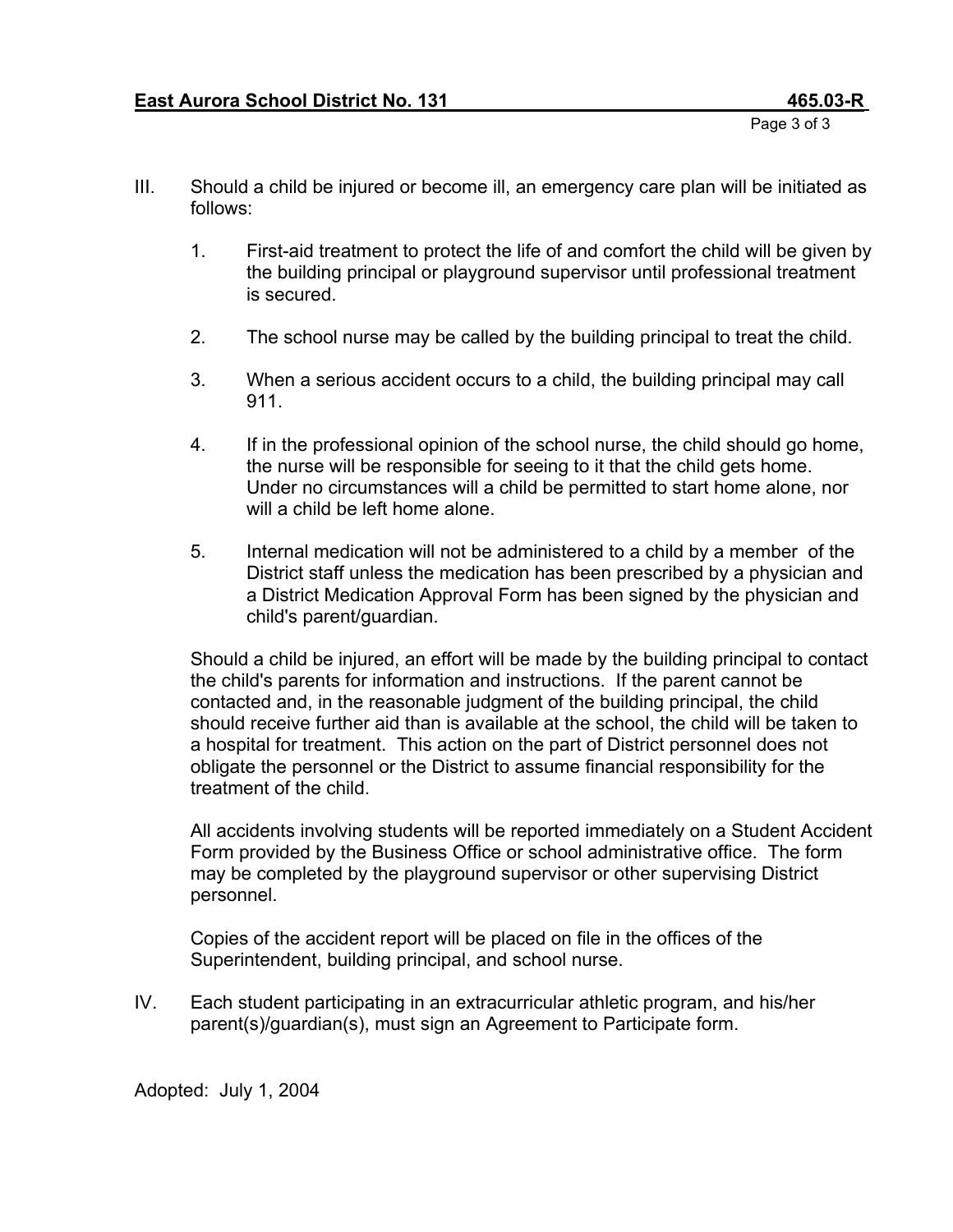## **Operational Services**

### **School Safety Drills and Emergency Plans**

### School Safety Drills

The following school safety drills shall be instituted by all schools in District 131:

(1) School Evacuation Drills School evacuation drills shall address and prepare students and school personnel for situations that occur when conditions outside of a school building are safer than inside a school building. Evacuation incidents may include without limitation the following:

- (A) fire;
- (B) suspicious items;
- (C) incidents involving hazardous materials, including, but not limited to, chemical, incendiary, and explosives; and
- (D) bomb threats.

(2) Bus Evacuation Drills Bus evacuation drills shall address and prepare students and school personnel for situations that occur when conditions outside of a bus are safer than inside the bus. Evacuation incidents may include without limitation the following:

- (A) fire;
- (B) suspicious items; and
- (C) incidents involving hazardous materials, including, but not limited to, chemical, incendiary, and explosives.

(3) Law Enforcement Drills Law enforcement drills shall address situations calling for the involvement of law enforcement. Law enforcement drills must address incidents including, without limitation, the following:

- (A) reverse evacuations;
- (B) lock-downs;
- (C) shooting incidents;
- (D) bomb threats; and
- (E) incidents involving hazardous materials.

(4) Severe Weather and Shelter-in-place Drills Severe weather and shelter-in-place drills shall address and prepare students for situations involving severe weather emergencies or the release of external gas or chemicals. Severe weather and shelter-in-place incidents may include without limitation the following: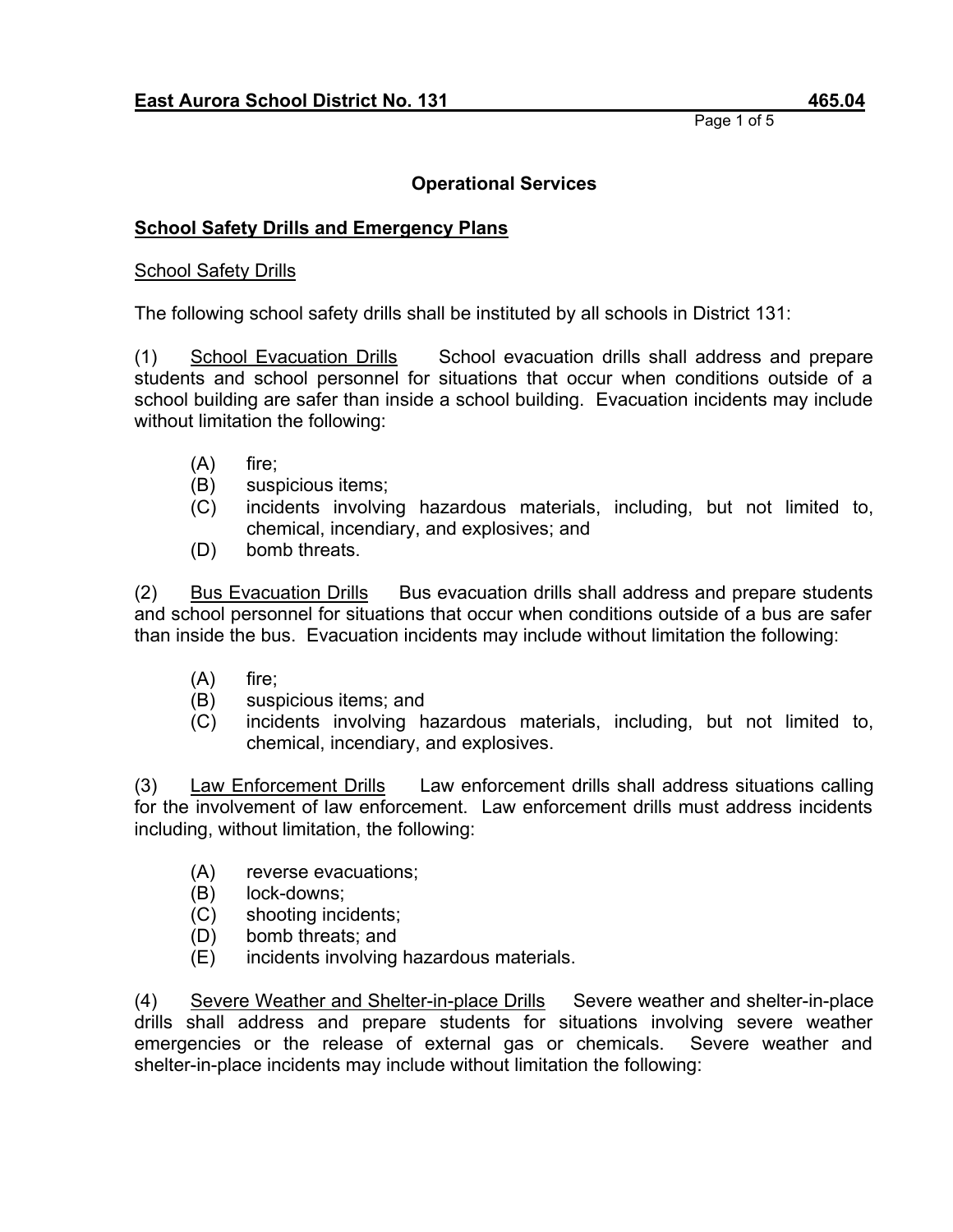- (A) severe weather, including, but not limited to, shear winds, lightning, and earthquakes;
- (B) incidents involving hazardous materials, including, but not limited to, chemical, incendiary, and explosives; and
- (C) incidents involving weapons of mass destruction, including, but not limited to, biological, chemical, and nuclear weapons.

### Number of Drills

During each academic year, each school in District 131 shall conduct a minimum of 3 school evacuation drills to address and prepare students and school personnel for fire incidents. These drills must meet all of the following criteria:

- (1) One of the 3 school evacuation drills shall require the participation of the appropriate local fire department or fire district.
	- (A) By law, each local fire department or fire district is required to contact the Building Principal or other appropriate school administrator or his or her designee no later than September 1 of each year in order to arrange for the participation of the local fire department or fire district in the school evacuation drill.
	- (B) Each Building Principal, or his or her designee, shall contact the responding local fire official no later than September 15 of each year and propose to the local fire official 4 dates within the month of October, during at least 2 different weeks of October, on which the drill shall occur. The fire official is required to choose any of those 4 available dates, and if he or she does so, the drill shall occur on that date.
	- (C) The Building Principal, or his or her designee, and the local fire official may also, by mutual agreement, set any other date for the drill, including a date outside of the month of October.
	- (D) If the fire official does not select one of the 4 offered dates in October or set another date by mutual agreement, the requirement that the school include the local fire service in one of its mandatory school evacuation drills is waived. However, Building Principals are still encouraged to include the fire service in a school evacuation drill at a mutually agreed-upon time.
	- (E) Upon the participation of the local fire service, the appropriate local fire official are required to certify that the school evacuation drill was conducted.
	- (F) When scheduling the school evacuation drill, the Building Principal, or his or her designee, and the local fire department or fire district may, by mutual agreement on or before September 14, choose to waive the provisions of subparagraphs (B), (C), and (D) of this paragraph (1).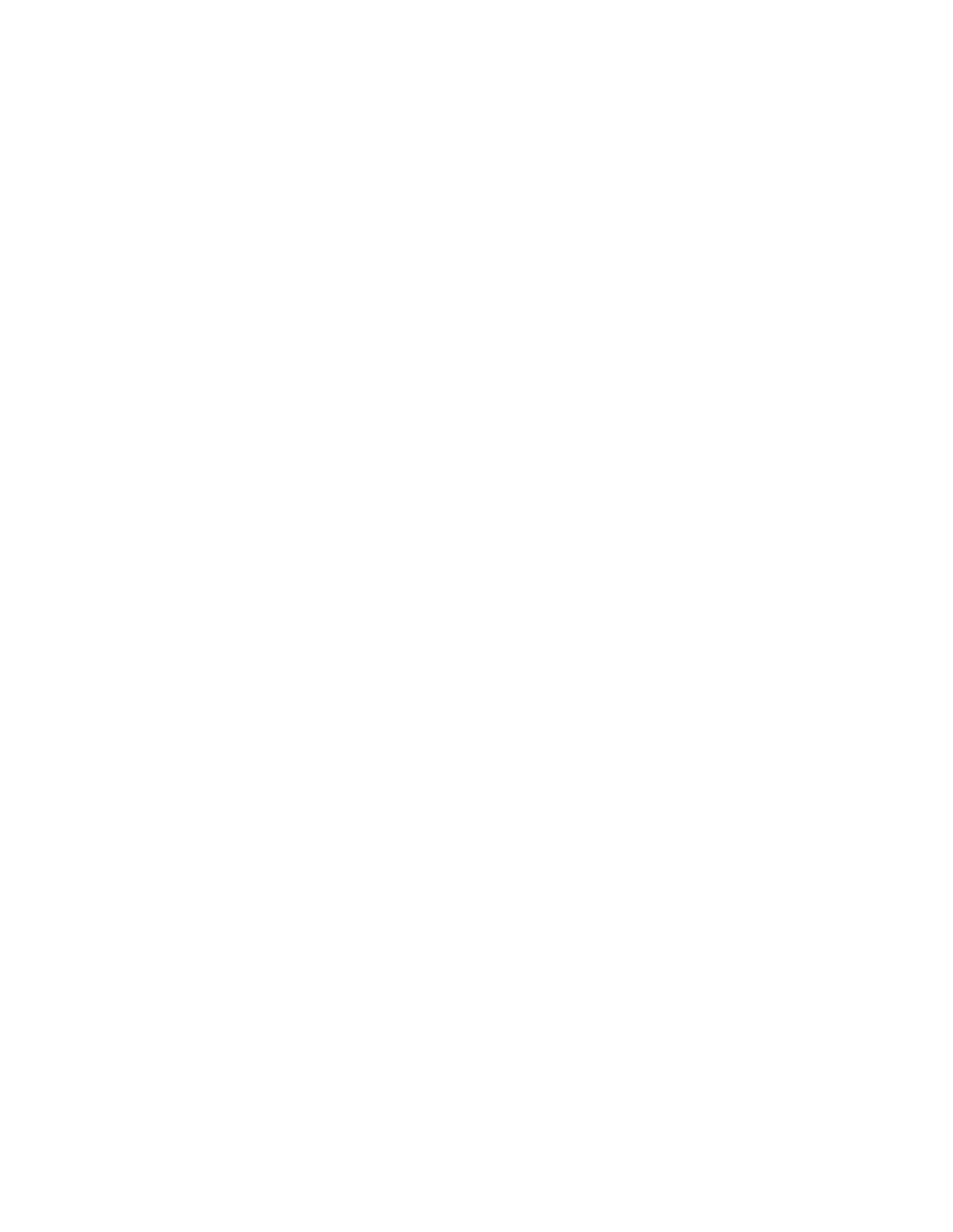Page 3 of 5

- (G) Additional school evacuation drills for fire incidents may also involve the participation of the local fire department or fire district as appropriate.
- (2) Schools may conduct additional school evacuation drills to account for other evacuation incidents, including without limitation suspicious items or bomb threats.
- (3) All drills shall be conducted at each school building that houses students.

During each academic year, each school in District 131 shall also conduct a minimum of one bus evacuation drill. This drill shall be accounted for in the curriculum, which shall also include instruction in safe bus riding practices for all students. Schools may conduct additional bus evacuation drills, as appropriate. All drills shall be conducted at each school building that houses students.

During each academic year, each school in District 131 must conduct a law enforcement drill to address incidents, including without limitation reverse evacuations, lock-downs, shootings, bomb threats, or hazardous materials. Such drills must be conducted according to the District's emergency and crisis response plans, protocols, and procedures, with the participation of the appropriate law enforcement agency. Law enforcement drills may be conducted on days and times when students are not present in the school building.

- (1) A law enforcement drill must meet all of the following criteria:
	- (A) During each calendar year, the appropriate local law enforcement agency is required to contact the Building Principal or other appropriate school administrator to request to participate in a law enforcement drill and may actively participate on-site in a drill.
	- (B) Upon the participation of a local law enforcement agency in a law enforcement drill, the appropriate local law enforcement official is required to certify that the law enforcement drill was conducted.
- (2) Schools may conduct additional law enforcement drills at their discretion.

During each academic year, each school in District 131 shall also conduct a minimum of one severe weather and shelter-in-place drill to address and prepare students and school personnel for possible tornado incidents and may conduct additional severe weather and shelter-in-place drills to account for other incidents, including without limitation earthquakes or hazardous materials. All drills shall be conducted at each school building that houses students.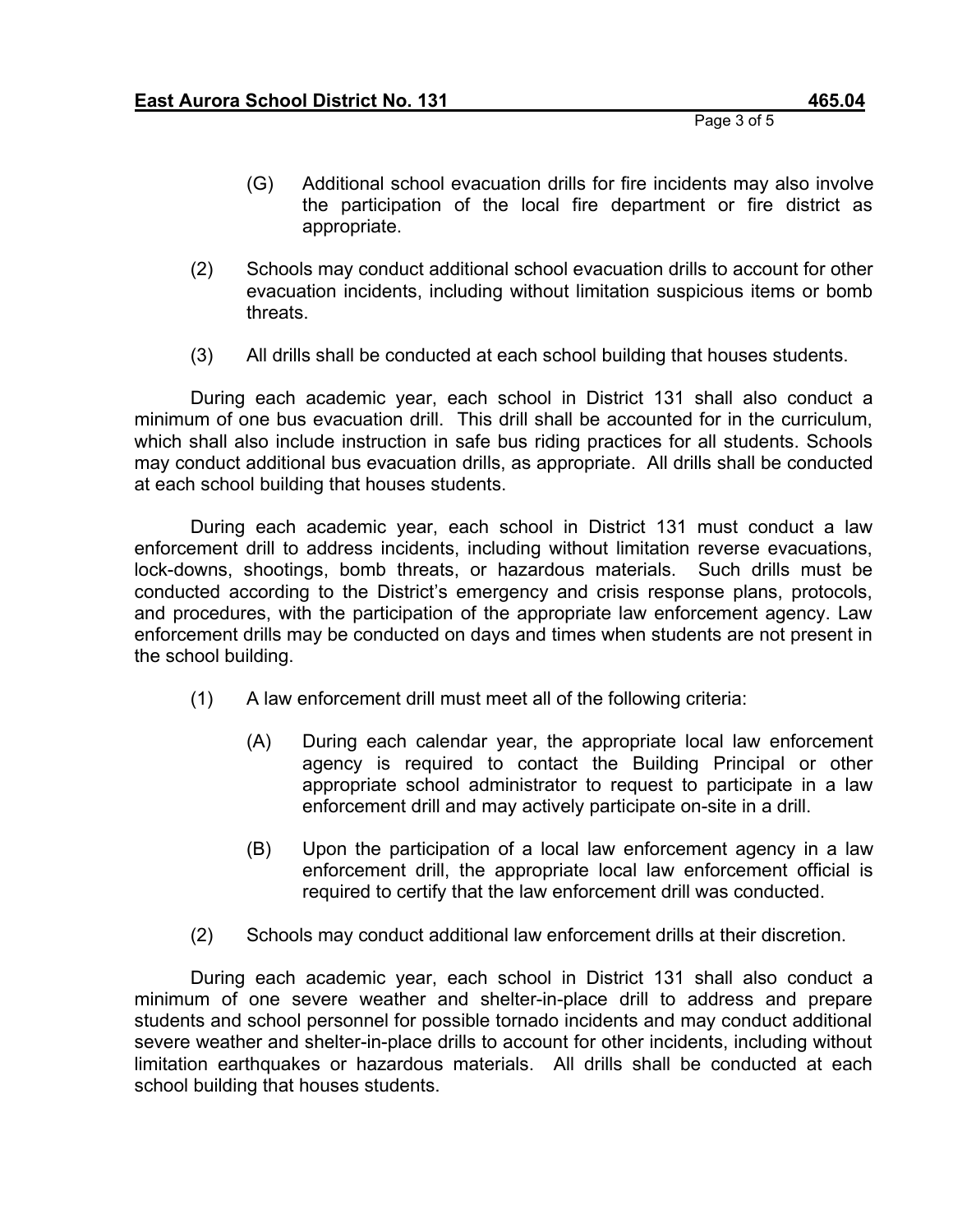Page 4 of 5

## Annual review

District 131, through the Board of Education or its designee, shall conduct a minimum of one annual meeting at which it will review each school building's emergency and crisis response plans, protocols, and procedures and each building's compliance with the school safety drill programs. The purpose of this annual review shall be to review and update the emergency and crisis response plans, protocols, and procedures and the school safety drill programs of the District and each of its school buildings.

The Board of Education or its designee shall participate in the annual review and invite each of the following parties to the annual review and provide each party with a minimum of 30-days' notice before the date of the annual review:

- (1) The Principal of each school within the District or his or her official designee.
- (2) Representatives from any other education-related organization or association deemed appropriate by the District.
- (3) Representatives from all local first responder organizations to participate, advise, and consult in the review process, including, but not limited to:
	- (A) the appropriate local fire department or fire district;
	- (B) the appropriate local law enforcement agency;
	- (C) the appropriate local emergency medical services agency if the agency is a separate, local first responder unit; and
	- (D) any other member of the first responder or emergency management community that has contacted the Superintendent or his or her designee during the past year to request involvement in a school's emergency planning or drill process.
- (4) The Board or its designee may also choose to invite to the annual review any other persons whom it believes will aid in the review process, including, but not limited to, any members of any other education-related organization or the first responder or emergency management community.

Upon the conclusion of the annual review, the Board or the Board's designee shall sign a one page report, which may be in either a check-off format or a narrative format, that does the following:

- (1) summarizes the review's recommended changes to the existing school safety plans and drill plans;
- (2) lists the parties that participated in the annual review, and includes the annual review's attendance record;
- (3) certifies that an effective review of the emergency and crisis response plans, protocols, and procedures and the school safety drill programs of the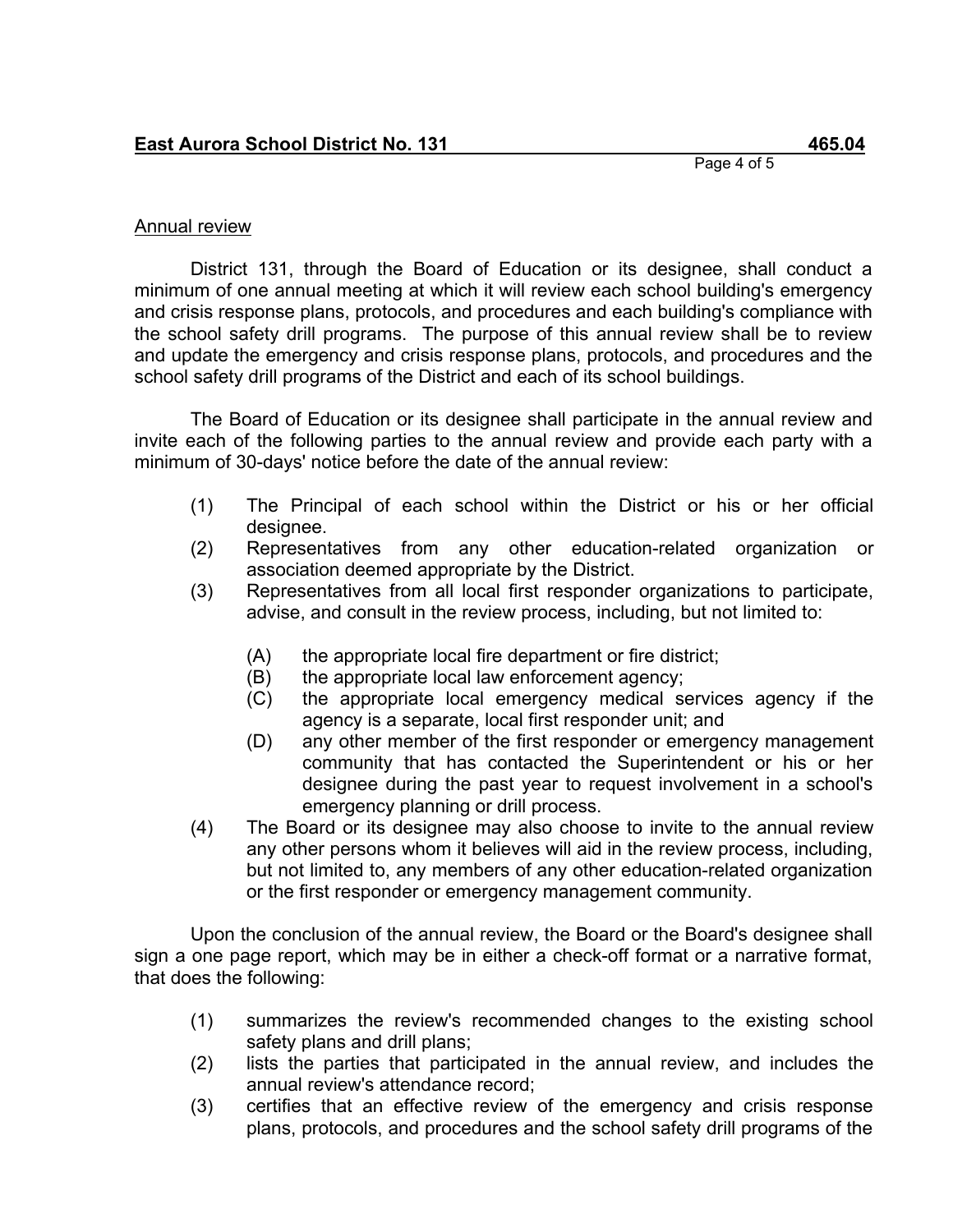District and each of its school buildings has occurred;

### **East Aurora School District No. 131** 465.04

Page 5 of 5

- (4) states that the District will implement those plans, protocols, procedures, and programs, during the academic year; and
- (5) includes the authorization of the Board or the Board's designee.

The Board or its designee shall send a copy of the report to each party that participates in the annual review process and to the Regional Superintendent of Schools. If any of the participating parties have comments on the certification document, those parties can submit their comments in writing to the Regional Superintendent. The Regional Superintendent will maintain a record of these comments. The certification document may be in a check-off format or narrative format, at the discretion of the Superintendent.

The review must occur at least once during the calendar year, at a specific time chosen at the Superintendent's discretion.

#### Emergency Plans

Every Building Principal, using District-established guidelines and guidelines provided by the State Board of Education and the Office of the State Fire Marshal, shall develop emergency and crisis response plans that address emergencies such as fire, tornadoes and other threats to school safety and which implement the safety drills referenced herein. This plan will be distributed to each teacher at the beginning of each school year. Also, substitute teachers and the clerical and custodial staff will receive instruction about their responsibilities in emergencies.

Such safety planning will incorporate cooperative planning with local fire and law enforcement agencies.

LEGAL REF.: Illinois School Safety Drill Act (105 ILCS 128/1, *et seq*.)

Adopted: Amended: March 2, 2009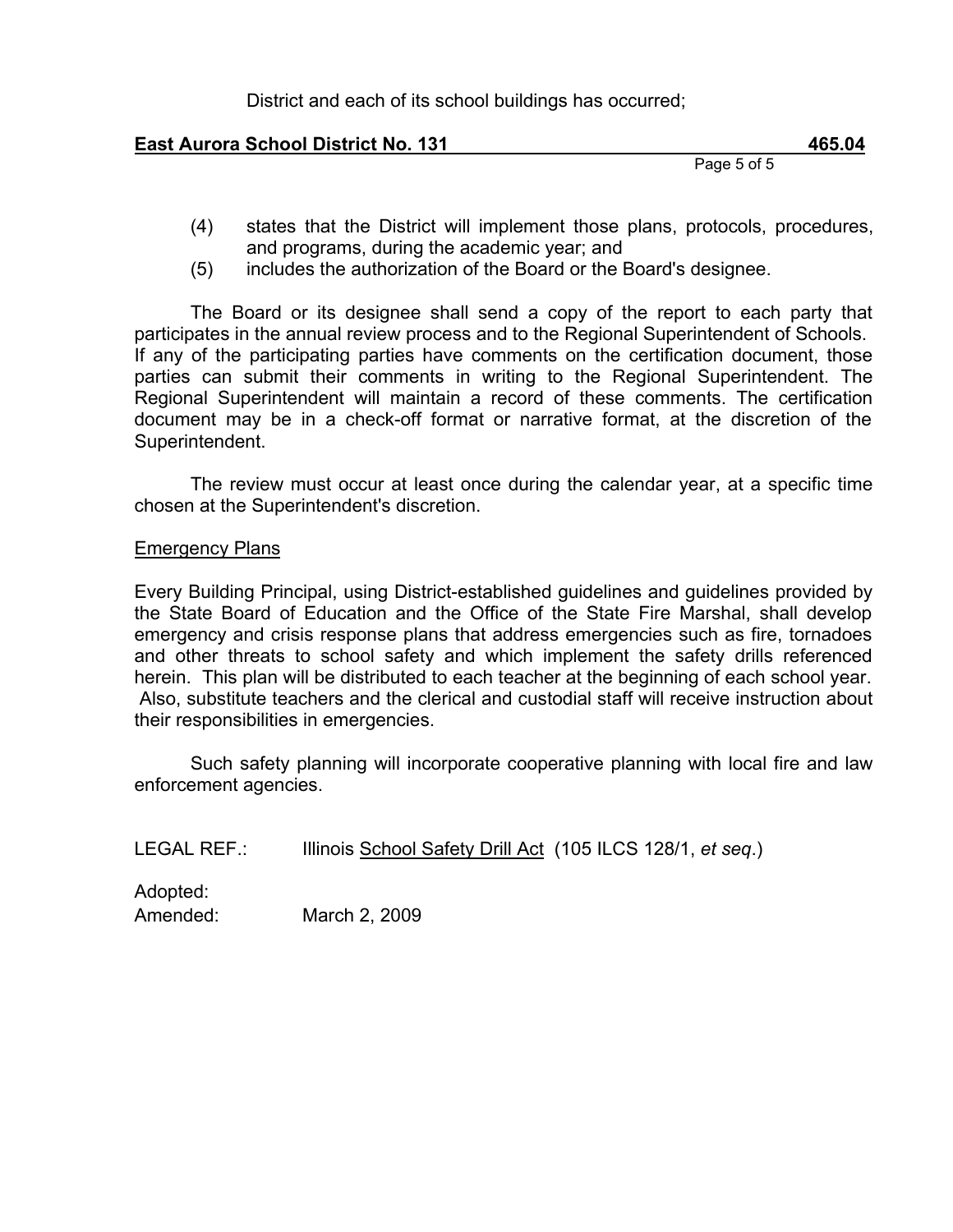### **Administrative Procedures**

### **Emergency Plans**

#### General Fire Drill and Evacuation Procedures

Fire drills will be held in each building in accordance with the State Law. Order rather than speed will be stressed in fire drills. An average of one drill per month will be conducted during the school year.

It will be the principal=s responsibility to ensure that drill procedures are posted in every class area and to inform staff as to their implementation. Instructions will be furnished to teachers and pupils by the principal with regard to the route and manner of exiting during fire drills, which will be held without warning. Every teacher and employee will be familiar with the location and operation of existing fire extinguishers, as well as, the location and operation of fire alarms.

When teachers hear the fire alarm, they and their pupils will evacuate in a prompt, orderly and quiet manner.

#### Specific Fire and Evacuation Drill Procedures

- 1. At the sound of the alarm, the teacher will open the classroom door and remain at the door until all persons have been evacuated. Teachers may appoint a pupil to assist in monitoring the drill.
- 2. Primary and alternate exits will be designated by the building principal.
- 3. Each class will be assigned a point of assembly at least 100 feet away from the building. Students and teachers will stay out of roadways and away from emergency vehicles.
- 4. Each teacher will take his/her class roster from the classroom to check attendance and note missing students for use by emergency personnel.
- 5. The building principal will assign persons the following tasks:
	- $\Diamond$  Check all restrooms, closets, and storage areas for students and staff.
	- **EXECUTE:** Phone in the alarm and meet fire department officials.
	- $\Diamond$  Note the results of the drill on a drill record form.
	- $\Diamond$  Assist disabled or ill persons.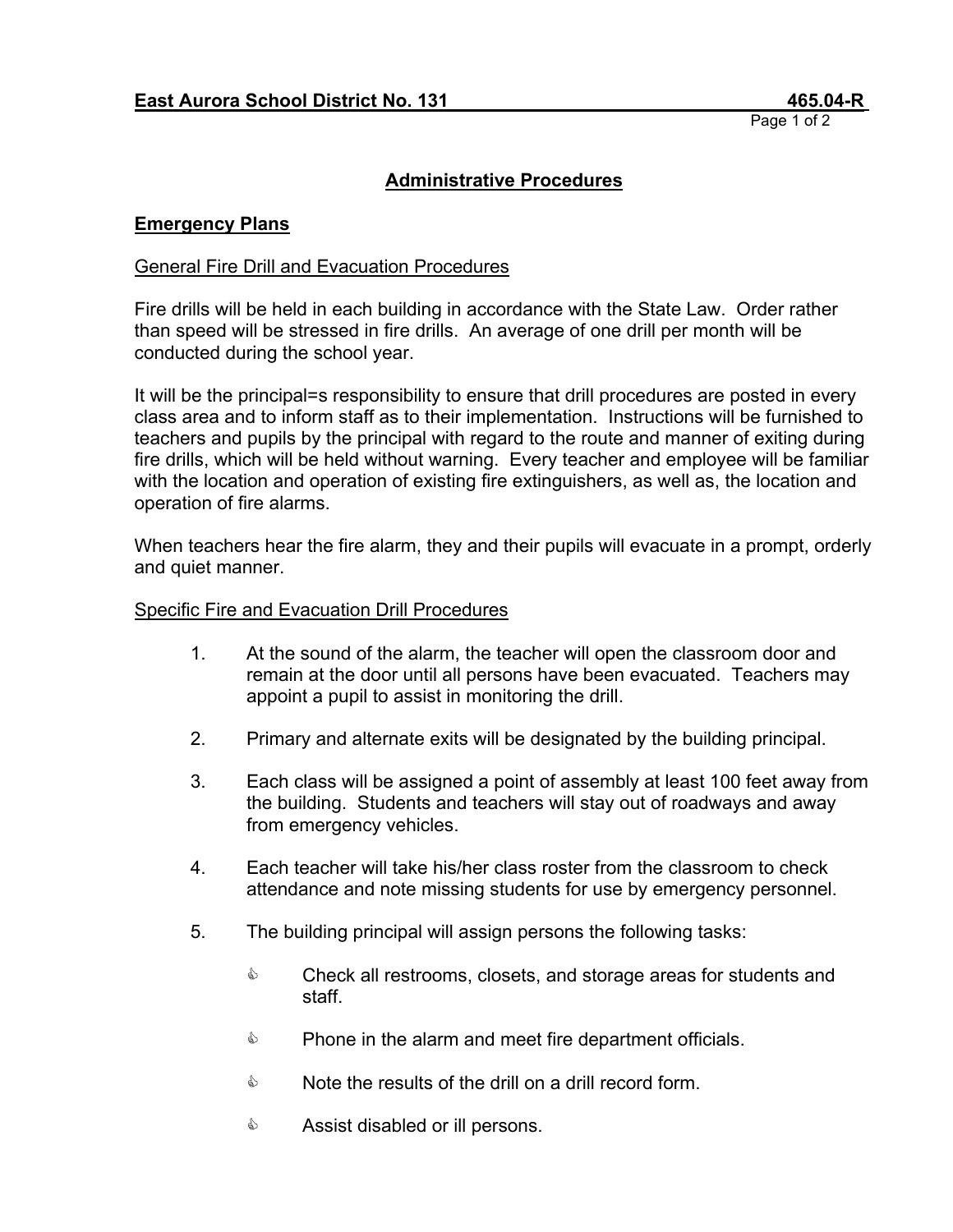Page 2 of 2

### Disaster Drills

Disaster drill procedures will be developed in each district building to deal with tornadoes and other threats to safety that require faculty and students to seek shelter. The principal will ensure that such procedures are in place, publicized to all students and employees, and practiced. He/she will designate and lead an Emergency Management Team for handling disasters. The principal will notify the Superintendent of such an emergency and seek assistance as needed.

The principal will develop the disaster plans and drills using District-established guidelines. Also, he/she will review the building plans yearly.

Students will be detained in school near dismissal time if a tornado or other serious weather is imminent as indicated by an alert, in which case:

- 1. Buses will not leave the building; and
- 2. Students and faculty will remain in or re-enter the building and take up shelter positions.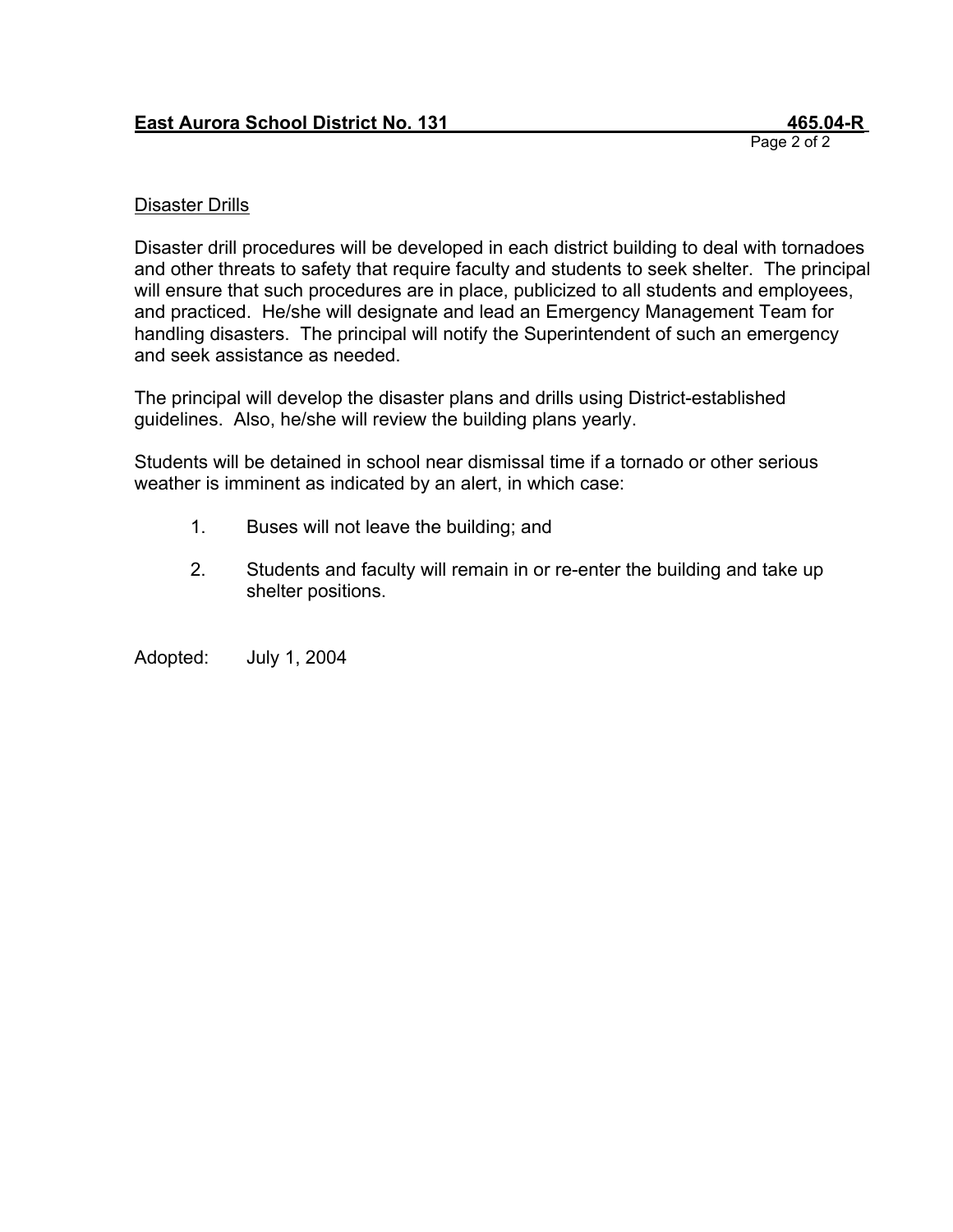### **Operational Services**

### **Emergency Closings**

District 131 will close schools when, in the opinion of the Superintendent or his/her designee, emergency/hazardous conditions exist. Such action will be taken only when it is apparent that such emergency conditions might jeopardize the health and/or safety of the students.

Emergency closings will be publicly announced over radio stations designated by the District administration, as well as via the District website and telephone information hotline. These announcements will be made by 6:00 a.m. whenever practicable. Also, staff members will be notified through a building calling tree.

When emergency closings become necessary during the regular school day, parents will be notified by announcements over the area radio stations, the District website and the telephone hotline.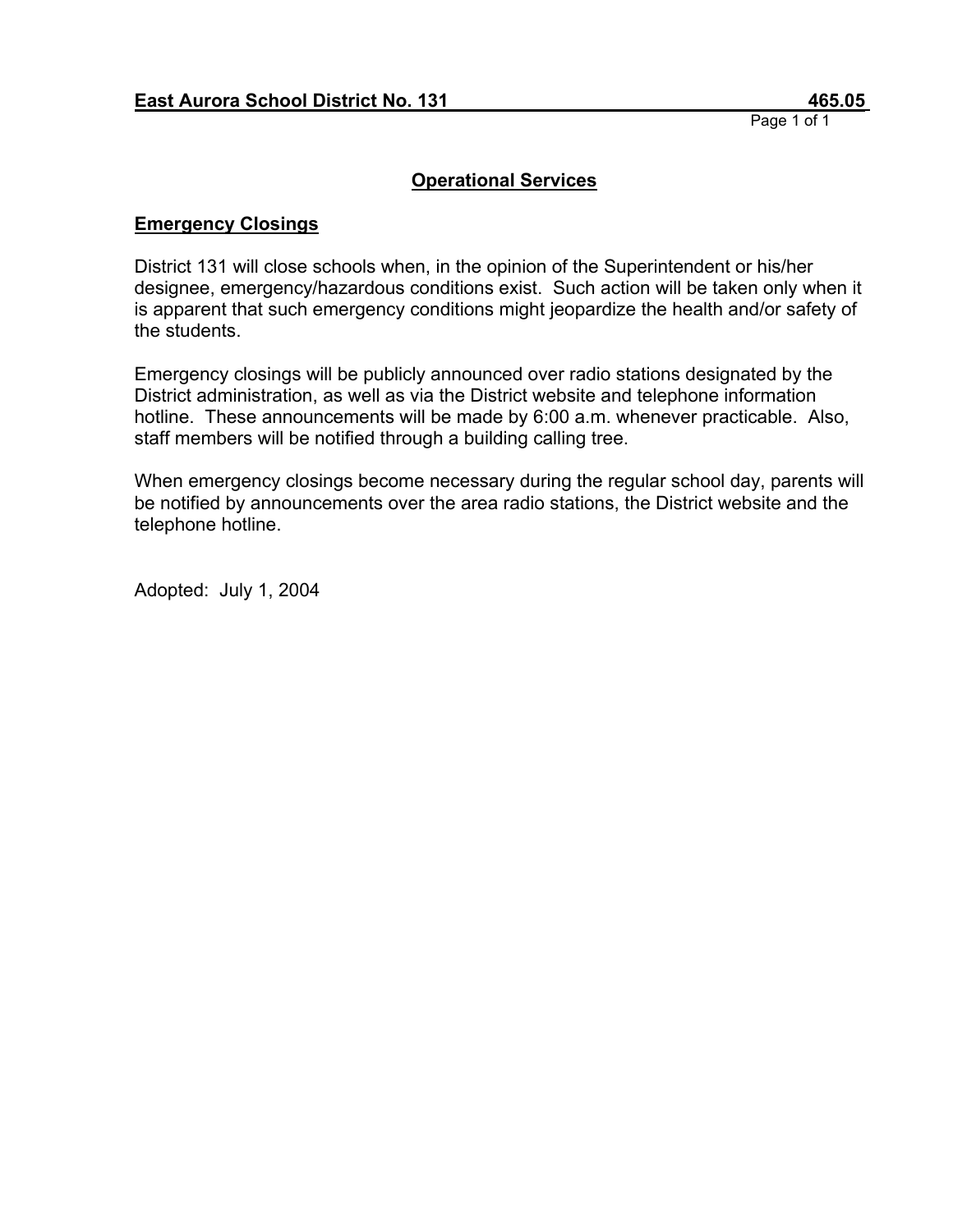## **Administrative Procedures**

#### **Emergency Closings**

The following procedures will be initiated by the Superintendent in the event that the District's schools will be closed because of an emergency:

- 1. A bus company representative will notify the Superintendent or his/her designee when road conditions within the District are such that buses cannot be operated safely.
- 2. The Superintendent or his/her designee will communicate with local police departments, and the Kane County Sheriff's Department regarding District road conditions.
- 3. The Superintendent or his/her designee will communicate with the Director of Buildings and Grounds regarding building emergencies and related access to buildings.
- 4. Building principals will immediately notify the Superintendent of all emergencies that occur in his/her building.
- 5. The decision to close schools in the District will be made by the Superintendent. Such decisions will be based on information received from some or all of the following sources: the bus company, law enforcement officials, building principals and nearby school districts.
- 6. The Superintendent will make every effort to release information on school closures no later than 6:00 a.m. to the following persons:

Building principals District Education Center administrators Radio stations Bus company representative Local police departments Nearby school districts Special Education personnel Substitute teacher caller Board of Education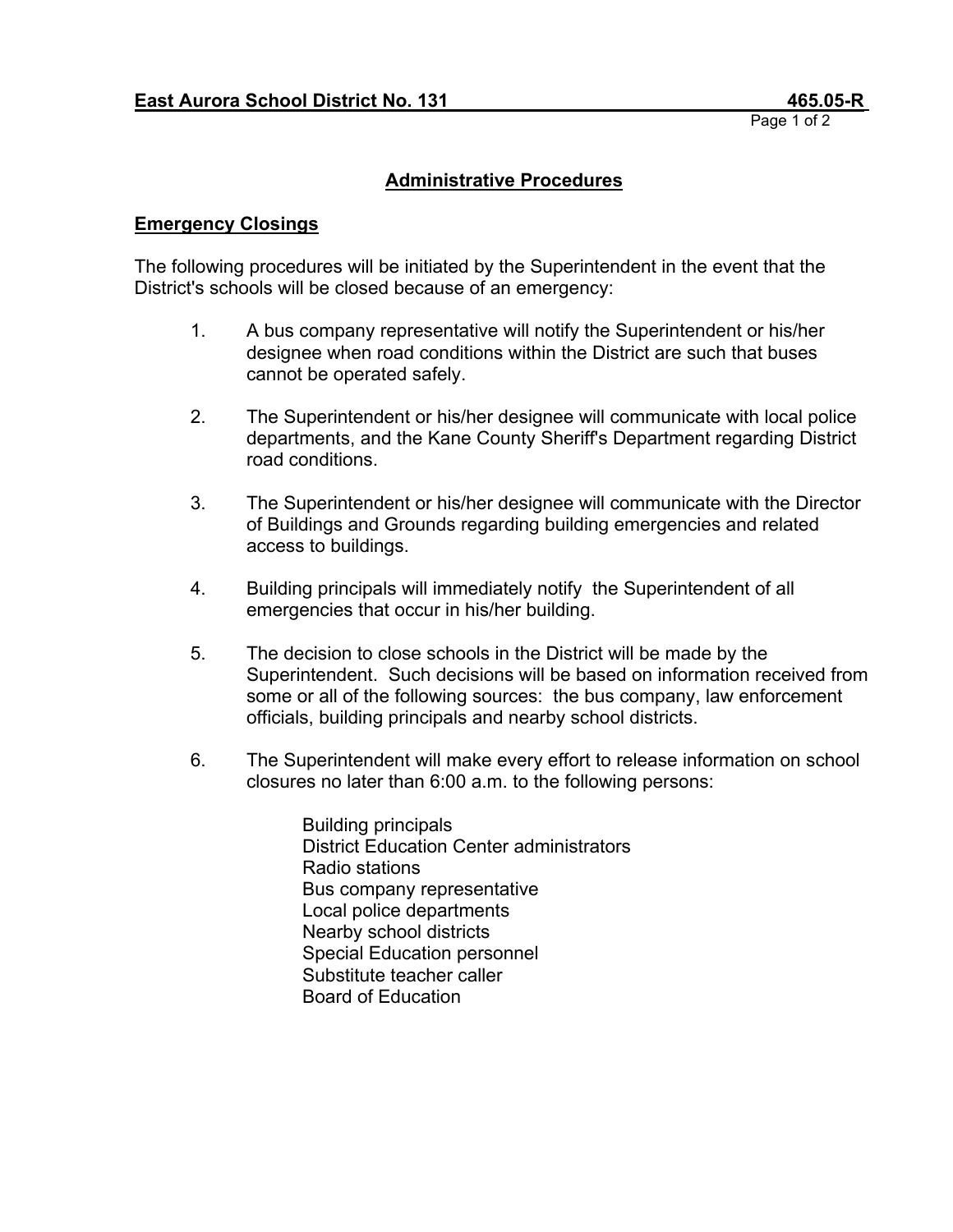Page 2 of 2

- 7. The following persons will help the Superintendent announce school closings:
	- $\bullet$  Each building principal or his/her designee will notify his/her staff, custodians, secretaries, and any other persons assigned to his/her building.
	- **Each District Education Center administrator will call his/her own** secretarial staff.
	- **EXECUTE:** The Directors of Buildings and Grounds will call the firemen, engineers and maintenance crew.
	- **EXECUTE:** The Assistant Superintendent for Business will call the food services company.
	- $\Diamond$  Building principals will activate telephone trees with parents.
	- **Sharehor of Technology will update the District=s website and** telephone information hotline.

All administrators will have a copy of emergency closing procedures and the current home and office telephone numbers of all subordinates.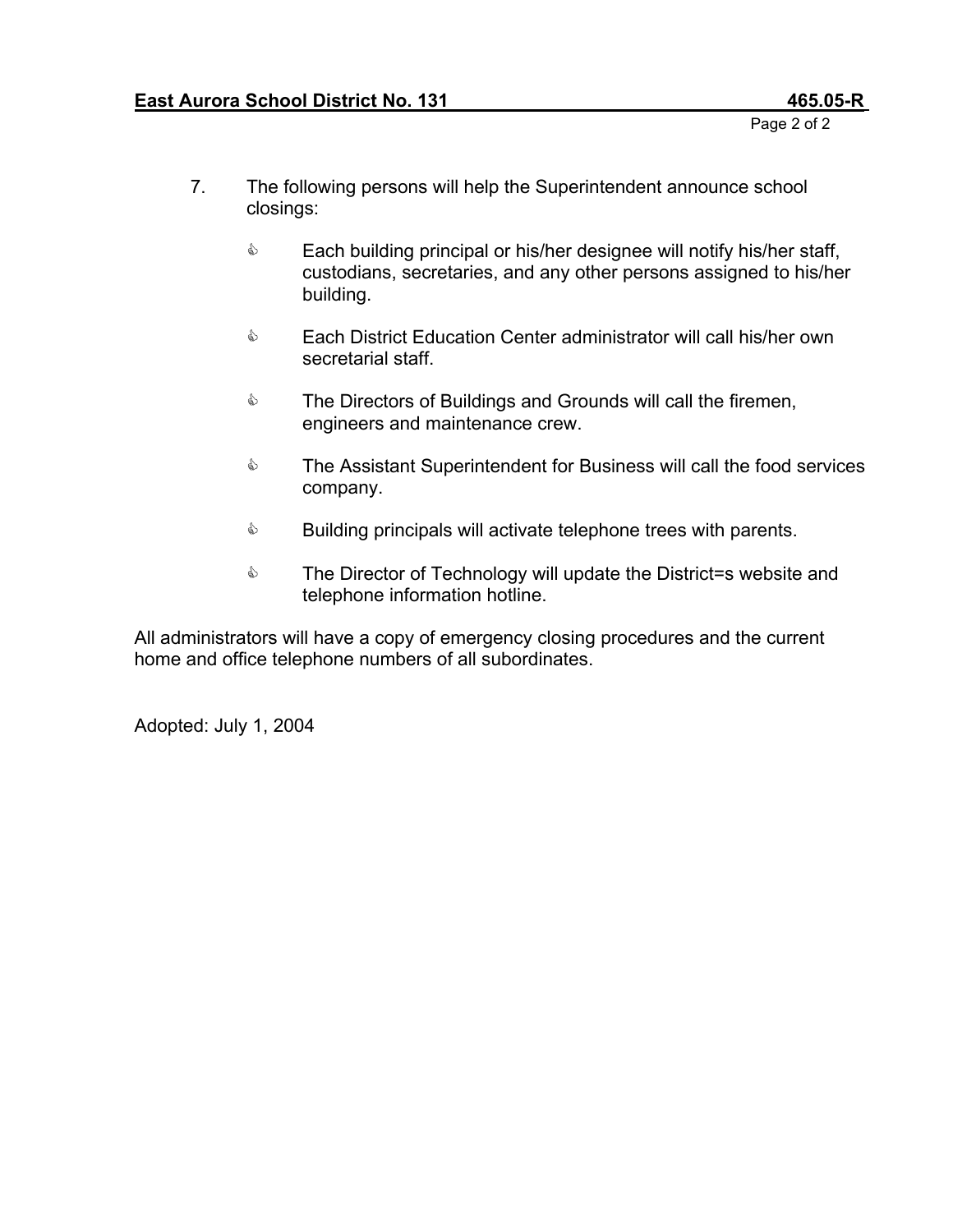### **Operational Services**

#### **Fire Prevention**

The District will comply with all Illinois School Code provisions relating to safety requirements for school buildings and with the specifications of the Illinois State Board of Education that are generally known as the Health/Life Safety Code For Public Schools. Further, any other protective measures that may be needed will be taken to insure that there are no fire hazards in or around District buildings.

Per the amendatory act of 1991, all new construction in District 131 will contain sprinkler systems as required by the Illinois School Code. Smoke detectors, heat detectors, and sprinkler systems will be examined by qualified experts at least once yearly.

Selected District personnel will be trained to operate the fire alarm systems and a regular schedule of alarm tests will be conducted.

Regulations covering such matters as the use and storage of combustible materials, smoking in the buildings, the use of electrical equipment, good housekeeping practices, etc., will be disseminated and the responsibility for their observance will be clearly established by the Superintendent.

| <b>LEGAL REF.:</b> | Illinois School Code, Sec. 2-3.12 (105 ILCS 5/2-3.12). |  |
|--------------------|--------------------------------------------------------|--|
|--------------------|--------------------------------------------------------|--|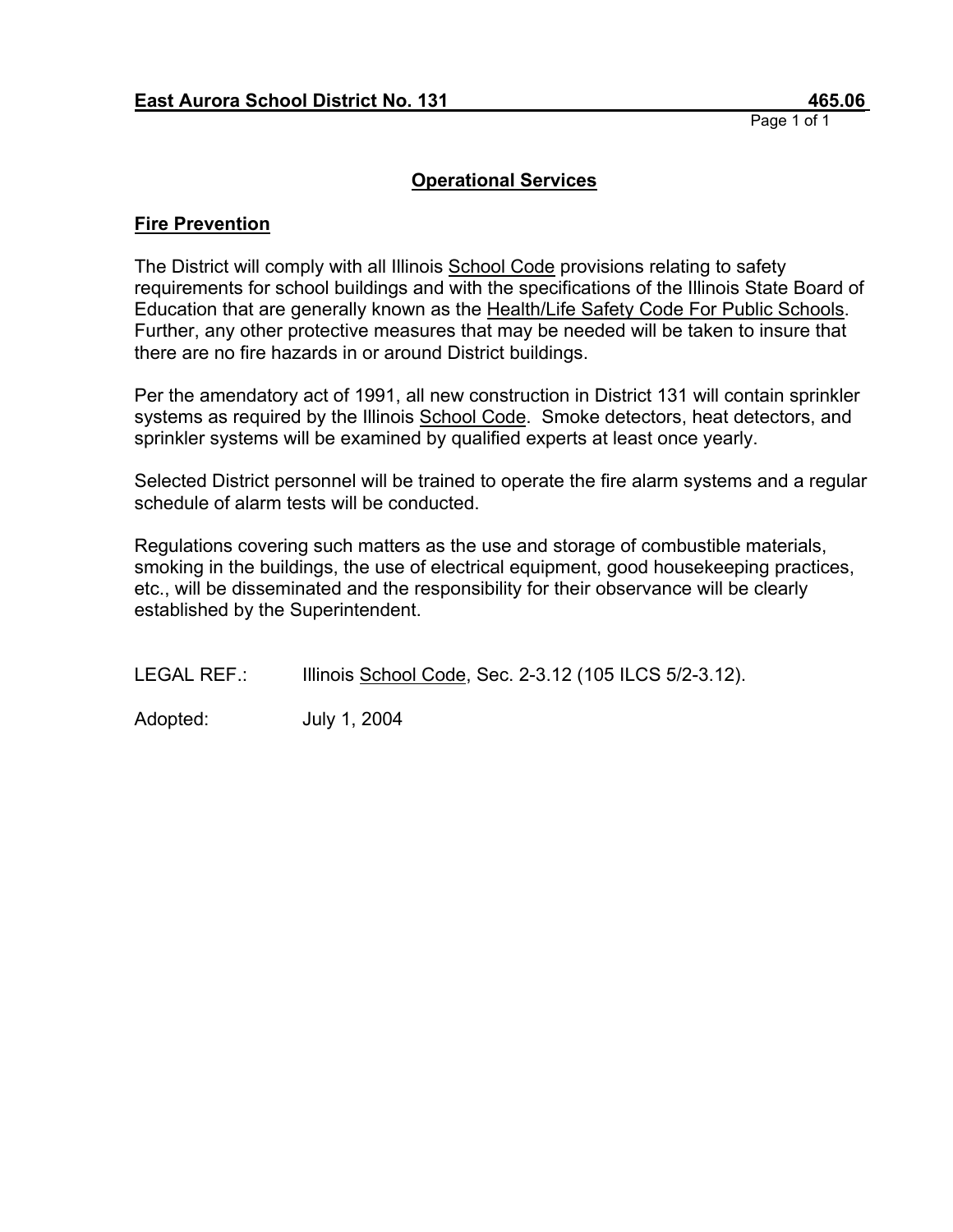## **Operational Services**

### **School Bus Operation**

Safety

A minimum of two (2) emergency drills will be held on school buses during the school year.

Emergency drills will include learning how to operate and use the emergency door, windows (as a means of escape), and fire extinguisher.

#### Complaints and Disciplinary Problems

Where there is need to handle a discipline or related problem, that situation will be the responsibility of the Administration:

- 1. Principals will work closely with the Director of Pupil Personnel Services and the bus company on all related matters.
- 2. Principals will relate any serious parent complaints or justified student problems brought to the office of the Director of Pupil Personnel Services.
- 3. The Superintendent or his/her designee will have the authority to transfer or dismiss a contractor=s bus driver, with cause, if it is in the best interest of the District.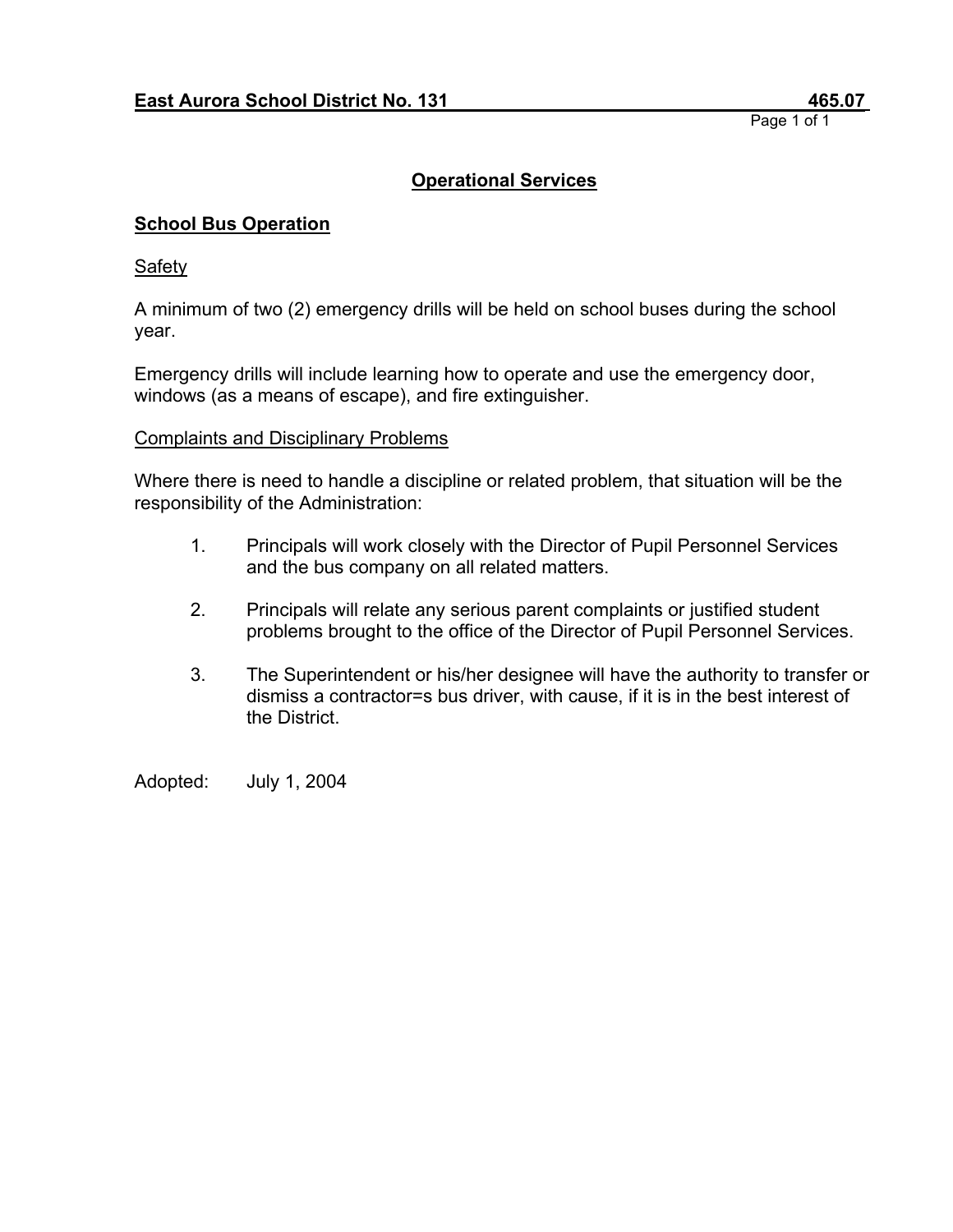### **Administrative Procedures**

### **School Bus Operation**

The Superintendent or his/her designee and the contracted bus company -- in consultation with building principals -- annually will determine school bus routes and school bus time schedules.

Bus routes and time schedules will be published and distributed by the Superintendent or his/her designee to parents of District students.

At all times, bus riders will observe the bus safety rules listed in the District parent/student handbook.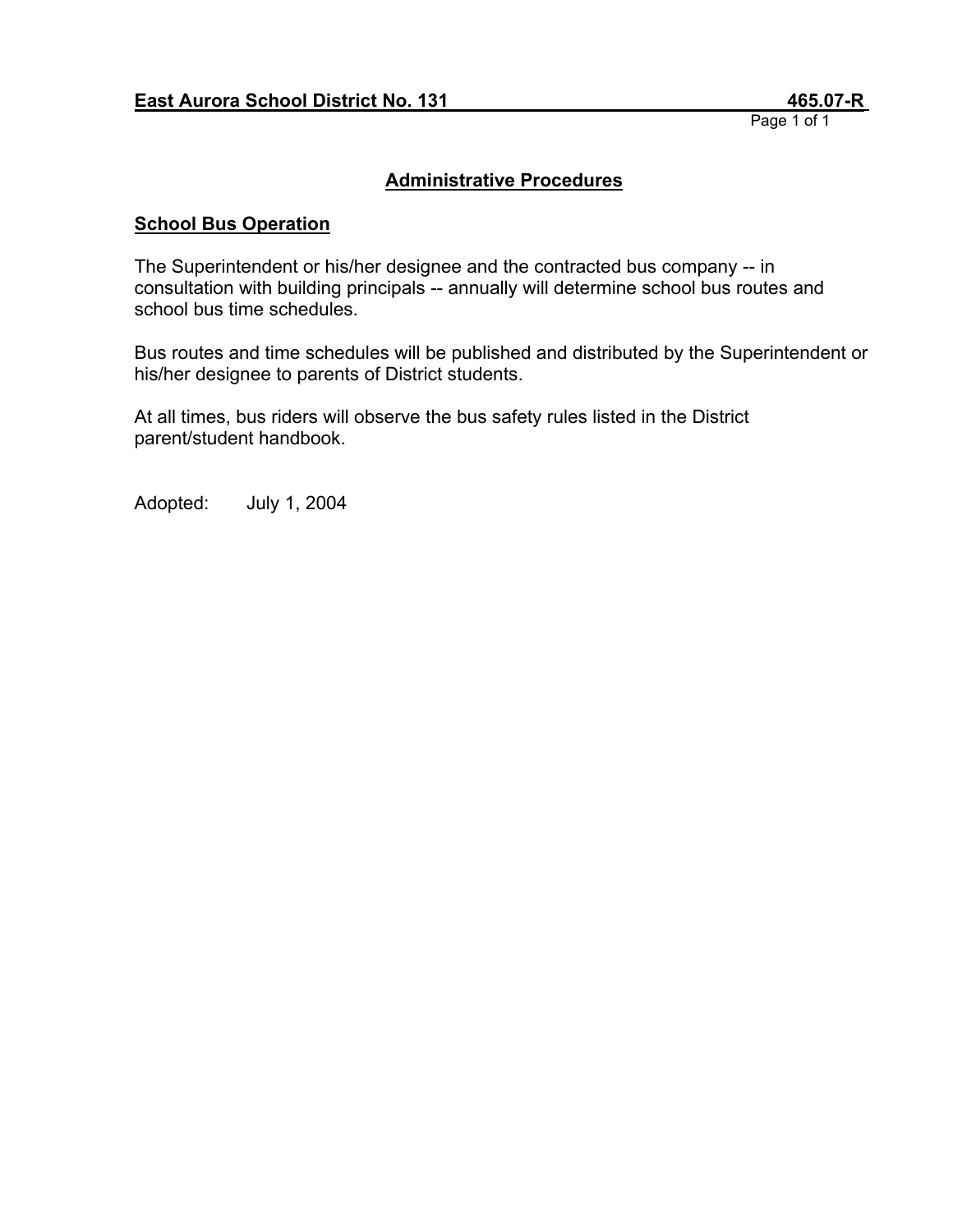### **Operational Services**

### **Traffic Safety Guards**

The Board may employ traffic safety guards for the purpose of directing traffic upon school grounds and at major crossings immediately adjacent or within the walk route from school grounds.

Also, the Board may share the costs of employing traffic safety guards with a unit of local government or accept employment of traffic safety guards from a unit of local government.

The costs for employing traffic safety guards will be paid from one of the following District funds: Education, Transportation, or Operations and Maintenance.

LEGAL REF.: Illinois School Code, Sec. 10-22.28a (105 ILCS 5/10-22.28a).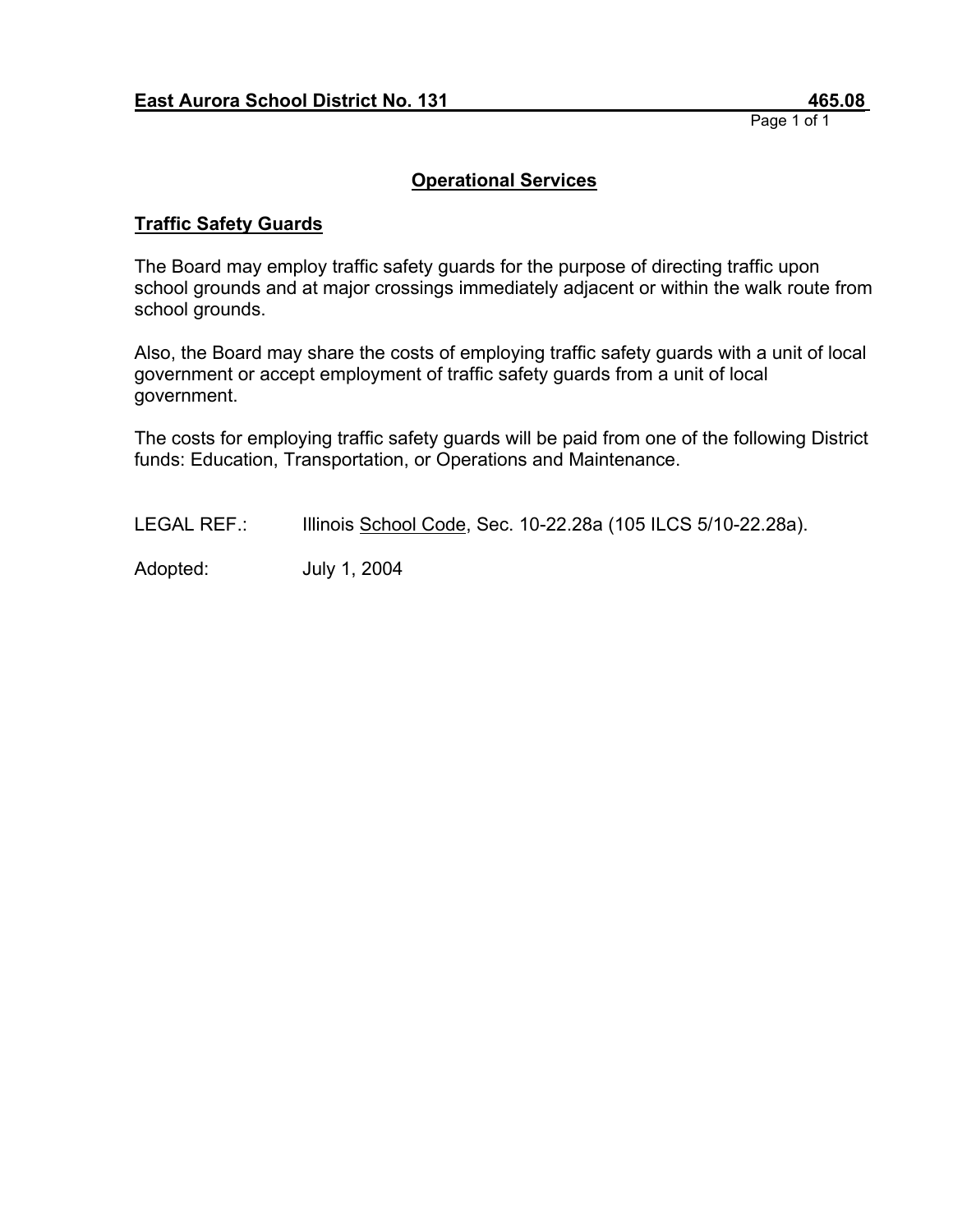### **Operational Services**

#### **Security Plans**

A Safe School Response Plan has been developed by the Superintendent or his/her designee to ensure a prompt, effective response to any natural disaster, mechanical disaster or incidents of crime, disruption or violence. This plan will provide for the general safety of the students, employees, buildings and other property of District 131. Further, the plan will include both a district-administration and a school-site component.

The plan will specify which members of the school staff will be responsible for notifying appropriate administrative officers and police/fire departments, and if required, which members will be assigned to supervise key areas of the school and operations. Also, the plan will include a method of alerting building personnel to confine and control a threat to safety.

A periodic inspection of all district facilities for security weaknesses will be made by the Assistant Superintendent for Business, building principal, Director of Building Operations, and representatives of local fire departments and law enforcement agencies.

In fact, all safety planning will incorporate cooperative planning with local fire departments and law enforcement agencies.

All unlawful entries into District buildings discovered by District personnel or residents will be reported to the police and the Superintendent or his/her designee.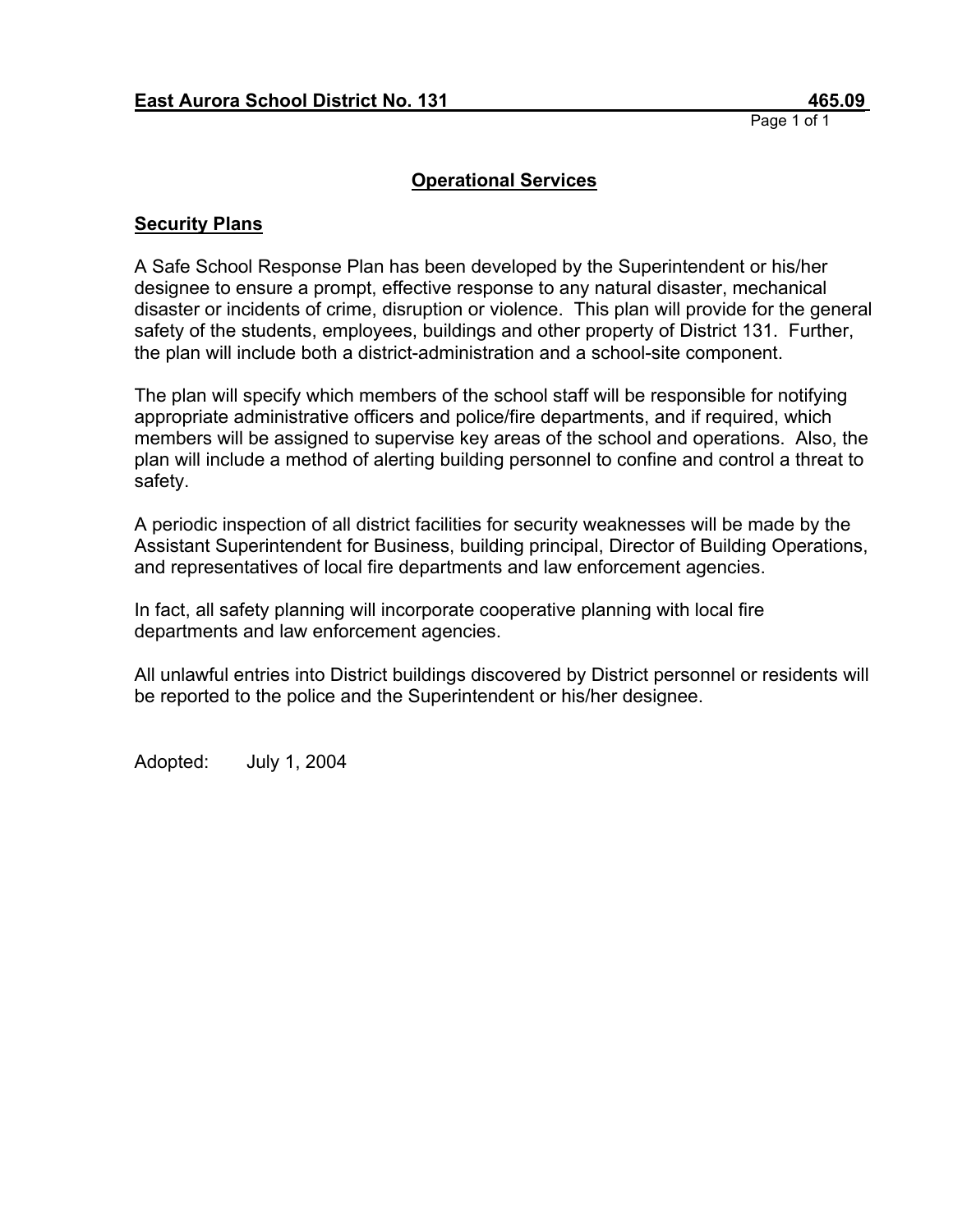## **Operational Services**

### **Hazardous and Infectious Materials**

### Hazardous Materials

The Superintendent or his or her designee will prepare a list of toxic substances used by District employees and develop procedures for their proper and safe containment and use. The list of toxic substances will include those contained under the definition of "toxic substance" in the Toxic Substances Disclosure to Employees Act, as well as those listed in Illinois Department of Labor regulations.

The Superintendent or his/her designee is directed to provide District personnel with procedures and training on the purchase, storage, use, transportation, and disposal of hazardous materials. Emergency response and evacuation plans also will be made a part of those procedures.

District staff will substitute non-hazardous material for hazardous substances whenever possible and minimize the quantity of hazardous substances stored in school facilities. No art or craft material that is a toxic substance will be ordered or purchased for use in kindergarten through grade 6. And no art or craft material that is a toxic substance will be ordered or purchased for use in grades 7 and 8, unless properly labeled according to State law.

The Superintendent or a designee will ensure that before any staff member begins a position requiring work with hazardous materials on a regular basis, he or she attends an approved training course.

#### Infectious Materials

The Superintendent or his/her designee will prepare and distribute to all employees an Occupational Exposure Control Plan to eliminate or minimize occupational exposure to potentially infectious materials. The plan, which will be reviewed and updated by the Superintendent at least annually, will address the following issues:

- $\Diamond$  Exposure determination;
- $\Diamond$  Implementation schedule;
- $\Diamond$  Procedures for evaluating an exposure incident.

LEGAL REF.: Illinois Toxic Substances Disclosure to Employees Act (820 ILCS 255/1, *et seq.*); Illinois School Code, Sec. 10-20.17a (105 ILCS 5/10-20.17a); Illinois Toxic Art Supplies in Schools Act, Sec. 1, *et seq*. (105 ILCS 135/1, *et seq*.); and 23 Ill.Admin.Code '1.330; and 56 Ill.Admin.Code '350.280.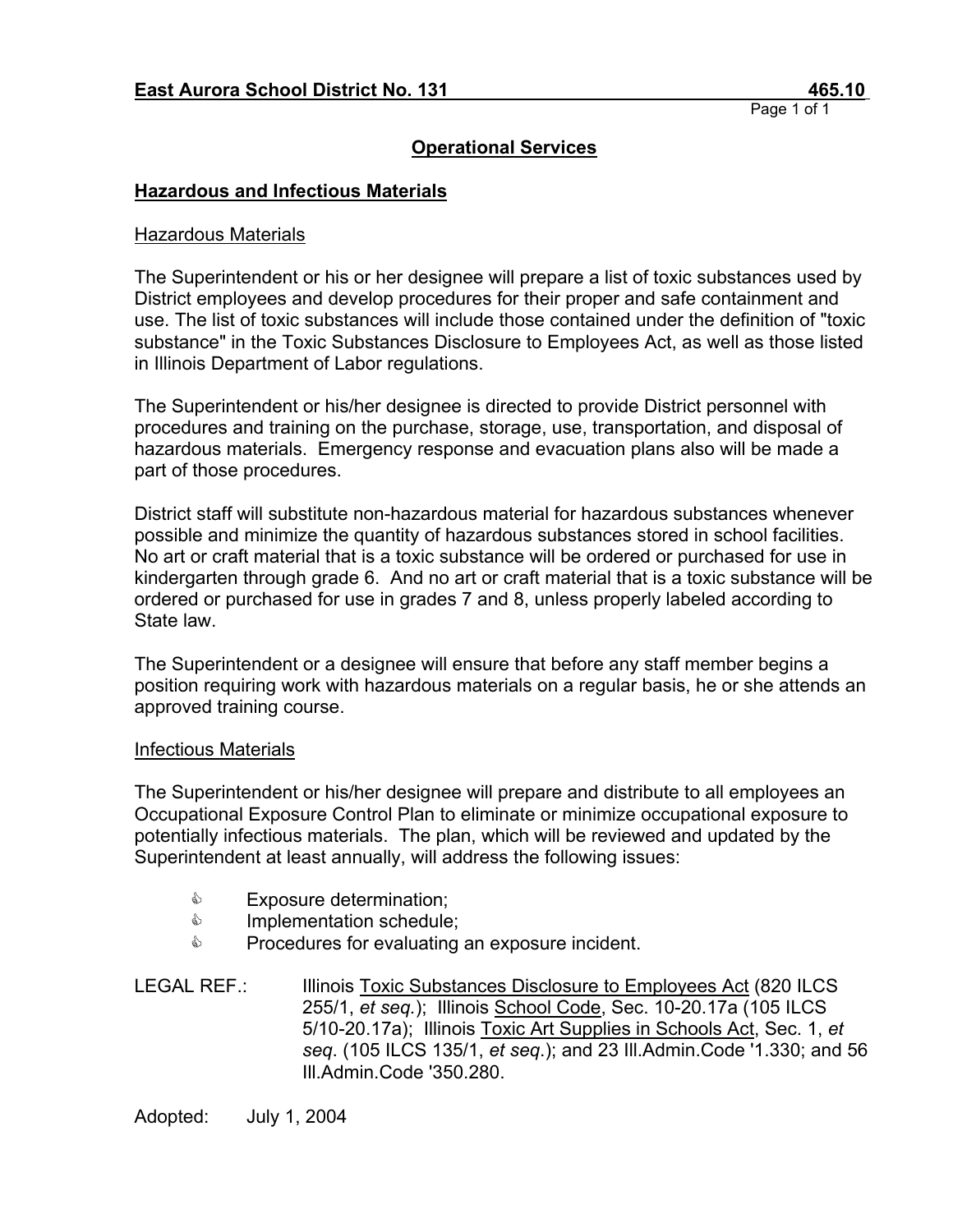## **Administrative Procedures**

#### **Hazardous and Infectious Materials**

Hazardous and/or infectious materials are any substances, or mixture of substances, that constitute a fire, explosive, reactive, or health hazard. Examples of such materials include, but are not limited to:

- $\Diamond$  an item or surface that has the presence of, or may reasonably be anticipated to have the presence of, blood or other bodily fluids;
- $\Diamond$  non-building-related asbestos materials;
- $\Diamond$  lead and lead compounds (included in school supplies, e.g., art supplies, ceramic glazes);
- $\Diamond$  compressed gases (natural gas), and explosive (hydrogen), poisonous (chlorine), or toxic gases (including exhaust gases such as carbon monoxide);
- $\Diamond$  solvents (gasoline, turpentine, mineral spirits, alcohol, carbon tetrachloride);
- $\Diamond$  liquids, compounds, solids or other hazardous chemicals that might be toxic, poisonous or cause serious bodily injury;
- $\Diamond$  materials required to be labeled by the Department of Agriculture or the EPA (pesticides, algicide, rodenticide, bactericides);
- $\Diamond$  regulated underground storage tank hazardous materials (including diesel fuel, regular and unleaded gasoline, oil [both new and used], and propylene glycol).

The building principal will:

- 1. Maintain a perpetual inventory of hazardous materials.
- 2. Make inventory lists available to the appropriate police, fire, and emergency service agencies.
- 3. Compile Material Safety Data Sheets (MSDS) and distribute them to employees. The data sheets will be maintained and updated when necessary.
- 4. Make MSDS available to all persons requesting the information.
- 5. Store hazardous materials in compliance with local, State, and federal law. Storage containers will be labeled and stored in a location that limits the risk presented by the materials. Containers will be stored in a limited-access area.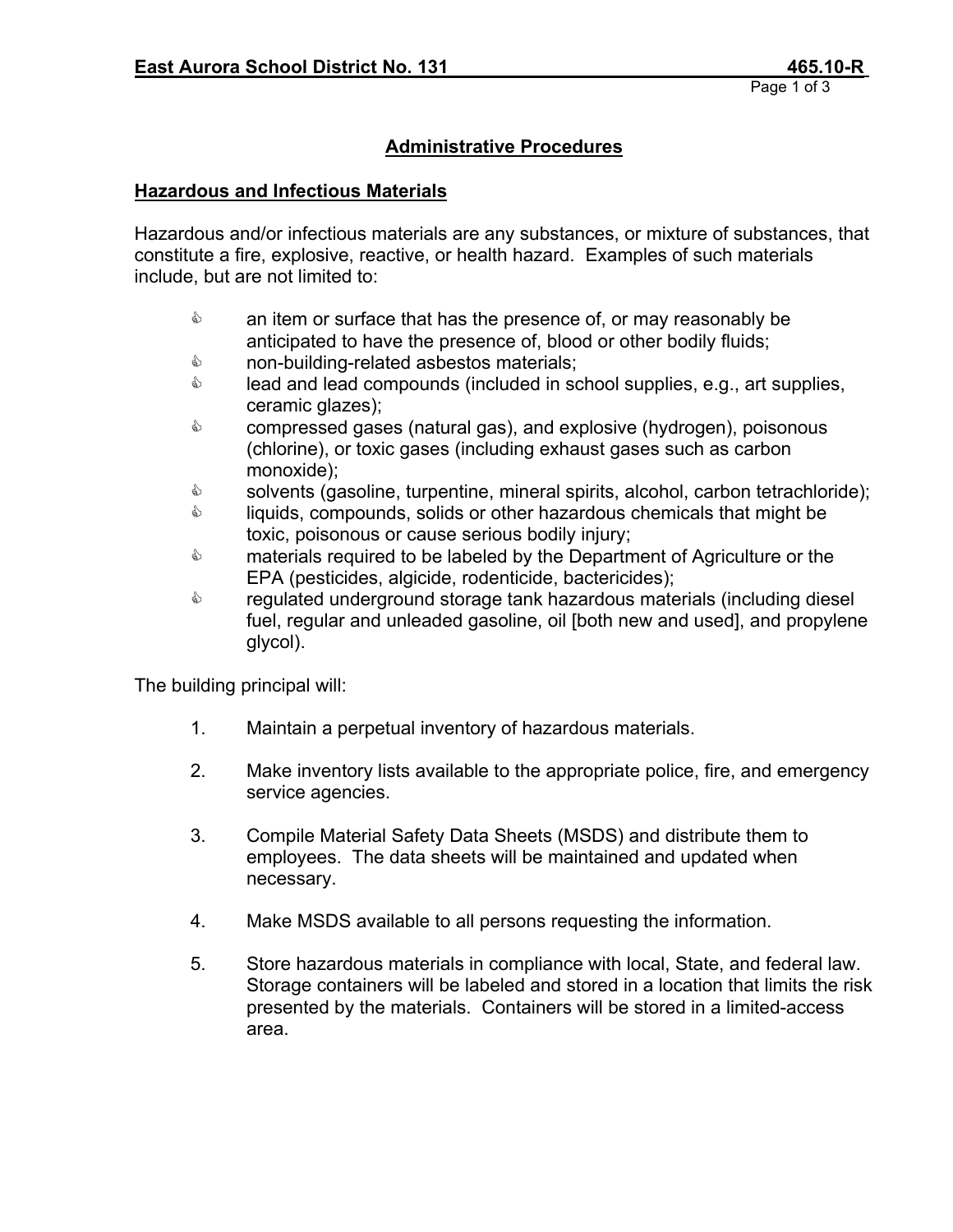- 6. Transport hazardous materials in a manner that poses the least possible risk to persons and the environment and is in compliance with local, State, and federal law.
- 7. Classify hazardous materials as current inventory, waste, excess, or surplus. Hazardous materials will be disposed of in compliance with local, State, and federal law.

### Training and Necessary Equipment

Before an employee is given an assignment where contact with blood or bodily fluids or other hazardous material is likely, the employee will be provided the necessary training. This training will include instruction in the universal precautions and other-infection control measures that should be taken to prevent the transmission of communicable diseases and/or to reduce potential health hazards. An attendance record of an employee's participation in the training will be maintained.

#### Emergency Response Plan

The building principal will insure that proper procedures for cleaning up potentially hazardous material spills are followed:

- 1. A building custodian will be responsible for the actual clean-up.
- 2. Personal protective equipment, chemical neutralization kits, and absorbent material will be available in each building at all times.
- 3. Spill residue will be placed in containers designated for such purpose and disposed of in compliance with local, State, and federal law.

#### Evacuation

- 1. Evacuation rules will be posted in each room. The rules will indicate the primary and alternate exits and the evacuation area to which students should proceed upon leaving the building.
- 2. A distinct signal will be used for evacuation only. Another signal will be used for return to class.
- 3. No person will remain in class during evacuation drills.
- 4. Evacuation areas will be no closer than 50 feet from buildings and out of driveways.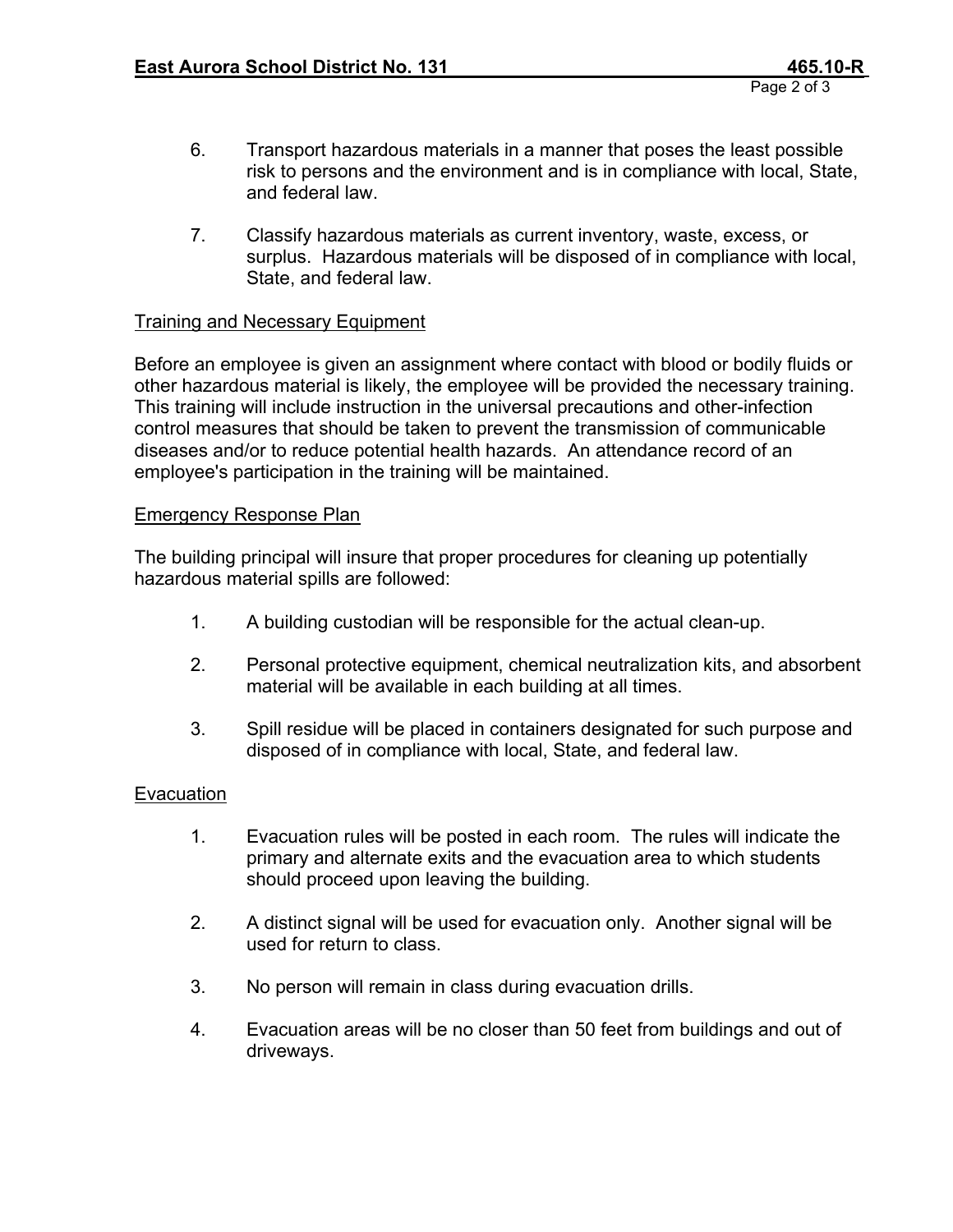- 5. Each student will be responsible for moving quickly and quietly, and in an orderly manner through the assigned exit to the assigned evacuation area.
- 6. Each teacher will:
	- $\Diamond$  Maintain order during evacuation.<br> $\Diamond$  Assign students to hold the door o
	- Assign students to hold the door open. These students will rejoin class when the last person has passed through the doors.
	- $\bullet$  Take roll book and check roll when the class is in the assigned area. A missing student's name will be reported immediately to the building principal or a designee.
- 7. The building principal will report each evacuation to the Superintendent his/her designee.
- 8. The building principal will conduct evacuation drills at regular intervals, but at least once yearly. Such drills can coincide with fire drills.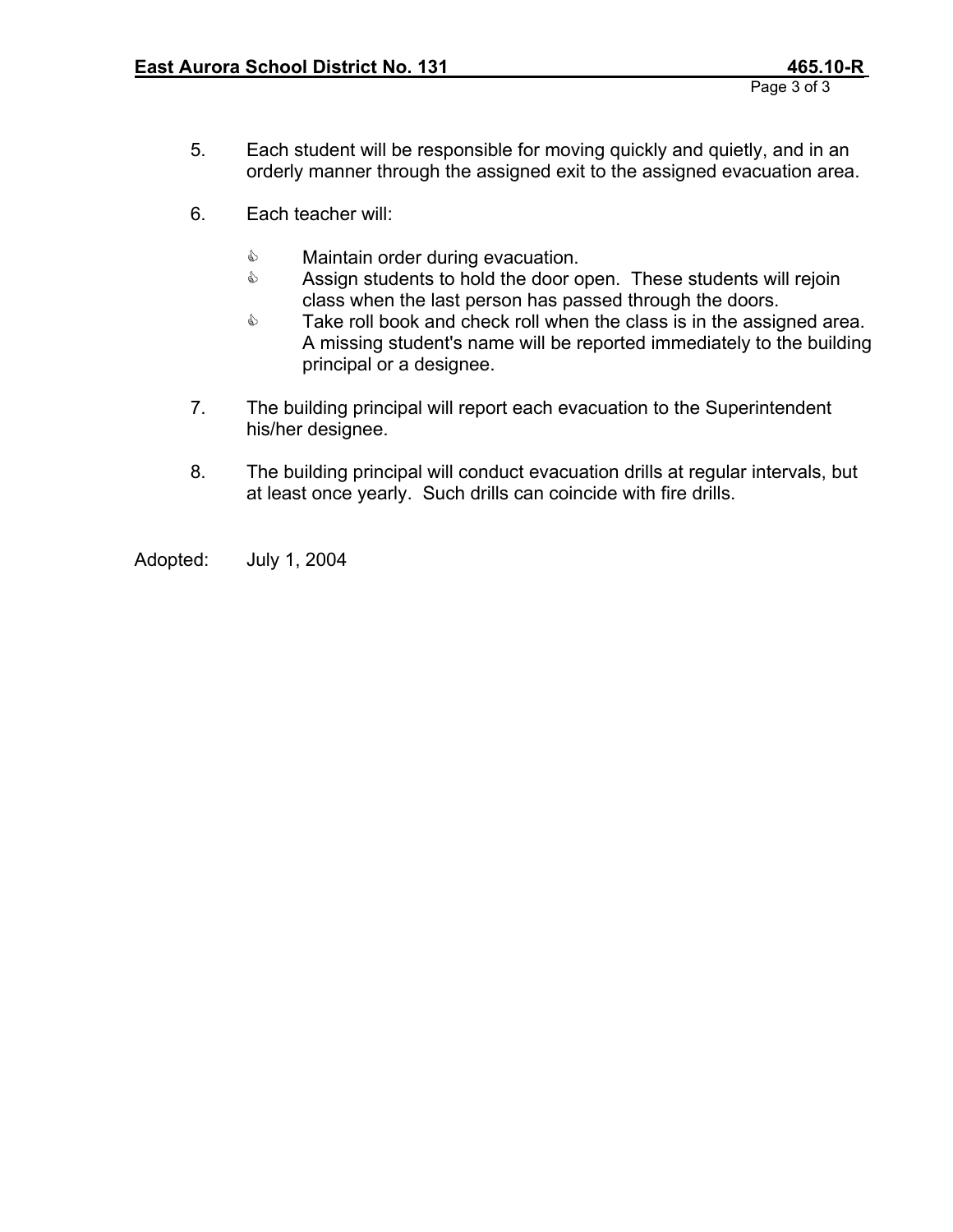## **Operational Services**

## **Child Sex Offender and Murderer Community Notification Law**

The Illinois Child Sex Offender and Murderer Community Notification Law, (730 ILCS 152/101 et seq.), (the "Act"), requires that every "child sex offender", as that term is defined in the Act, must notify the Chief of Police or Sheriff in the municipality or unincorporated area in which the child sex offender expects to reside, that he/she is a child sex offender.

The Act also requires that the applicable law enforcement agency having jurisdiction must disclose the names, addresses and offense(s) or adjudication of all registered child sex offenders to the school boards of local public school districts. However, the Act does not authorize school boards to distribute information about specific local child sex offenders after they receive such notification. This information is available to the public on law enforcement websites.

The Superintendent his/her designee will develop procedures, as necessary, for the distribution and use of information from law enforcement officials under the Child Sex Offender and Murderer Community Notification Law. The Superintendent or his/her designee will serve as the District's contact person for purposes of this law.

No employee, volunteer, or contractor's employee will knowingly be on school property or in attendance at any school event if he or she is a child sex offender, as defined in the Child Sex Offender and Murderer Community Notification Law, unless prior written permission is given by the Superintendent his/her designee.

Except as otherwise provided in Board Policy 500.011 (Criminal Background Investigation), all certified and noncertified applicants for employment with School District 131 and all employees of persons or firms holding contracts with the District - including food service workers, school bus drivers, and other transportation employees who have direct daily contact with the students of any school in the District -- will, as a condition of employment, authorize the District in writing to perform a background investigation according to State law and Board Policy 500.011.

| LEG. REF.:         | Illinois Child Sex Offender and Murderer Community<br>Notification Law (730 ILCS 152/101 et seq.);<br>Illinois Criminal Code, Section 10-21.9 (105 ILCS 5/10-21.9). |
|--------------------|---------------------------------------------------------------------------------------------------------------------------------------------------------------------|
| <b>CROSS REF.:</b> | 500.011                                                                                                                                                             |
| Adopted:           | July 1, 2004                                                                                                                                                        |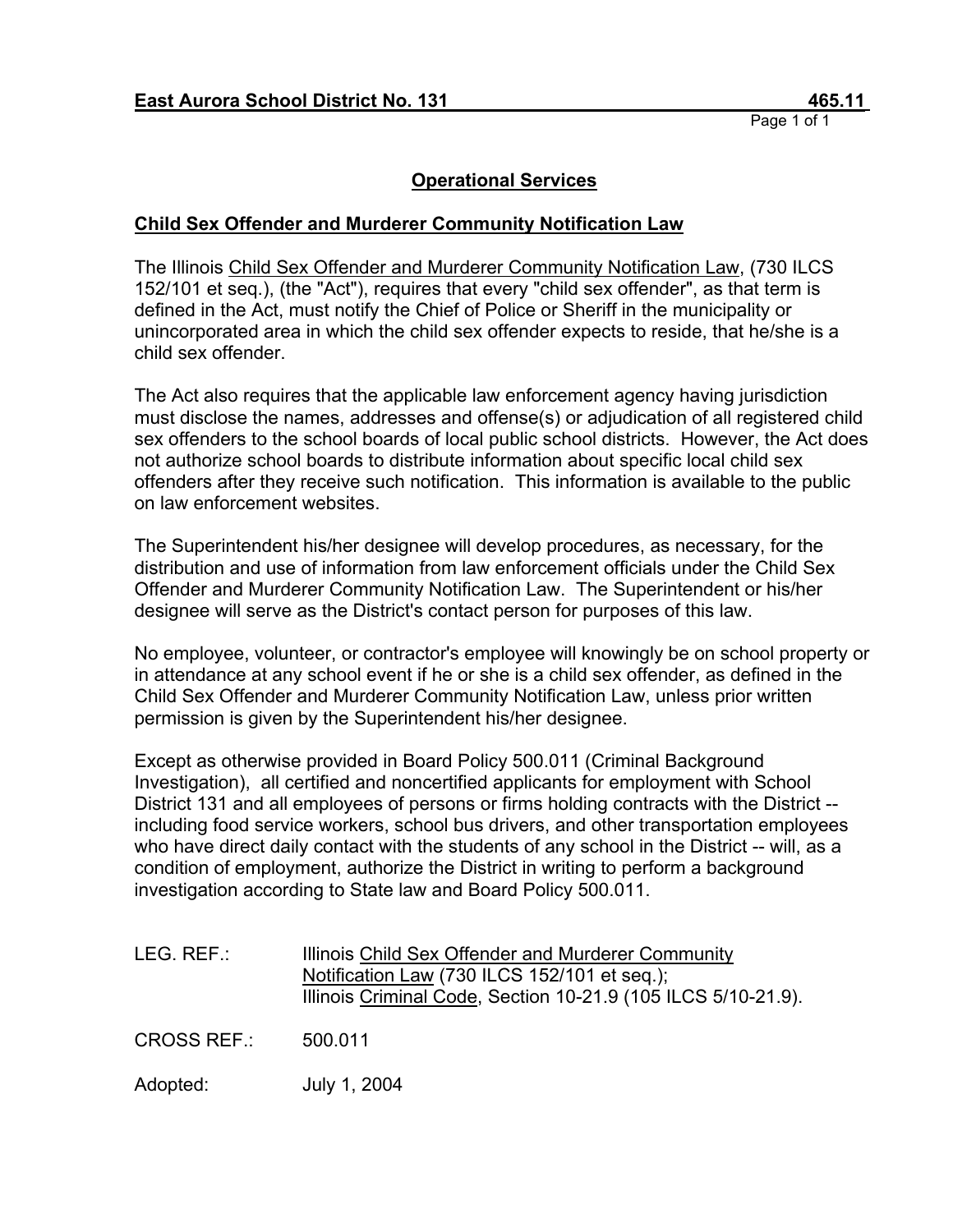## **Administrative Guidelines Child Sex Offender And Murderer Community Notification Law**

## Receipt of Information

- 1. The Superintendent or his/her designee will serve as the District's contact person for purposes of the Child Sex Offender and Murderer Community Notification Law and will so notify local law enforcement officials. The Superintendent may at any time request information from law enforcement officials regarding child sex offenders.
- 2. The Superintendent his/her designee may provide building principals and other supervisors with a copy of any report received from law enforcement officials containing the names, addresses and offense(s) or adjudication of child sex offenders.
- 3. The Superintendent his/her designee may also provide relevant information concerning the names, addresses and offense(s) or adjudication of child sex offenders, to the following people:
	- $\Diamond$  A teacher may be told if a parent or guardian of one of his/her students is on the list.
	- $\Diamond$  The school counselor, nurse, social worker, or other school service personnel may be told if a parent or guardian of a student for whom he/she provides services is on the list.
	- $\Diamond$  Other school staff members may be provided a copy of the report, or information contained therein, on a need-to-know basis.
- 4. No person receiving a report received from law enforcement officials containing the names, addresses and offense(s) or adjudication of child sex offenders, or any information contained in such a report, will provide it to any other person, except as provided in these procedures, State law, or as authorized by the Superintendent.

### Use of Information

The Superintendent his/her designee and building principal may use reports received from law enforcement officials containing the names, addresses and offense(s) or adjudication of child sex offenders, to screen individuals who may come in contact with students at school or school events.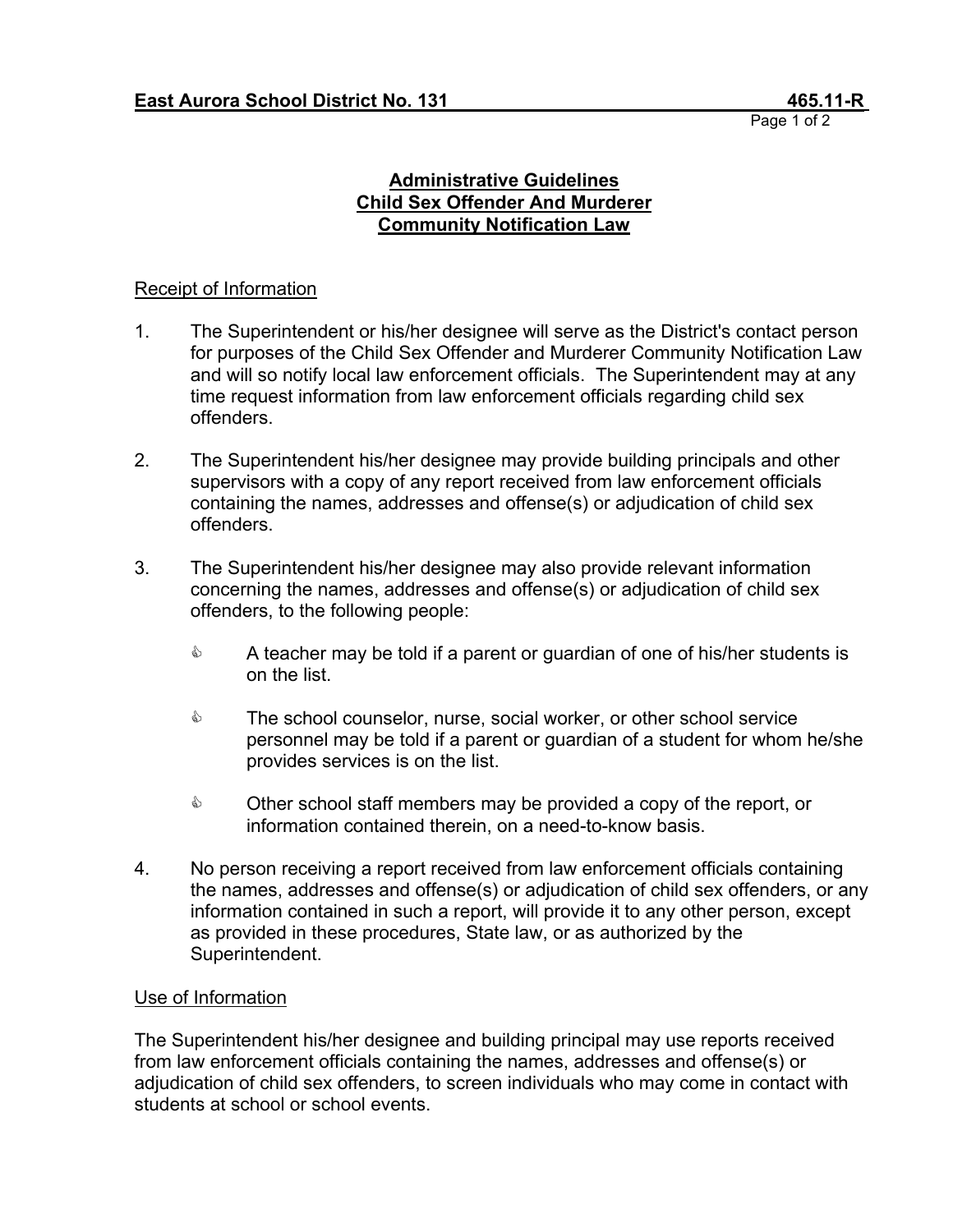Page 2 of 2

## Informing Staff Members, Parents and Guardians About the Law

- 1. The District may provide general information about the Illinois Child Sex Offender and Murderer Community Notification Law, (730 ILCS 152/101 et seq.) and Board Policy 465.11 to staff members and parents and guardians of students, on an annual basis. Such information may be contained in the Parent-Student Handbook or may be provided by newsletter or other means. Parents and guardians may be advised that, in order to remain informed, they should periodically inquire about registered child sex offenders at the office of their local law enforcement officials.
- 2. If the Superintendent his/her designee receives information that a child sex offender has registered in the area, he/she may send out a general bulletin to parents and guardians of District students that the District has been notified by law enforcement officials that a child sex offender has registered in the area. That bulletin also will direct parents desiring additional information to contact the office of their local law enforcement officials.
- 3. Requests for additional information by staff members and parents and guardians of students will be referred to local law enforcement officials.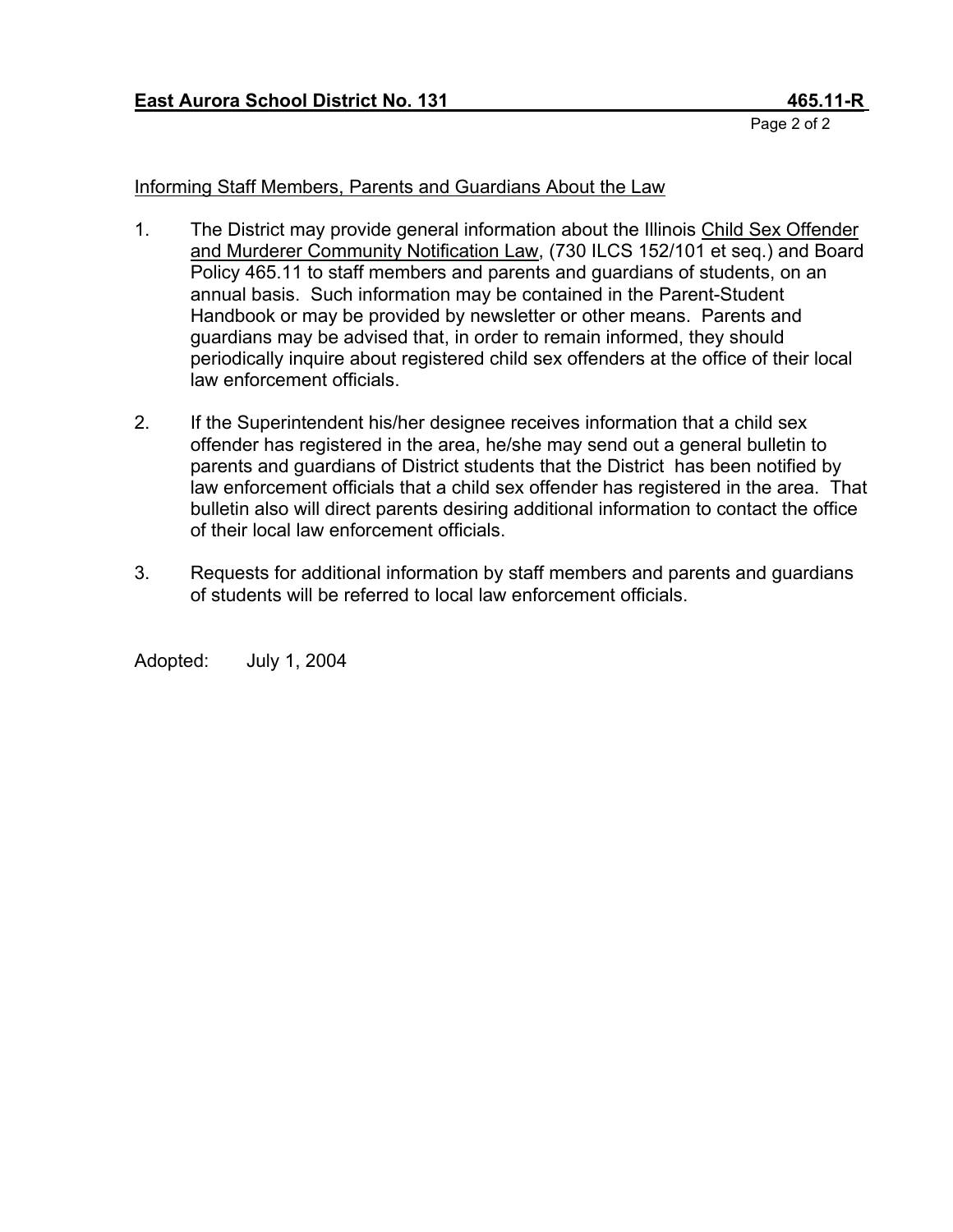## **Operational Services**

## **Food Service Management**

The major purpose of the District=s food service management program is to provide nutritious meals to all students, including those who could not otherwise afford them, in accordance with State and federal regulations and guidelines. Any food distributed to students will meet the requirements of the Child Nutrition Act.

The Superintendent or his/her designee will be responsible for the rules and regulations of the District food service program, which is to be non-profit.

LEGAL REF.: 42 U.S.C., par. 1771 *at seq.*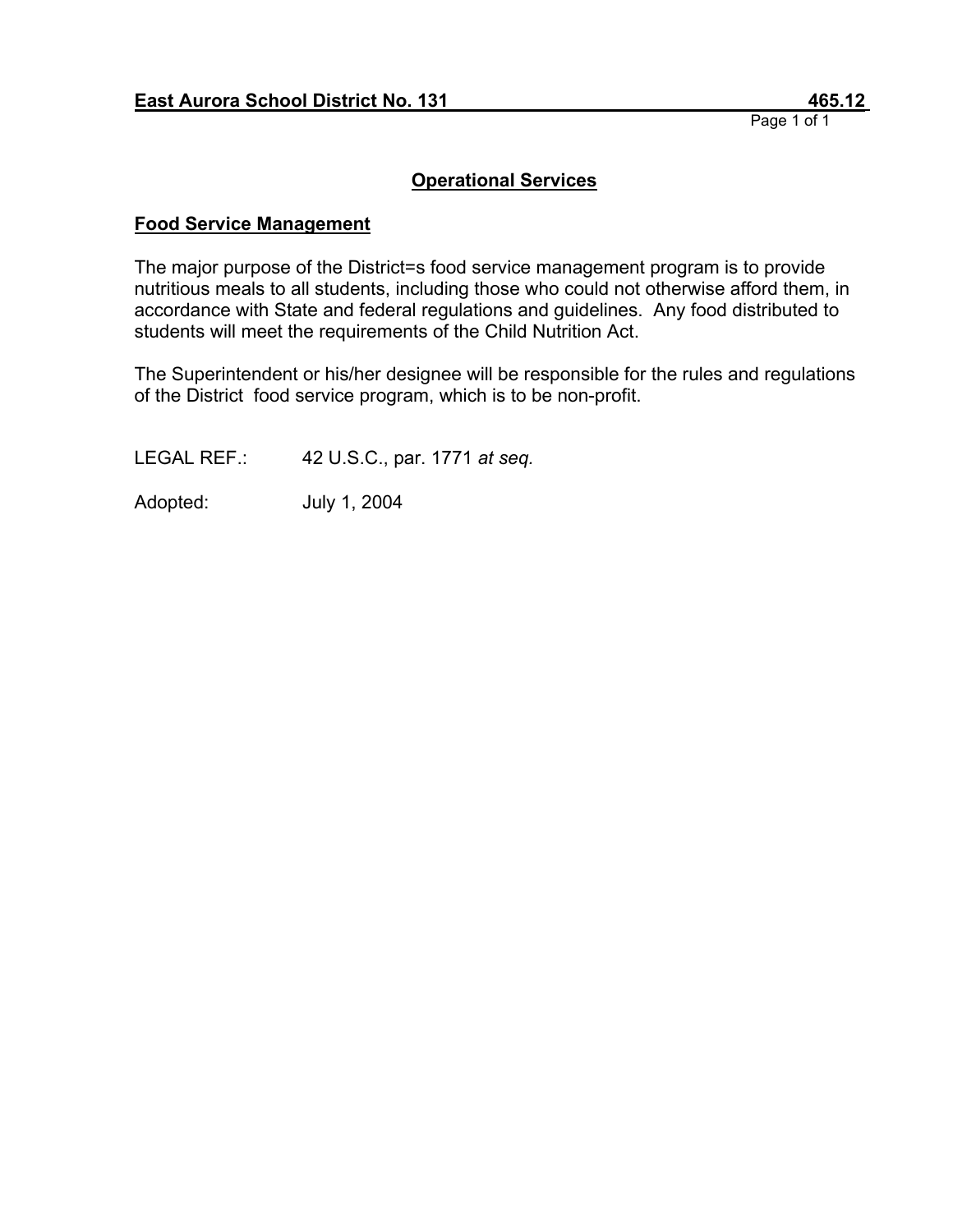## **Operational Services**

#### **Shortened Week Due to Energy Crisis**

In the event of an energy crisis that necessitates a reduction in the number of days school is in session, District 131 will operate on a four-day-week schedule, with school days generally one hour longer than those of a five-day-week. Alternatively, the District may conform to revised schedules as prescribed by the Illinois State Board of Education.

LEGAL REF.: Document #1, State Board of Education, ch. 2, para. 1-12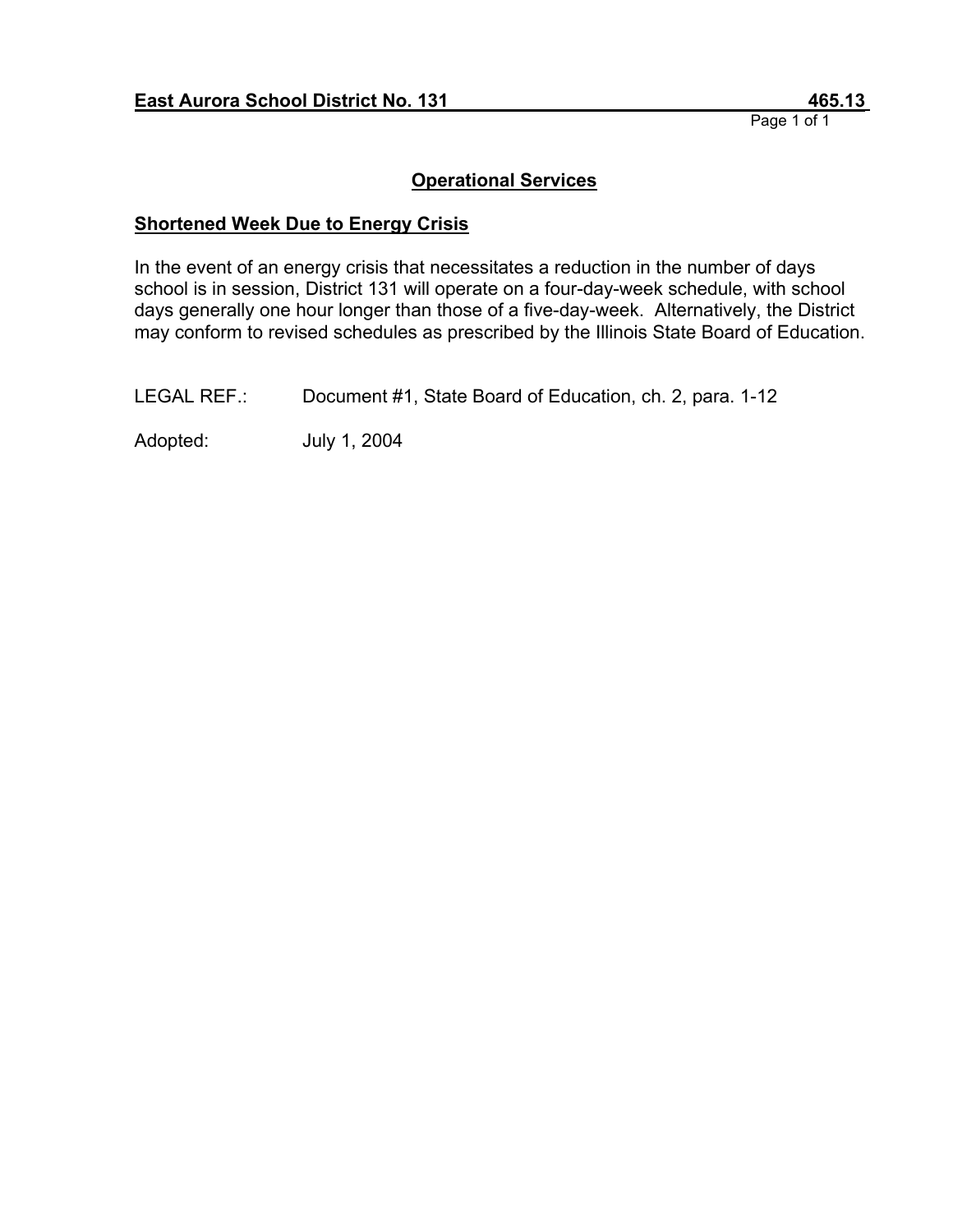## **Operational Services**

## **Medical Emergencies and Automated External Defibrillators**

The Superintendent will establish and implement procedures for responding to medical emergencies and a medical emergency plan which shall address among other things, maintenance and use of AED's pursuant to the *Physical Fitness Facility Medical Emergency Preparedness Act* and the *Automated External Defibrillator Act* and their implementing regulations.

| LEGAL REF.: | 210 ILCS 74/1, et seq.             |
|-------------|------------------------------------|
|             | 410 ILCS 4/1, et seq.              |
|             | 77 III. Adm. Code 525.100, et seq. |
|             | 77 III. Adm Code 527, et seg.      |

| Adopted: | November 3, 2005 |
|----------|------------------|
| Amended: | December 2, 2013 |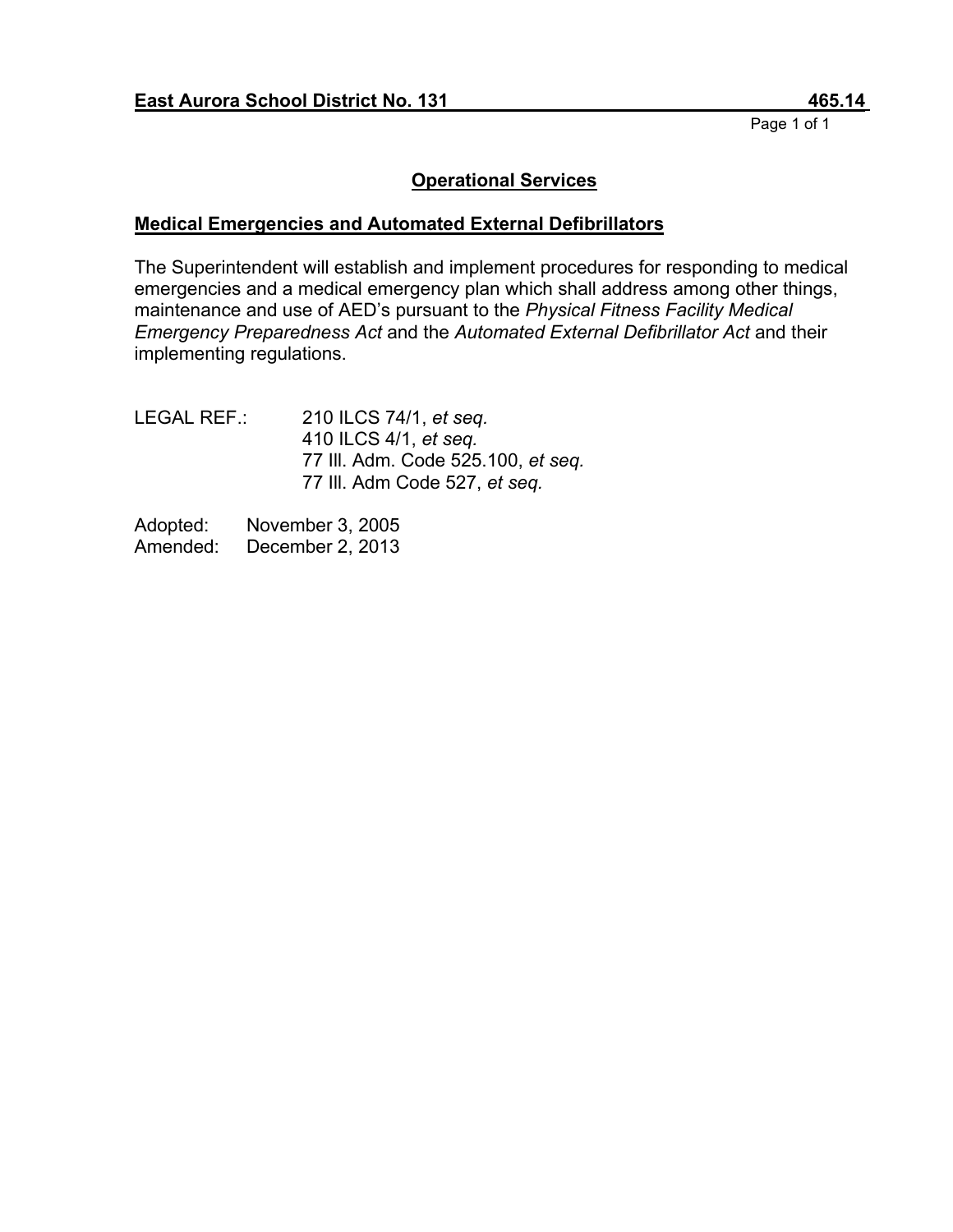## **Administrative Procedures**

#### **Plan for Responding to a Medical Emergency at an Indoor Physical Fitness Facility**

The following procedures implement Board Policy 465.14 (entitled "Medical Emergencies and Automated External Defibrillators"), providing a plan for responding to medical emergencies at School District 131 indoor physical fitness facilities. These procedures shall be followed in accordance with the Illinois *Physical Fitness Facility Medical Emergency Preparedness Act* (210 ILCS 74/1, *et seq.*), the Illinois *Automated External Defibrillator Act* (410 ILCS 4/1, *et seq.*), and the Rules of the Illinois Department of Public Health (IDPH), including the *Automated External Defibrillator Code* (77 Ill.Admin.Code 525.100, *et seq.*) and the *Physical Fitness Facility Medical Emergency Preparedness Code* (77 Ill.Admin.Code 527.100, *et seq.*), as adopted and amended from time to time. Any definitions of terms found in the referenced Acts and the IDPH implementing Rules are incorporated as definitions of those terms in these procedures.

#### **Responsibilities of the Superintendent**

- 1) The Superintendent or his/her designee shall appoint a staff member to coordinate the implementation of these procedures, who shall be known as the "Plan Coordinator." The current Plan Coordinator for School District 131 is the Assistant Director of Student Services.
- 2) The Superintendent or his/her designee shall file a copy of this plan with the Illinois Department of Public Health (IDPH) at the following address [77 Ill.Admin.Code 527.400(a)]:

Illinois Department of Public Health Division of EMS & Highway Safety 500 East Monroe, 8th Floor Springfield, IL 62701

- 3) This plan shall be updated with IDPH after a change in any facility that affects the ability to comply with a medical emergency, including, but not limited to, the closure of a facility for more than 45 days, an AED that is inoperable for more than 45 days, or a lack of trained staff for more than 45 days. [77 Ill.Admin.Code 527.400(c)]
- 4) The Superintendent or his/her designee shall determine, with input from the Plan Coordinator, the number of Automatic External Defibrillators (AEDs) to be installed and the schedule for purchasing AEDs, in accordance with the following guidelines [210 ILCS 74/50]: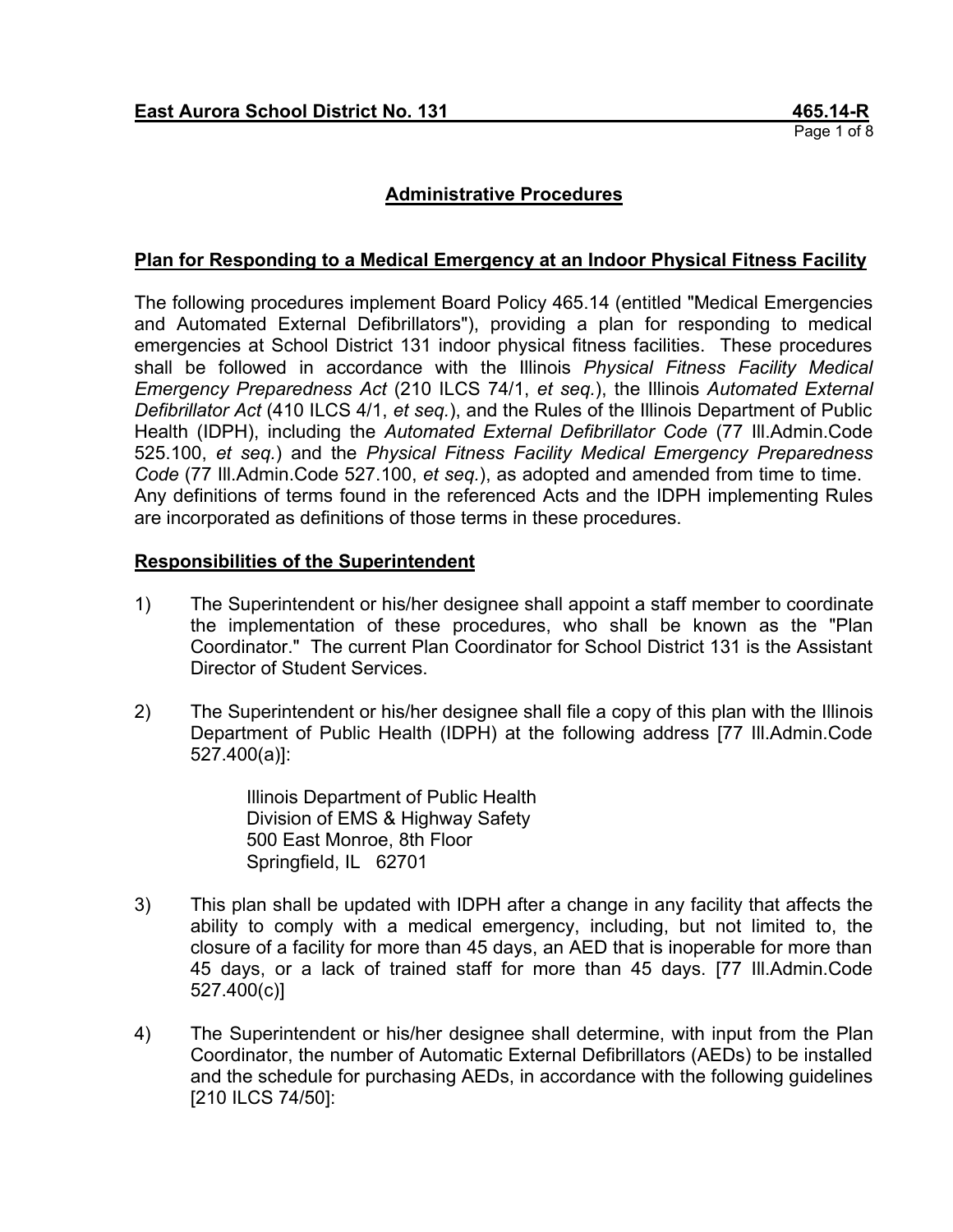If the District has four or fewer indoor physical fitness facilities, the District must have:

- at least one such facility equipped with an AED by July 1, 2006;
- if applicable, a second facility equipped with an AED by July 1, 2007;
- if applicable, a third facility equipped with an AED by July 1, 2008; and
- if applicable, a fourth facility equipped with an AED by July 1, 2009.

If the District has more than four indoor physical fitness facilities, the District must have:

- 25% of those facilities equipped with an AED by July 1, 2006;
- 50% of those facilities equipped with an AED by July 1, 2007;
- 75% of those facilities equipped with an AED by July 1, 2008; and
- 100% of those facilities equipped with an AED by July 1, 2009.
- 5) Each facility must have at least one operational AED on the premises at all times. If an AED becomes inoperable, the District shall repair or replace it within 45 days. [77 Ill.Admin.Code 527.600(a)].
- 6) The Building Principal for each of the District=s schools is hereby designated as the individual who is to be notified in the event of a medical emergency in his/her building. [77 Ill. Adm. Code 527.400(a)] The contact information for the Building Principals in School District 131 is as follows:

**Office Contact** 

 Allen Elementary School (630) 299-5203 Bardwell Elementary School (630) 299-5303 Beaupre Elementary School (630) 299-5381 Brady Elementary School (630) 299-5426 Dieterich Elementary School (630) 299-8283 Gates Elementary School (630) 299-5603 Hermes Elementary School (630) 299-8203 Johnson Elementary School (630) 299-5402 Krug Elementary School (630) 299-5283 Oak Park Elementary School (630) 299-8256 O'Donnell Elementary School (630) 299-8304 Rollins Elementary School (630) 299-5484 Cowherd Middle School (630) 299-5928 Simmons Middle School (630) 299-4158 Waldo Middle School (630) 299-8383 East Aurora High School (630) 299-8135 Early Childhood Center (630) 844-5102 East Aurora Root Street Campus (630) 978-9482 Aurora Middle School Academy (630) 851-3176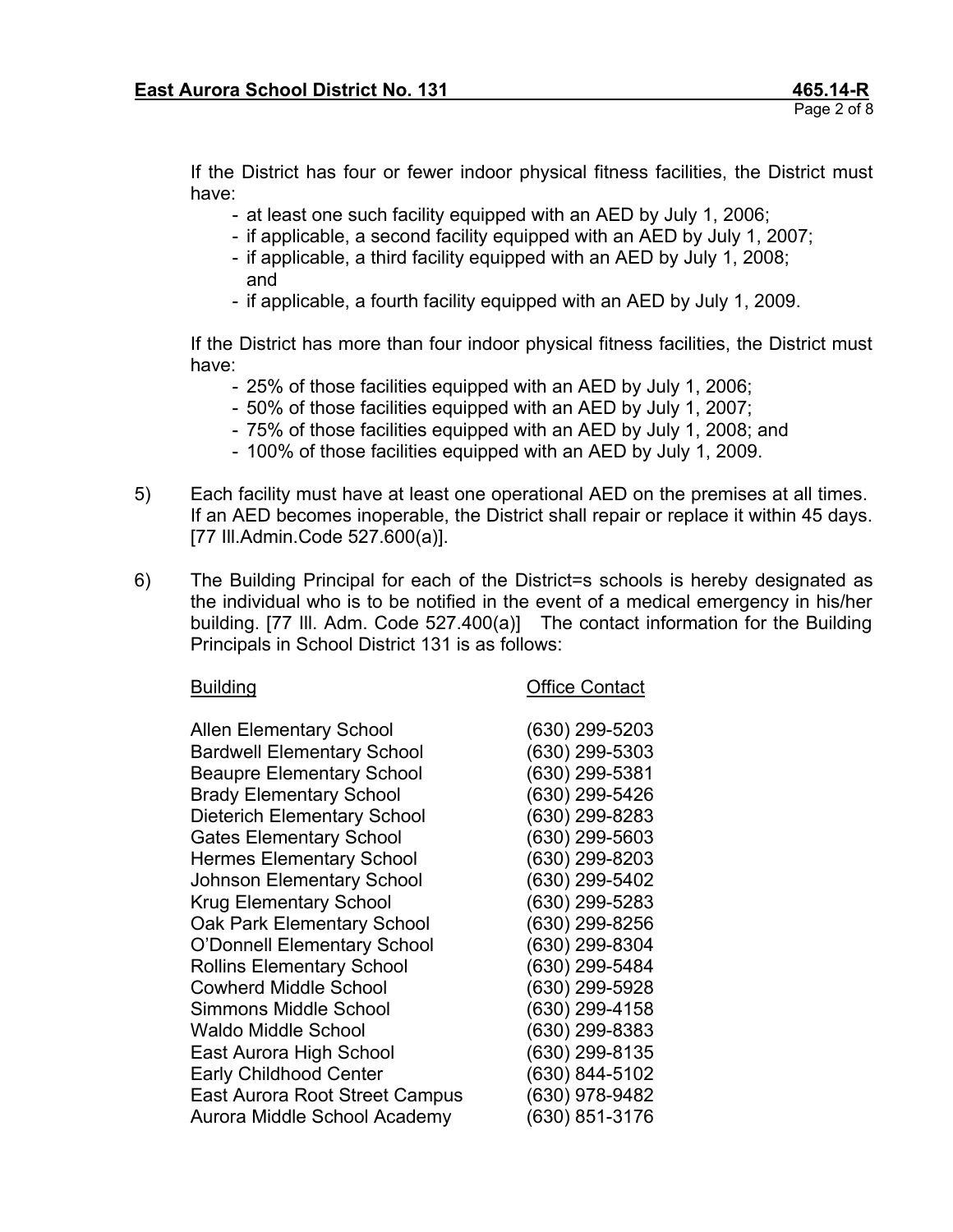#### **Responsibilities of the Plan Coordinator**

7) Responsibilities Concerning Emergency Response Providers:

The Plan Coordinator, working with the Building Principals, shall identify all persons who, through their education or training, are appropriate Emergency Response Providers for specific buildings in the District. If possible, all Emergency Response Providers should be trained AED users. [77 Ill.Admin.Code 527.800(c)] The current Emergency Response Providers in School District 131 are as follows: school nurses and health assistants.

8) Responsibilities Concerning AED users.

The Plan Coordinator shall determine the appropriate number of trained AED users needed for each building equipped with an AED. Each facility with an AED must have at least one trained AED user on staff at all times, and must ensure that appropriate numbers of facility staff and applicable supervisors are trained in order to avoid lapses in compliance with the Physical Fitness Facility Medical Emergency Preparedness Code. [77 Ill.Admin.Code 527.800(a)]

The Plan Coordinator, working with the Building Principal, shall identify trained AED users and shall request that other appropriate staff members become trained.

A trained AED user is a person who is trained in cardiopulmonary resuscitation and the use of an AED. [77 Ill.Admin.Code 527.800(a)] Trained AED users include:

- A) A person who has successfully completed a course of instruction in accordance with the standards of a nationally recognized organization such as the American Red Cross or the American Heart Association; or
- B) A person who has successfully completed a course of instruction in the use of an automated external defibrillator in accordance with the Automated External Defibrillator Code (77 Ill.Admin.Code 525.100, *et seq.*) ; or

C) A person who is licensed to practice medicine in all of its branches in Illinois.

The current trained AED users in School District 131 are as follows: school nurses and health assistants.

9) Responsibilities Concerning AED Registration.

The Plan Coordinator shall register each AED with the EMS System Resource Hospital for the area in which the AED is located. [77 Ill.Admin.Code 527.500(b)]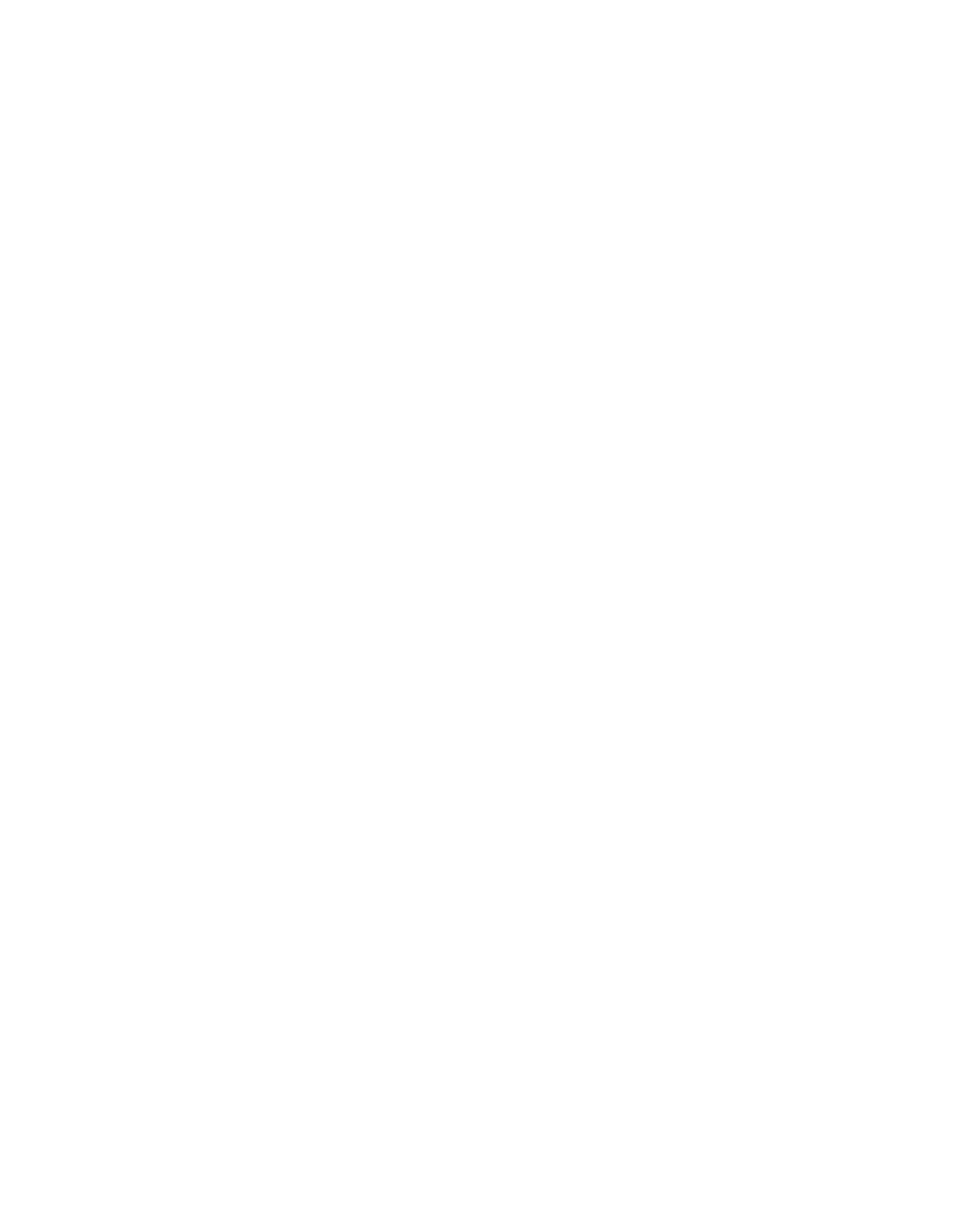The EMS System Resource Hospital for School District 131 is:

Name of Hospital: Delnor Hospital Location of Hospital: Geneva, Illinois

The Plan Coordinator shall provide a list of trained users at each building equipped with an AED to the Superintendent and the EMS System Resource Hospital. [77 Ill.Admin.Code 527.500(b)(1)]

The Plan Coordinator shall cooperate with requests from the EMS System Resource Hospital for copies of the manufacturer's guidelines for maintenance and training. [77 Ill.Admin.Code 527.500(b)(2)]

The Plan Coordinator shall notify an agent of the local emergency communications or vehicle dispatch center of the existence, location, and type of each AED in the District. [77 Ill.Admin.Code 527.500(c)].

10) Responsibilities Concerning Location of AED and Other First Aid Equipment.

The Plan Coordinator shall decide, with input from the Building Principal or his/her designee, where to place the AED and other first aid equipment so that their location will be conspicuous, easily accessible, and convenient, and so as to minimize response time. Every AED must be mobile, and accessible at all times. [77 Ill.Admin.Code 527.600(a)]

A copy of the AED maintenance and testing manual shall be kept with the Building Principal at each physical fitness facility and with each AED. [77 Ill.Admin.Code 527.700(b)]

Every AED shall be placed and stored in a wall cabinet with an alarm system which will alert when the device is being removed. The AED cabinet must be highly visible.

11) Responsibilities Concerning Notification and Posting.

The Plan Coordinator shall, along with the Building Principals, notify all staff members of the location of each AED as well as the instructions for responding to medical emergencies. [77 Ill.Admin.Code 527.800(c)]

12) Responsibilities Concerning Training.

The Plan Coordinator shall, with input from the Building Principals, coordinate the training of physical fitness facility staff members in the use of CPR and the use of an AED. [77 Ill.Admin.Code 527.800(a)]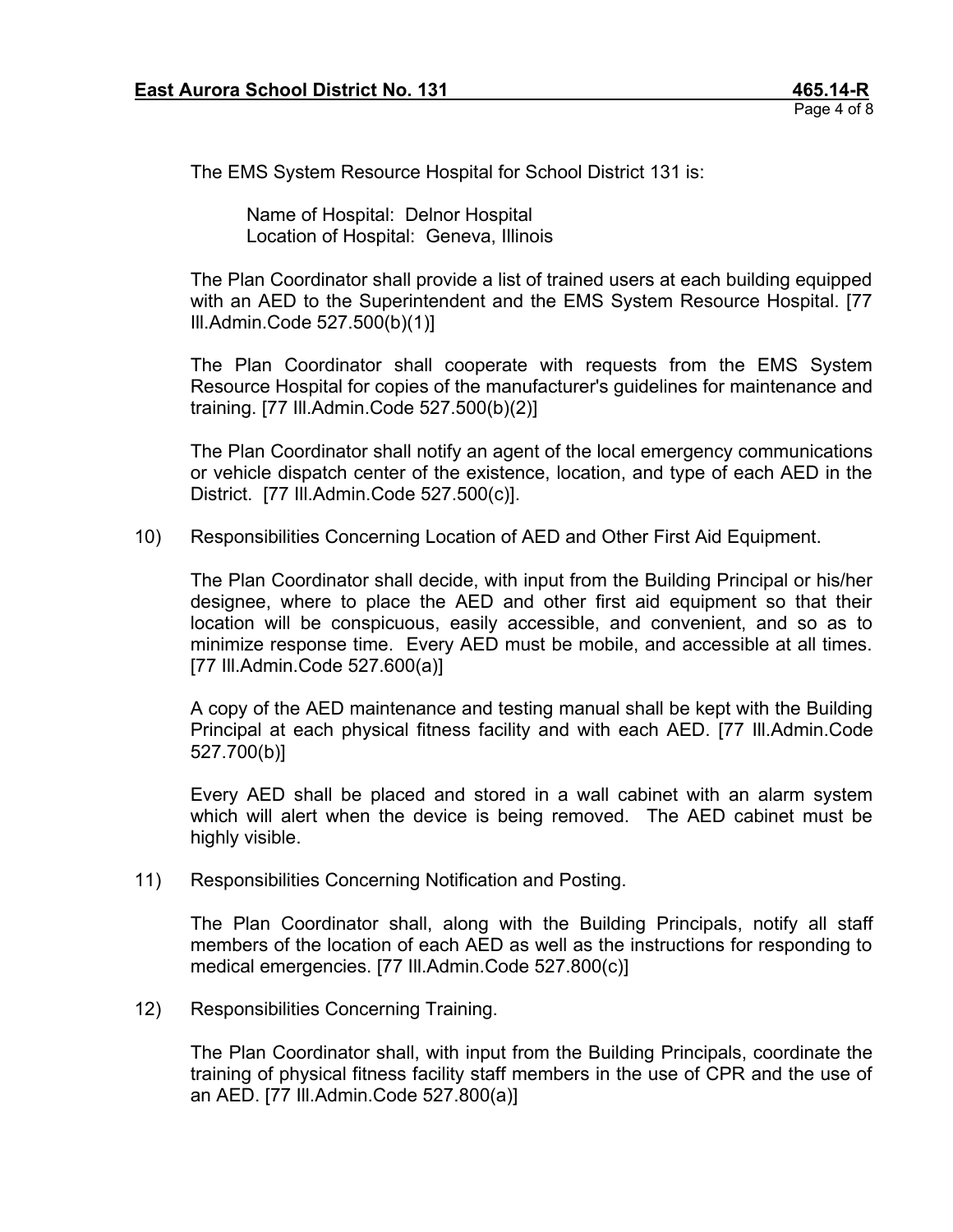The Plan Coordinator shall ensure that all trained AED users are timely recertified, as required by the Illinois Department of Public Health's Automated External Defibrillator Code. The certification of trained AED users shall not be valid for more than two years. [77 Ill.Admin.Code 525.400(b)]

13) Responsibilities Concerning Instructions for Responding to Medical Emergencies.

The Plan Coordinator shall, along with Building Principals, coordinate the posting of the Step-by-Step Emergency Response Plan described below. [77 Ill.Admin.Code 527.800(c)]

14) Responsibilities Concerning Maintenance and Testing of AEDs.

The Plan Coordinator shall ensure that all AEDs are maintained and regularly tested according to manufacturer's guidelines. [77 Ill.Admin.Code 527.700(a)] Documentation shall be maintained with regard to such testing. At a minimum, this documentation shall include the date of testing, the type of test performed, and the signature of the individual performing the test.

The Plan Coordinator shall maintain a record of applicable maintenance and training at each facility. [77 Ill.Admin.Code 527.500(b)(2)]

## **Responsibilities of the Building Principals**

- 15) Each Building Principal shall post the following documentation in a conspicuous place in the physical facility:
	- A) A list of all staff members who are Emergency Response Providers, and
	- B) The Step-by-Step Emergency Response Plan described below. [77 Ill. Admin.Code 527.400(a)]

The Building Principal shall post a notice at the school's main entrance stating that an AED is located on the premises. [77 Ill. Admin.Code 527.600(a)]

The Building Principal and the Superintendent or his/her designee shall receive notice in the event of a medical emergency.

## **Responsibilities of School Nurses**

16) School Nurses along with the Plan Coordinator shall help staff members understand the instructions for responding to medical emergencies. These instructions shall provide that the AED is to be operated only by trained AED users, unless the circumstances of a medical emergency do not allow time to be spent waiting for a trained AED user to arrive. [77 Ill.Admin.Code 527.800(b)]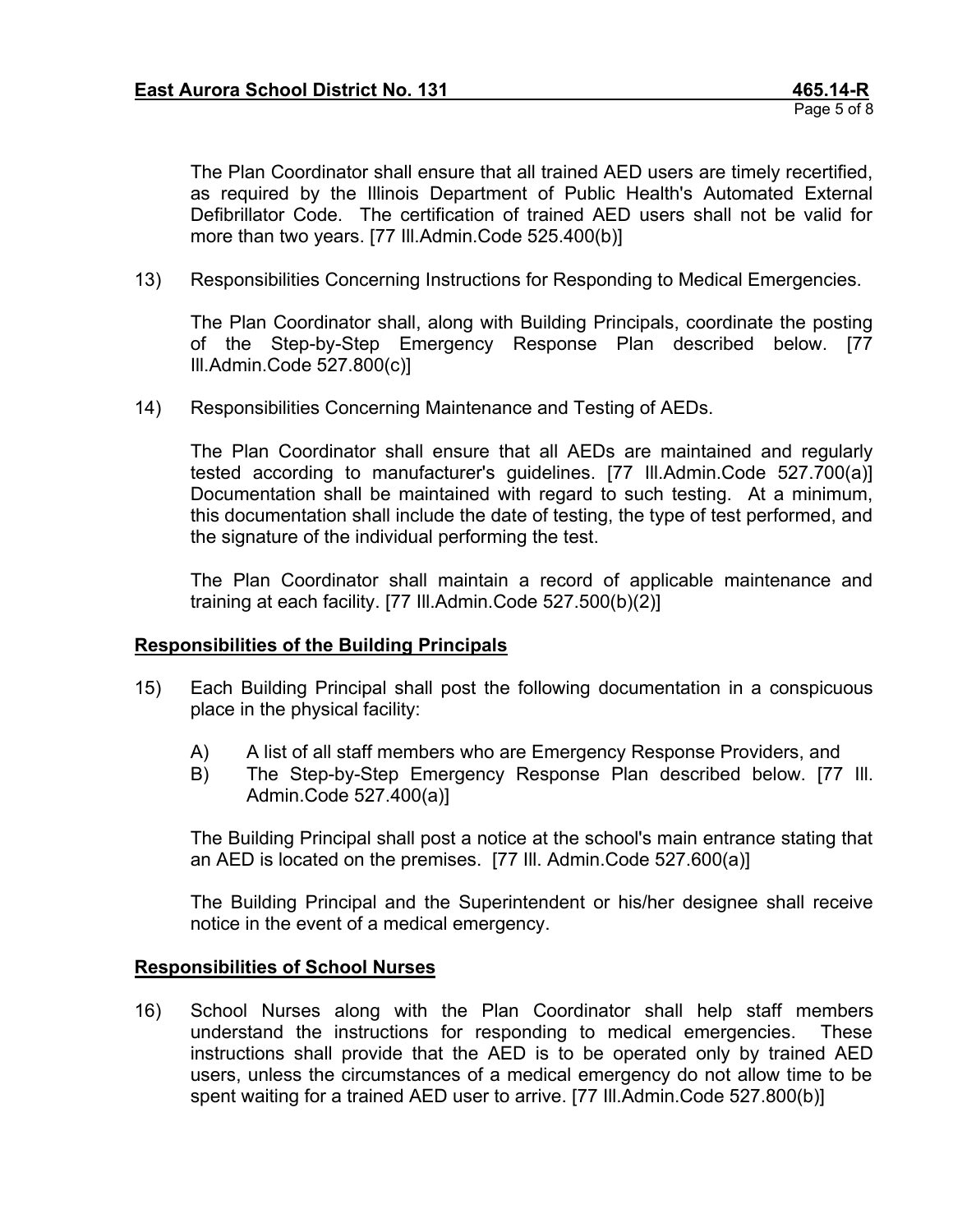## **Responsibilities of Trained AED Users and/or Other Emergency Responders**

17) The trained AED users and/or other emergency responders, according to their training, shall use appropriate emergency responses upon the occurrence of any sudden serious, unexpected sickness or injury that would lead a reasonable person, possessing an average knowledge of medicine and health, to believe that the sick or injured person required urgent or unscheduled medical care. [77 Ill.Admin.Code 527.400(a)]

The trained AED users and/or other emergency responders, according to their training, shall use the AED to help restore a normal heart rhythm when a person's heart is not beating properly. [77 III.Admin.Code 527.400(a)]

The trained AED users and/or other emergency responders shall call 9-1-1 for medical emergencies, and whenever an AED is used. [77 Ill.Admin.Code 527.400(b)]

The trained AED users and/or other emergency responders shall inform the Building Principal whenever the AED or other emergency response is used. [77 Ill.Admin.Code 527.400(a)]

Whenever an AED is used, the trained AED users and/or other emergency responders shall complete an Automatic External Defibrillator Incident Report (See Appendix A) and forward it to the Superintendent so that the incident report can be sent or faxed to the EMS System Resource Hospital. [77 Ill.Admin.Code 527.500(a)] The report shall include [77 Ill. Admin.Code 525.500(b)]:

- A) The date of the incident;
- B) The time of the incident;
- C) The name of the person who determined the patient's unresponsiveness;
- D) The time that 9-1-1 was called;
- E) The initial heart rhythm;
- F) The number of times the patient was defibrillated;
- G) The name of the person who defibrillated the patient;
- H) The final heart rhythm at the time of arrival of the first response vehicle; and
	- 1) Whether the patient was breathing;
	- 2) Whether the patient had a pulse.

## **Third Party Users**

18) Third party users of the facility shall be informed, by postings or other notifications, of the AED and the District=s emergency plan. [77 Ill.Admin.Code 527.800(b)]

Third party users of the facility shall notify the District if an AED is used. [77 Ill. Admin.Code 527.500(a)]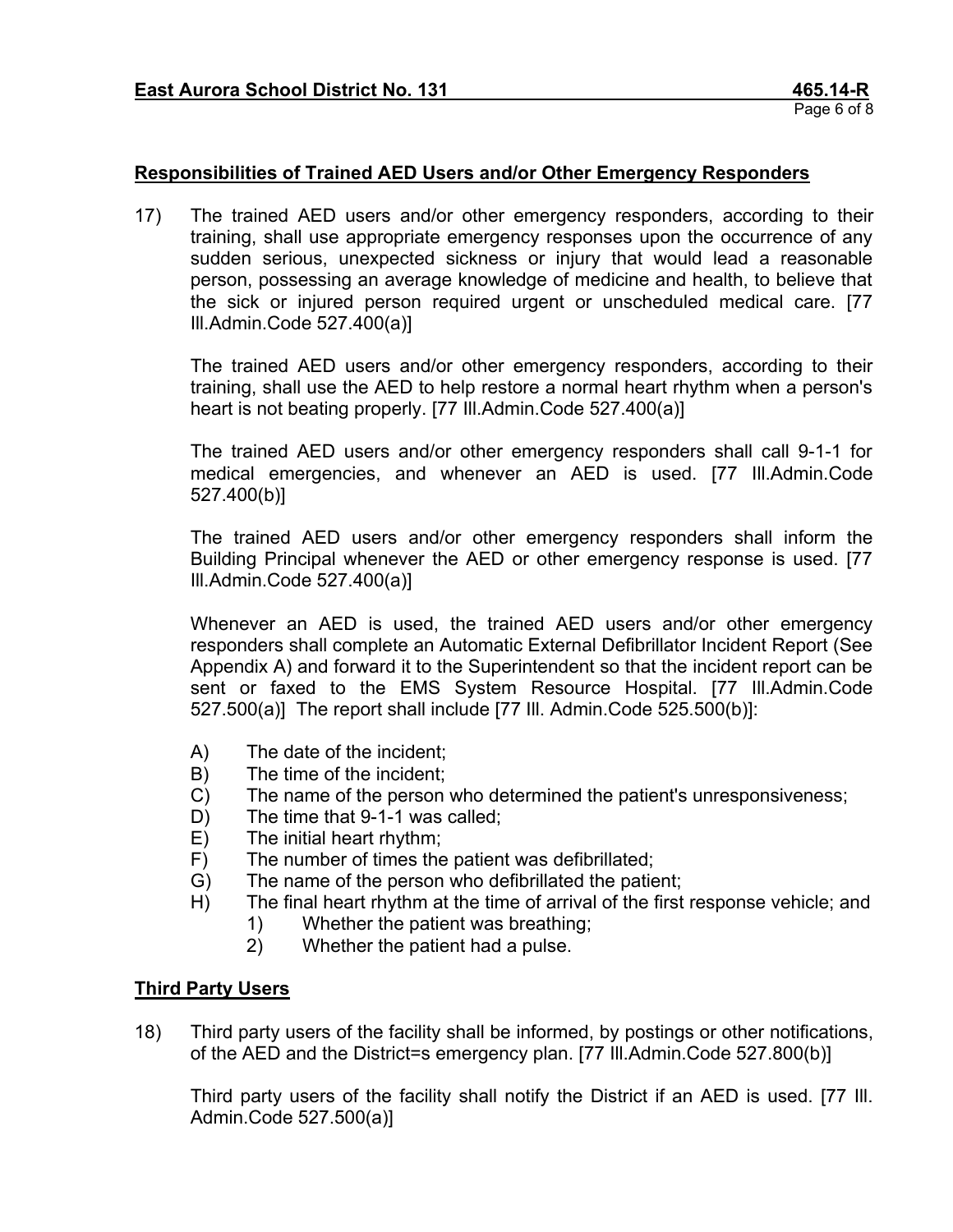## **Responsibilities of All Facility Staff Members and Users**

19) All facility staff members and users shall follow the Step-by-Step Emergency Response Plan described below:

#### **School District 131 Step-by-Step Emergency Response Plan**

In the case of a medical emergency, which means the occurrence of a sudden, serious, and unexpected sickness or injury that would lead a reasonable person, possessing an average knowledge of medicine and health, to believe that the sick or injured person requires urgent or unscheduled medical care, the following procedures should be followed:

- A) The emergency responder shall immediately notify the building's Emergency Response Provider(s) whose contact information is posted in the facility. Under life and death circumstances call 9-1-1 without delay.
- B) The Emergency Response Provider shall take charge of the emergency. This person shall apply first aid, CPR, and/or AED, as appropriate.
- C) The Emergency Response Provider shall bring, or direct someone to bring, the first aid equipment and AED to the emergency scene. The AED is to be operated only by trained AED users for the intended purpose of the AED, unless circumstances do not allow time for a trained AED user to arrive.
- D) A trained AED user shall immediately evaluate the person with a medical emergency to determine if the use of an AED is warranted.
- E) Based on his/her training, if the trained AED user determines that use of the AED is warranted, he/she shall proceed to use the AED in accordance with his/her training.
- F) The facility staff shall take reasonable measures to ensure that the AED is operated only by trained AED users for the intended purpose of the AED. However, this provision should not be construed to prohibit the use of the AED by others in the event of a medical emergency requiring the use of the AED.
- G) The Emergency Response Provider should instruct someone to call 9-1-1, providing the location in the building and which door to use to enter. This person should make sure that someone is sent to open the door for paramedics and guide them to the scene.
- H) Immediately inform the Building Principal or designee of the emergency.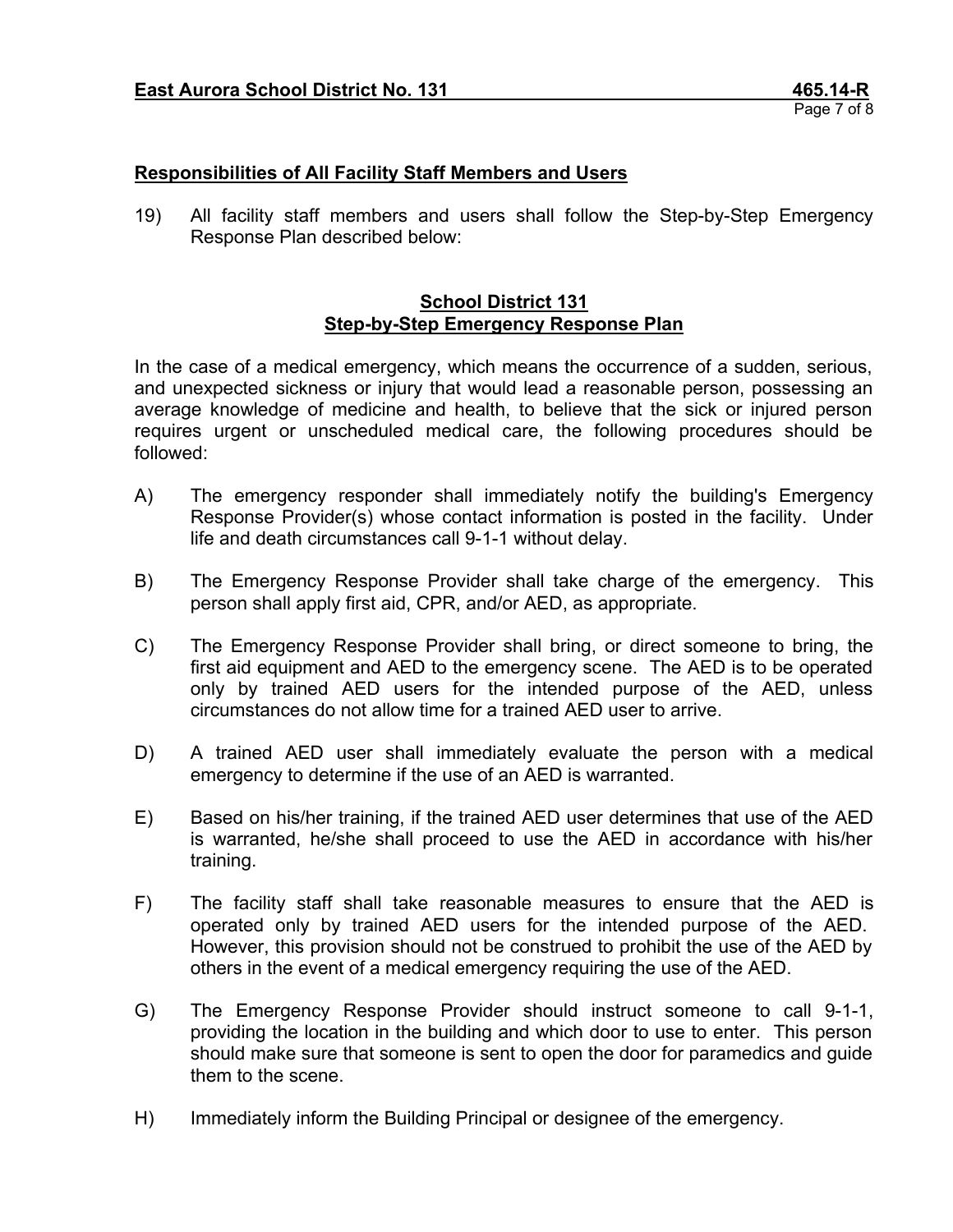- I) When paramedics arrive and assume care of the victim, the Emergency Response Provider or another staff member shall notify the victim's parent/guardian or relative.
- J) If an AED was used, the person using it shall complete the Automatic Defibrillator Incident Report. If appropriate, a supervising staff member shall complete an accident report.
- K) If an adult refuses treatment, the Emergency Response Provider shall document the refusal and, if possible, ask the adult to sign a statement stating that he or she refused treatment.

Adopted: February 7, 2008 Amended: December 2, 2013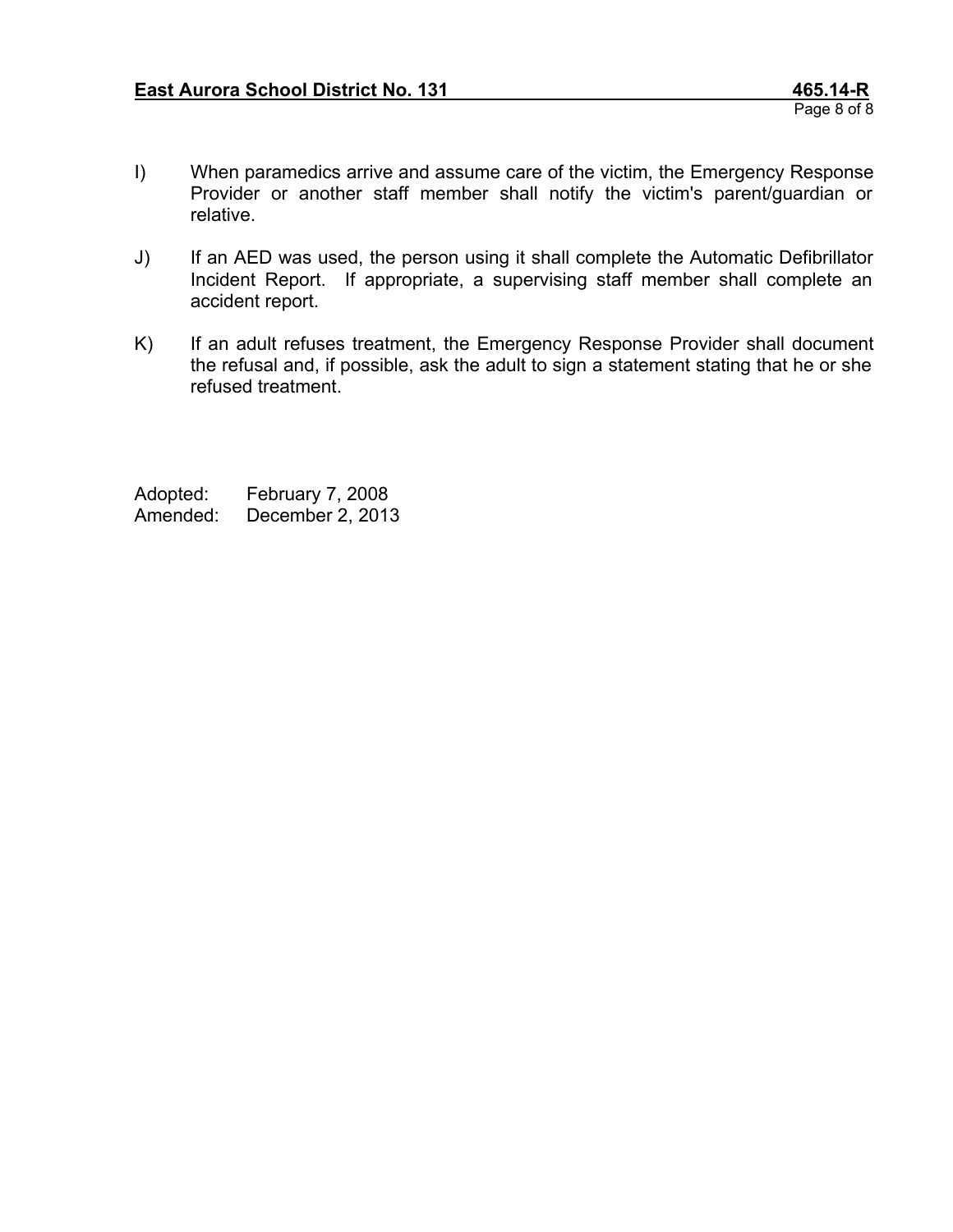## **School District 131 Automatic External Defibrillator Incident Report**

(To be completed by the person who used the AED)

| Patient Identification: Student _____ Parent ____ Other _________________        |             |                           |                   |                        |             |
|----------------------------------------------------------------------------------|-------------|---------------------------|-------------------|------------------------|-------------|
| Date of Incident:<br><u> </u>                                                    |             |                           |                   | Time of Incident:      |             |
| D<br>e<br>$\mathbf{s}$                                                           | $\mathbf C$ |                           | $r \rightarrow i$ | $\mathsf{b}$           | e           |
|                                                                                  |             |                           |                   |                        |             |
|                                                                                  |             |                           |                   |                        |             |
| Name of person who determined the patient's unresponsiveness: __________________ |             |                           |                   |                        |             |
|                                                                                  |             |                           |                   |                        |             |
|                                                                                  |             |                           |                   |                        |             |
| Time 9-1-1 was called: Time 9-1-1 was called:                                    |             |                           |                   |                        |             |
| Patient vitals prior to arrival of EMS:                                          | Pulse       | Breathing<br>Heart rhythm | Yes<br>Yes        | <b>No</b><br><b>No</b> |             |
|                                                                                  |             |                           |                   |                        |             |
| Patient vitals after arrival of EMS: Breathing                                   | Pulse       | Heart rhythm:             | Yes<br>Yes        | <b>No</b><br>No.       |             |
| Patient<br>$\frac{1}{2}$                                                         |             |                           |                   |                        | transported |

List series of events from start of emergency until conclusion:

Forward completed incident report to the Superintendent. Upon receipt the Superintendent or his/her designee shall send or fax this incident report to the EMS System Hospital.

\_\_\_\_\_\_\_\_\_\_\_\_\_\_\_\_\_\_\_\_\_\_\_\_\_\_\_\_\_\_\_\_\_\_\_\_\_\_\_\_\_\_\_\_\_\_\_\_\_\_\_\_\_\_\_\_\_\_\_\_\_\_\_\_\_\_\_\_\_\_\_  $\_$ 

Signature of the Person who administered the AED:

\_\_\_\_\_\_\_\_\_\_\_\_\_\_\_\_\_\_\_\_\_\_\_\_\_\_\_\_\_\_\_\_\_

 $\overline{\phantom{a}}$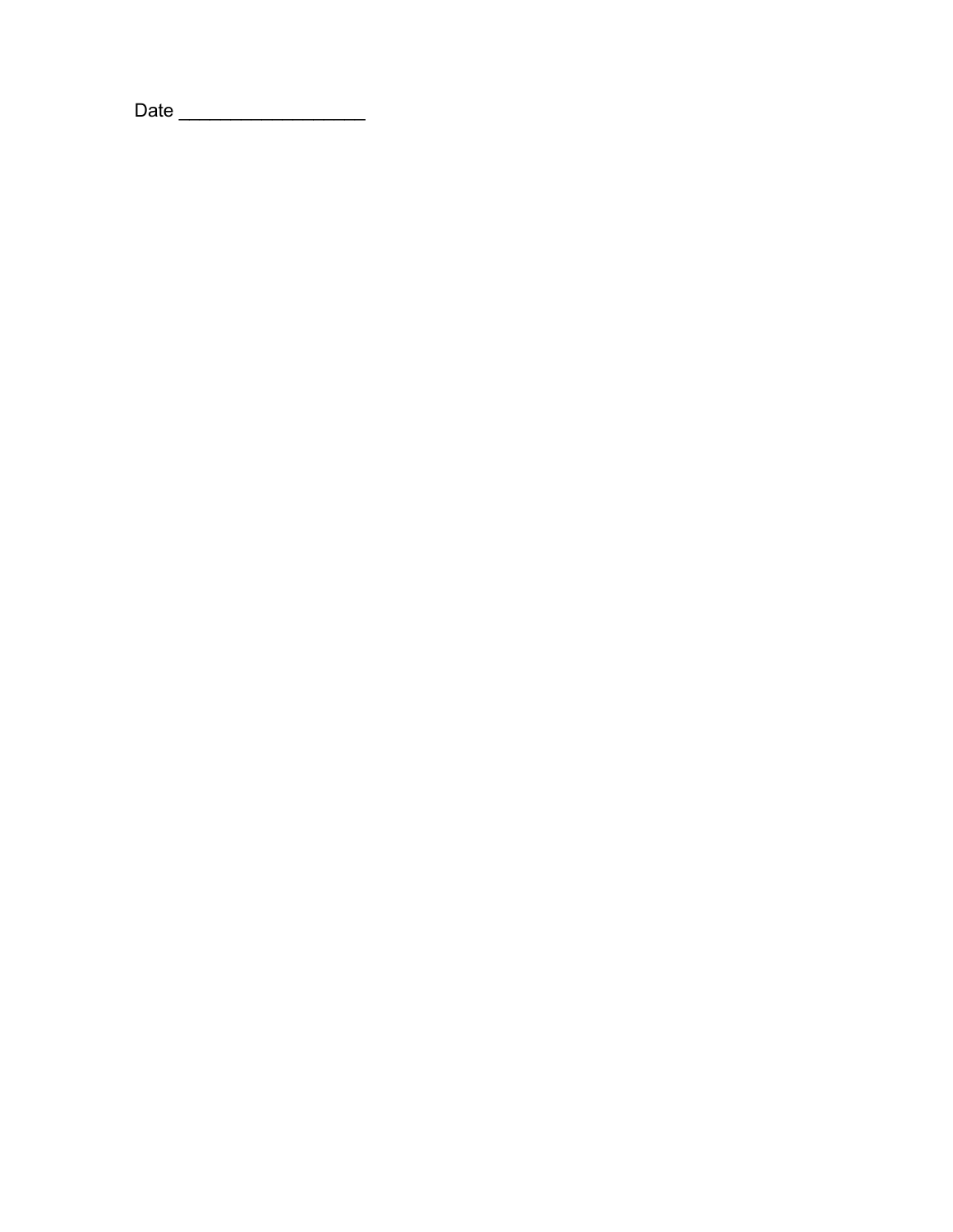## **School District 131 School and Staff AED Notification Letter**

Date: \_\_\_\_\_\_\_\_\_\_\_\_\_\_\_\_\_\_

To: All Staff Members

Re: Notification to School Staff of the Physical Fitness Facility Medical Emergency Response Plan and AED Availability

I would like to notify you about the District=s plan for responding to medical emergencies that might occur in our gymnasiums or other indoor physical fitness facilities. This plan includes access to an Automatic External Defibrillator (AED) in the following locations:

| <b>Building</b> | Location |
|-----------------|----------|
|                 |          |
|                 |          |
|                 |          |

The AEDs are strategically placed and readily accessible to predetermined AED users to maximize rapid utilization. The AED is available during school hours and after school during on-site school activities. The predetermined AED users include medical personnel, school nurses and any other person who has received AED training (American Heart Association, American Red Cross, or equivalent training) and has a certification card on file with the Superintendent.

The following information is posted with each AED:

- 1) Instructions to immediately call 9-1-1 and instructions for emergency care;
- 2) A statement that the AED is to be used only by trained users, whenever possible; and
- 3) Instructions for using the AED.

Please contact me if you would like information on becoming a trained AED user. We appreciate your support.

Sincerely,

**Superintendent** 

Enclosure (Step-By-Step Emergency Response Plan)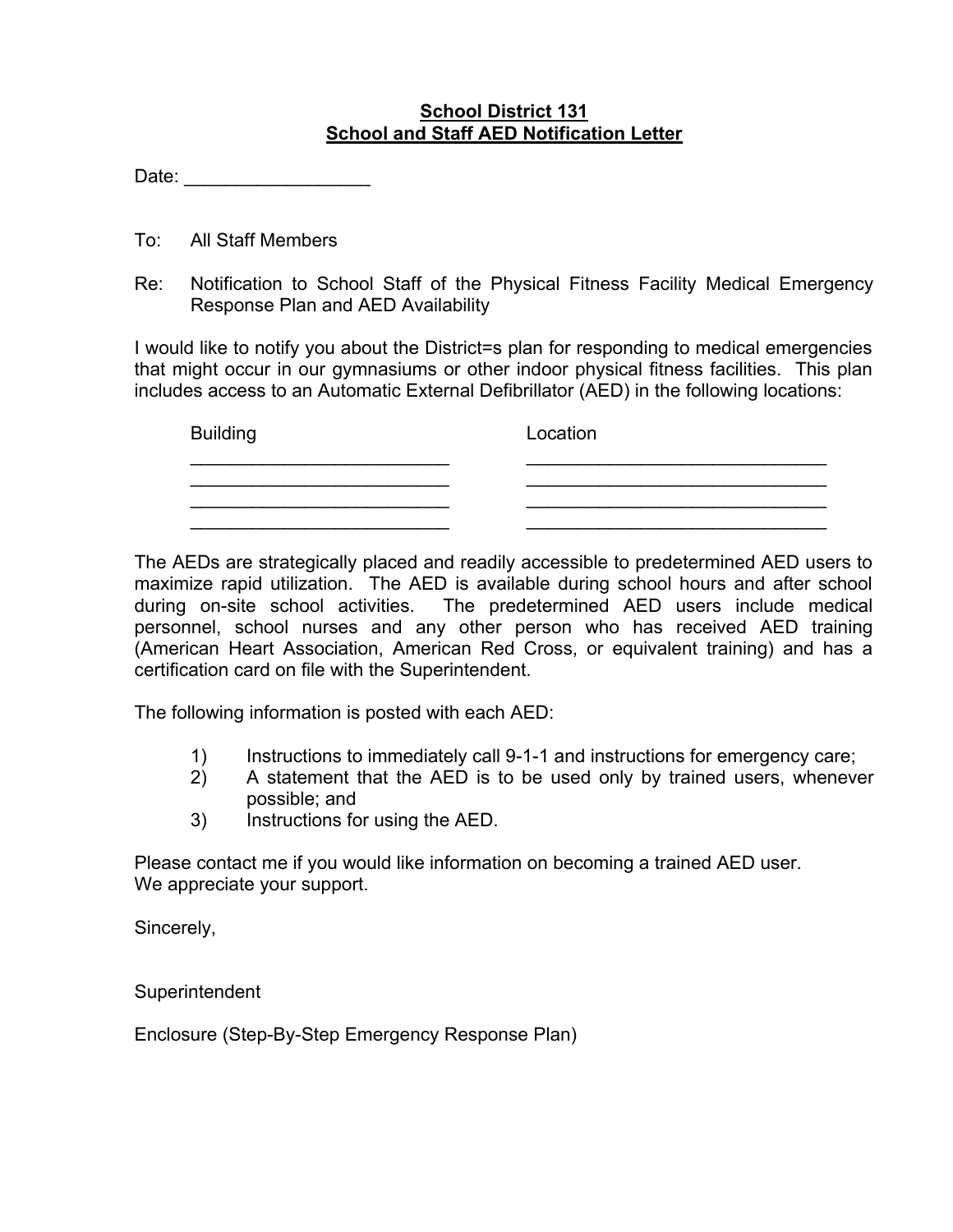## **Movable Soccer Goal Safety and Education Policy**

## Introduction

The Movable Soccer Goal Safety Act (aka "Zach's Law") requires the District to adopt a policy regarding the safety and education of movable soccer goals owned and controlled by the District.

## **Definitions**

- *1. Movable Soccer Goals.* A movable soccer goal is defined as a freestanding structure, consisting of at least two upright posts, a crossbar, and support bars, that is designed: 1) to be used by adults or children for the purposes of a soccer goal; 2) to be used without any other form of support or restraint (other than pegs, stakes, augers, counter-weights, or other types of temporary anchoring devices); and 3) to be able to be moved to different locations.
- *2. Permitted Users.* The permitted users of movable soccer goals owned and controlled by the District shall consist solely of District employees and agents; or individuals and organizations, and their employees and agents; authorized to utilize District facilities for soccer-related activities.
- *3. Permitted and Non-Permitted Use.* All movable soccer goals owned and controlled by the District may be used only by authorized District employees or agents, or by authorized permitted users, in connection with soccer-related activities to take place on District property or in its facilities.

Climbing on a movable soccer goal, or hanging, pulling, or swinging from any part of a movable soccer goal by any child or adult, is not a permitted use of a movable soccer goal, as such activity poses a risk of tipping over a movable soccer goal, causing serious injury or death.

*4. Soccer-Related Activities*. Soccer-related activities shall include soccer practices, scrimmages, and games taking place on District property.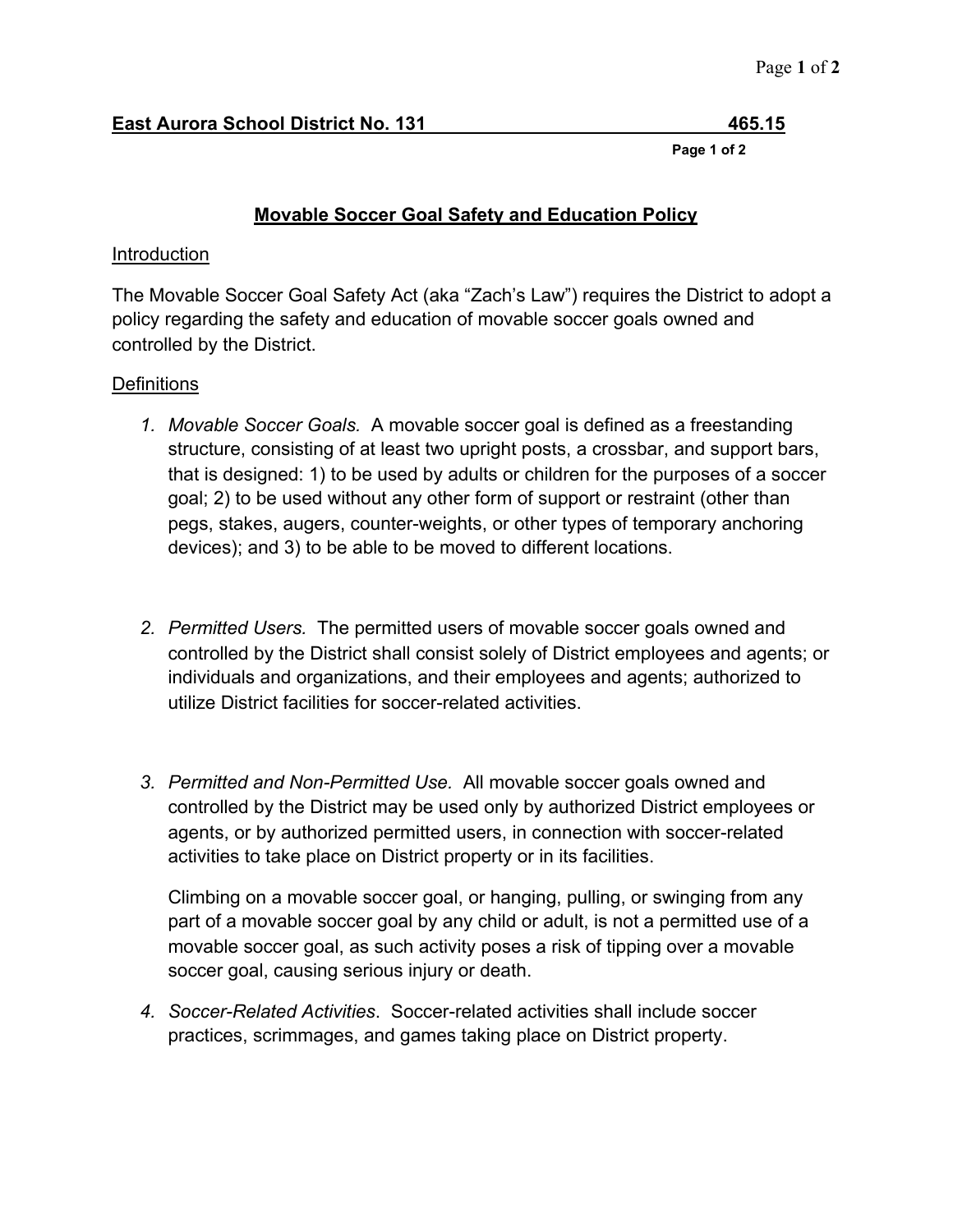*5. Safety Guidelines.* All movable soccer goals owned and controlled by the District must be anchored and stored properly, and in accordance with the *Guidelines for Movable Soccer Goal Safety*, issued by the United States Consumer Product

| <b>East Aurora School District No. 131</b> | 465.15 |
|--------------------------------------------|--------|
|                                            |        |

**Page 2 of 2**

Safety Commission, as cited by the Illinois Department of Public Health, and referenced by the Movable Soccer Goal Safety Act.

## Warning Labels

Every Movable Soccer Goal owned and controlled by the District shall contain a clearly visible warning label, placed under the crossbar and on the sides of the down-posts, at eye-level. The warning labels shall state:

"WARNING: ALWAYS ANCHOR THE GOAL. UNSECURED GOAL CAN FALL OVER, CAUSING SERIOUS INJURY OR DEATH. NEVER CLIMB OR HANG ON THE GOAL. GOAL CAN FALL OVER, CAUSING SERIOUS INJURY OR DEATH. ONLY DISTRICT PERSONNEL OR AUTHORIZED USERS ARE PERMITTED TO MOVE AND ANCHOR THIS GOAL. IF THIS GOAL IS NOT ANCHORED, DO NOT USE IT."

LEGAL REF: Movable Soccer Goal Safety Act (aka "Zach's Law"). 430 ILCS 145/1.

Adopted: October 21, 2013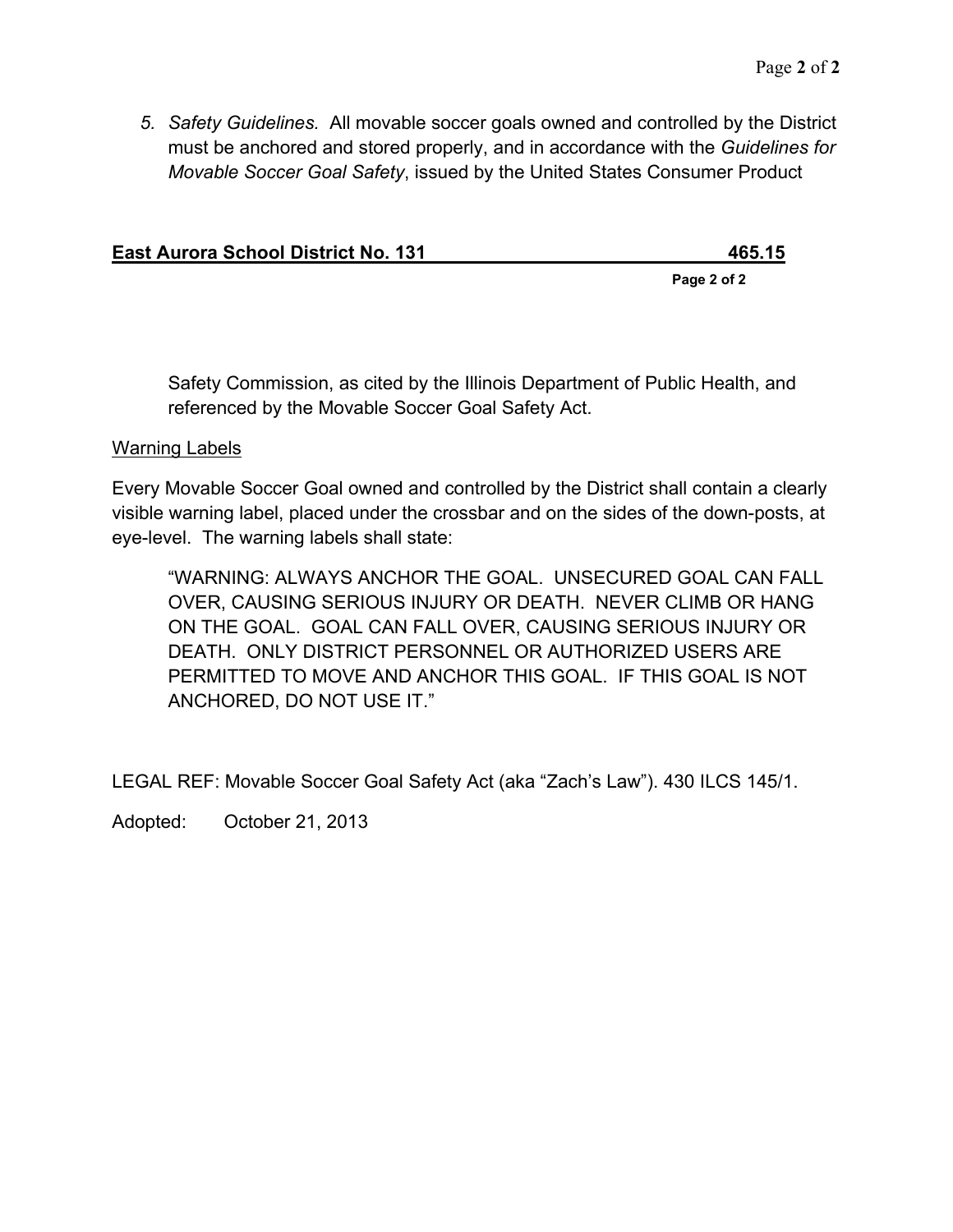## **Administrative Procedures**

The following procedures implement Board Policy 465.15 (entitled "Movable Soccer Goal Safety and Education Policy").

The District's Movable Soccer Goals may only be used by District personnel for District-sponsored Soccer-Related Activities, or authorized Permitted Users and their players for Soccer-Related Activities, in accordance with this policy. All other use shall be unauthorized and unintended use, and unauthorized and unintended users shall be considered to be on District property unlawfully, and may be subject to prosecution for trespass or other legal action.

Prior to the commencement of any Soccer-Related Activity, authorized District personnel or Permitted Users must place, secure, and anchor Movable Soccer Goals in accordance with the Safety Guidelines. No student or player shall be asked or allowed to move, secure, or anchor a Movable Soccer Goal, unless they are also a Permitted User.

All Movable Soccer Goals must be properly anchored in place, in accordance with the Safety Guidelines, during all Soccer-Related Activities. If at any time during a Soccer-Related Activity a Movable Soccer Goal becomes un-anchored or secured, the Soccer-Related Activity must cease until the Movable Soccer Goal can become properly secured and anchored by authorized District personnel or a Permitted User.

Movable Soccer Goals should only be used on level, flat surfaces, and must always be properly anchored and secured.

During all Soccer-Related Activities, District personnel and Permitted Users shall take care to ensure that Movable Soccer Goals are not subjected to any Non-Permitted Use, including any individual climbing on, hanging, pulling, or swinging from any part of the Movable Soccer Goal.

## Education Concerning Movable Soccer Goals

Prior to the commencement of the District's soccer season; a physical education class or unit involving soccer; and prior to any Soccer-Related Activity by a Permitted User, all players and their parents or guardians shall be advised, by District personnel or Permitted Users, that Movable Soccer Goals may not be moved, and that any Non-Permitted Use of a Movable Soccer Goal creates the risk of serious injury or death.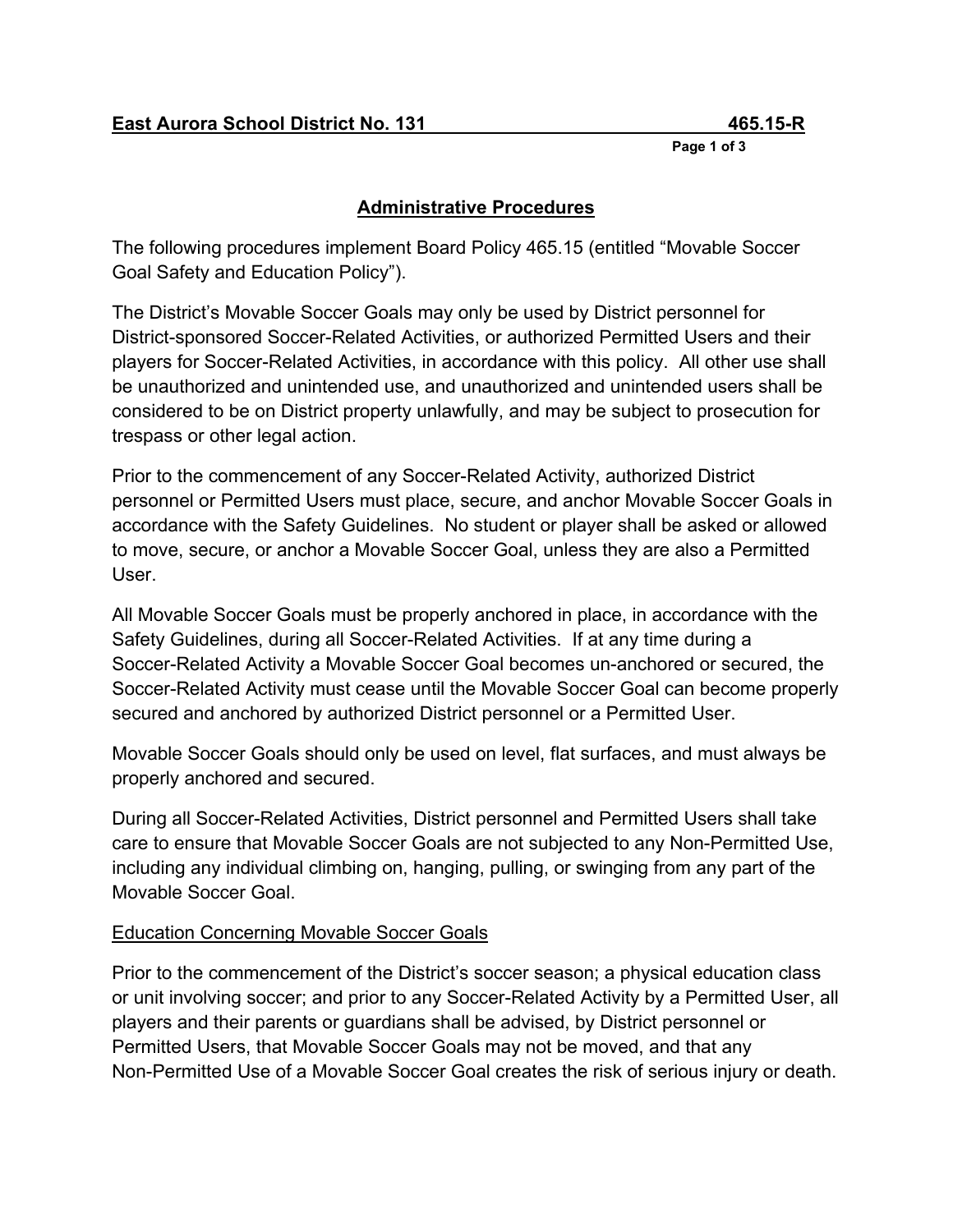Players and users of Movable Soccer Goals shall be educated regarding the dangers of

# **East Aurora School District No. 131 465.15-R**

**Page 2 of 3**

Movable Soccer Goals, prior to the commencement of the District's soccer season; any physical education class or unit involving soccer; and before any other Soccer-Related Activities by students or Permitted Users.

In addition, all District personnel authorized to move, secure, anchor, or store Movable Soccer Goals, and all Permitted Users, shall be educated and advised as to the dangers of Movable Soccer Goals, and the importance of adhering to the Safety Guidelines when using, securing, and storing a Movable Soccer Goal.

# Conditions of Use for Permitted Users

As a condition of use of District facilities for Soccer-Related Activities, each approved individual or organization shall provide each of its Permitted Users with a copy of this policy and the Safety Guidelines. Every individual or organization approved to use District facilities for Soccer-Related Activities must require that each of its Permitted Users comply with all applicable provisions of the policy and the Safety Guidelines.

Applicants for use of District facilities for Soccer-Related Activities must agree to indemnify and hold harmless the District, its Board members, employees, agents, contractors, assignees or their successors from any personal injury or physical damage, other than normal wear and tear, associated with the Soccer-Related Activities, including, but not limited to, the use of Movable Soccer Goals. Absence of such agreement shall be grounds for denial of the application for use of District facilities for Soccer-Related Activities.

# Proper Storage of Movable Soccer Goals

All Movable Soccer Goals must be stored properly when not in use, in accordance with the Safety Guidelines. Authorized District personnel or Permitted Users must take the appropriate steps to properly store Movable Soccer Goals that are not in use, as set forth in the Safety Guidelines.

Movable Soccer Goals must be fully disassembled when storing for the off-season, or before an extended period of non-use, as provided for in the Safety Guidelines. Disassembly must be completed by authorized District personnel or Permitted Users only.